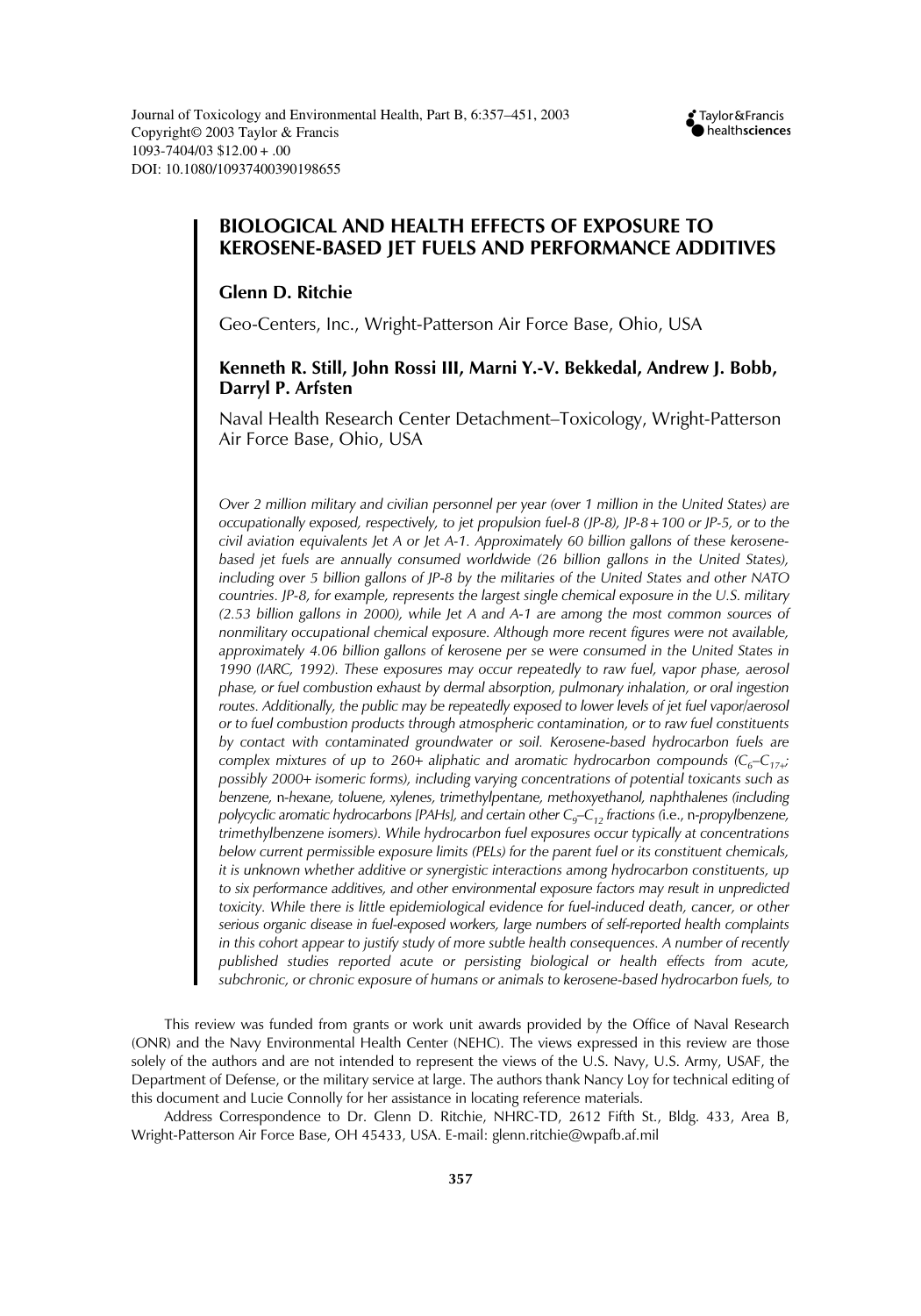# **Report Documentation Page**

*OMB No. 0704-0188*

Public reporting burden for the collection of information is estimated to average 1 hour per response, including the time for reviewing instructions, searching existing data sources, gathering and maintaining the data need

| <b>1. REPORT DATE</b><br>2003                                                                                                                                                              | 2. REPORT TYPE<br><b>Final Report</b> | <b>3. DATES COVERED</b><br>00-00-2003 to 00-00-2003     |
|--------------------------------------------------------------------------------------------------------------------------------------------------------------------------------------------|---------------------------------------|---------------------------------------------------------|
| <b>4. TITLE AND SUBTITLE</b>                                                                                                                                                               |                                       | <b>5a. CONTRACT NUMBER</b>                              |
| <b>Biological and Health Effects of Exposure to Kerosene-Based Jet Fuels</b><br>and Performance Additives Journal of Toxicology and Environmental                                          |                                       | 5b. GRANT NUMBER                                        |
| <b>Health, Part B</b>                                                                                                                                                                      |                                       | 5c. PROGRAM ELEMENT NUMBER                              |
| 6. AUTHOR(S)                                                                                                                                                                               |                                       | <b>5d. PROJECT NUMBER</b>                               |
| Glenn Ritchie; Kenneth Still; John Rossi; Marni Bekkedal; Andrew<br><b>Bobb</b>                                                                                                            |                                       | <b>5e. TASK NUMBER</b>                                  |
|                                                                                                                                                                                            |                                       | 5f. WORK UNIT NUMBER                                    |
| 7. PERFORMING ORGANIZATION NAME(S) AND ADDRESS(ES)<br>Naval Health Research Center Detachment?Toxicology, 2612 Fifth St.,<br>Bldg. 433, Area B, Wright-Patterson Air Force Base, OH, 45433 |                                       | 8. PERFORMING ORGANIZATION<br><b>REPORT NUMBER</b>      |
| 9. SPONSORING/MONITORING AGENCY NAME(S) AND ADDRESS(ES)<br><b>Office of Naval Research and Navy Environmental Health Center</b>                                                            |                                       | 10. SPONSOR/MONITOR'S ACRONYM(S)<br><b>ONR and NEHC</b> |
|                                                                                                                                                                                            |                                       | <b>11. SPONSOR/MONITOR'S REPORT</b><br>NUMBER(S)        |
| <b>12. DISTRIBUTION/AVAILABILITY STATEMENT</b><br>Approved for public release; distribution unlimited                                                                                      |                                       |                                                         |
| <b>13. SUPPLEMENTARY NOTES</b>                                                                                                                                                             |                                       |                                                         |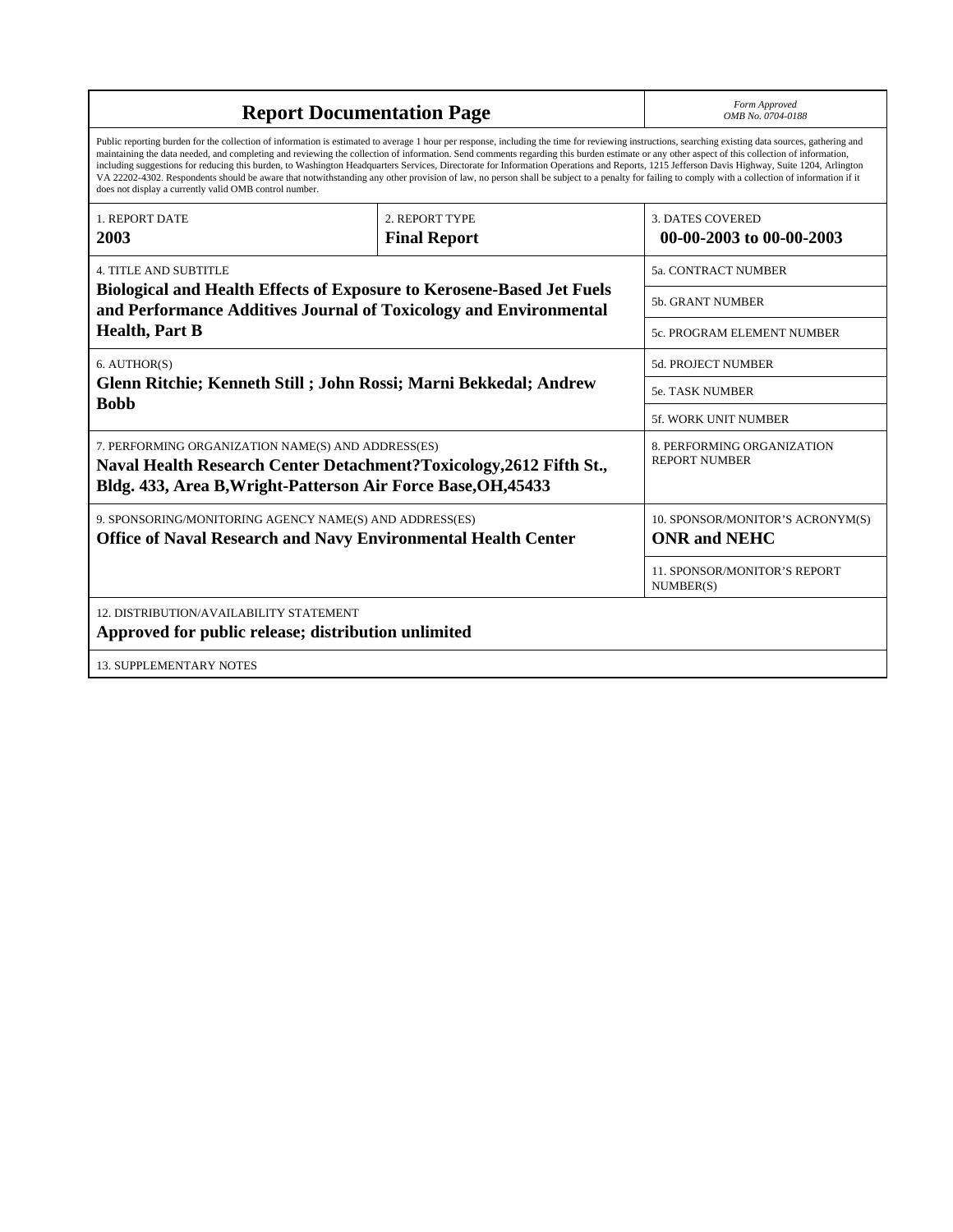### 14. ABSTRACT

**Over 2 million military and civilian personnel per year (over 1 million in the United States) are occupationally exposed, respectively, to jet propulsion fuel-8 ( JP-8), JP-8 + 100 or JP-5, or to the civil aviation equivalents Jet A or Jet A-1. Approximately 60 billion gallons of these kerosene- based jet fuels are annually consumed worldwide (26 billion gallons in the United States), including over 5 billion gallons of JP-8 by the militaries of the United States and other NATO countries. JP-8, for example, represents the largest single chemical exposure in the U.S. military (2.53 billion gallons in 2000), while Jet A and A-1 are among the most common sources of nonmilitary occupational chemical exposure. Although more recent figures were not available, approximately 4.06 billion gallons of kerosene per se were consumed in the United States in 1990 (IARC, 1992). These exposures may occur repeatedly to raw fuel, vapor phase, aerosol phase, or fuel combustion exhaust by dermal absorption, pulmonary inhalation, or oral ingestion routes. Additionally, the public may be repeatedly exposed to lower levels of jet fuel vapor/aerosol or to fuel combustion products through atmospheric contamination, or to raw fuel constituents by contact with contaminated groundwater or soil. Kerosene-based hydrocarbon fuels are complex mixtures of up to 260+ aliphatic and aromatic hydrocarbon compounds (C6?C17+ possibly 2000+ isomeric forms), including varying concentrations of potential toxicants such as benzene, n-hexane, toluene, xylenes, trimethylpentane, methoxyethanol, naphthalenes (including polycyclic aromatic hydrocarbons [PAHs], and certain other C9?C12 fractions (i.e., n-propylbenzene, trimethylbenzene isomers). While hydrocarbon fuel exposures occur typically at concentrations below current permissible exposure limits (PELs) for the parent fuel or its constituent chemicals it is unknown whether additive or synergistic interactions among hydrocarbon constituents, up to six performance additives, and other environmental exposure factors may result in unpredicted toxicity. While there is little epidemiological evidence for fuel-induced death, cancer, or other serious organic disease in fuel-exposed workers, large numbers of self-reported health complaints in this cohort appear to justify study of more subtle health consequences. A number of recently published studies reported acute or persisting biological or health effects from acute, subchronic, or chronic exposure of humans or animals to kerosene-based hydrocarbon fuels, to constituent chemicals of these fuels, or to fuel combustion products. This review provides an in-depth summary of human, animal, and in vitro studies of biological or health effects from exposure to JP-8, JP-8 + 100, JP-5, Jet A, Jet A-1, or kerosene.**

15. SUBJECT TERMS

| 16. SECURITY CLASSIFICATION OF: |                             |                              | 17. LIMITATION OF<br>ABSTRACT | 18. NUMBER<br>OF PAGES | 19a. NAME OF<br><b>RESPONSIBLE PERSON</b> |
|---------------------------------|-----------------------------|------------------------------|-------------------------------|------------------------|-------------------------------------------|
| a. REPORT<br>unclassified       | b. ABSTRACT<br>unclassified | c. THIS PAGE<br>unclassified |                               | 98                     |                                           |

**Standard Form 298 (Rev. 8-98)** Prescribed by ANSI Std Z39-18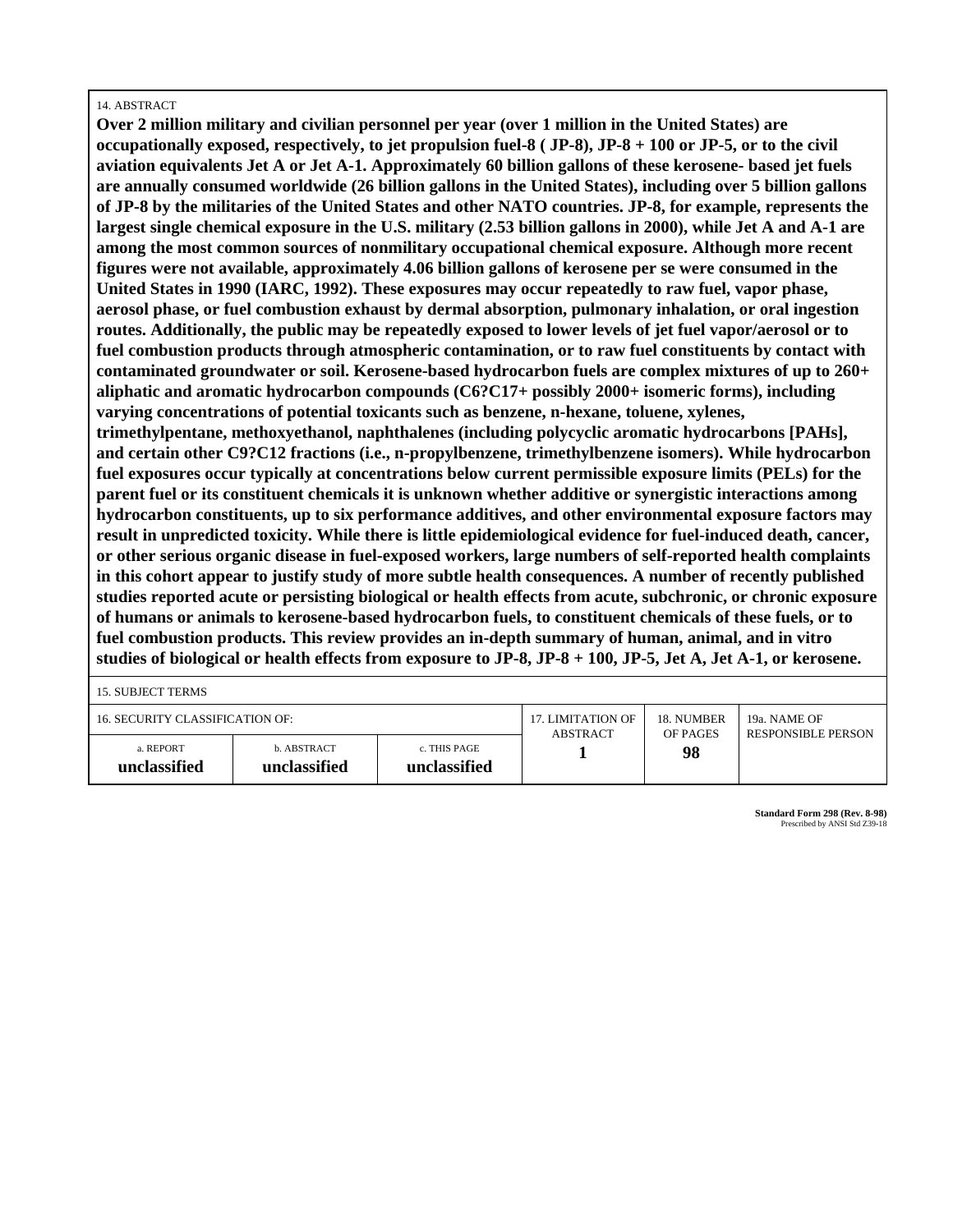*constituent chemicals of these fuels, or to fuel combustion products. This review provides an in-depth summary of human, animal, and in vitro studies of biological or health effects from exposure to JP-8, JP-8 + 100, JP-5, Jet A, Jet A-1, or kerosene.* 

### **RISK ASSESSMENT ISSUES**

Although some kerosene-based jet fuels (Jet A, Jet A-1) have been used for as long as 55yr, there was remarkably little published research on human health effects. Particularly since the U.S. Air Force (USAF) and U.S. Army transitions (1991–1996) from the predominant use of JP-4 (50–60% unleaded gasoline, 40–50% kerosene), or JP-4, diesel fuel (DF), and unleaded gasoline (MOGAS), respectively, to the nearly exclusive use of JP-8 and/or JP-8+100, an increasing number of self-reported and medically diagnosed symptoms have been documented from fuel-exposed workers. Additionally, the U.S. Navy, which has used (lower volatility) kerosenebased JP-5 since approximately 1952 to power carrier-based aircraft, is proposing transition by 2008 to exclusive use of JP-8/JP-8 +100 to meet implementation requirements for the Joint Strike Fighter (JSF) aircraft. Indeed, the Department of Defense (DoD) is planning to completely replace use of unleaded gasoline with use of  $IP-8/IP-8+100$  by 2010 for vehicle and equipment powering (Maurice et al., 2000). Consequently, it is expected that by 2010 over 95% of all U.S. military aircraft, land vehicles, and power equipment, as well as all domestic and commercial aircraft, will utilize kerosene-based jet fuels.

In response to JP-8–related health reports and concerns, the Centers for Disease Control and Prevention, Agency for Toxic Substances and Disease Registry (CDC-ATSDR), prepared an extensive document, the Toxicology Profile for Jet Fuels (JP-5 and JP-8) (ATSDR, 1998). This report concluded that possible jet fuel toxicity and underlying physiological mechanisms are not well defined or understood. More recently, the U.S. Environmental Protection Agency (EPA), Office of Pollution Prevention and Toxics, National Advisory Committee for Acute Exposure Guidelines for Hazardous Substances (NAC-AEGL), officially recognized significant data gaps in the toxicology profiles submitted by the ATSDR. In addition, a 1996 report by the National Research Council, Committee on Toxicology, Subcommittee on Permissible Exposure Levels for Military Fuels, further identified major data gaps in human occupational studies of possible JP-8 toxicity (NRC, 1996). In 1998, the USAF sponsored the first International Conference on Environment, Health, and Safety of Jet Fuels (San Antonio, TX). In response to data presented at this conference, the military Tri-Service (USAF, U.S. Army, and U.S. Navy) sponsored a meeting (Edgewood Proving Grounds, MD) to evaluate data gaps in JP-8 toxicology research. In 2000, an American Conference of Governmental Industrial Hygienists (ACGIH) Draft Notice of Intended Changes (NIC) was filed to recommend reduction of the current 8-h threshold limit value (TLV)–time-weighted average (TWA) standards for both kerosene and diesel fuel, from  $350 \text{ mg/m}^3$  to  $100 \text{ mg/m}^3$ . In 1997, the Worldwide Aircraft Fuels Systems Conference (San Antonio, TX) responded to reports from various USAF Biomedical Engineering offices concerning elevated benzene levels detected during maintenance operations on JP-8–fueled aircraft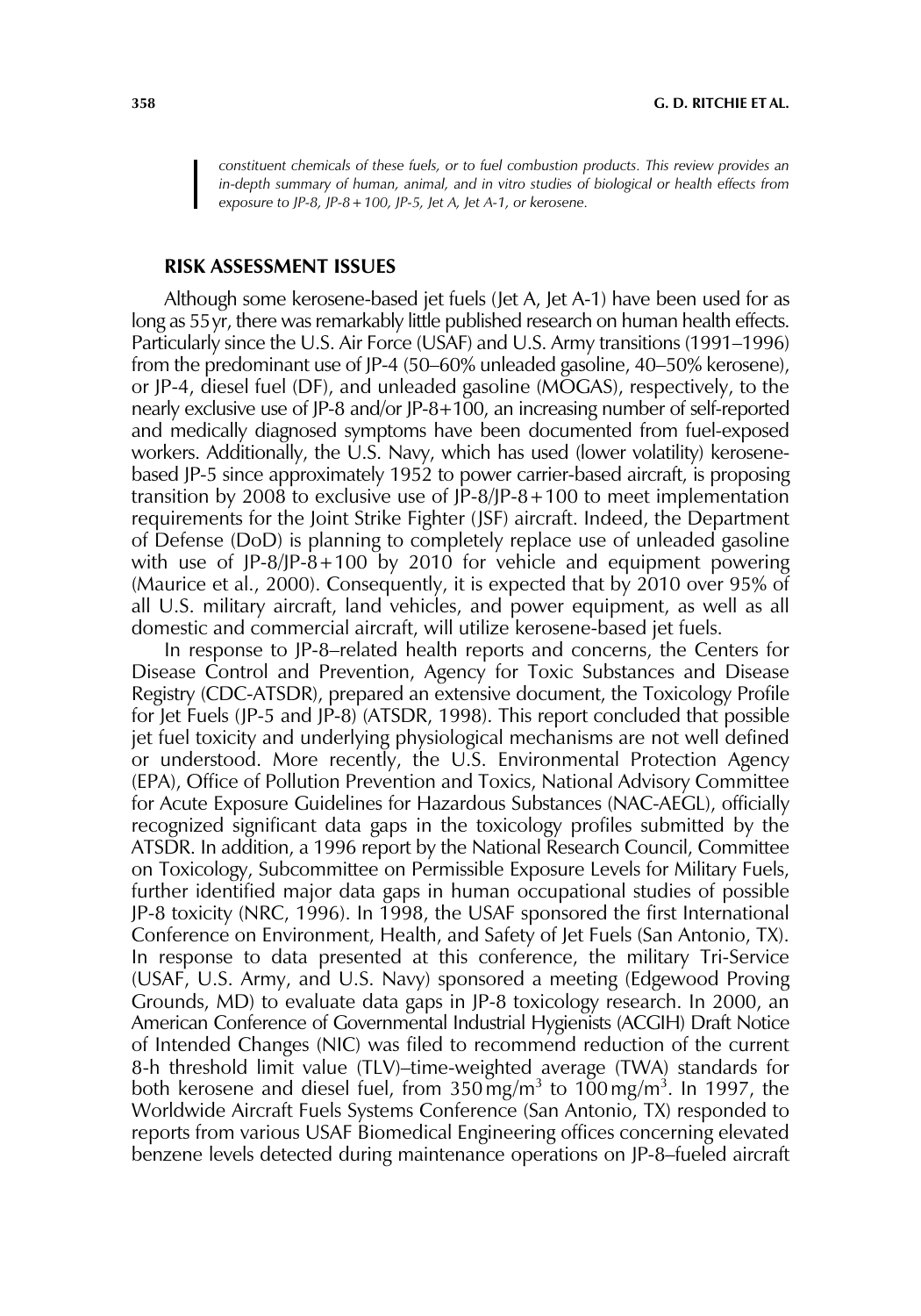(Zelnick, 1998). The USAF Office of the Surgeon General tasked the AF Institute for Environment, Safety, and Occupational Health Risk Analysis (AFIERA) and the Air Force Research Laboratory (AFRL) to develop appropriate research strategies to examine possible JP-8 toxicity. These organizations appointed the USAF JP-8 Environmental, Safety, and Occupational Health Integrated Process Team (IPT) to address JP-8 risk assessment issues. Since 1996, this organization has funded a large number of animal and in vitro studies of JP-8 toxicity, in collaboration with the National Institute for Occupational Safety and Health (NIOSH), the U.S. EPA National Exposure Research Laboratory (NERL), the National Institute for Environmental Health Sciences (NIEHS), and a number of academic institutions. Recognizing a further need for human occupational evaluation of possible jet fuel toxicity, AFIERA funded from 2000 to 2001 a major epidemiological and health effects evaluation of approximately 340 jet-fuel-exposed military personnel and matched controls at six environmentally diverse, domestic USAF bases (Davis Montham AFB, AZ; Seymour Johnson AFB, NC; Langley AFB, VA; Pope AFB, NC; Little Rock AFB, AR; and Hurlbert Field, FL). Subchronically and chronically JP-8–exposed (worst-case scenario) subjects and low-exposure controls were compared on a large number of medical, neurobehavioral, biochemical, and physiological tests both before and immediately following daily occupational assignment. Preliminary results of this study were presented at the AFIERA International Conference on JP-8 Jet Fuel, San Antonio, TX (AFIERA, 2001), and are summarized in this article. Most recently, the National Academies, Committee on Toxicology (COT), convened an expert panel to review existing occupational JP-8 exposure standards (generally, 8-h PEL=350mg/m<sup>3</sup>; 15-min, short-term exposure limit [STEL]=1000mg/m<sup>3</sup>). The findings of this panel were recently published in book format, and represent the most comprehensive investigation of JP-8 toxicity available (National Research Council, 2003). In general, the NRC panel concluded that the currect interim PEL (350 mg/m<sup>3</sup>) may be "too high to be protective of human health."

### **EXPOSURE SCENARIOS**

Since 1996, there is increasing concern for possible health effects in individuals living near military bases at which JP-8 is used, and near commercial airports using Jet A or Jet A-1. Atmospheric exposure to vaporized or aerosolized jet fuel from leakage, spillage, engine cold starts, and high-altitude aircraft fuel jettisoning, or to combustion exhaust, and exposure to soil and groundwater contamination with raw fuels are being critically examined.

Direct exposure to kerosene-based jet fuels occurs in military and civilian avionics, aircraft maintenance, and fuel manufacturing/handling personnel through (1) dermal contact with raw fuel and/or aerosol; (2) dermal contact with clothing and gloves saturated with fuel; (3) respiratory exposure to fuel or exhaust in vapor or aerosol phase; or (4) occasional oral exposure to aerosol or to fuel contaminated food or water (Harris et al., 1997a; Pleil et al., 2000; Ritchie, Still et al., 2001). Exposure of military personnel to JP-8 or JP-5 can also occur through fuel applications unrelated to aircraft fueling, including fueling of land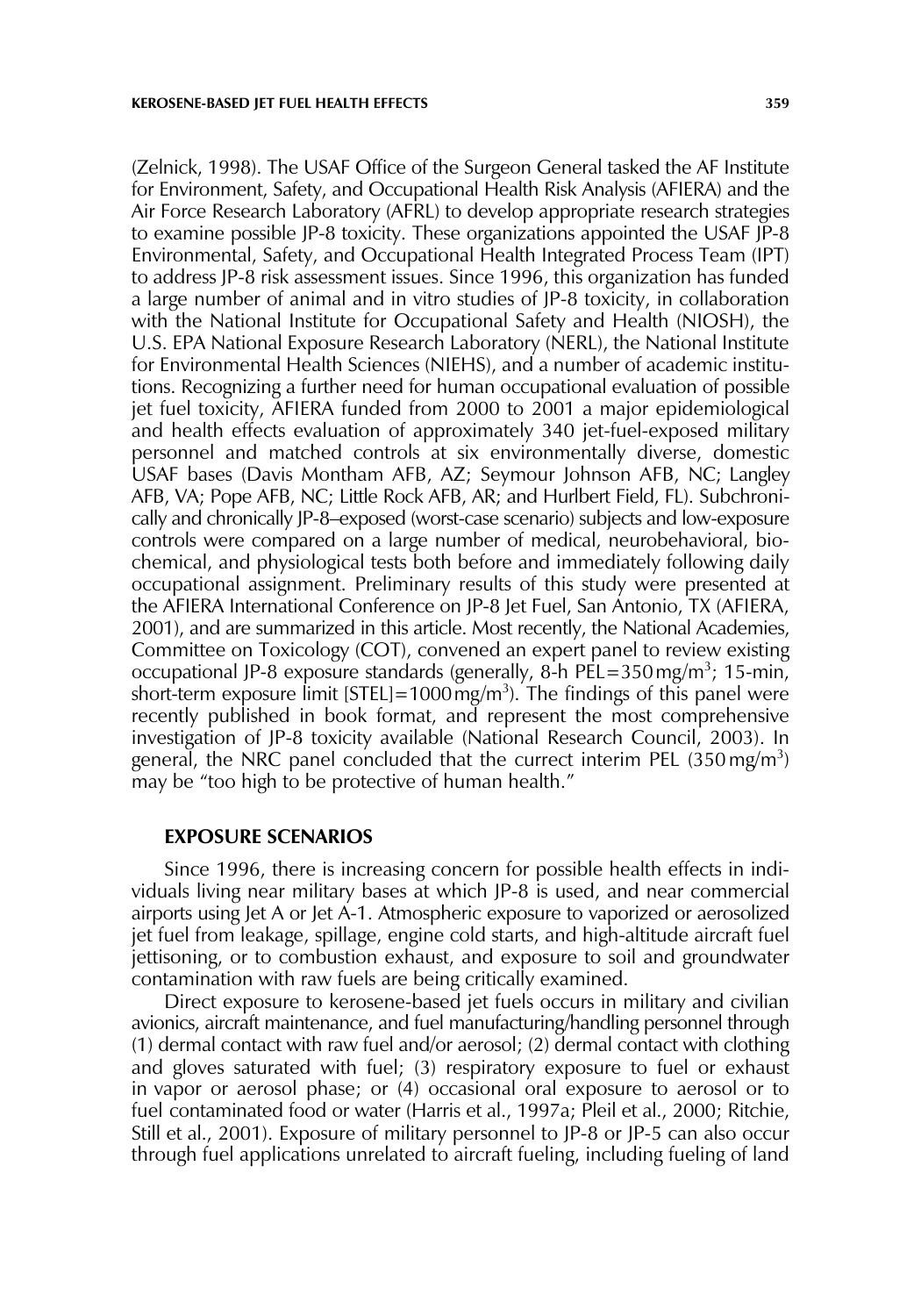vehicles and equipment, fueling of heaters and lighting sources, use as a coolant (heat sink) in aircraft, aerosolization/combustion of JP-8 for use as a combat obscurant, use of JP-8 to suppress environmental sand or dust, decontamination of military vehicles and equipment with JP-8, or use of JP-8 as a carrier for herbicide applications (Ritchie, Still et al., 2001). With the increasing number of females involved occupationally with jet fuels, there is mounting concern for possible health effects from intrauterine exposures.

Exposure of individuals not involved occupationally with jet fuel occurs through atmospheric, soil, or groundwater contamination with jet fuels or their combustion products, or through off-gassing from the skin and clothing of fuelexposed personnel (Ritchie, Still et al., 2001). Major identified sources of atmospheric and groundwater contamination with jet fuels include: (1) unavoidable leakage or accidental spillage from manufacturing facilities, transportation, and storage systems (including pipelines); (2) fueling/defueling/maintenance operations, as well as aircraft and vehicle operation (including cold start-up of engines); and (3) atmospheric jettisoning (usually above 6000ft) of fuels during emergency aircraft landing (Pfeiffer, 1994).

Studying perhaps the worst-case jet-fuel-exposure scenario, Carlton and Smith (2000) measured JP-8 and benzene exposures during aircraft fuel tank (foam-filled) entry and repair at 12 USAF bases. Breathing-zone samples were collected on the fuel handlers during occupational assignments, while instantaneous samples were taken at various workplace locations during the procedures with stainless steel (SUMMA) canisters and subsequent analysis by mass spectrometry. The highest 8-h TWA was 1.3 g/m<sup>3</sup>; the highest short-term (15-min average) exposure was 10.3 g/m<sup>3</sup>. The instantaneous sampling results indicated benzene exposures during fuel tank repair up to  $49.1 \,\mathrm{mg/m^3}$ . These readings occurred within aircraft fuel tanks (cells), from which foam blocks soaked with JP-8 were inspected and removed. Workers entering the tanks are required to wear self-contained breathing apparatus (SCBA) and chemically resistant gloves and boots, but only cotton jumpsuits, allowing potential extensive dermal exposure. Personnel working outside the fuel tanks (attendants), but assisting in removal of the foam blocks, do not typically wear SCBAs, allowing both extensive dermal and respiratory exposure to JP-8 (Pleil et al., 2000).

Kerosene is the primary fuel used for personal heating, cooking, and illumination applications in a number of Third World countries, allowing extensive opportunity for repeated exposure to raw fuel, vapor/aerosol, or combustion products. Oral ingestion of kerosene by children is a major source of poisoning in a number of African and Asian countries (Majeed et al., 1981; Dutta et al., 1998). Additionally, use of kerosene as a carrier in a number of industrial/commercial products provides additional sources of exposure.

### **CHEMICAL AND PHYSICAL PROPERTIES OF FUELS, INCLUDING ADDITIVES**

As determined by gas chromatography/mass spectrometry (GC/MS), kerosene-based jet fuels typically contain approximately 228 identifiable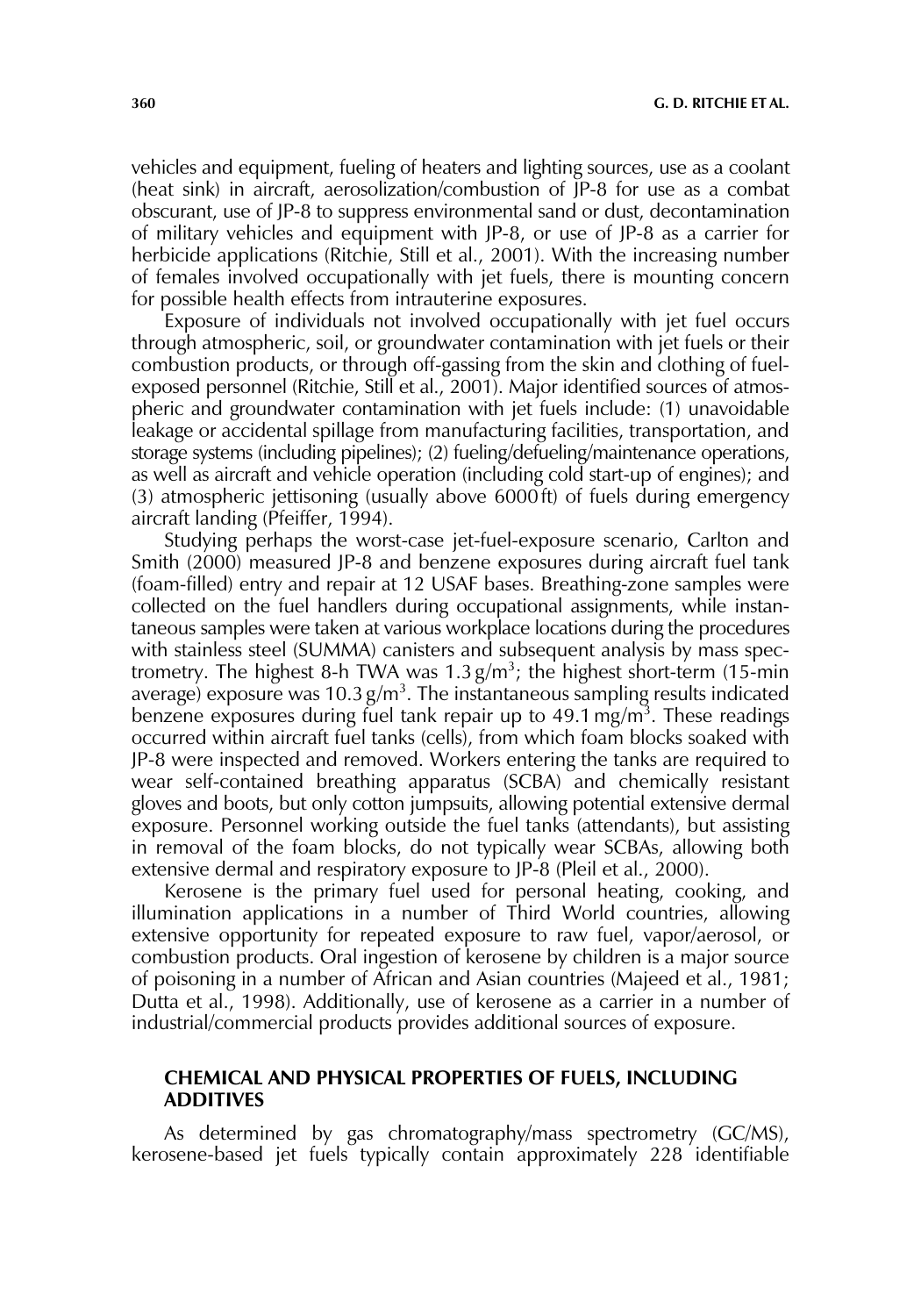hydrocarbon constituents ( $C_6-C_{17}$ +), although this number may exceed 2000 when all isomeric forms of these constituents are considered (Allen et al., 2001; Ritchie, Still et al., 2001). GC/MS analysis of JP-5, JP-8, or Jet A/A-1 provides unique constituent profiles or fingerprints, such that it cannot be assumed that toxicological effects from exposure to one of these fuels is necessarily generalized to the others. Additionally, hydrocarbon and nonhydrocarbon performance additive packages that differentiate JP-5, JP-8, JP-8+100, Jet A, Jet A-1, and neat kerosene further complicate toxicological profiling. Within any specific fuel formulation, the percentage of specific chemical components and various nonhydrocarbon contaminants (i.e., sulfur, copper, etc.) may vary substantially as a function of the fuel manufacturer, fuel lot, and targeted fuel performance objectives. The general specifications for military kerosene-based jet fuels are detailed in MIL-DTL-5624T (1998). The unique chemical and physical property signatures of JP-8, JP-8+100, JP-5, Jet A, Jet A-1, and desulfurized kerosene are presented next.

### **Jet Propulsion Fuel-8 (Also Known as JP-8, AVTUR, MIL-DTL-83133, NATO F-34)**

Kerosene-based (98+%) type; 3–5 performance additives.

### **JP-8+100 (Also Known as JP-8[100])**

Kerosene-based (98+%) type: high thermal stability; six performance additives; identical to JP-8, except for addition of thermal stability (TS) performance package.

| Distillation temperature<br>Physical state/appearance<br>Odor description<br>Odor threshold<br>Molecular weight<br>Density<br>API gravity<br>Boiling point<br>Viscosity<br>Lower explosive limit<br>Upper explosive limit<br>Autoignition temperature<br>Freezing point, maximum<br>Flash point method<br>Flash point<br>Vapor pressure (mm Hg)<br>Vapor density $(air = 1)$<br>Specific gravity ( $kg/L$ at 59 $\degree$ F)<br>Heating value (BTU/lb)<br>Solubility in water | 366-626 °F<br>Clear and bright, to light amber liquid<br>Light hydrocarbon/kerosene/ether odor<br>0.082 ppm (kerosene)<br>180 (average)<br>$-0.082$ g/ml<br>44.07° API Min<br>302-527 °F<br>$4.27 \pm 0.69$ cst<br>$0.7 - 0.9\%$<br>$5 - 6\%$<br>$>475$ °F<br>$-61.8 \pm 7.9$ °F<br><b>TCC</b><br>$120.6 \pm 12.2$ °F<br>0.52 at 50 °F; 1.8 at 82 °F; 20 at 158 °F<br>$4.5 - 5$<br>$0.775 - 0.840$<br>18,400<br>Negligible $(<0.1\%)$ |
|-------------------------------------------------------------------------------------------------------------------------------------------------------------------------------------------------------------------------------------------------------------------------------------------------------------------------------------------------------------------------------------------------------------------------------------------------------------------------------|---------------------------------------------------------------------------------------------------------------------------------------------------------------------------------------------------------------------------------------------------------------------------------------------------------------------------------------------------------------------------------------------------------------------------------------|
| Conversion factors (at STP)                                                                                                                                                                                                                                                                                                                                                                                                                                                   | 1 ppm = $8 \text{ mg/m}^3$ ; 1 mg/m <sup>3</sup> = 0.12 ppm                                                                                                                                                                                                                                                                                                                                                                           |
| Composition $(\% v/v)$                                                                                                                                                                                                                                                                                                                                                                                                                                                        | Range: $C_6 - C_{18}$<br>Aromatics: mean 17.37%<br>Olefins: mean $1.15 \pm 0.68\%$                                                                                                                                                                                                                                                                                                                                                    |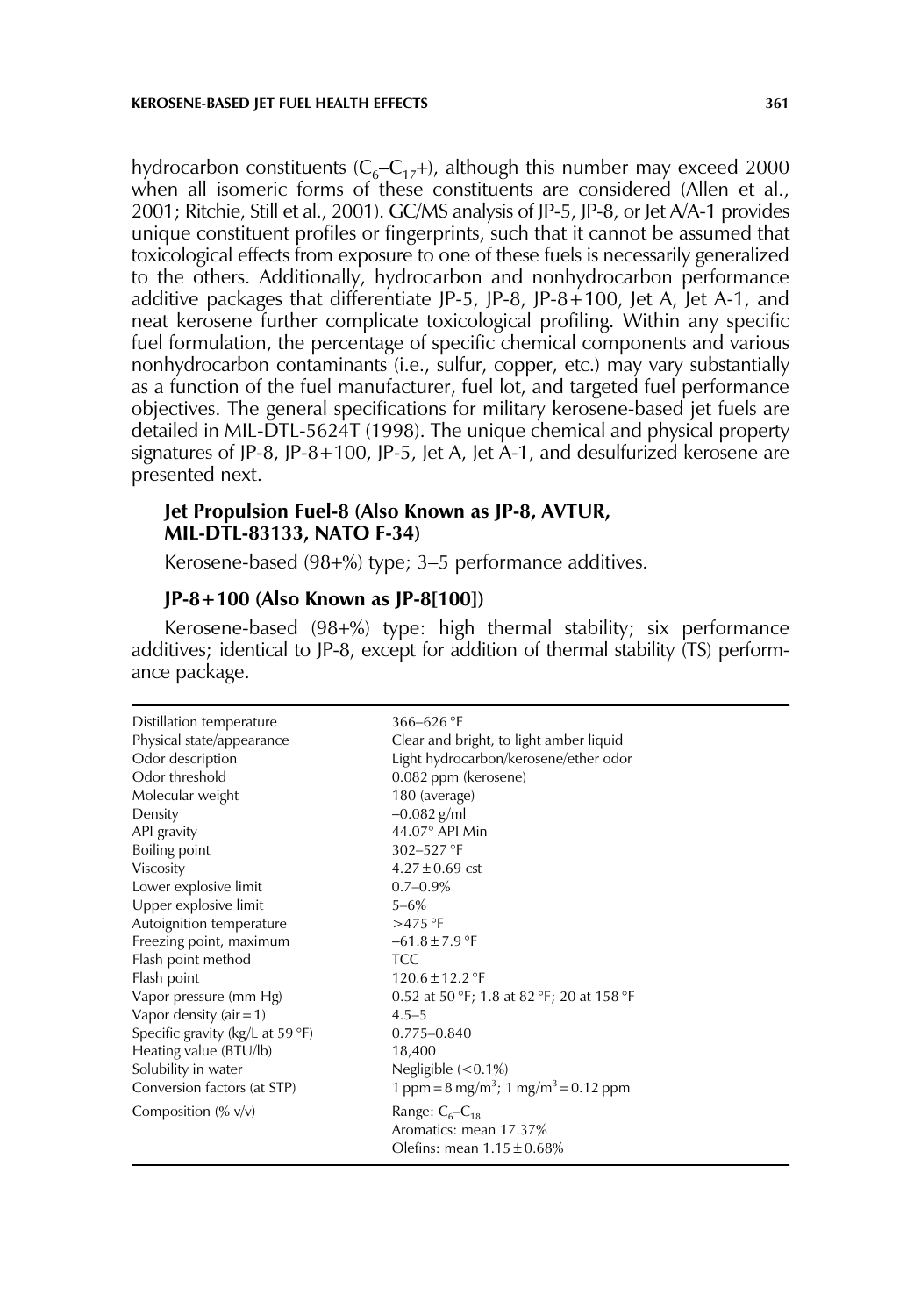(*Continued*)

| Primary constituents in JP-8 (w/w%)                                  | Dodecane $(C_{12})$ 22.54%<br>Tetradecane $(C_{14})$ 16.87%<br>Decane $(C_{10})$ 16.1%<br>Hexadecane $(C_{16})$ 12.22%<br>Trimethylbenzenes $(C_q)$ <6.6%<br>Butylbenzene $(C_{10})$ 4.72%<br>Cyclo-octane $(C_8)$ 4.3–4.4%<br>Tetramethylbenzenes $(C_{10})$ 4.28%<br>Tetralin $(C_{10})$ 4.14%<br>$m$ -Xylene (C <sub>8</sub> ) 3.95%<br>$\textsf{Iso-octane}$ (C <sub>s</sub> ) 3.7%<br>Methylnaphthalene $(C_{12})$ 3.49%<br>Naphthalene $(C_{10})$ 1.46 ± 0.65%<br>Toluene $(C_7)$ <1%<br>Benzene $(C_6)$ < 0.8%<br>$p$ -, o-Xylenes (C <sub>8</sub> ) < 1.4%<br><i>n</i> -Hexane $(C_6)$ < 0.1%<br>PAHs $< 0.1\%$<br>Sulfur 0.058 ± 0.049% |
|----------------------------------------------------------------------|--------------------------------------------------------------------------------------------------------------------------------------------------------------------------------------------------------------------------------------------------------------------------------------------------------------------------------------------------------------------------------------------------------------------------------------------------------------------------------------------------------------------------------------------------------------------------------------------------------------------------------------------------|
| Performance additives JP-8<br>Required<br>Allowed                    | $< 0.5\%$<br>1. Static dissipater<br>2. Corrosion inhibitor/lubricity improver<br>3. Icing inhibitor<br>4. Metal deactivator<br>5. Antioxidant                                                                                                                                                                                                                                                                                                                                                                                                                                                                                                   |
| Performance additives JP-8 + 100                                     | $< 0.5\%$<br>1. Thermal stability package, including performance additives 1–5,<br>above.                                                                                                                                                                                                                                                                                                                                                                                                                                                                                                                                                        |
| Applications JP-8                                                    | USAF, U.S. Army and some U.S. Navy/Marines turbo-jet and<br>turbo-prop jet fuels; motor and equipment fuels; heating fuel;<br>thermal heat sink; dust suppressant; vehicle for insecticides,<br>herbicides, and pesticides                                                                                                                                                                                                                                                                                                                                                                                                                       |
| Applications JP-8 + 100                                              | Generally, USAF light fighter (F-15, F-16, T-38) and helicopter<br>fuel; thermal heat sink                                                                                                                                                                                                                                                                                                                                                                                                                                                                                                                                                       |
| <b>Exposure limits</b><br>8-h PEL (interim)<br>15-min STEL (interim) | 350 mg/m <sup>3</sup><br>1000 mg/m <sup>3</sup>                                                                                                                                                                                                                                                                                                                                                                                                                                                                                                                                                                                                  |

**JP-8+100 Jet Fuel** Military requirements (MIL-DTL-83133E) allowing for improved thermal stability (TS [higher safe fuel operating temperatures]) in JP-8 fuel formulations led recently to development of a new performance additive package. When this additive package, costing only several cents per gallon, is injected into JP-8 stock on the flight line, the resultant formulation is categorized as JP-8+100. The name JP-8+100 was selected because addition of the performance package increases the TS of JP-8 by 100°F (technical specifications, Heneghan et al., 1996a, 1996b; Kalt et al., 2001).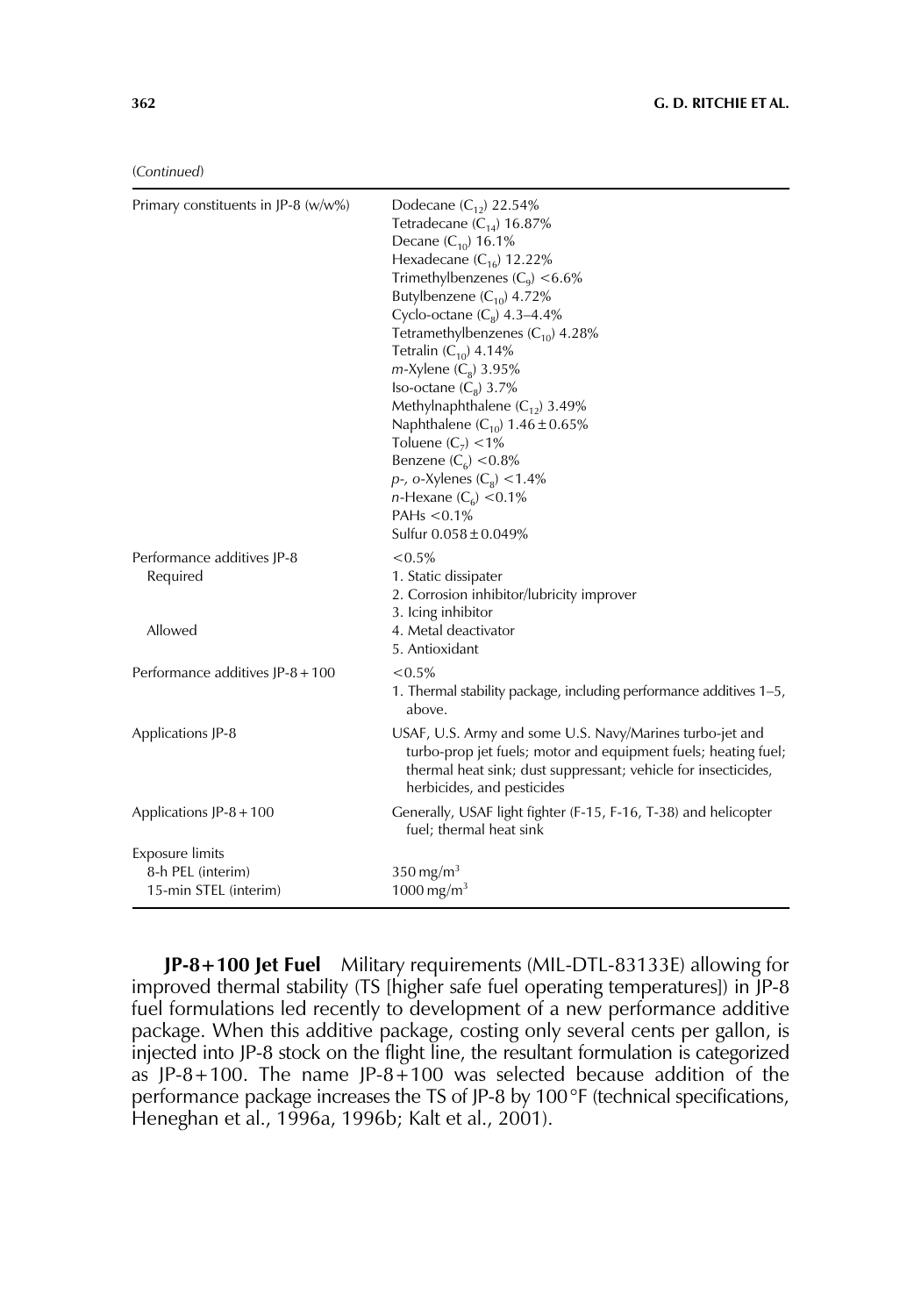The additive package, known in the United States as Betz-Dearborn SPEC-AID 8Q462 (manufactured exclusively by Betz-Dearborn, Division of Hercules, Inc., Wilmington, DE), commercially as Turboline FS100/FS100C, or internationally as Aero-Shell PA101 (distributed by Shell Oil Aviation, United Kingdom) contains three additives and a solvent and is injected into JP-8 at 256 ppm (256 mg/L). SPEC-AID 8Q462, Turboline FS100/FS100C, or Aero-Shell PA101 contain: (1) 1 of 6 approved antioxidant formulations (presently butylated hydroxytoluene, or  $BHT$ ), added at 25 ppm (25 mg/L); (2) the metal deactivator (MDA) *N,N*-disalycylidene-1,2-propanediamine, added at 2 ppm (2 mg/L); (3) the detergent/fuel stabilizer/dispersant Betz-Dearborn Dispersant (proprietary), added at 100 ppm (100 mg/L); and (4) a heavy aromatic naphtha solvent (6–10% naphthalene), added at 129 ppm (129 mg/L) (Heneghan et al., 1996a, 1996b; AFAL, 1996; Kalt et al., 2001; Kanikkannan, Burton et al., 2001; personal communication, Zabarnick; personal communication, Stonecipher). As a result of the improved TS, heat-sink capacity of the JP-8 + 100 formulation is increased by 50%, and fuel-induced engine coking and fouling in jet engine nozzles and afterburner spray assemblies are significantly reduced. There is some preliminary evidence that the thermal stability additive package in JP-8 + 100 may both significantly reduce the formation of particulate matter (aerosol content) and eliminate several classes of PAHs found normally in JP-8 exhaust (personal communication, Stonecipher; Maurice et al., 2000). JP-8 + 100 may, however, permanently disable current fuel-system water separators, possibly leading to plugging of fuel injectors, increased water in fuels, and increased growth of bacterial/ fungal contamination.

The additive package chemical is commonly delivered to the flight line by the manufacturer (i.e., Betz-Dearborn or Shell Oil Aviation) in temporary 400-gal tanks (filled to 280gal) or to permanent, free-standing, 560- to 2000-gal additive tanks. The additive may be injected into fuel, leaving a fuel truck to enter an aircraft fuel tank, or directly into the aircraft fuel tank itself. Excepting equipment failures, accidental spills, and unavoidable leaking, there is minimal opportunity for human flight line contact with the undiluted additive. Human contact with the diluted additive package, after addition to JP-8 stock, would appear to occur, as does human contact to the  $IP-8+100$  or its combustion products. There are no published or otherwise available human toxicology data on possible health consequences from exposure to SPEC-AID 8Q462, Turboline FS100/FS100C, or Aero-Shell PA 101 (personal communication, Stonecipher). Several in vitro studies of JP-8+100 toxicity have been published and are further discussed in subsequent sections of this report (AFAL, 1996; Kabbur et al., 2001; Kanikkannan et al., 2000; Kanikkannan, Burton et al. 2001; Kanikkannan, Patel et al. 2001; Allen et al., 2000, 2001).

The SPEC-AID 8Q462, Turboline FS100/FS100C, or Aero-Shell PA 101 additive package combines with the following three additives found normally in JP-8 stock: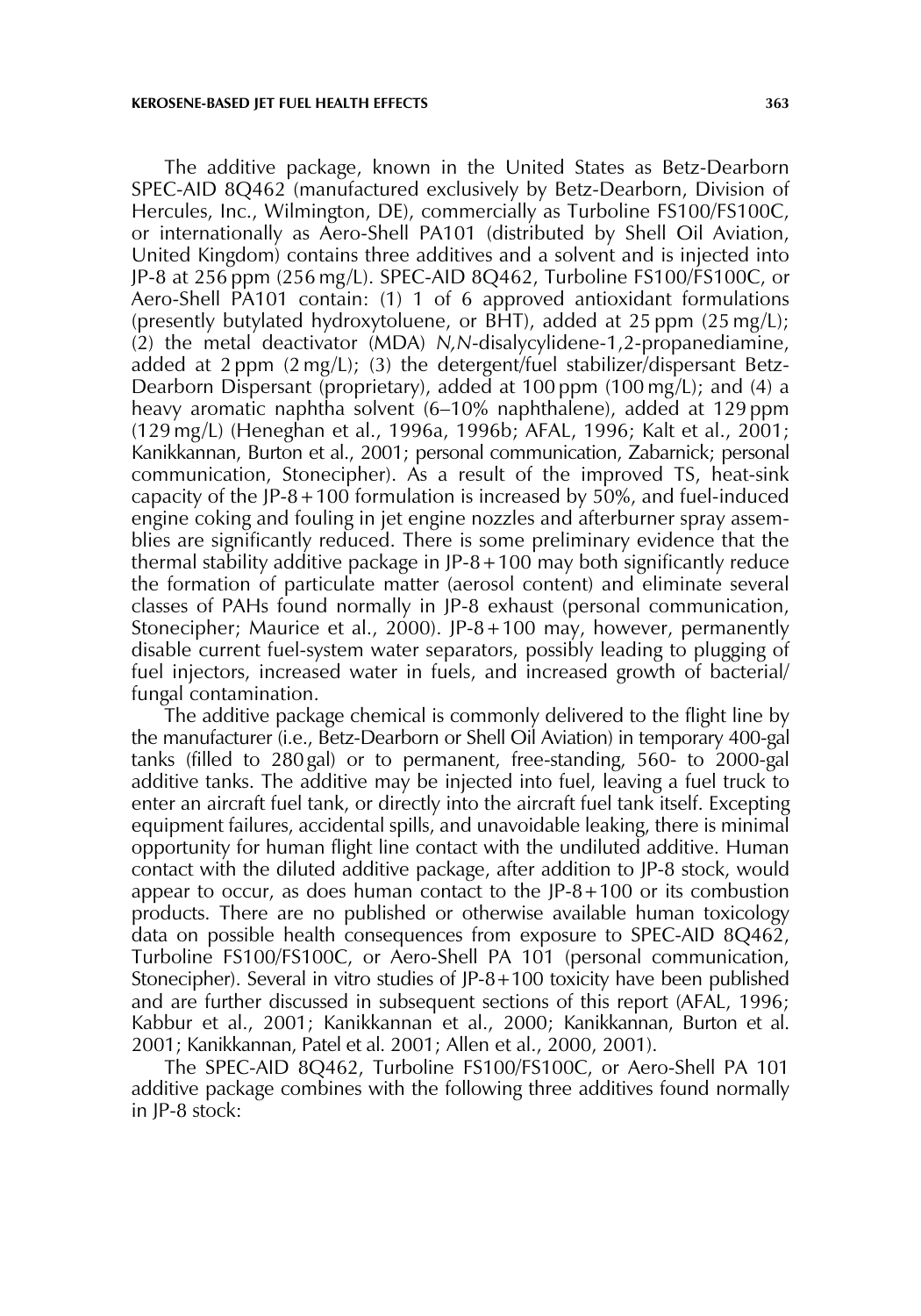- 1. Stadis 450, an antistatic agent and conductivity improver added to JP-8 at <3mg/L. Produced by several chemical manufacturers, Stadis 450 consists of 35–60% toluene, 5–20% solvent naphtha, <5% naphthalene, 1–10% dodecylbenzenesulfonic acid, <0.06% benzene, <5% isopropyl alcohol, 1–10% dinonylnaphthylsulfonic acid, and 1–10% proprietary chemical (MSDS, Stadis 450, 2000a). Depending upon concentration of Stadis 450 in fuels, conductivity measurement can be improved from 10 to 100% (personal communication, Stonecipher).
- 2. DCI-4A or Corrosion Inhibitor No. 4A (MSDS, DCI-4A, 2001), the corrosion inhibitor/lubricity improver added to JP-8 (0.85–11 mg/L) to protect ferrous metals from corrosion in jet fuel handling systems, including pipelines and fuel storage tanks, and to improve fuel lubricity. DCI-4A consists of 20–30% xylenes, 0–5% ethylbenzene, and 70–80% proprietary (organic acids) chemicals.
- 3. Diethylene glycol monomethyl ether (DiEGME or 2,2-methoxy ethoxy ethanol) and/or ethylene glycol monomethyl ether (EGME or 2-methoxy ethanol) (Hobson et al., 1986), anti-icing additives added to JP-8 to minimize formation of ice crystals in aircraft or vehicle fuel systems. Generally DiEGME, with less potential for dermal absorption than EGME (initially used in JP-5), is most commonly used for anti-icing applications, although EGME or combinations of EGME/DiEGME are still used at some U.S. military bases. EGME/DiEGME are water-soluble solvents that absorb oxygen content from fuels, additionally functioning as significant biocides for aerobic microorganisms in the fuel (Lee & Wong, 1979; personal communication, Stonecipher).

At present, approximately 125,000 gal/yr of Betz-Dearborn SPEC-AID 8Q462, Turboline FS100/FS100C, or Aero-Shell PA 101 are consumed per year (personal communication, Stonecipher). JP-8+100 is presently (October 2001) used to fuel the majority of domestic USAF fighters and trainers, a limited number of USAF helicopters, 50% of Air National Guard C-130 aircraft, and virtually all USAF Reserves C-130 aircraft and related ground vehicles and equipment (personal communication, Stonecipher). Because JP-8 + 100 may permanently disable water separators in vehicle fuel filters, resulting possibly in increased corrosion, seizure of fuel nozzles, and bacterial/fungal contamination of fuel, its use in ground vehicles is limited. JP-8 + 100 (injected with the Turboline FS100 package) is presently used in the majority of military aircraft and related equipment by the North Atlantic Treaty Organization (NATO) member country Sweden. At present, only three commercial aircraft (747 aircraft flown by KLM Royal Dutch Airlines) are fueled with Jet A or Jet A-1 to which SPEC-AID 8Q462 or Turboline FS100 was added. One civilian police department in Florida is presently adding SPEC-AID 8Q462 to its helicopter fuel (personal communication, Stonecipher).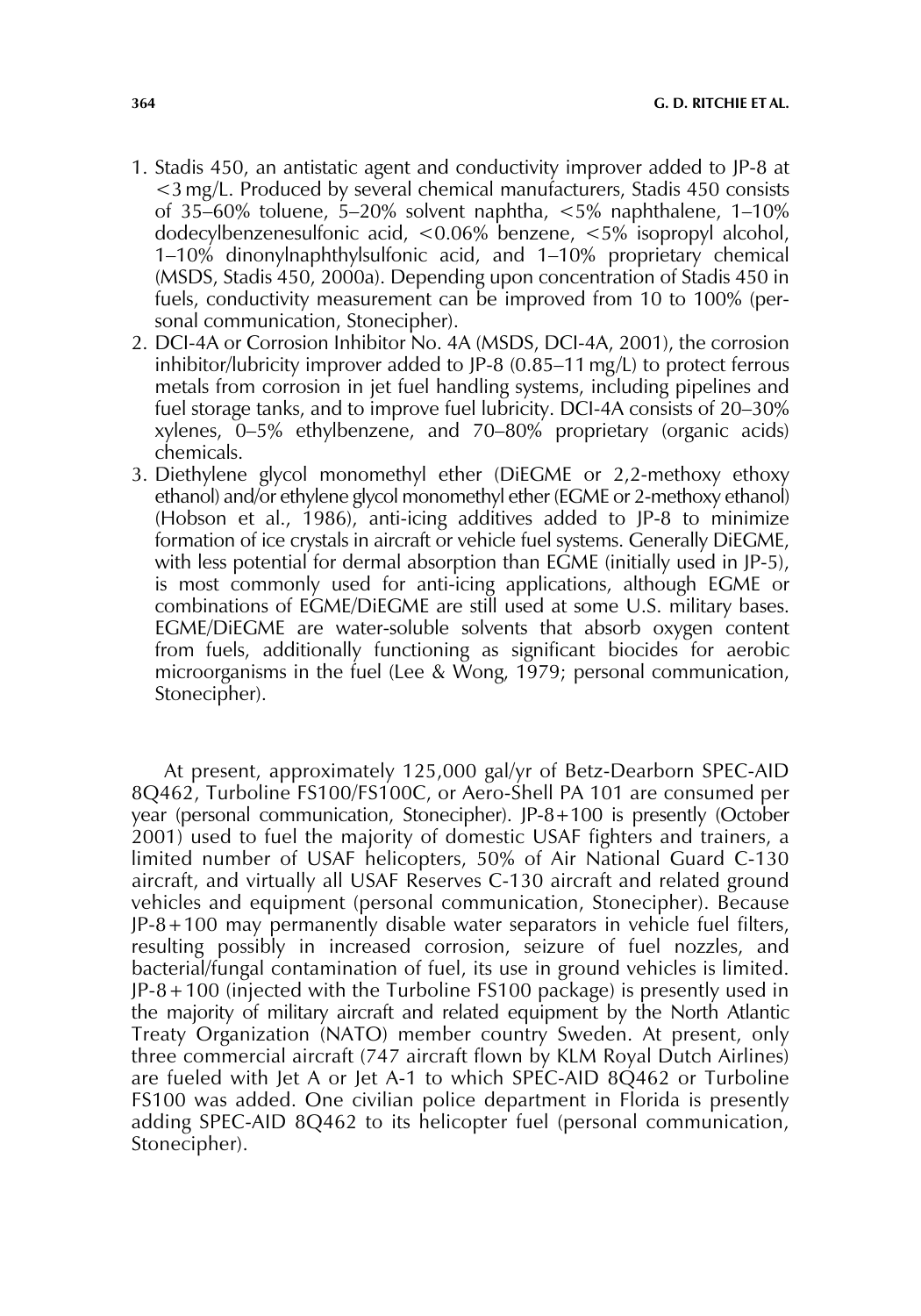# **Jet Propulsion Fuel-5 (JP-5; AVCAT; NATO F-44; MIL-DTL-5624T)**

| Distillation temperature<br>Physical state/appearance<br>Odor description<br>Odor threshold<br>Molecular weight<br>Density<br>API gravity<br>Boiling point<br>Viscosity<br>Lower explosive limit<br>Upper explosive limit<br>Autoignition temperature<br>Freezing point<br>Flash point method<br>Flash point (minimum)<br>Vapor pressure (mm Hg)<br>Vapor density $(air = 1)$<br>Specific gravity ( $kg/L$ at 59 $\degree$ F)<br>Heating value (BTU/lb)<br>Solubility in water<br>Conversion factors (at STP)<br>Major composition $(\% v/v)$ | 366-626 °F<br>Clear, water-white to light amber liquid<br>Light hydrocarbon/kerosene/ether odor<br>0.082 ppm (kerosene)<br>185 (average)<br>$-0.82$ g/ml<br>42.24° API Min<br>302-527 °F<br>5.51 cst<br>$0.6 - 1\%$<br>$4.6 - 7\%$<br>$>475$ °F<br>$-59.8 \pm 8.1$ °F<br><b>PMCC</b><br>$145 \pm 3.45$ °F<br>1–2 at 70 $\degree$ F<br>4<br>0.778-0.845<br>18,300<br>Negligible $(< 1\%)$<br>1 ppm = $8.3 \text{ mg/m}^3$ ; 1 mg/m <sup>3</sup> = $0.12 \text{ ppm}$<br>Range: $C_7 - C_{17}$<br>Olefins $1.56 \pm 0.78\%$<br>Dodecane 22.54%<br>Tetradecane 16.87%<br>Hexadecane 12.22%<br>Decane 16.08%<br>Butylbenzene 4.72%<br>Cyclooctane 4.54%<br>1,2,4,5-Tetramethylbenzene 4.28%<br>Tetralin 4.14%<br>Aromatics: $17.45 \pm 2.76\%$<br><i>m-</i> Xylene 3.95%<br>Benzene $< 0.2\%$<br>Toluene 0.1%<br>$p7$ , o-Xylenes 0.6%<br>Trimethylbenzenes 1-2%<br>Isooctane 3.66%<br>Methylcyclohexane 3.51%<br>1-Methylnaphthalene 3.49%<br>Naphthalene 0.4–3%<br>Sulfur $0.061 \pm 0.05\%$<br>$n$ -Hexane $\leq 0.1\%$ |
|-----------------------------------------------------------------------------------------------------------------------------------------------------------------------------------------------------------------------------------------------------------------------------------------------------------------------------------------------------------------------------------------------------------------------------------------------------------------------------------------------------------------------------------------------|------------------------------------------------------------------------------------------------------------------------------------------------------------------------------------------------------------------------------------------------------------------------------------------------------------------------------------------------------------------------------------------------------------------------------------------------------------------------------------------------------------------------------------------------------------------------------------------------------------------------------------------------------------------------------------------------------------------------------------------------------------------------------------------------------------------------------------------------------------------------------------------------------------------------------------------------------------------------------------------------------------------------|
| Performance additives<br>Required                                                                                                                                                                                                                                                                                                                                                                                                                                                                                                             | $< 0.5\%$<br>1. Corrosion inhibitor/lubricity improver<br>2. Icing Inhibitor<br>3. Antioxidant                                                                                                                                                                                                                                                                                                                                                                                                                                                                                                                                                                                                                                                                                                                                                                                                                                                                                                                         |
| Allowed                                                                                                                                                                                                                                                                                                                                                                                                                                                                                                                                       | 4. Anti-static agent<br>5. Metal deactivator                                                                                                                                                                                                                                                                                                                                                                                                                                                                                                                                                                                                                                                                                                                                                                                                                                                                                                                                                                           |

Kerosene-type; high flash point; 3–5 performance additives.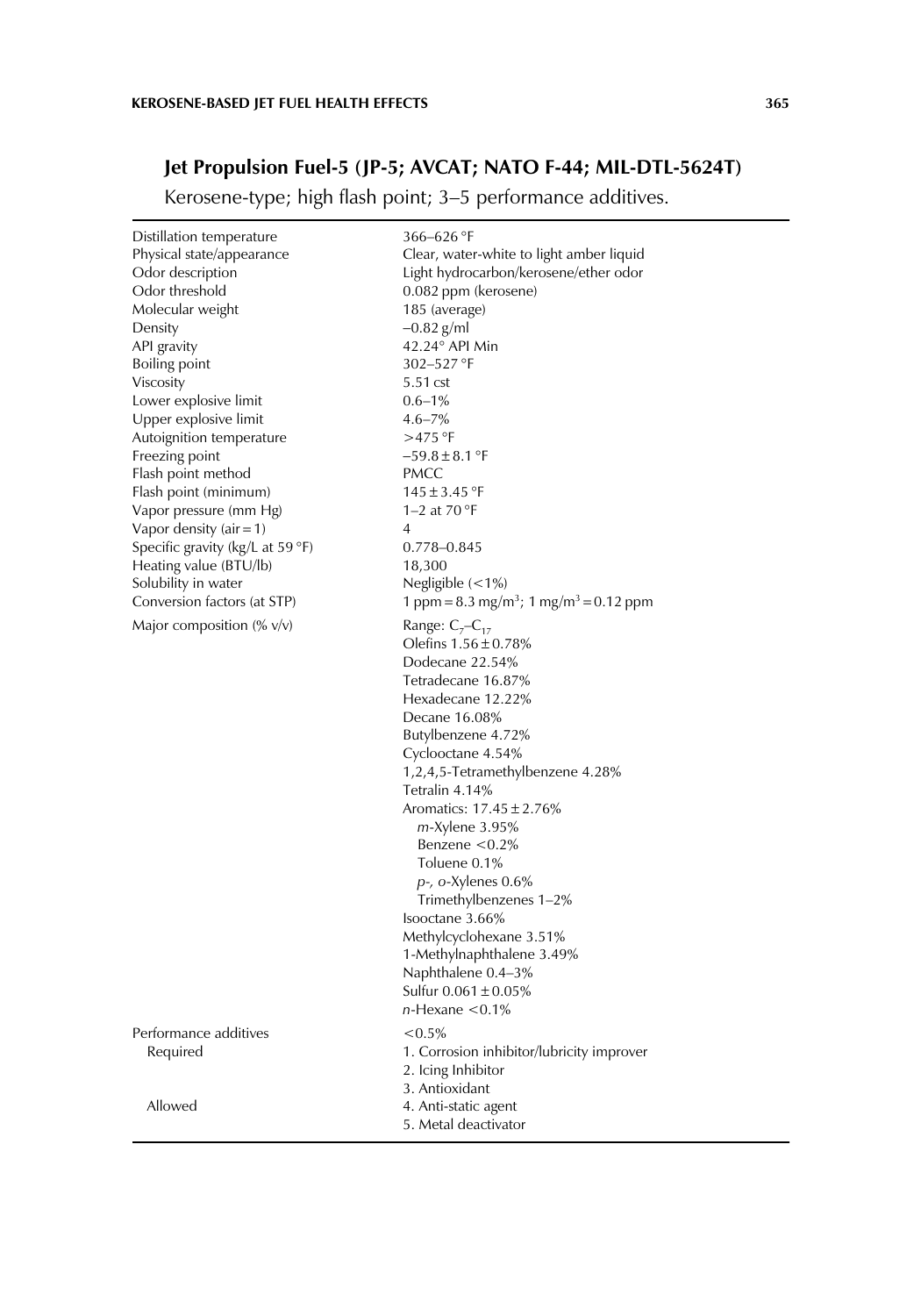| (Continued)                                                   |                                                                                                                                                      |
|---------------------------------------------------------------|------------------------------------------------------------------------------------------------------------------------------------------------------|
| Applications                                                  | U.S. Navy/Marines motor and jet fuels; occasional ship engine<br>fuel; illuminating fuels; heating fuel; vehicle for insecticides<br>and fungicides. |
| Exposure limits<br>8-h PEL (interim)<br>15-min STEL (interim) | 350 mg/m <sup>3</sup><br>1000 mg/m <sup>3</sup>                                                                                                      |

## **Jet A (AVTUR; Aviation Fuel A; Turbine Fuel A; Military JP-1; NATO F-35; ASTM D 1655)**

Kerosene-based (98+%) type; higher freezing point than Jet A-1; up to 5 additives.

# **Jet A-1 (AVTUR; Aviation Fuel A-1; Turbine Fuel A-1; NATO F-35; DEF STAN 91-91)**

Kerosene-based (98+%) type; lower freezing point than Jet A; 1–5 additives.

| Distillation temperature<br>Physical state/appearance<br>Odor description<br>Odor threshold<br>Molecular weight<br>Boiling point<br>Viscosity $(-4 \degree F, \text{mm}^2/\text{s})$<br>Lower explosive limit<br>Upper explosive limit<br>Autoignition temperature                                        | 400-572 °F<br>Light yellow liquid<br>Light hydrocarbon/kerosene odor<br>0.082 ppm (kerosene)<br>180 (average)<br>315-572 °F<br>8<br>0.5%<br>6%<br>410-450°F                                                                                                                                                                                                                                                                                             |  |
|-----------------------------------------------------------------------------------------------------------------------------------------------------------------------------------------------------------------------------------------------------------------------------------------------------------|---------------------------------------------------------------------------------------------------------------------------------------------------------------------------------------------------------------------------------------------------------------------------------------------------------------------------------------------------------------------------------------------------------------------------------------------------------|--|
| Freezing point<br>Jet A<br>let A-1<br>Flash point method<br>Flash point (minimum)<br>Vapor pressure (mm Hg)<br>Vapor density $(air = 1)$<br>Specific gravity ( $kg/L$ at 59 $\degree$ F)<br>Heating value (BTU/lb)<br>Solubility in water<br>Conversion factors (at STP):<br>Major composition $(\% v/v)$ | $-40$ °F<br>$-53$ °F<br><b>TCC</b><br>$100 - 111$ °F<br>2-3 at 70 °F<br>4.5<br>0.804<br>N/A<br>Negligible $(< 1\%)$<br>N/A<br>Range: $C_6 - C_{16}$<br>Aromatics $<$ 25%<br>Dodecane $(C_{12})$ 4.7%<br>Tridecane $(C_{13})$ 4.4%<br>Undecane $(C_{11})$ 4.1%<br>$p$ -, m-, o-Xylenes (C <sub>8</sub> ) 3.5%<br>Tetradecane $(C_{14})$ 3%<br>2,6-Dimethylundecane $(C_{13})$ 2.1%<br>1-Methylnaphthalene $(C_{11})$ 1.8%<br>Pentadecane $(C_{15})$ 1.6% |  |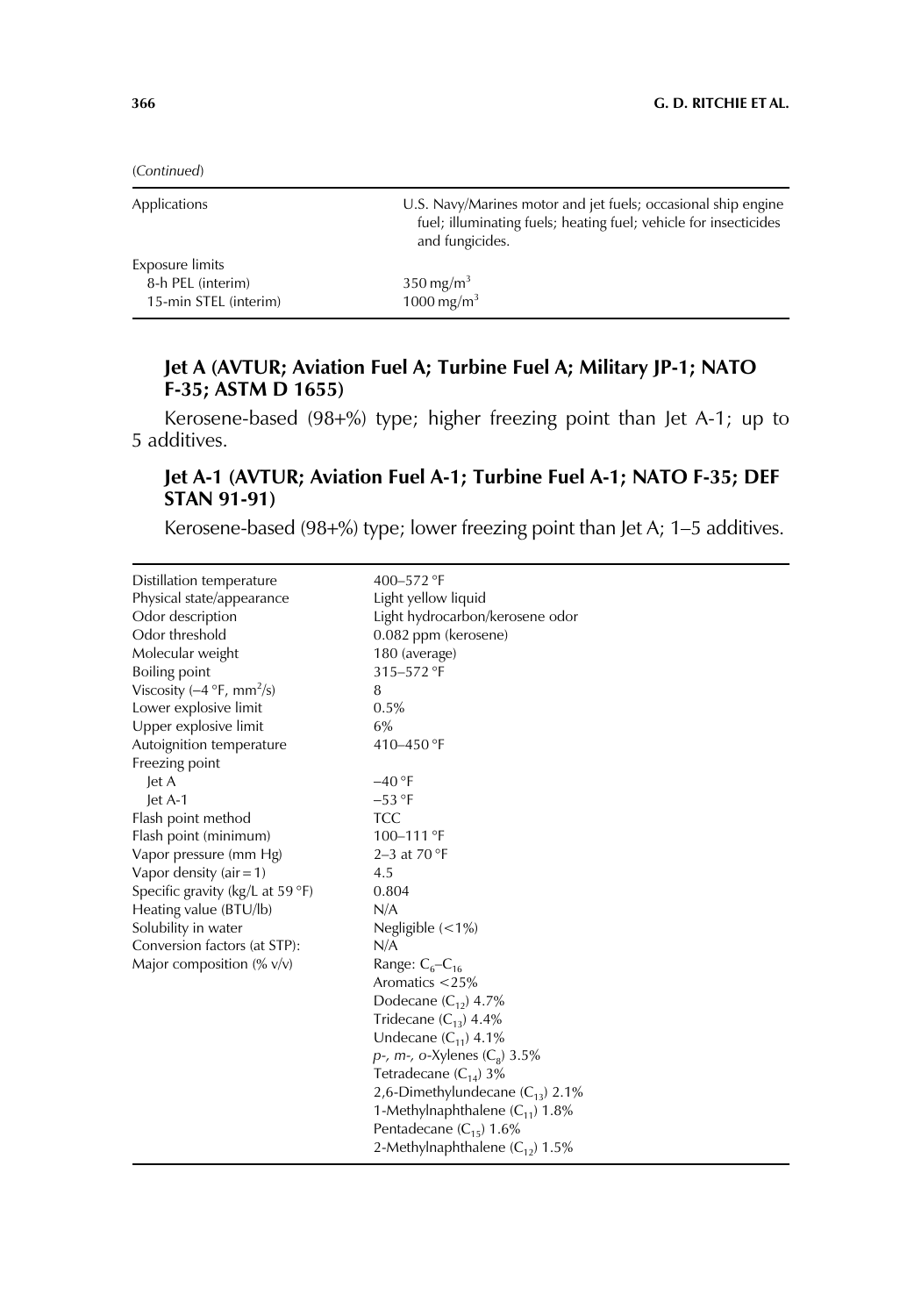(*Continued*)

|                                              | 2,6-Dimethylnaphthalene $(C_{11})$ 1.3%<br>2-Methylundecane $(C_{12})$ 1.2%<br>Heptylcyclohexane $(C_{13})$ 1%<br>Naphthalene $(C_{10})$ 1.1%<br>1,2,3,4-Tetramethylbenzene $(C_{10})$ 1.1%<br>Toluene $(C_8)$ 0.8–0.9%<br>Benzene ( $C_6$ ) 0.5-0.8%<br>Sulfur $< 0.30\%$<br><i>n</i> -Hexane $(C_6)$ < 0.1% |
|----------------------------------------------|---------------------------------------------------------------------------------------------------------------------------------------------------------------------------------------------------------------------------------------------------------------------------------------------------------------|
| Performance additives<br>Required<br>Allowed | $< 0.5\%$<br>None<br>1. Antistatic agent (required Jet A-1)<br>2. Antioxidant<br>3. Corrosion inhibitor/lubricity improver<br>4. Metal deactivator<br>5. Biocide                                                                                                                                              |
| Applications                                 | Turbo-jet and turbo-prop commercial airline and general aviation<br>aircraft; occasionally military aircraft; Jet A, generally U.S.<br>domestic flights; Jet A-1, generally international flights                                                                                                             |
| <b>Exposure limits</b>                       |                                                                                                                                                                                                                                                                                                               |
| 8-h PEL                                      | N/A                                                                                                                                                                                                                                                                                                           |
| 15-min STEL                                  | N/A                                                                                                                                                                                                                                                                                                           |

### **Kerosene (Kerosene, Fuel Oil #1, K-1; JP-1; Hydrodesulfurized Kerosene)**

| Additives                                 | <b>None</b>                                                                                                                                                                                                                                                                                  |
|-------------------------------------------|----------------------------------------------------------------------------------------------------------------------------------------------------------------------------------------------------------------------------------------------------------------------------------------------|
| Human odor threshold                      | 0.6 mg/m <sup>3</sup> or 0.09 ppm (range for 83% human<br>detection = $0.2-2$ mg/m <sup>3</sup> )                                                                                                                                                                                            |
| Distillation temperature                  | 340-572 °F                                                                                                                                                                                                                                                                                   |
| Physical state/appearance                 | White to light yellow liquid                                                                                                                                                                                                                                                                 |
| Odor description                          | Light hydrocarbon odor                                                                                                                                                                                                                                                                       |
| Molecular weight                          | 171 (average)                                                                                                                                                                                                                                                                                |
| Boiling range                             | 302-572 °F                                                                                                                                                                                                                                                                                   |
| Density                                   | $-0.80$ g/ml                                                                                                                                                                                                                                                                                 |
| Boiling point                             | 300°-400 °F                                                                                                                                                                                                                                                                                  |
| Lower explosive limit                     | 0.7%                                                                                                                                                                                                                                                                                         |
| Upper explosive limit                     | 6%                                                                                                                                                                                                                                                                                           |
| Specific gravity (kg/L at 59 $\degree$ F) | 0.789                                                                                                                                                                                                                                                                                        |
| Flash point                               | $176 - 190$ °F                                                                                                                                                                                                                                                                               |
| Conversion factors (at STP)               | 1 ppm = 6.99 mg/m <sup>3</sup> ; 1 mg/m <sup>3</sup> = 0.143 ppm<br>Range: $C_6-C_{16}$<br>Paraffins: 55.2% (w/w)<br>Naphthenes: 40.9% (w/w)<br>Aromatics: $3.9\%$ (w/w)<br>Aromatics: 17-25% (v/v)<br>Benzene 0.1-1%<br>Toluene 0.8-0.9%<br>p-, m-, o-Xylenes 3.5%<br>Trimethylbenzenes <2% |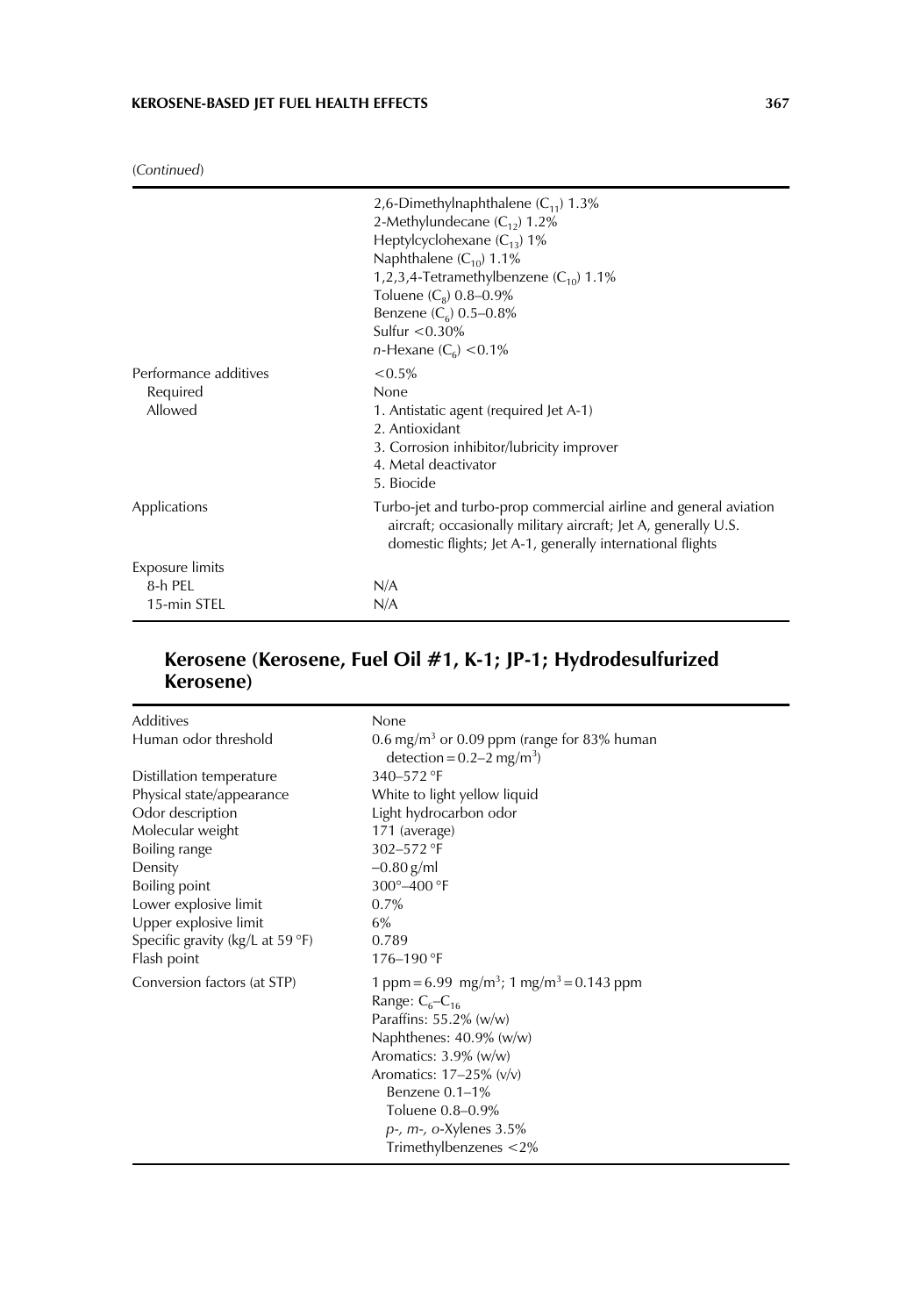(*Continued*)

|               | Sulfur $< 0.05\%$<br>$n$ -Hexane $\leq 0.1\%$<br>Naphthalene 1-3%                                                                                                                                                                      |
|---------------|----------------------------------------------------------------------------------------------------------------------------------------------------------------------------------------------------------------------------------------|
| ACGIH 8-h PEL | $100 \,\mathrm{mg/m^3}$                                                                                                                                                                                                                |
| Applications  | Heating, cooking, and illuminating fuel; tar, grease, and oil removal; pes-<br>ticide vehicle; paint thinner; solvent in printing, auto repair, plastic and<br>rubber products manufacture; distillation to JP-5, JP-8, Jet A, Jet A-1 |

Resources: Carpenter et al. (1976); Air Force (1991); ATSDR (1998); TPHCWG (1998); Chevron Products Corporation (1999); CONCAWE (1999); Riviere et al. (1999); White (1999); PQIS (2000, 2001). Current JP-8, JP-5, Jet A/A-1, or hydrodesulfurized kerosene MSDSs; Exxon/Mobil; Amoco; Pride Company; BP Oil; Shell Oil; Mapco Alaska Petroleum; Arco Products; Navajo Refining; Coastal; La Gloria Oil and Gas; Hunt Refining; Chevron Oil; Age Refining; Repsol Oil International, Ltd.; Diamond Shamrock Refining (http:// msds.pdc.cornell.edu/msdssrch.asp).

### **HEALTH EFFECTS FROM EXPOSURE TO SELECTED CHEMICAL COMPONENTS OF KEROSENE-BASED JET FUELS**

The following section contains descriptions of health effects known to occur from exposure to each of six well-researched chemical components common (in varying concentrations) to all hydrocarbon fuels discussed in this review. Possible health consequences from exposure to the remaining 200+ chemical components (2000+ isomeric forms) of the fuels discussed are not addressed, as there is either no scientific data available, minimal data, or data presenting conflicting results. It should, of course, be remembered that health effects discussed in this section occur typically to concentrations significantly higher than those encountered during "real-world" exposure to kerosene-based jet fuels. Even considering this limitation, it is important to note that some of the health effects observed during or following single-component exposures may mimic effects discussed in later sections that may occur from exposure to specific kerosene-based jet fuel formulations. Further, the possibility must be considered that possible synergistic (or antagonistic) effects from repeated, concurrent lower concentration exposures to all of the chemical components discussed may induce health effects that cannot be predicted additively from single component exposures data.

### **Polycyclic Aromatic Hydrocarbons (PAHs)**

JP-8 raw fuel (0.29–3% v/v) and particularly exhaust (20–4000 ng/m<sup>3</sup>) from JP-8 partial combustion contain PAHs and nitro-PAHs, predominated by naphthalenes, and including at least benzo[a]pyrene (BaP), fluoranthene, pyrene, phenathyrene, anthracene, and chrysene. A recent study detected more than 30 different PAHs in a 40-min analysis of jet fuel combustion (Bernabei et al., 2003). The addition of performance additives to hydrocarbon fuels can increase PAH levels in emissions (Mi et al., 1998), although preliminary data indicate that addition of the TS package to JP-8 (JP-8+100) may actually reduce PAH emissions in combustion exhaust (personal communication, Stonecipher).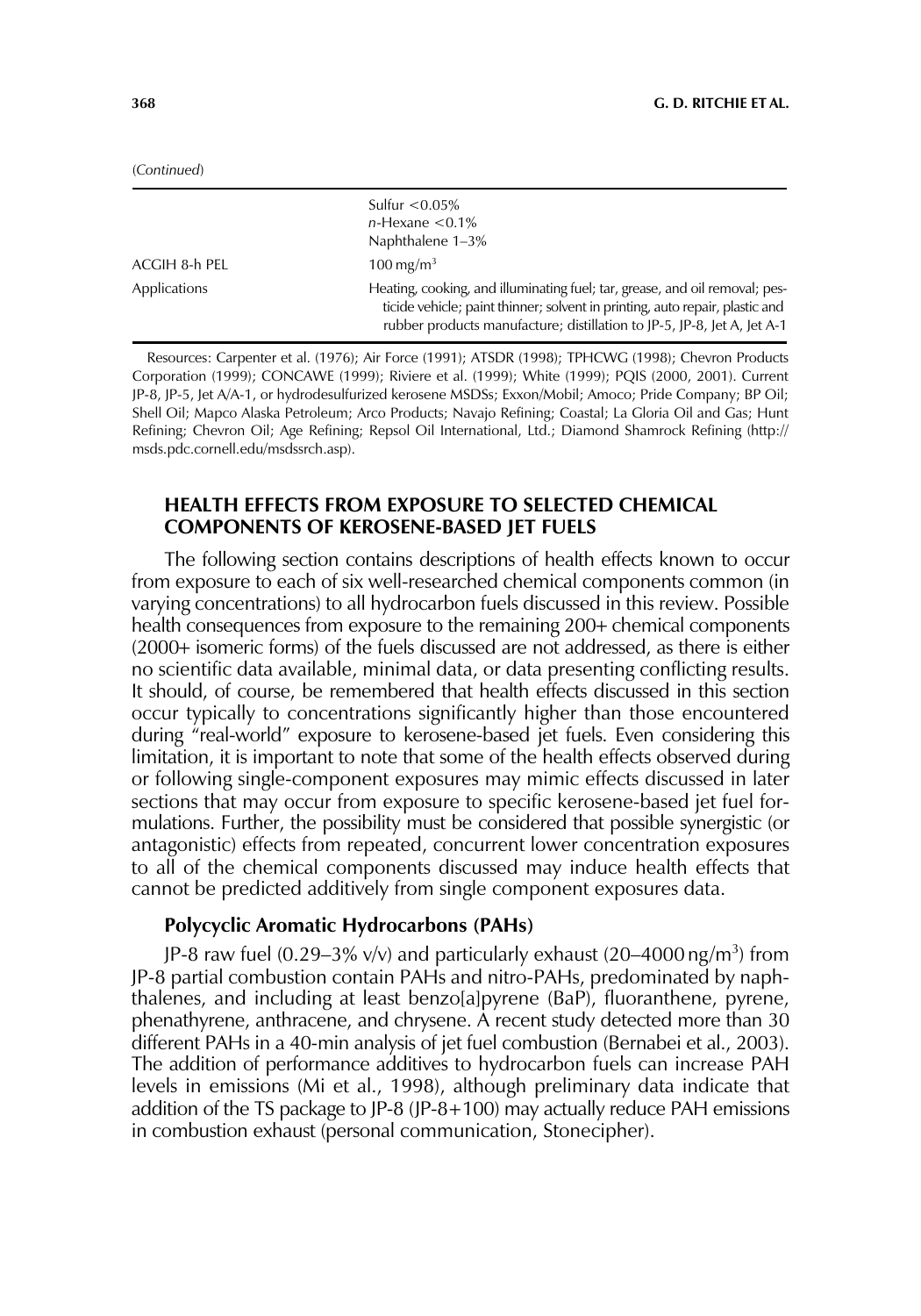#### **KEROSENE-BASED JET FUEL HEALTH EFFECTS 369**

PAHs are distributed in the air in vapor phase or in the particulate (aerosol) phase through adsorption or condensation on the surface of respirable particles (Childers et al., 2000), or from spills in fuel-contaminated soil and groundwater. Aislabie et al. (1999), for example, measured samples ranging from 41 to 8105ng/g (dried soil) of naphthalene and other PAHs in samples collected at a spill site in Antarctica.

Acute inhalation exposure to bicyclic aromatic hydrocarbon naphthalenes was shown in mice or rats to result in damage to pulmonary epithelial cells, while repeated exposure may be associated with renal damage. Naphthalene is thought to be metabolized under the influence of cytochrome P-450 to toxic, electrophilic intermediates (i.e., 1,2-naphthalene oxide, 1,4-naphthoquinone) that mediate damage to nonciliated bronchiolar epithelial cells (Clara cells) and proximal renal tubules in mice (Kawabata & White, 1990). Whether this metabolism occurs strictly in liver hepatocytes and the metabolite is transported to other target organs, or whether metabolism also occurs within target organs containing P-450 (i.e., lung Clara cells, splenocytes, etc.) remains conjectural. Kawabata and White (1990) reported mild immune suppression in splenocyte cultures exposed to high concentrations ( $>$ 200 $\mu$ m) of naphthalene metabolites.

Knuckles et al. (2001) exposed male and female F-344 rats orally to BaP at concentrations of 0, 100, 600, or 1000mg/kg/d for 14d (acute group) or 0, 50, or 100 mg/kg/d for 90d (subchronic group). In the acute study, white blood cells (WBCs) were significantly decreased and mean cell hemoglobin concentration was significantly increased in BaP-exposed males. Additionally, the liver/body weight ratio was increased up to 30% in both males and females. In the subchronic study, mean body weight was significantly decreased in exposed males while the liver/body weight ratio was significantly increased. In both male and female BaP-exposed groups, red blood cells (RBCs), hematocrit, and hemoglobin were all significantly decreased. The histopathological examination of selected tissues indicated significant abnormalities (i.e., tubular casts) in the kidneys of some BaP-exposed males.

Exposure to respirable PAHs is thought to represent a significant human cancer risk (Holland et al., 1981; U.S. Department of Health and Human Services, 1998), particularly for the oral surfaces, lung, skin, and possibly kidneys. BaP and fluoranthene, for example, have been ranked by the ASTDR (Ostrowski et al., 1999) as among the most hazardous substances in the environment.

Again, the carcinogenicity of PAHs is based on their bioactivation to yield carcinogenic intermediates that can penetrate cells. The glutathione *S*-transferase genes GSTM1 and GSTT1, cytochrome P-450 (particularly CYP1A, CYP1A1, and CYP1B1), and microsomal epoxide hydrolase have been identified in catalyzing the dihydrodiol epoxide (+)-(7*R*,8*S*)-dihydroxy-(9*S*,10*R*)-epoxy-7,8,9,10-tetrahydrobenzo[a]pyrene, the ultimate carcinogenic form of BaP (Vakharia et al., 2001). Related biomarkers for possible carcinogenicity include 7,8-dihydroxy-9,10-epoxy-7,8,9,10-tetrahydrobenzo[a]pyrene-DNA adducts or BaP metabolites in the urine (Hecht, 2001).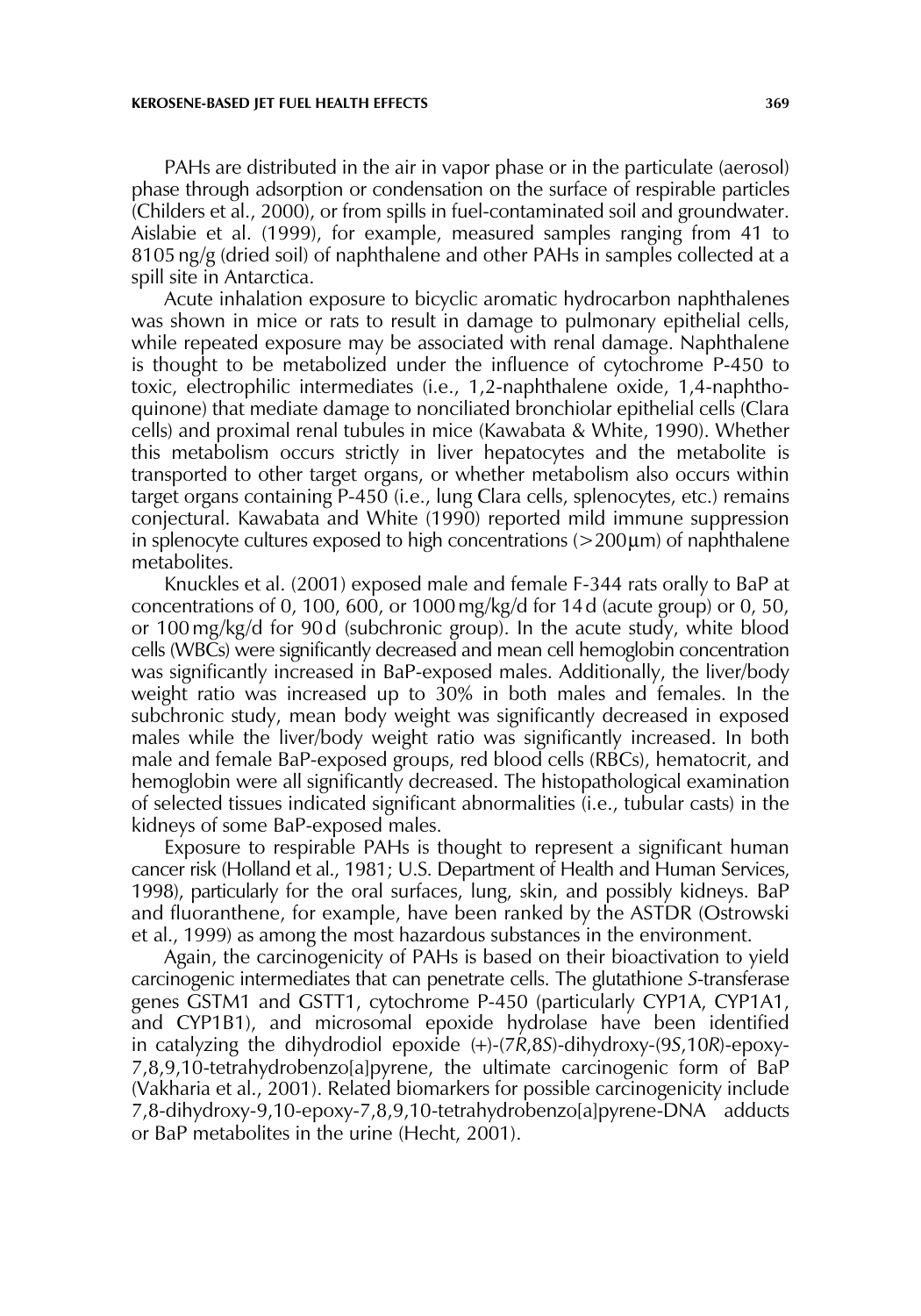As is more fully discussed in a subsequent section, a percentage of jet fuel stores is contaminated with bacterial or fungal colonies. For example, Ferrari et al. (1998) detected bacterial or fungal contamination in each of 350 (fuel/ water interface) samples from jet fuel storage systems (i.e., tanks, trucks, and pipelines). Eaton and Chapman (1992, 1995) hypothesized pathways by which highly specific bacterial strains can initiate the metabolism of PAHs to compounds with toxicity potential. For example, *Pseudomonas putida* can, through naphthalene 1,2-deoxygenase, initiate a metabolic cascade with possible end products of salicylate, then catechol. *Pseudomonas* and a number of other hydrocarbon-degrading strains commonly exist in jet-fuel-contaminated soils and groundwater.

#### **Benzene**

Although some relatively clear health effects of exposure to benzene have been identified, no definitive concentration response pattern was determined. The evidence suggests the major health problems possibly resulting from benzene exposure, aplastic anemia and acute myelocytic leukemia (AML), require more than a single exposure (Krewski et al., 2000). However, it is still unknown what levels and lengths of exposure result in increased risk. For instance, it has yet to be resolved whether or not there are risk differences associated with multiple lower concentration exposures over a long period of time, versus fewer highconcentration exposures over a shorter period of time (Kacew & Lemaire, 2000). Even so, recognition of the health effects of benzene exposure has a relatively long history, with reports as early as 1897 (Santesson) and 1916 (Selling) of illness and death in chronically exposed workers. A link between benzene exposure and leukemia was first reported in 1928 (Delore & Borgomano). Today it is widely accepted that the primary health effect of benzene exposure is a depression of bone marrow that may culminate in aplastic anemia or certain forms of leukemia (Snyder, 2000). A third health problem associated with benzene exposure is myelofibrosis, wherein bone marrow is replaced with fibrous tissue (Zoloth et al., 1986). Much recent research into the health effects of benzene exposure has concentrated on identifying the molecular mechanisms that underlie the decline in bone marrow function that is evidenced with benzene exposure.

Aoyoma (1986) exposed male BALB/*c* mice to benzene vapor at 50 or 200 ppm, 6 h/d for 7 or 14 d. Depression of leukocyte counts was found after at least a 14-d exposure to 50 ppm benzene vapor, consistent with thymic (reduction in thymocytes in the cortex and medulla of the thymus) and splenic atrophy (loss of small lymphocytes in lymphoid nodules in the spleen). Additionally, it was shown that all inhalation conditions resulted in reduced numbers of B and T lymphocytes in both the spleen and blood. The ability to form antibodies was suppressed by benzene in all exposure conditions, but contact sensitivity (to picryl chloride) was actually enhanced by the 200 ppm exposure for 14 d. It was concluded that acute benzene inhalation in mice induced selective toxicity in both B lymphocytes and suppressor T cells.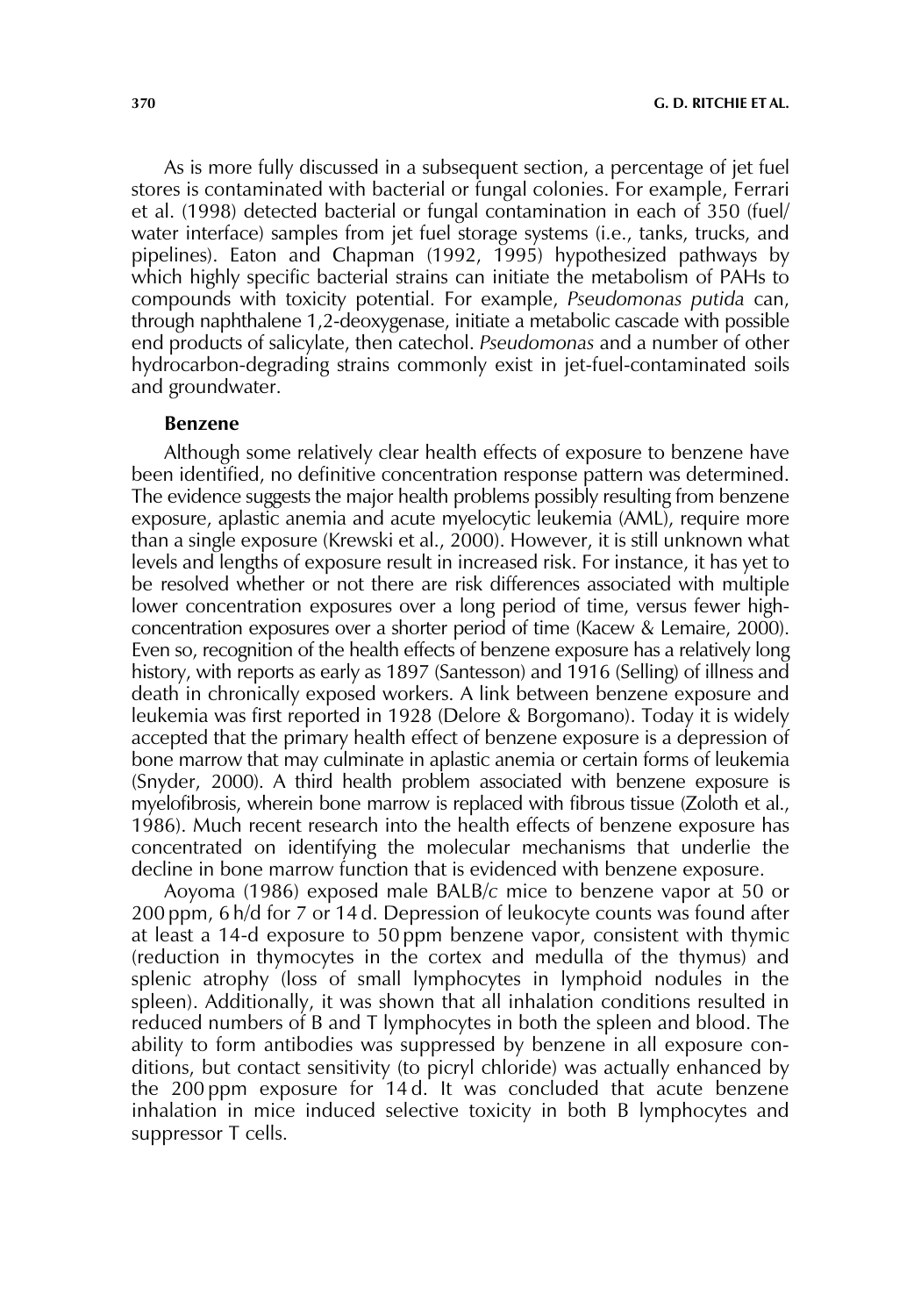Pancytopenia, a reduction in RBCs, WBCs, and platelets, as a result of depressed bone marrow function, characterizes aplastic anemia. Epidemiological research suggests a connection between the development of the disease and benzene exposure (Aksoy et al., 1971; Yin et al., 1987, 1989). Similarly, epidemiological studies provide evidence for the link between benzene exposure and leukemia (Aksoy & Erdem, 1978; Infante et al., 1977a, 1977b; Ott et al., 1978; Rinsky et al., 1981, 1987; Bond et al., 1986; Yin et al., 1987, 1989). The onset of acute myelocytic leukemia (AML), related to benzene exposure, is often preceded by myelodysplastic syndrome (MDS) (Forni & Moreo, 1967, 1969; van den Berghe et al., 1979). It is proposed that benzene-related MDS is a precursor to the later developing AML (Le Beau et al., 1986; Irons & Stillman, 1996; Irons, 2000). All these conditions (aplastic anemia, MDS, AML) involve a compromised hematopoietic system that may be produced by benzene toxicity. It is posited that one major cause of the compromised bone marrow function is damage to the stromal cells responsible for normal bone marrow function (Garnett et al., 1983; Snyder, 2000). Benzene exposure detrimentally affects stromal cells (Gaido & Wierda, 1984, 1985; Chertkov et al., 1992) that are critical for establishing the hematopoietic environment necessary for the normal maturation of stem cells into blood cells. In addition to indirectly inhibiting the maturation of stem cells, there is evidence that benzene directly damages proliferating stem cells (Uyeki et al., 1977).

Although benzene may directly produce some of the health effects that have been discussed, more recent data suggest the majority of the problems are produced by benzene metabolites. Consequently, compounds that promote benzene metabolism have been demonstrated to increase its toxic effects (Gad-El-Karim et al., 1985, 1986), while an inhibition of benzene metabolism reduces the amount of cytotoxic damage (Tice et al., 1982; Morimoto et al., 1983). Indeed, it was reported that concurrent toluene exposure inhibits benzene metabolism and reduces benzene toxicity (Andrews et al., 1977), a significant factor in exposure to kerosene-based jet fuels that contain varying concentrations of both benzene and toluene. Hydroquinone is one metabolite that directly affects bone marrow and the immune system. It interferes with stromal cell activity (Gaido & Weirda, 1984, 1985, 1987; Renz & Kalf, 1991) that is necessary for proper hematopoietic functioning. Hydroquinone also suppresses nuclear factor kappa β, a transcription factor that regulates genes critical for normal T lymphocyte activation (Pyatt et al., 1998). Likewise, it also suppresses interleukin 2 (IL-2), a cytokine required for the proliferation of T cells (Pyatt et al., 1998). Although the data support the theory that benzene metabolites underlie the toxic effects of exposure, there is not sufficient evidence to clearly implicate a single metabolite or combination of metabolites responsible for benzene cytotoxicity (Ross, 2000). Indeed, it is likely that combinations of the different metabolites have synergistic toxic effects (Eastmond et al., 1987; Snyder et al., 1989; Guy et al., 1991).

To further support the evidence that benzene metabolism is a critical component of the observed health effects, animal research shows that genetic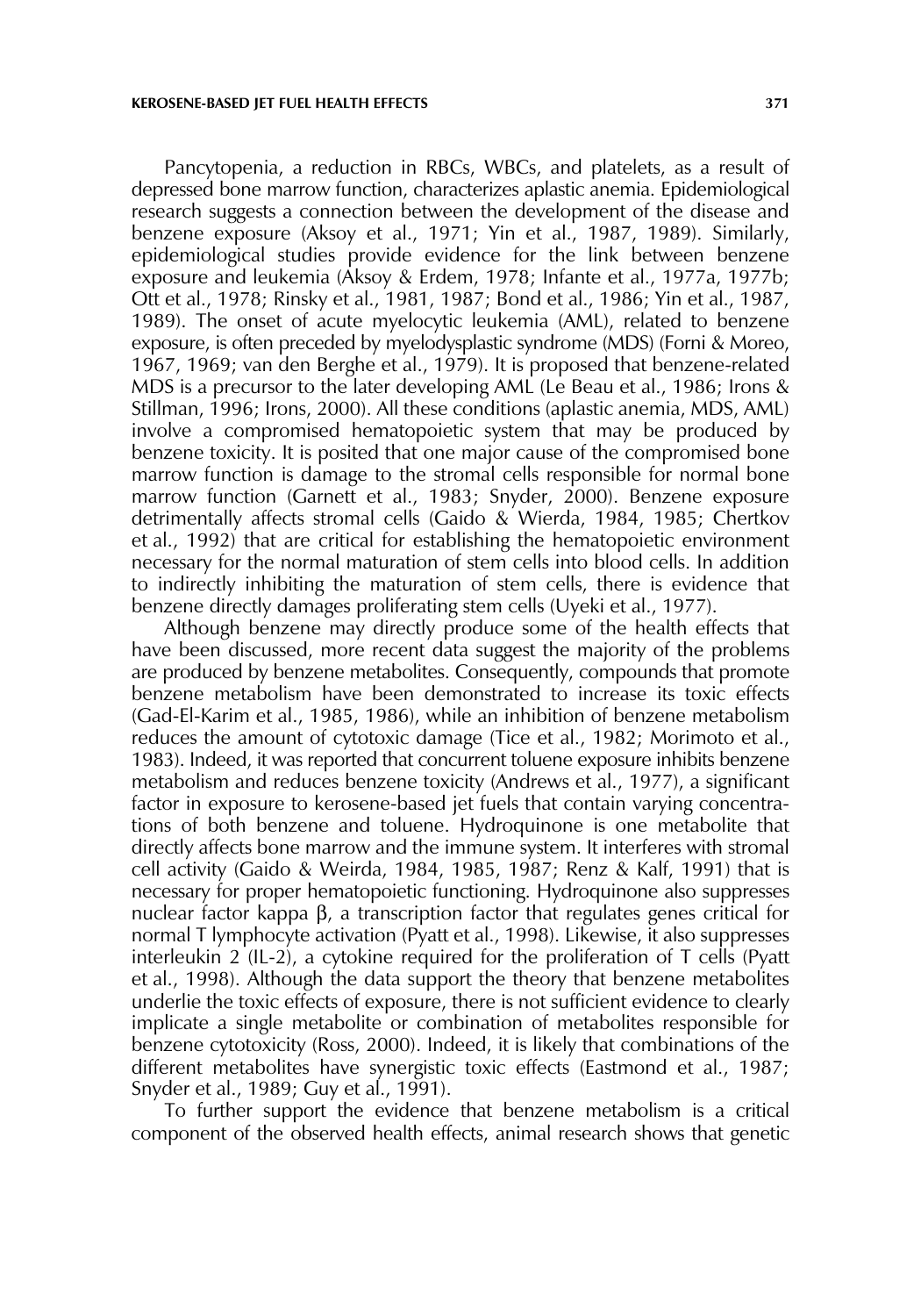factors controlling the metabolism of benzene correlate with benzene cytotoxicity. For instance, CYP2E1 is an enzyme important for benzene metabolism. In transgenic mice negative for the enzyme, the cytotoxic and genotoxic effects of benzene exposure were not observed, although they were found in mice of the control groups (Valentine et al., 1996). This finding was not supported in a study of benzene-exposed workers, where CYP2E1 expression was not correlated with incidence of benzene-related disease (Rothman et al., 1997). A second enzyme, NAD(P)H:quinone oxidoreductase (NQ01), is also important for benzene metabolism. It is a quinone reductase that acts to detoxify some benzene metabolites and appears to reduce the resulting cytotoxic insult (Cadenas et al., 1992; Smith, 1999; Wiemels et al., 1999). Reports from epidemiological studies suggest an increased susceptibility to benzene toxicity in people lacking the gene for NQ01 (Larson et al., 1999; Rothman et al., 1997, 1998).

In summary, the data suggest a link between benzene exposure and development of hematopoietic disorders such as aplastic anemia and nonlymphoblastic leukemia. The goal of current research is to determine the molecular mechanisms of benzene and its metabolites that contribute to such problems.

### **Toluene**

Although there is often concomitant exposure to benzene and toluene in many occupational scenarios, the data suggest toluene is not a cause of the same blood disorders as benzene. It was proposed that a difference in chemical structure, an alkyl group attached to the benzene ring, is the reason toluene does not produce the myelotoxic effects observed with benzene (Gerarde, 1956.) In cases where toluene exposure is correlated with anemia and leukemia, it is likely that there was a combination exposure including benzene (Banfer, 1961; NIOSH, 1973; Tahti et al., 1981; Moszczynski & Lisiewicz, 1985). In a study where the exposure was toluene without benzene or xylene, rotogravure printers and assistants were occupationally exposed for about 3yr while their blood constituents and bone marrow were consistently monitored (Banfer, 1961). No evidence of hematopoietic problems was observed. In contrast to the hematopoietic effects of benzene, toluene produces more neurological effects. The acute effects of a toluene exposure include a narcotic effect, as well as impairment of cognitive and neuromuscular functions that may persist beyond clearance of the drug and its metabolites from the body.

Two large literature reviews of toluene have been conducted (ATSDR, 1994; Low et al., 1988). The data for human health effects overall suggest the effects of toluene are primarily neurobehavioral effects. For instance, a 6-h exposure to 100 ppm toluene produced deficits in visual perception, the ability to discriminate colors, and the ability to perform multiplication calculations (Baelum et al., 1985). Similar exposures resulted in deficits in some, but not all, tests of short-term memory (Echeverria et al., 1991). In this study, no differences were reported for tasks of sensory motor skills such as reaction time, hand-eye coordination, finger tapping, or critical tracking. There were also no exposure effects on mood or vigilance. As documented in a NIOSH report on occupational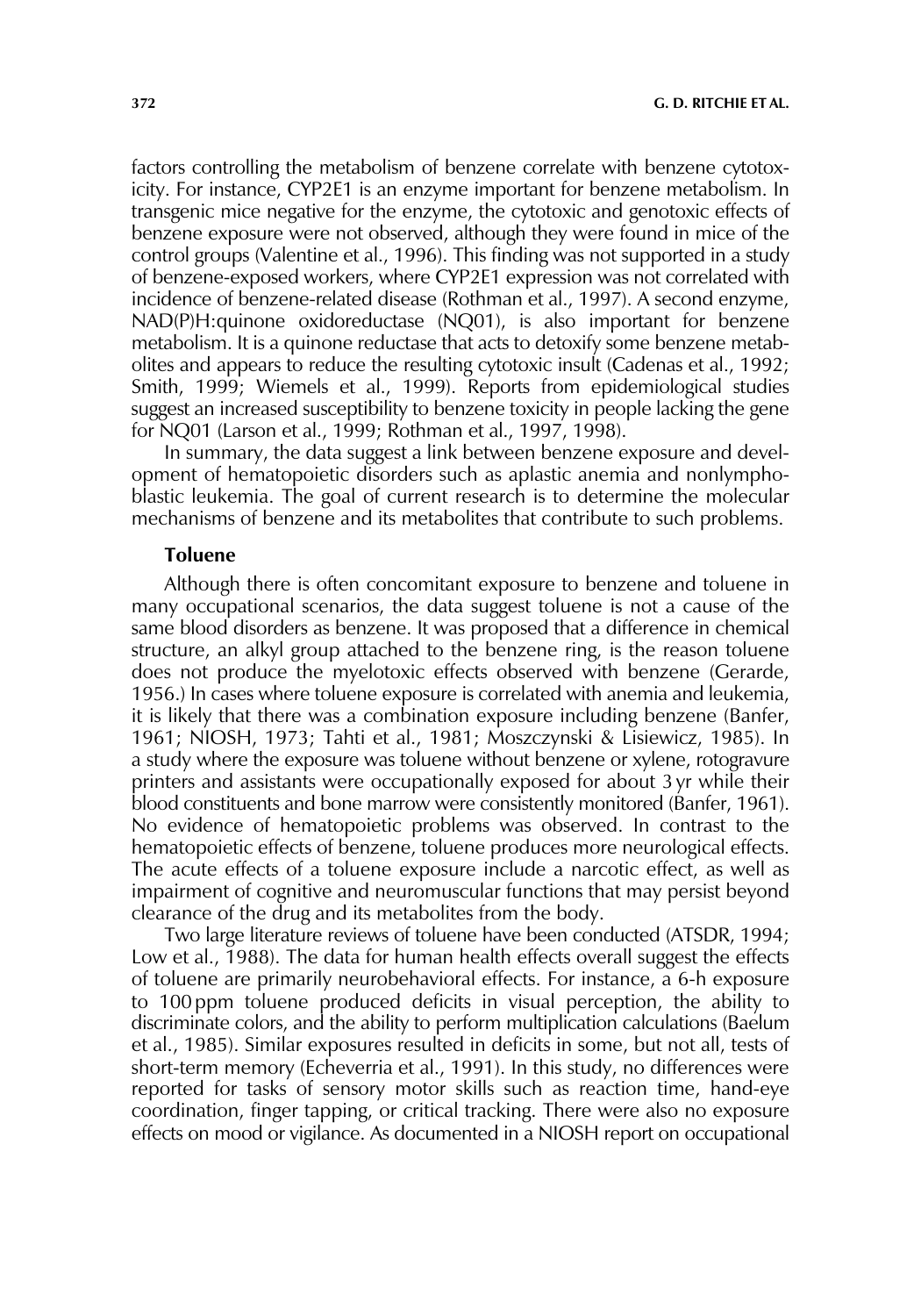exposure to toluene (NIOSH, 1973), the most carefully controlled exposure to toluene was conducted with 3 volunteers who were exposed to different concentrations of toluene for 8h, twice a week for 3mo (von Oettingen, Neal & Donahue, 1942; von Oettingen, Neal, Donahue et al., 1942). No myelotoxic effects were observed in these volunteers; however, neurobehavioral effects were apparent. In general, the effects during exposure consisted of fatigue, headaches, incoordination, and muscle weakening, with a worsening of symptoms as the concentrations increased from 50 to 800ppm. At the highest doses, neurobehavioral effects such as mental confusion, exhilaration, and lack of self-control were reported. There were no lasting effects at concentrations up to 100 ppm. However, lasting problems with fatigue, general confusion, headaches, insomnia, and skin paresthesia were evident following exposures at higher doses.

Less controlled studies of toluene effects have been conducted in cases of "huffing," where toluene is used as a drug of abuse and health effects are monitored in the abusers. It should be noted that in studies with abusers, hypoxia is a major confounding variable and should be considered when interpreting results. For instance, there are reports of atrophy in several locations throughout the brain (Fornazzari et al., 1983; Lazar et al., 1983; Rosenberg et al., 1988; Damasceno & de Capitani, 1994), oculo-motor deficits (Mass et al., 1991), and the emergence of personality disorders (Byrne & Zibin, 1991) in toluene abusers. Scores on neuropsychological evaluation tests show few deficits on simple tasks, such as reaction time or finger tapping, but there are deficits on more involved tests of short-term memory and spatial skills (Foo et al., 1990), or even more cognitively challenging tasks (Hanninen et al., 1976). A reduction in intelligence (IQ) scores from before versus after exposure has also been reported (Byrne et al., 1991). Evidence from animal models of neurobehavior following toluene exposure also suggest deficits with several different tests of cognitive processing (Ikeda & Miyake, 1978; Miyake et al., 1983; Taylor & Evans, 1985; Evans et al., 1985; Wada et al., 1988). No differences were reported in measures of open-field activity (i.e., spontaneous motor activity) or activity wheel (i.e., spontaneous motor activity, neuromuscular coordination, and motivation) tests (Ikeda & Miyake, 1978). Although these results suggest limited problems with the more basic brain functions, there is evidence to suggest a slowing in the rate of auditory information traveling to the brain for further processing (Abbate et al., 1993).

Toluene exposure also induces reproductive and teratological effects. LeMasters et al. (1997; LeMasters, Olsen et al., 1999; LeMasters, Lockey et al., 1999) reported a small but statistically significant increase in the frequency of sister chromatid exchanges, as well as in micronucleus frequency (MN) in the sperm of sheet metal workers or painters exposed to occupational toluene for up to 30wk. In female toluene abusers, an absence of effects on menstruation variables was reported (Ng et al., 1992a), consistent with an increase in spontaneous abortions (Ng et al., 1992b). In males, hormonal changes were reported, although there was not a systematic analysis of the effects on fertility (Svensson, Nise, Erfurth et al., 1992; Svensson, Nise & Erfurth, 1992). The effects were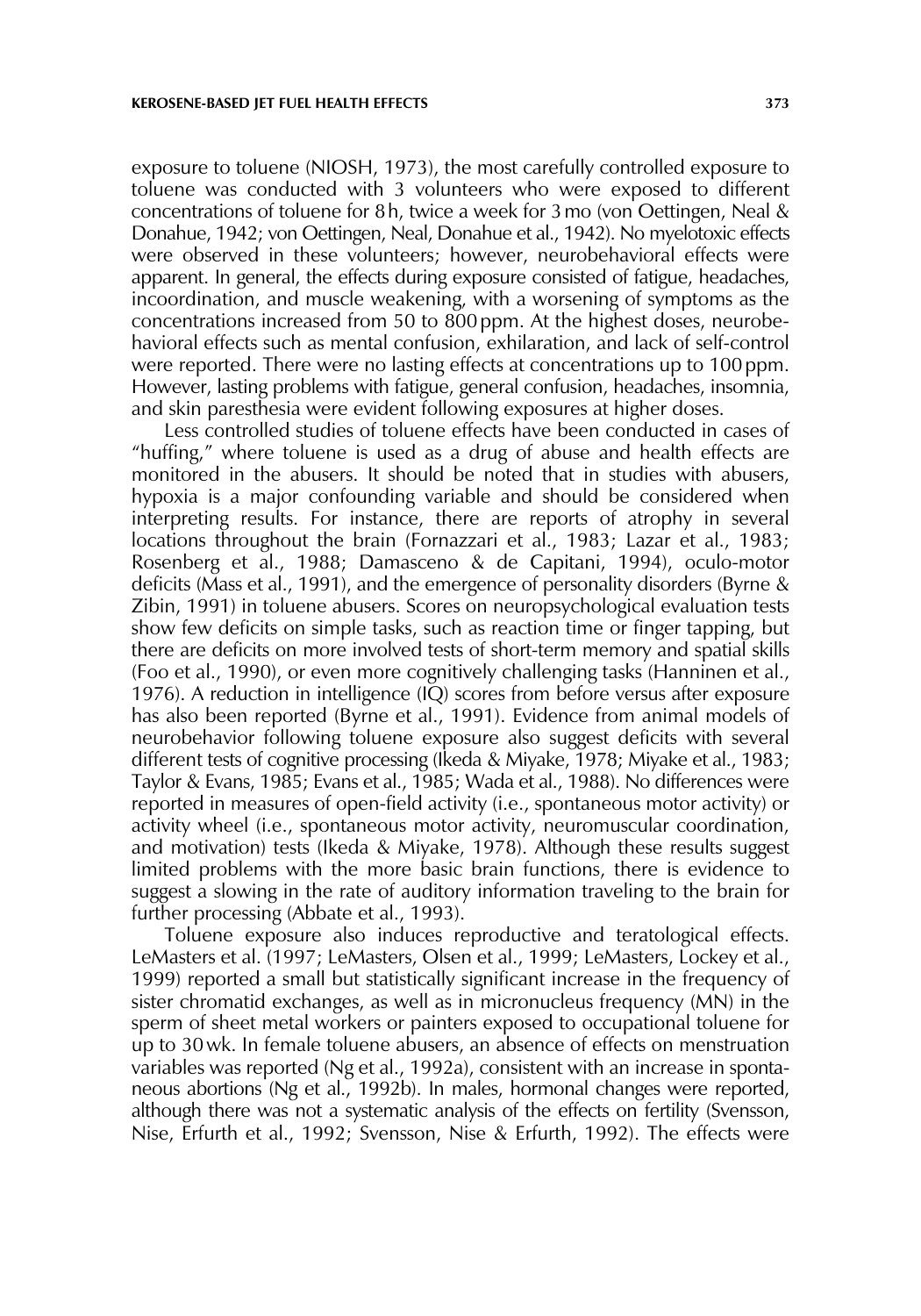reductions in luteinizing hormone, follicular stimulating hormone (FSH), and testosterone. Infants of mothers who abuse toluene often have craniofacial features that resemble those of children with fetal alcohol syndrome, even if the mother did not consume alcohol during pregnancy (Toutant & Lippman, 1979; Hersh et al., 1985; Pearson et al., 1994). Other effects on the embryos and infants include digital hypoplasia, urinary tract anomalies, intrauterine growth retardation, prenatal microencephaly, and developmental delays (Goodwin, 1988; Hersh, 1989; Wilkins-Haug & Grabou, 1991; Pearson et al., 1994; Arnold et al., 1994).

Furman et al. (1998) implicated intraperitoneal (ip) exposure (125–375mg/kg, 6h/d, for up to 5 d) to toluene or its metabolites in modulation of mixed function oxidase (MFO) activity, in an organ- and isozyme-specific pattern. Exposure to the highest level of toluene, for example, produced significant inhibition of the activity of pulmonary aryl hydrocarbon hydroxylase (AHH), cytochrome P-4502B1 (CYP2B1), and CYP4B1 (but not CYP1A1) suggesting altered metabolic profiles of other xenobiotics in an organ-specific fashion.

Neghab and Stacey (1997) reported a reliable serum biomarker of exposure to toluene. These authors measured increased bile salts released from hepatocytes exposed to toluene vapor, and referenced several studies indicating obsevations of increases serum bile salts (SBA) in toluene-exposed humans and animals.

In summary, toluene exposure does not seem to induce significant hematopoietic problems; however, it does appear to possess neurotoxic and possibly developmental properties. Its acute effects are narcotic-like, while the persisting effects may include fatigue, as well as cognitive confusion and impaired motor coordination. With chronic exposures, detrimental effects related to permanent brain damage have been reported. A major consideration with repeated toluene exposure is persisting modulation of enzyme systems that are involved with metabolic reduction of other chemical toxicants.

#### **Trimethylbenzenes**

Trimethylbenzene (TMB) has three common isomers: 1,2,3-, 1,2,4-, and 1,3,5-TMB. The three isomers exhibit quantitatively different, and in a few cases qualitatively different, health effects. Rats exposed to 1,2,4-TMB at 123– 1230 mg/m<sup>3</sup> showed low systemic toxicity, with no changes in body weight gain or organ/body weight ratio when compared to controls. However, at the highest concentration, a decrease in RBCs and increase in WBCs was noted (Korsak et al., 2000a). When rats were exposed to the same regimen of 1,2,3-TMB, a liver weight increase was noted in male rats at the highest exposure, in addition to the blood effects noted for 1,2,4-TMB (Korsak et al., 2000b). In a similar finding, exposure to 1,2,4-TMB for 90 d increased macrophages, polymorphonuclear leukocytes, and lymphocytes at all tested concentrations (Korsak et al., 1997).

Like many other hydrocarbons exposures, excessive exposure to TMB produces neurological and behavioral effects. In vitro exposure of rat neural synaptosomes to 1,2,4-TMB produced a dose-dependent increase in reactive oxygen species (ROS) and reactive nitrogen species (Myhre & Fonnum, 2001). Rats exposed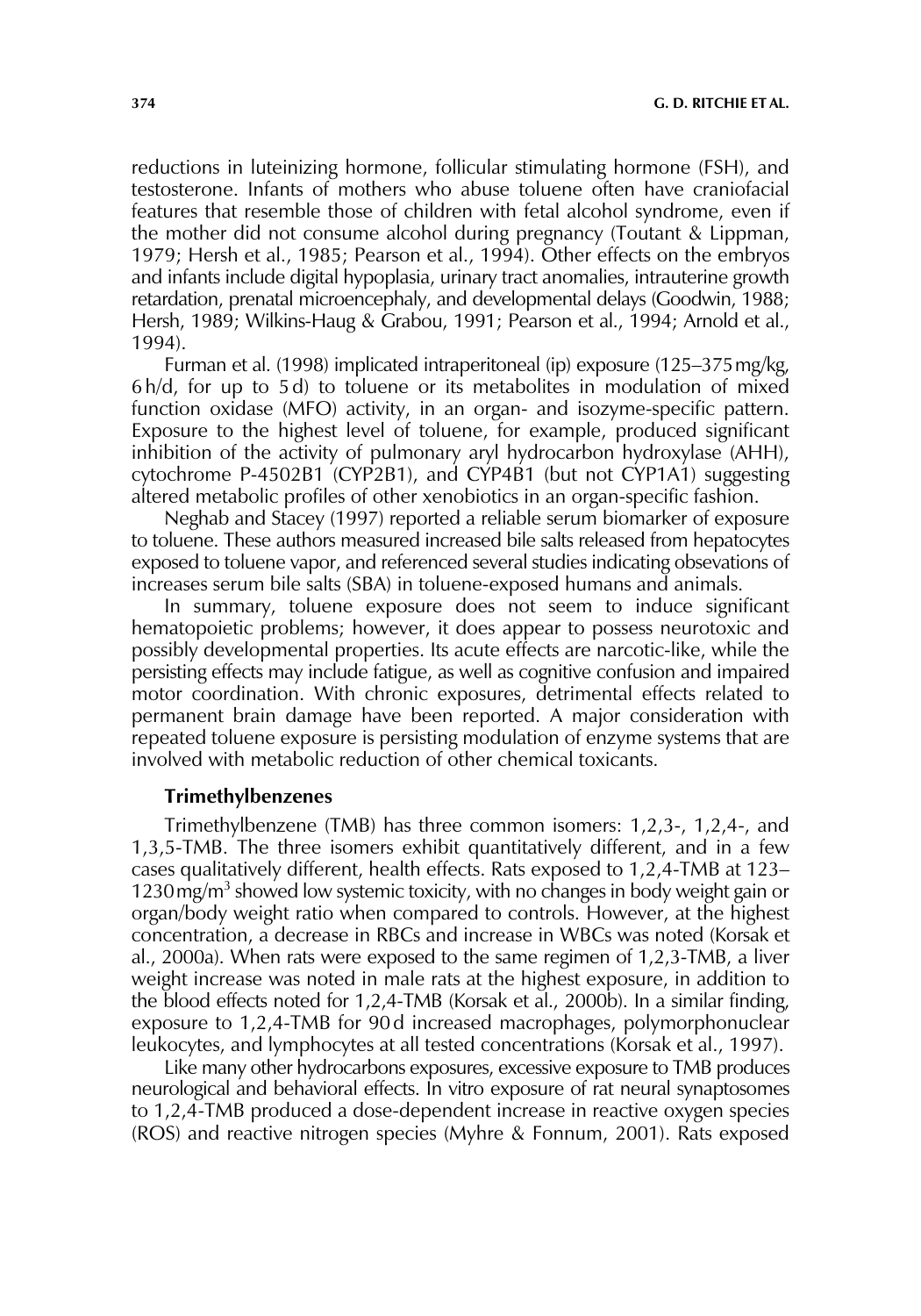#### **KEROSENE-BASED JET FUEL HEALTH EFFECTS 375**

6h/d, 5d/wk to each of the 3 common isomers of TMB at 100 ppm exhibited significant effects in learning and spontaneous behavior 2wk after exposure; however, rats exposed to 1,2,3-TMB had fewer effects (Gralewicz & Wiaderna, 2001). Single-dose oral exposure of rats increased spontaneous locomotor activity (Tomas et al., 1999) and inhibited brain activity (Tomas et al., 2000).

It is worth noting that exposure to TMB as a part of a hydrocarbon mixture does not appear to affect systemic or organ-specific uptake (Eide & Zahlsen, 1996); although, it does interfere with clearing the compound from the human system (Jarnberg et al., 1998). It is important, therefore, to consider TMB exposure in context.

All three common TMB isomers were tested for in vitro endpoints (Janik-Spiechowicz et al., 1998). Only the 1,2,3-isomer was positive in the Ames test, and that without S9 liver extract (tests with enzymatic transformation did not show increased mutation rates). All three isomers induced increased SCE in mouse bone marrow cells, with 1,2,3-TMB stimulating exchange at the lowest concentration. These tests provide incomplete evidence that all trimethylbenzenes are mutagens, with a higher likelihood for the 1,2,3-isomer.

### **Xylenes**

Xylenes, or dimethylbenzenes (alkylbenzes or substituted benzenes) exist in three isomeric forms in jet fuels: *ortho*-xylene (*o*-xylene), *meta*-xylene (*m*-xylene), and *para*-xylene (*p*-xylene); ethylbenzene may also be commonly found in xylene mixtures. Xylenes are of moderate to low toxicity via the oral route, with  $LD_{50}$  values in rats ranging from 3.5–7.7g/kg (Carpenter et al., 1975; Low et al., 1989).

While absorbable by inhalation  $>$  oral ingestion  $>$  dermal exposure, the biotransformation of xylene occurs in the liver or lungs. Of the xylene absorbed, about 95% is metabolized in the liver to methylhippuric acid (MHA) and 70–80% of metabolites are excreted in the urine within 24h. Xylene induces liver cytochrome P-450, responsible for the oxidation of the methyl group side chain to form toluic acids (methylbenzoic acids). Second, the toluic acids are conjugated with glycine to form toluric acids (methylhippuric acids), which are rapidly excreted in the urine (2–18 h). Additional primary metabolites of xylene are dimethylphenol (DMP) and methylbenzyl alcohol (MBA).

Chronic occupational exposure to xylenes was associated with anemia, thrombocytopenia, leukopenia, chest pain with electrocardiogram (ECG) abnormalities, dyspnea, and cyanosis, in addition to central nervous system (CNS) symptoms (Langman, 1994; Ritchie, Still et al., 2001). In humans, mixed xylene exposures from 100–690ppm for 15min have been shown to result in eye irritancy, as well as mild dizziness and lightheadedness without a loss of postural equilibrium (Carpenter et al., 1975). Irritancy effects from xylene exposures, as a function of dose, were reported to range from turbidity and irritation of the ocular conjunctiva, to irritation of the upper airways, to severe lung congestion, and to pulmonary edema and hemorrhages (Reese & Kimbrough, 1993). Human occupational exposure, monitored by personal diffusive sampling, to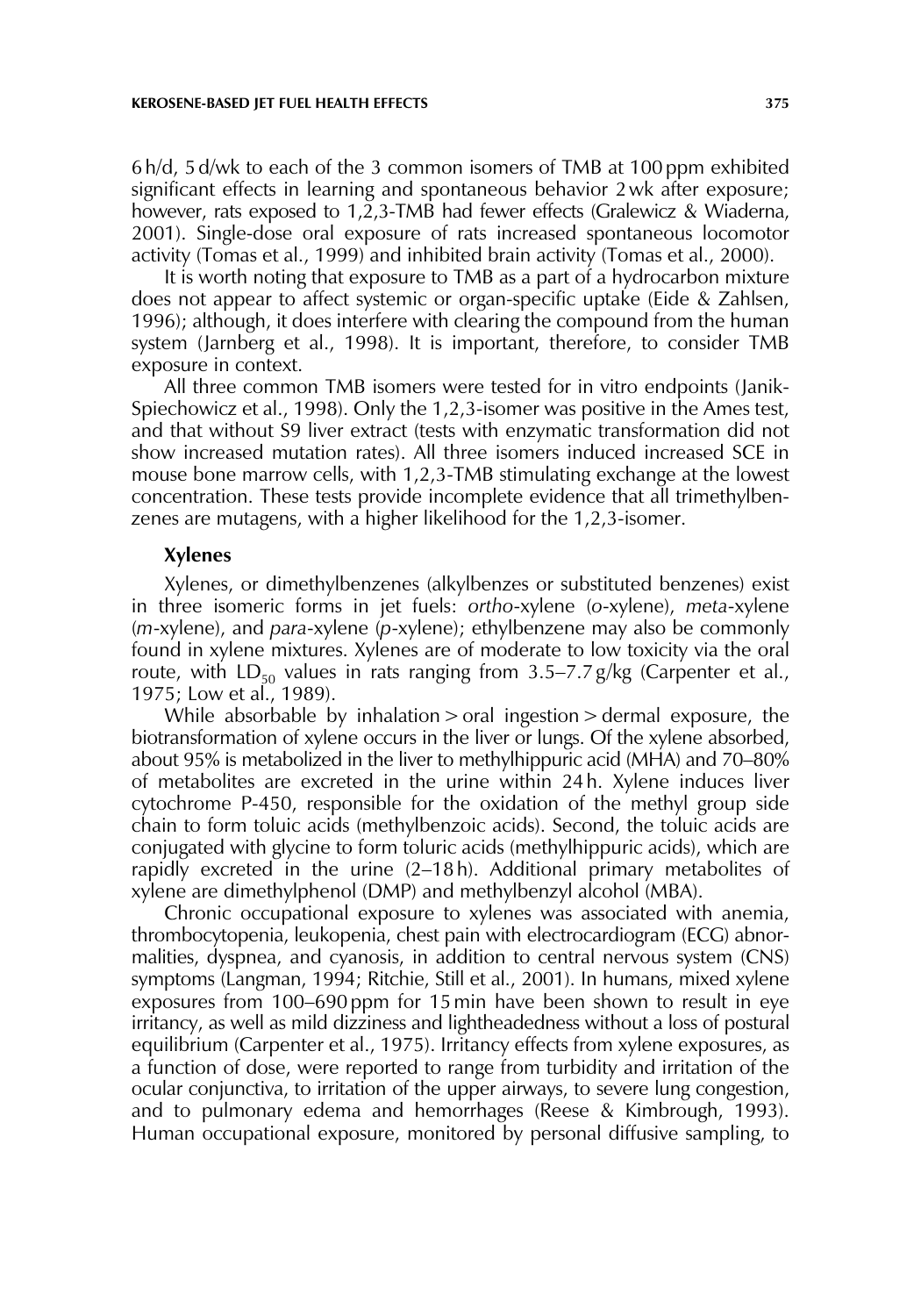a mean of 21 ppm xylene demonstrated no toxicity to hematopoietic organs, liver, or kidneys (Uchida et al., 1993). There was, however, an increased number of subjective symptoms in these personnel, as well as eye, nose, and throat irritation. In a series of 12 chronic and subchronic animal exposures, no substantial or consistent effects were seen in blood, liver, kidneys, or lungs (Low et al., 1989).

Increased reaction time, reduced short-term memory, and impaired postural equilibrium have been documented at xylene exposure levels ranging from 100 to 200 ppm, but not at 70 ppm (reaction time and memory reproduction only) (Olson et al., 1985). Savolainen et al. (1980, 1984) reported deficits in reaction time, manual dexterity, body balance, and electroencephalograph (EEG) following acute exposure to 90 ppm *m*-xylene, while exposure to 300 ppm mixed xylene resulted in deficits on memory span, critical flicker fusion, and reaction time (Gamberale et al., 1978). Seppalainen et al. (1989), exposing human subjects acutely to 135–400 ppm *m*-xylene, reported modulations of visual evoked potentials (VEP) to a pattern reversal stimulus (pattern VEP) and to a light flash (flash VEP), and brainstem auditory evoked potential (BAEP) to a click stimulus. Accidental human xylene exposures estimated at up to 10,000 ppm were reported to result in epileptic seizures, complete amnesia, cerebral hemorrhage, and unconsciousness, as well as ventricular fibrillation related possibly to cardiac epinephrine sensitization (Low et al., 1989).

Epidemiological studies in humans suggest that even significant occupational exposure to xylenes is not carcinogenic. A 20-yr study of several thousand Finnish workers with occupational exposure showed no evidence of increased cancer risk (Anttila et al., 1998). A Montreal study of 3370 cancer patients of 15 types (nonleukemia) found no evidence of excess risk associated with exposure to xylene for most cancer sites; there was limited evidence that suggested a possible link with colorectal cancer (Gerin et al., 1998). Recent evidence, however, indicates that *o*-xylene exposure in rats alters mixed-function oxidase (MFO) activity in an organ- and isozyme-specific pattern following ip administration. These MFO alterations shifted the metabolism of the carcinogen benzo[a]pyrene (BaP) toward formation of toxic metabolites in lung. The major BaP-DNA adduct, BaP diol epoxide-*N*<sup>2</sup> -deoxyguanosine , was increased in lung but decreased in liver microsomes from *o*-xylene–exposed rats (Park & Schatz, 1999).

Carpenter et al. (1975) exposed rats to mixed xylenes at 580–9900 ppm for 4h, with an  $LD_{50}$  of 6700 ppm; 4 cats that inhaled 9500 ppm died within 2h. Exposed animals exhibited salivation, ataxia, loss of coordination, tonic-clonic spasms, and unconsciousness, followed in some cases by death. Additionally, Carpenter et al. (1975) exposed rats and beagle dogs for 13wk to mixed xylenes from 180–810 ppm, with no changes in body weight gain observed relative to controls, and no xylene-related alterations in histopathology. Jenkins et al. (1970) exposed rats, guinea pigs, dogs, and monkeys to  $3.35 \text{ g/m}^3$  *o-xylene* either for 8 h/d, 5d/wk, for 6wk, or for 90 or 127d continuously, reporting no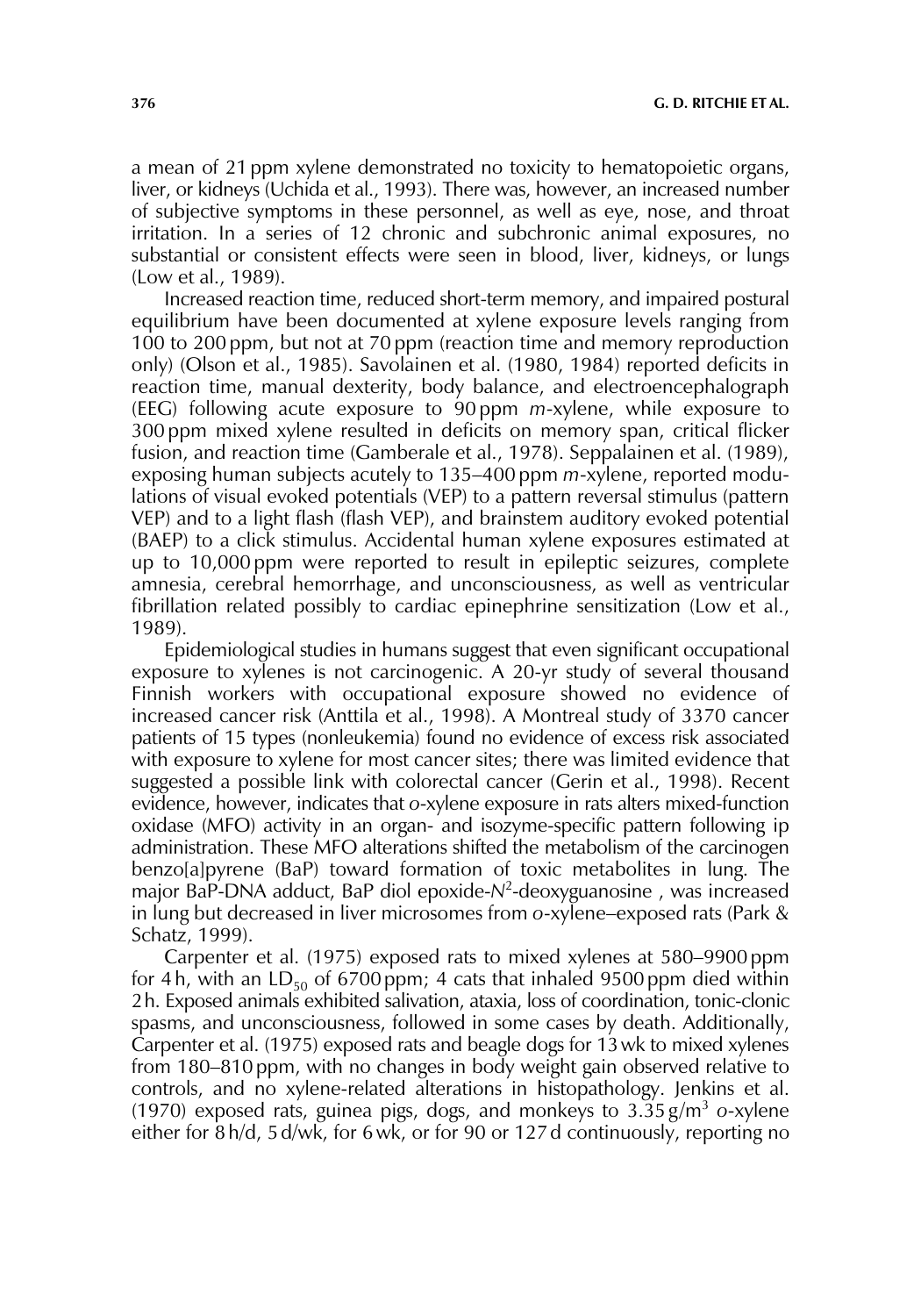effects seen on body weight gain, hematological parameters, blood chemistry, or tissue histology, although several dogs exhibited repeated tremors. Several studies of xylene exposure in rats have, however, reported hypertrophy of the liver following repeated exposures at 220 mg/m<sup>3</sup> or above (Toftgard et al., 1981; Toftgard & Nilsen, 1982). In rats exposed to 3500 ppm *o*-xylene for 6wk, hepatomegaly and ultrastructurally evident proliferation of smooth endoplasmic reticulum were noted (Tatrai & Ungvary, 1980). Foy et al. (1996) reported that a single 6-h ip exposure to *m*-xylene resulted in the inhibition of aryl hydrocarbon hydroxylase (AHH) activity in the lung without changing the activity of AHH in the liver. CYP2B1 activity, responsible for the metabolism of benzo[a]pyrene (BaP) to relatively nontoxic metabolites, was decreased in lung but not in liver by *m*-xylene exposure. However, the activity of CYP1A1, responsible for the metabolism of BaP to reactive/toxic products, was not altered in lung or liver. The CYP2B1/1A1 ratio, an indirect indicator of the pattern of BaP toxication/detoxication, was then decreased in the lungs by *m*-xylene exposure, suggesting increased toxication, and remained unchanged in the liver.

In mice, effects such as weakness, lethargy, short and shallow breathing, unsteadiness, tremors, and paresis were commonly observed shortly after acute dosing with toluene, but were not commonly evident 15–60 min postexposure (Crookes et al., 1993). Bushnell (1988) indicated that inhalation exposure of rats to *p*-xylene (1600 ppm, 4 h/d, for 1 or 5 d) increased efficiency of autoshaping for an operant task (light lever pressing force), but suppressed response rates in an automaintained reversal learning paradigm without affecting reversal rate.

Hearing loss, predominantly at high frequencies, was observed in rats following subacute inhalation exposure to xylene (composition was 10% *o*-, 80% *m*-, and 10% *p*-xylene). The effect was seen following exposure to 3.5g/m<sup>3</sup> or above for 14 h/d, 7 d/wk for 6 wk, or to 6.4 g/m<sup>3</sup> for 8 h/d for 3 d (Pryor et al., 1987). Similarly, Crofton et al. (1994), exposing rats to 1800ppm mixed xylenes 8h/d for 5d, reported increased thresholds for the midfrequency tones (e.g., 8 and 16kHz), with exacerbation (to include 24 kHz) detected following combined exposure to xylenes and toluene.

Andersson et al. (1981, 1983) reported that subacute exposure of rats to a higher concentration (2000 ppm) xylene, *o*-xylene, *m*-xylene, *p*-xylene, and/ or ethylbenzene produced discreet and specific increases in dopamine (DA) and noradrenaline (NA) levels and turnover in various parts of the hypothalamus and median eminence, consistent with reductions in secretion of prolactin, corticosterone, and thyroid-stimulating hormone. Interestingly, these authors reported that *o*-xylene, but not the *p*- or *m*-isoforms, resulted in reduced DA turnover in various portions of the forebrain. While these exposures induced significant modulations of neurotransmitter release and turnover 16–18h postexposure, the changes were not correlated with observable changes in locomotor activity or other behaviors. Zibrowski et al. (1998) reported bursts of rhythmical fast waves (>1 mV, peak frequency approximately 16 Hz; mean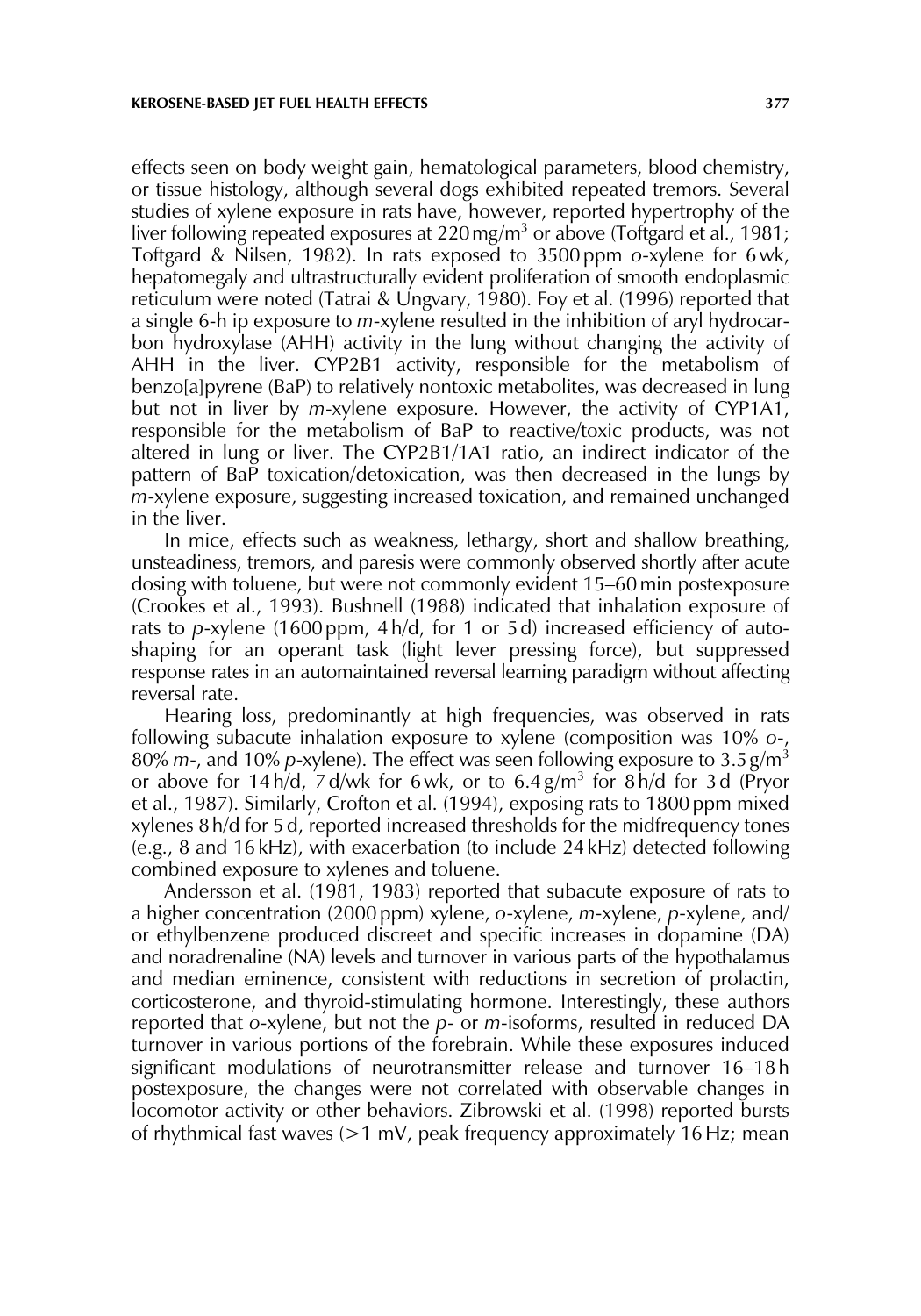**378 G. D. RITCHIE ET AL.**

frequency approximately 20Hz) elicited in the olfactory bulb and pyriform cortex in waking or urethane-anesthetized rats by olfactory stimulation with mixed xylene vapor. Similarly, Gralewicz et al. (1995) showed that rats exposed to *m*-xylene 6h/d, 5 d/wk, for 3mo exhibited significantly increased expression of spontaneous neocortical spike-and-wave discharges (SWDs), compared to controls, as long as 84 d postexposure. Such paroxysmal activity may be disruptive to attentional processes, feeding control, or normal sleep, and may reflect accelerated aging of the CNS.

Exposure of pregnant dam rats to xylene vapors 6 h/d, 5d/wk throughout the gestational period disrupted prenatal and postnatal development (Mirkova et al., 1983). Studies by the National Toxicology Program (NTP/NIH, 1986a), however, reported no evidence of carcinogenicity in mice exposed repeatedly to toluene.

#### *n***-Hexane**

Hexane is perhaps the most toxic of the alkanes, at least when administered by oral exposure; ingestion of very small quantities induces nausea, vertigo, and severe bronchial and intestinal irritation. It is believed that 50g is a fatal dose in humans (Bingham et al., 2000). Current standards set maximum vapor exposure at 100 ppm for 8h (8-h TLV) (O'Donoghue, 1985); however, there is some evidence that humans occupationally exposed to  $<$ 100 ppm can exhibit cumulative toxicity in the PNS.

Hexane metabolites are cytotoxic to Schwann cells (Kamijima et al., 1996), reducing DNA synthesis in a concentration-dependent manner. Mice exposed to 2000ppm hexane 24 h/d, 6d/wk for 1yr exhibited hind leg muscle degeneration; rats exposed to 10,000 ppm hexane for  $6h/d$ ,  $5d/wk$ , for  $13wk$ exhibited decreased locomotor activity, consistent with decreased weight gain and nasal irritation (Dunnick et al., 1989). Additionally, *n*-hexane induces significant lung damage. Rabbits exposed to 3000ppm 8h/d, for 8d, developed emphysema and scattered microhemorrhages (Lungarella et al., 1980); the same exposure 8h/d, 5d/wk for 24wk led to pulmonary fibrosis and papillary tumors (Lungarella et al., 1984). When pregnant female rats were exposed to 1000ppm, 6h/d, for 9d, the pups showed reduced postnatal growth (Bus et al., 1979). Rats given single oral doses of several hexane metabolites displayed thymic atrophy after 7d; however, thymuses from rats given the metabolites for 7d did not atrophy (Upreti et al., 1986).

A large cancer study using 800 male and female rats and mice was recently reported for *n*-hexane exposure (Daughtrey et al., 1999). Animals were exposed for 6h/d, 5 d/wk for 2yr to hexane concentrations up to 9000ppm. There were no significant differences in mortality among rats or mice, as compared to controls. Rats displayed no differences in tumor incidence for either sex, at any concentration. Female mice, however, exhibited a decreased incidence of severe cystic endometrial hyperplasia, and an increase in hepatocellular adenomas and carcinomas, compared to males. No known published reports link leukemia or lymphoma to hexane exposure.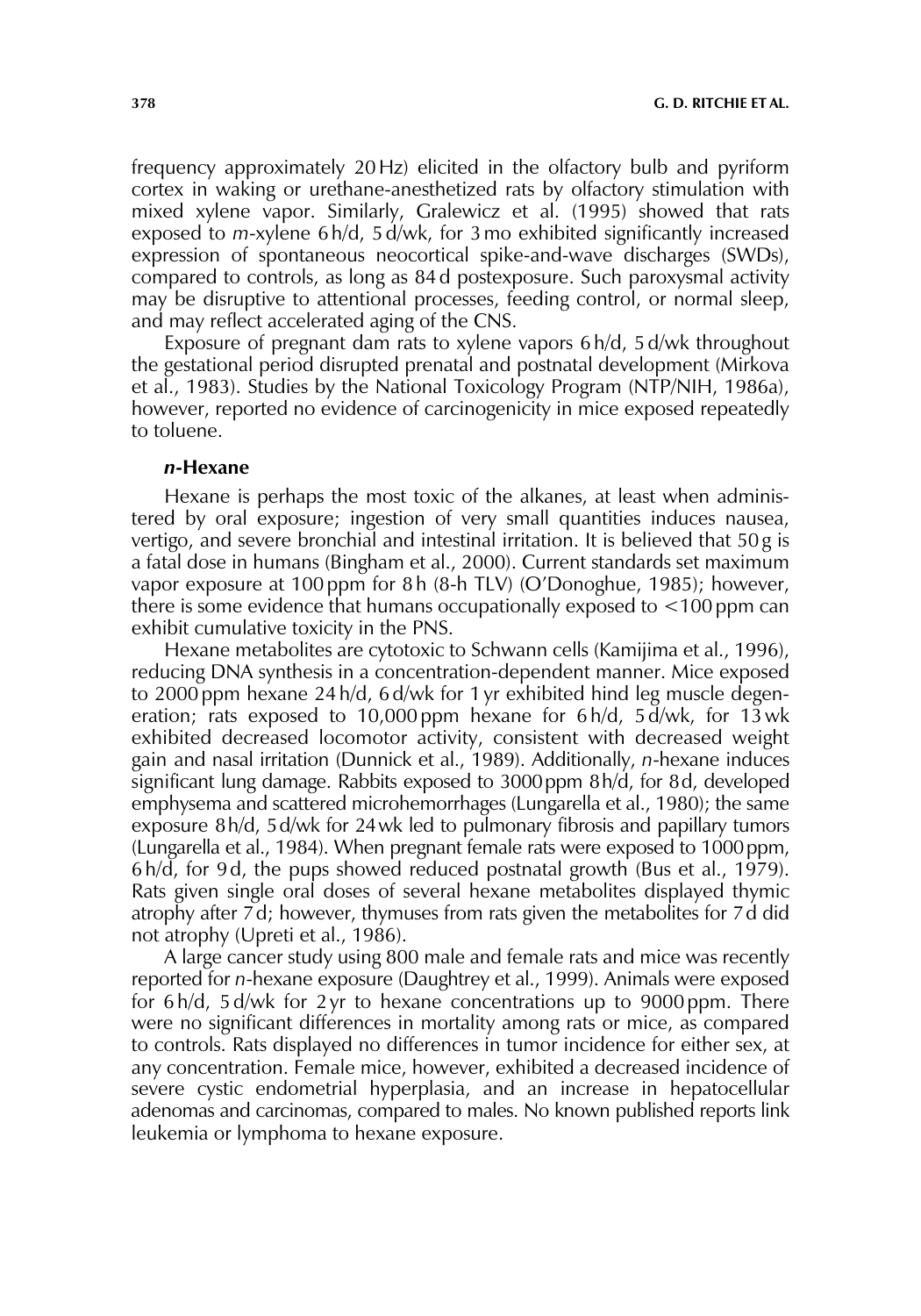### **HEALTH EFFECTS OF EXPOSURE TO HYDROCARBON FUEL PERFORMANCE ADDITIVES**

### **Electrical Conductivity/Static Dissipater (SDA) Additives**

Stadis 450 is added to JP-8, JP-8+100, or Jet A-1 (allowed in Jet A, JP-5) at <3mg/L fuel. Stadis 450 consists of 35–60% toluene, 5–20% solvent naphtha, <5% naphthalene, 1–10% dodecylbenzenesulfonic acid, <0.06% benzene, <5% isopropyl alcohol, 1–10% dinonylnaphthylsulfonic acid, and 1–10% proprietary chemical (MSDS Stadis 450, 2000a). There are no published animal or human studies of possible Stadis 450 toxicity, although the toxicity of several of the chemical constituents of the additive are discussed in other sections of this article.

### **Corrosion Inhibitor/Lubricity Additive**

The corrosion inhibitor DCI-4A or Corrosion Inhibitor No. 4A (Octel Starreon LLC, Littleton, CO) (consistent with MIL-I-25017 or QPL-25017) is most commonly used  $(0.85-11 \text{ mg/L})$ . DCI-4A consists of 20-30% xylene, 0-5% ethylbenzene, and 70–80% proprietary chemical. DCI-4A or one of 17 acceptable corrosion inhibitors/lubricity improvers are added to JP-8, JP-8 +100, JP-5, or JP-4 (optional in Jet A-1). There are no published studies of human or animal toxicity from DCI-4A exposure (MSDS DCI-4A, 2001), although the health effects of xylenes and ethylbenzene are discussed in other sections of this article.

### **Icing Inhibitors (Fuel System Icing Inhibitors, or FSIIs)**

FSIIs (0.08–0.20% volume/volume [v/v]), consistent with MIL-DTL-85470, CAN/CGSB-3.526, and ASTM D4171, most commonly used are diethylene glycol monomethyl ether (DiEGME) or the structural analog ethylene glycol monomethyl ether (EGME). Other icing inhibitor additives, used infrequently, include 100% 2–6-di-*tert*-butyl-4-methylphenol; 100% 2,4-dimethyl 6-*tert*-butyl 2,4-dimethylphenol; 100% 2,6-di-*tert*-butylphenol; and 75% minimum 2,6 di-*tert*-butylphenol: 25% maximum *tert*-butylphenols and tri-*tert*-butylphenols. Due to the possibility of interaction between FSIIs and the water layer in large fuel tanks, anti-icing additives are used minimally in Jet A or Jet A-1 assigned to large commercial aircraft. Generally DiEGME, with less potential for dermal absorption than EGME, is used for anti-icing applications in JP-8, JP-8 + 100, and JP-5, although EGME or combinations of EGME/DiEGME are still used at some U.S. military bases. It should be noted that, until recently, solutions containing high concentrations of EGME or DiEGME were commonly sprayed on the wings of military and commercial aircraft to remove icing, resulting in possible respiratory exposure of flightline personnel. EGME is a water-soluble solvent used in a variety of products including printing inks, textile dyes, leather finishes, and epoxy resin coatings. Because glycol ethers such as DiEGME or EGME, during deterioration, absorb oxygen content from fuels, they additionally function as biocides for aerobic microorganisms in the fuel.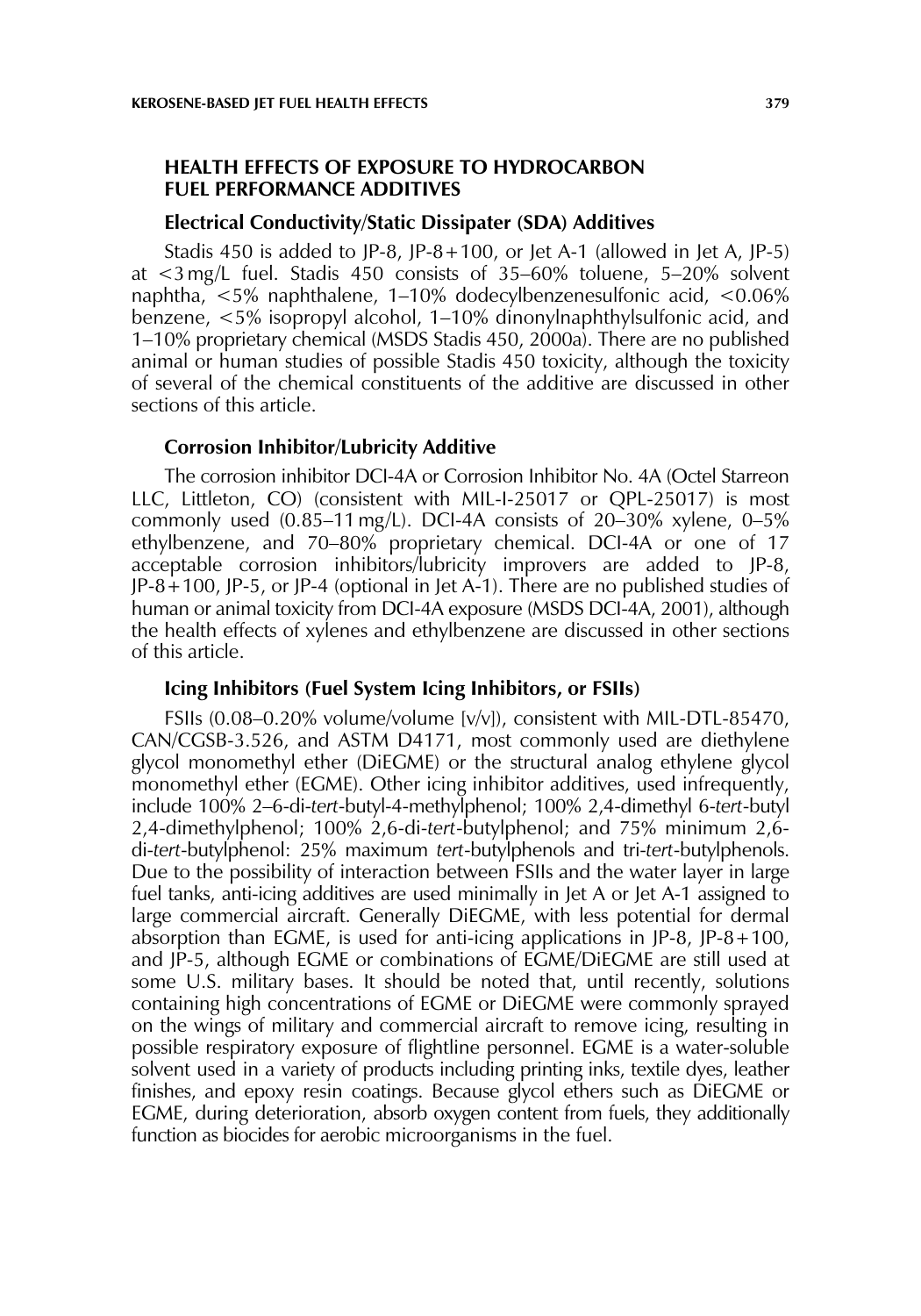Being among the most water-soluble constituents of jet fuels, high concentrations of DiEGME or EGME can be found at the interface between the fuel and water typically found in the bottoms of fuel storage tanks. For this reason, higher than specified concentrations of EGME or DiEGME are sometimes added to fuel formulations to counteract transportation-induced loss of anti-icing additives to the water layer. Thus, dermal exposure of fuel workers to the water layer, as may occur during routine maintenance of fuel storage tanks, would be expected to result in possible exposure to abnormally high levels of the anti-icing additives.

Being water soluble, EGME and DiEGME exhibit a highest capacity for systemic absorbance from dermal, oral, or pulmonary exposure. McDougal et al. (2000; McDougal & Robinson, 2002) reported that, of the 13 chemical components of JP-8 to penetrate a rat skin diffusion cell preparation in measurable quantities, DiEGME exhibited the highest rate  $(51.5 \mu g/cm^2)$  skin/h). Assuming the mean surface area of both hands of a man to be  $840 \text{ cm}^2$  and the penetration in human skin to be 1/3 of the penetration of rat skin (McDougal et al., 2000), then the maximum systemic absorbance of DiEGME through the hands of a JP-8–exposed fuel worker would be predicted to be 51.5  $\mu$ g/̄cm²/h $\times$ 840 cm² $\times$  $0.33 = 140$  mg/h, or  $1.12$  g/8-h shift. While it would be atypical for a fuel worker wearing chemically resistant gloves to experience long-term wetting of the hands with JP-8, it is not common for such personnel to experience saturation with JP-8 of large areas of their cotton uniforms or jumpsuits (Ritchie, Still et al., 2001).

A number of human studies reported the following observed effects in workers exposed chronically to EGME: reduced testis size, sperm count, and serum testosterone; reduced WBC count, mean corpuscular volume, and hemoglobin; reduced total T and T-helper cell counts (Johanson, 2000).

Yamano et al. (1993) evaluated the toxicity of DiEGME, reporting decreased relative weights of thymus and pituitary gland, WBC and RBC counts, hemoglobin concentrations, and hematocrit levels in rats administered doses up to 4g/kg/d for 11d. The authors further reported teratological deficits with lower dose exposure of rat dams. In a study of dermal toxicity, Hobson et al. (1986) exposed male guinea pigs to  $1g/kg/d$  EGME,  $1g/kg/d$  DiEGME,  $200 \text{mg/kg/d}$ DiEGME, or 40mg/kg/d DiEGME for 90d. There was significantly reduced testes, spleen, and mean body weight in the EGME group compared to the DiEGME exposure groups and controls. Additionally, there was a significantly reduced spleen weight in the 1g/kg/d and 200mg/kg/d DiEGME exposure groups compared to controls. In all EGME-exposed animals, moderate to severe degeneration of the seminiferous tubules of the testes was noted, with complete loss of spermatogenic cells. There was a significant elevation in serum lactate dehydrogenase (LDH) activity, compared to controls, in the 1g/kg/d EGME and DiEGME exposure groups. All EGME and DiEGME exposure groups were shown to exhibit significantly increased urinary calcium excretion levels. EGMEexposed animals exhibited significantly decreased RBC counts and increased mean cell volumes, consistent with a significant lymphopenia and neutrophilia relative to controls. Similar effects have been reported in mice, rats, and rabbits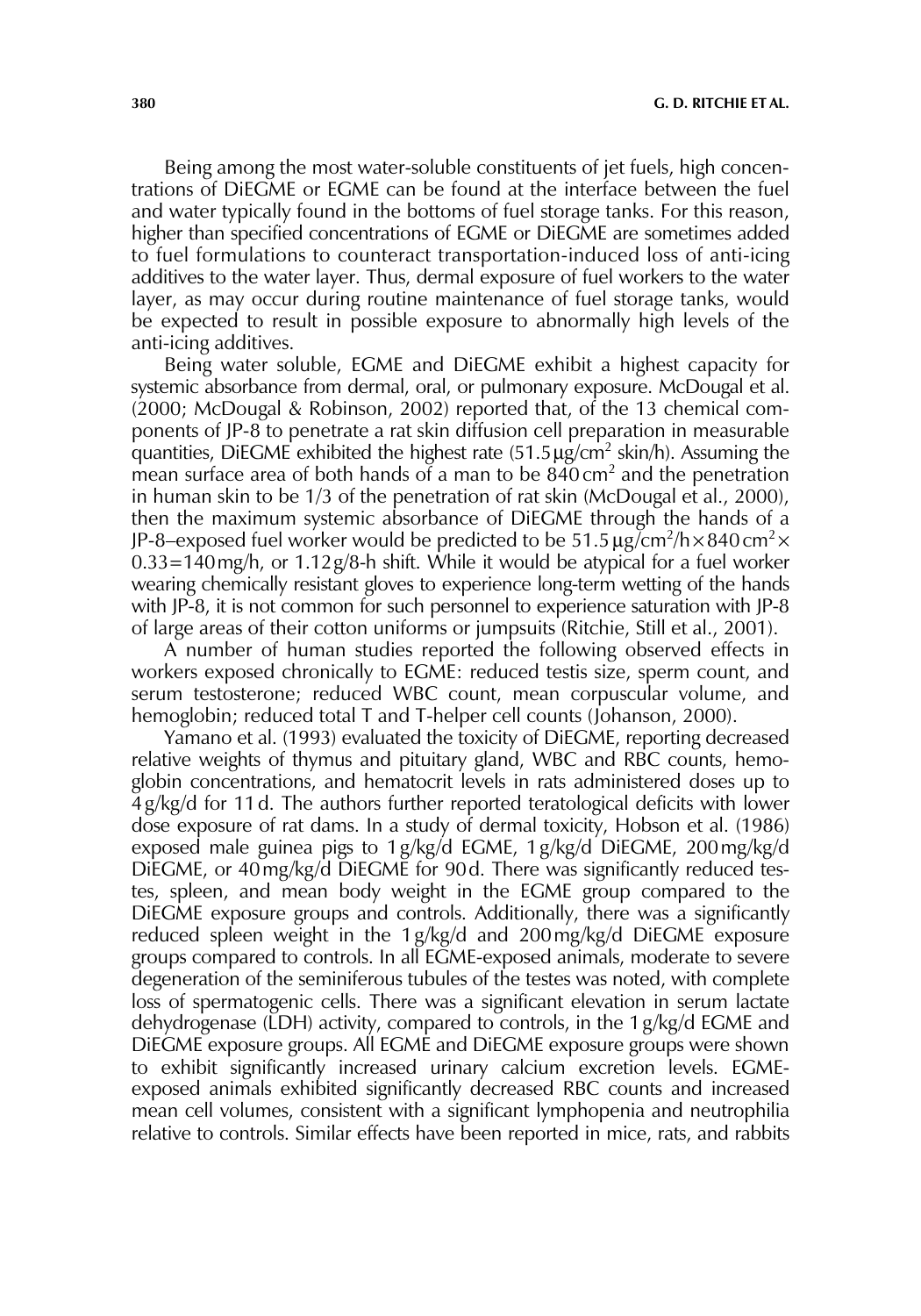exposed by oral gavage or inhalation to EGME at from 12mg/kg/d to 1g/kg/d (Nagano et al., 1979; Miller et al., 1981, 1983).

### **Antioxidants**

Antioxidants interrupt a chain of chemical reactions in fuel, preventing the formation of peroxide, soluble gum, and insoluble particulate deposits on fuelsystem components produced by oxidation. Fuels that have been hydrotreated to remove mercaptans often lose naturally occurring antioxidants, requiring addition of antioxidant additives. At least six different additive packages are used (17.2–24 mg/L), including butylated hydroxytoluene (BHT or 2,6-di-*tert*-butyl-4-methylphenol), 6-*tert*-butyl-4-methylphenol, or 2,4-dimethyl-6-*tert*-butylphenol (DTBP), or combinations of these lipid peroxidase inhibitors ([1] 75% BHT:25% 6-*tert*-butyl-4-methylphenol and/or DTBP; [2] 72% DTBP:28% BHT and/or 6 *tert*-butyl-4-methylphenol; [3] 55% DTBP:15% BHT:30% mixed methyl and dimethyl *tert*-butylphenols). One or more of these antioxidant additives, generally BHT, are added to JP-5, JP-8 + 100, or unleaded gasoline (allowed in Jet A, Jet A-1). BHT is additionally used in cosmetic and pharmaceutical prepar- ations, as well as in some foods, to prevent oxidative rancidity of fats and oils (added at 0.02–0.1%). BHT may additionally exhibit limited antiviral activity and antimicrobial properties, and may reduce the dermal oxidizing properties of certain kerosene-based jet fuels.

### **Metal Deactivators (MDAs)**

Metal deactivator additives, or chelating agents, suppress the catalytic effect that some metals in fuels (particularly copper and zinc) induce on the surfaces of fuel systems and tanks. *N,N*-Disalycylidene-1,2-propanediamine (2–5.8mg/L) is used for most applications. There is no available MSDS for *N,N*-disalycylidene-1,2-propanediamine and no published research on possible human or animal risk.

### **Detergent/Dispersant**

As previously discussed, the Betz-Dearborn SPEC-AID 8Q462 (U.S. distribution) or Shell Oil Aviation (international distribution) Turboline FS10 (Aero-Shell 101) JP-8 +100 thermal stability (TS) package includes a detergent/ dispersant additive designed to minimize carbon or coke deposits, clean engine deposits, and serve as a high temperature fuel stabilizer. The MSDSs for Turboline FS100 or SPEC-AID 8Q462 (MSDS, Turboline FS1000, 2000b; MSDS, SPEC-AID 8Q462, 2000c) indicate that possible hazardous constituents of the product include heavy naphtha solvent (<129ppm), naphthalene (6–10%), and two proprietary chemicals (unknown %).

#### **Biocides**

Biocides may be added, in special applications, to fuels at 100ppm or directly to the water phase (water layer) to control colonization of bacteria and fungus. Presently, three commercial biocides are available for use in kerosene-based jet fuels, Biobor JF (MIL-S-53021A, Hammonds Fuel, Houston, TX) containing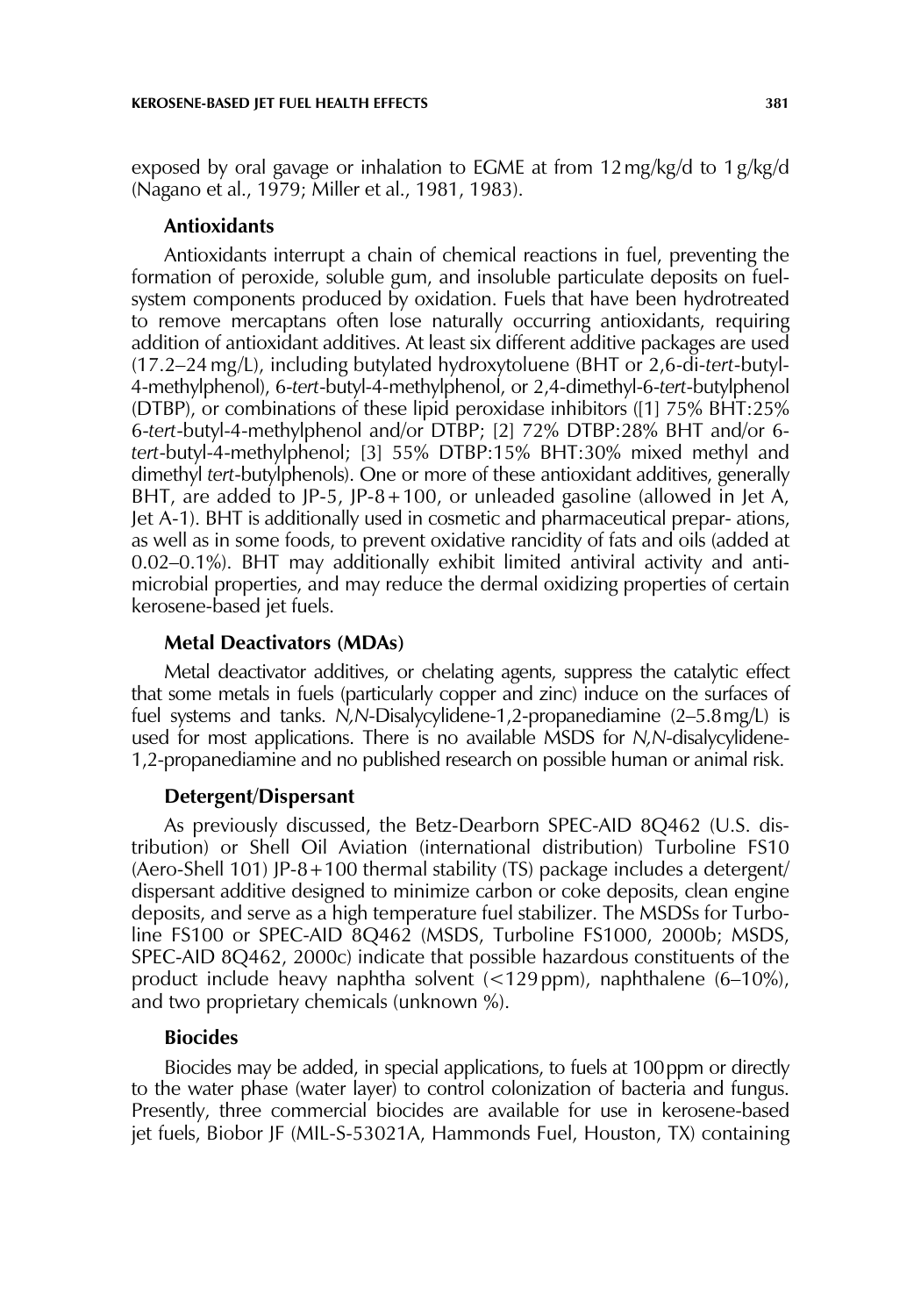2-2′-oxybis (4,4,6-trimethyl-1,3,2-dioxaborinane) and 2,2′-(1-methyltrimethylenedioxy)-bis-(4-methyl-1,3,3-dioxaborinane) in a petroleum naphtha solvent; Kathon FP 1.5 (Rohm and Hass, Jarrow, U.K.) containing 5-chloro-2-methyl-4 isolthiazolin-3-one and 2-methyl-4-isothiazolin-3-one in a propylene glycol solvent; and Kerocide D 1.5 (Organo Chimique, France), containing 5-chloro-2-methyl-4-isolthiazolin-3-one and 2-methyl-4-isothiazolin-3-one in a DiEGME solvent (personal communication, Navy Environmental Health Center, VA). There are no published studies on toxicity effects of exposure to the biocide products discussed.

### **Octane Enhancers**

Octane enhancers are used only in unleaded gasoline, and never in kerosene-based jet fuels, to ensure a more complete combustion of fuel mixture and a reduction in hazardous emissions.

#### **Ignition Controllers**

Ignition controllers are used only in unleaded gasoline, and never in kerosenebased jet fuels, as an engine cylinder lubricant.

Table 1 summarizes the required and allowed use of performance additives in JP-5, JP-8, JP-8+100, Jet A, and Jet A-1, as well as in kerosene and JP-4 (for comparison purposes).

### **COMPONENTS OF COMBUSTION EXHAUST**

In many cases, occupational exposure to neat, vaporized, or aerosolized kerosene-based jet fuel occurs concurrently with exposure to combustion exhaust from jet fuels, DF, and/or gasoline. Literally all personnel working at military bases with aircraft, on military aircraft carriers, or at commercial airports experience jet fuel exhaust on a daily basis. When working in fuel handling or aircraft maintenance occupations, concurrent exposure to raw fuel and fuel combustion exhaust is nearly unavoidable. Similarly, exposure of personnel living near military or commercial airports includes low levels of both raw fuel (vapor/aerosol) and combustion exhaust. A recent investigation of exhaust from military aircraft ground support equipment using JP-8, DF, or gasoline indicated particulate mass concentrations from 0.09−1.1g/kg fuel, and emphasized that particle size distribution varied as a function of engine condition and engine load (Kelly et al., 2003). The following chemical components of kerosene-based jet fuel combustion exhaust have been identified:

- 1. Inorganic gases. CO, CO<sub>2</sub>, NO<sub> $x$ </sub>, SO<sub> $x$ </sub> formed from the reaction of nitrogen in the air, or carbon or sulfur in jet fuel with atmospheric oxygen during fuel combustion.
- 2. Volatile organic compounds (VOCs). Alkanes, cycloalkanes, alkenes, and aromatic hydrocarbons (including pentane, butane, 1,3-butadiene, benzene, toluene, ethylbenzenes, xylenes) derived from incomplete combustion of fuels.
- 3. Raw fuel. Up to 30% aerosolized uncombusted fuel, as a function of engine type, engine mechanical condition, and environmental temperatures.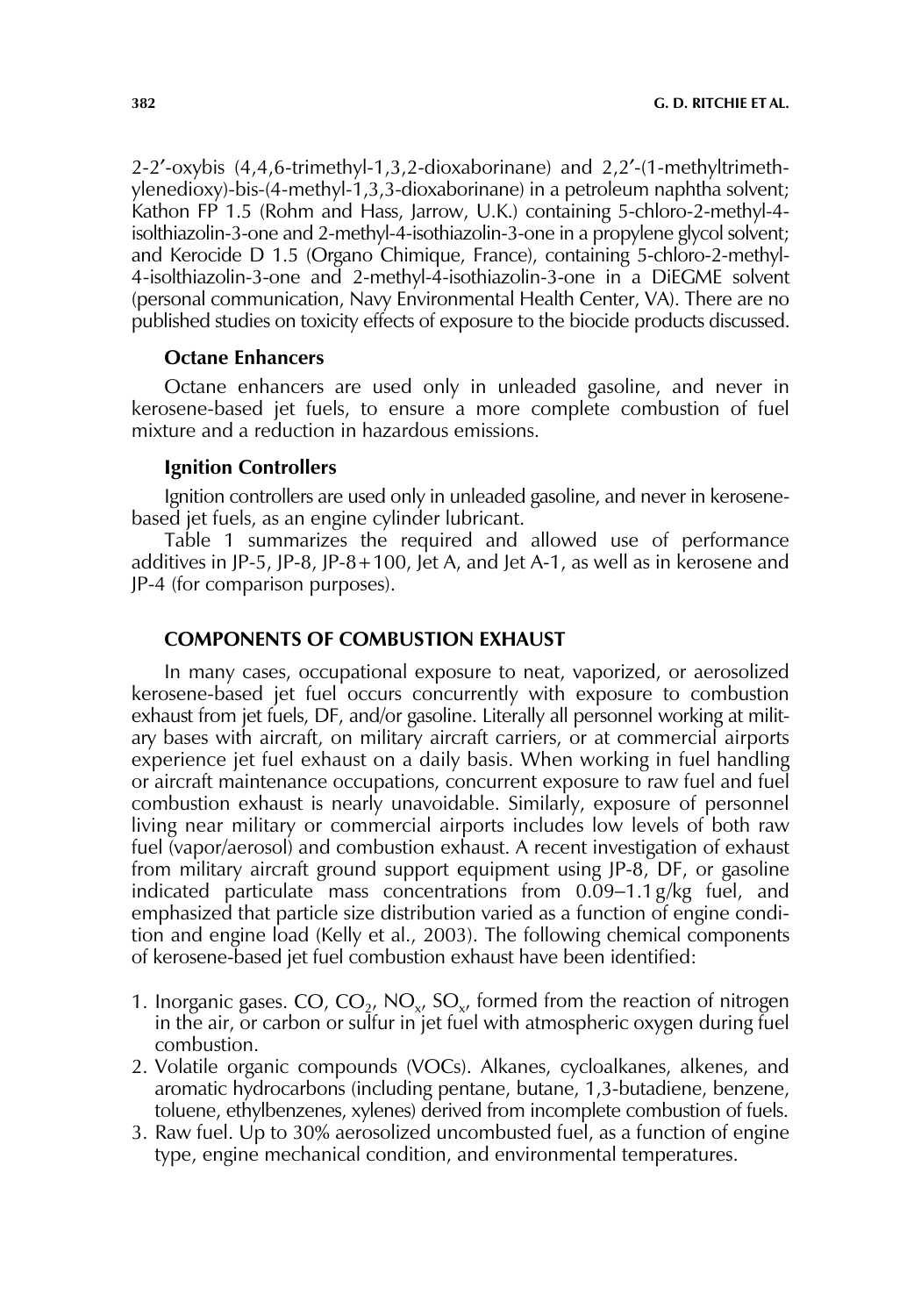|                                                            | $P-8$               | $P-8+100$             | $P-5$                                                                    | Jet A                         | Jet A-1              | $P-4$                                         | Unleaded<br>gasoline         | Kerosene     |
|------------------------------------------------------------|---------------------|-----------------------|--------------------------------------------------------------------------|-------------------------------|----------------------|-----------------------------------------------|------------------------------|--------------|
| arbon range<br>Specification                               | VIL-T-83133<br>င်္  | ၟၟႝ                   | $\frac{\mathsf{C_8-G_{17}}}{\mathsf{MIL}\text{-}\mathsf{T}\text{-}5624}$ | ASTM D 1655<br>$C_6 - C_{18}$ | င်္ကာ                | C <sub>5</sub> -C <sub>14</sub><br>MIL-T-5624 | $C_4 - C_{12}$<br>ASTM D4814 | $C_6C_{18+}$ |
| Dates of fuel use                                          | 1991-Present        | transitior<br>Ongoing | 1951-Present                                                             | $1972 + -$ Present            | $1972 + -$ Present   | 1951-1996                                     | <b>Ongoing</b>               | Jngoing      |
| Performance<br>additives:                                  |                     |                       |                                                                          |                               |                      |                                               |                              |              |
| . Electrical<br>conductivity/static                        | Required            | Required              | Allowed                                                                  | Allowed                       | Required             | Required                                      | Not used                     | Notused      |
|                                                            |                     |                       |                                                                          |                               |                      |                                               |                              |              |
| dissipater<br>2. Corrosion inhibitor/                      | Required            | Required              | Required                                                                 | Not used                      | Allowed              | Required                                      | Required <sup>b</sup>        | Notused      |
|                                                            |                     |                       |                                                                          |                               |                      |                                               |                              |              |
| lubricity improver<br>3. Icing inhibitor<br>4. Antioxidant |                     | Required              | Required                                                                 | Allowed <sup>a</sup>          | Allowed <sup>a</sup> | Required                                      | Required <sup>b</sup>        | Notused      |
|                                                            | Required<br>Allowed | Required              | Required                                                                 | Allowed                       | Allowed              | Allowed                                       | Required <sup>b</sup>        | Notused      |
| 5. Metal deactivator                                       | Allowed             | Required              | Allowed                                                                  | Allowed                       | Allowed              | Allowed                                       | Required <sup>b</sup>        | Notused      |
| 6. Detergent/                                              | Not used            | Required              | Not used                                                                 | Not used                      | Not used             | Not used                                      | Required <sup>b</sup>        | Notused      |
| dispersant<br>7. Biocide                                   |                     |                       |                                                                          |                               |                      |                                               |                              |              |
|                                                            | <b>Vot used</b>     | Not used              | Not used                                                                 | Allowed                       | Allowed              | Not used                                      | Not used                     | Notused      |
|                                                            |                     |                       |                                                                          |                               |                      |                                               |                              |              |

TABLE 1. Performance Additives in Kerosene-Based Jet Fuels, JP-4, Unleaded Gasoline, and Kerosene **TABLE 1.** Performance Additives in Kerosene-Based Jet Fuels, JP-4, Unleaded Gasoline, and Kerosene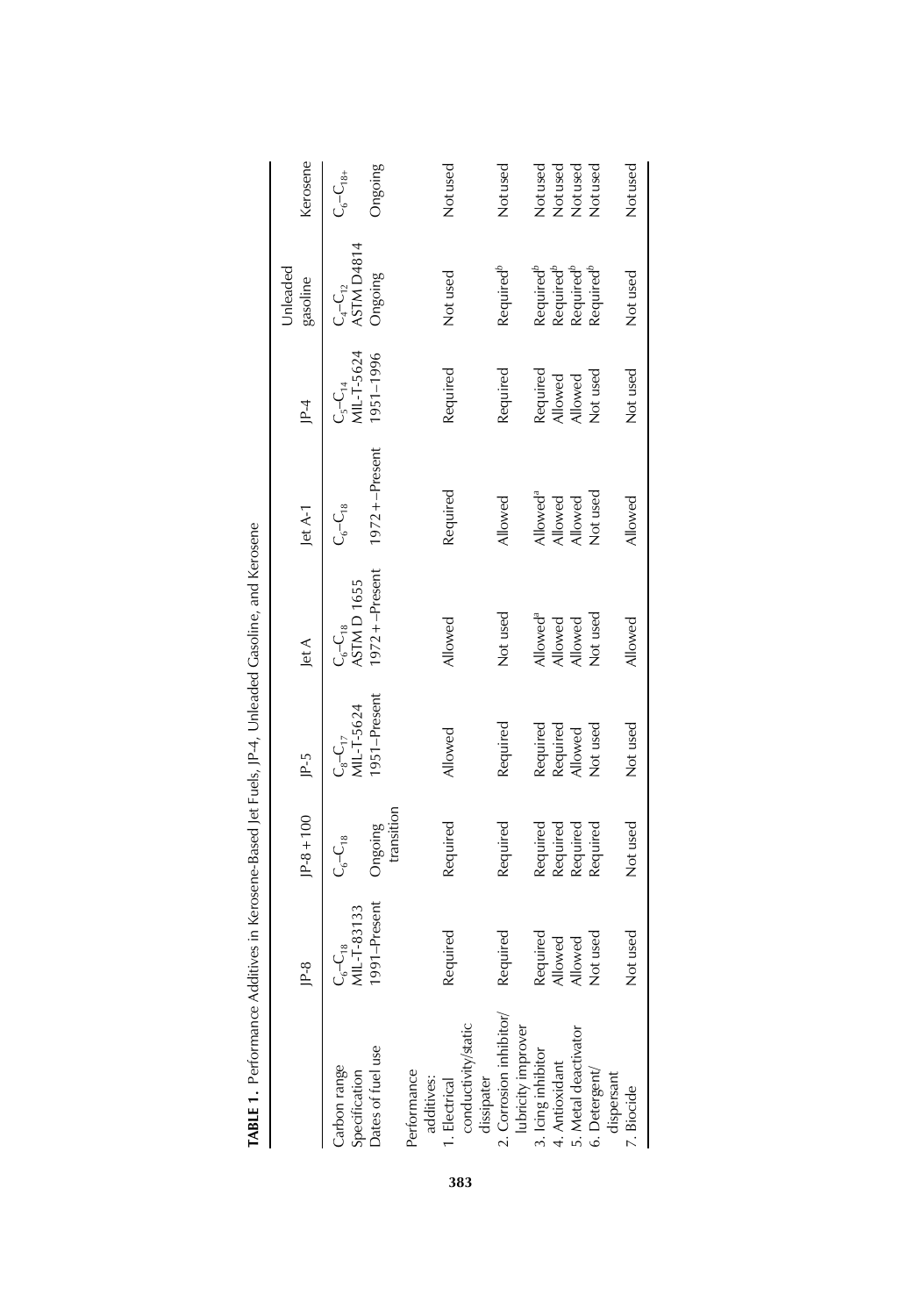| TABLE 1. Performance Additives in Kerosene-Based Jet Fuels, JP-4, Unleaded Gasoline, and Kerosene (Continued)                                                                                                 |                                        |                                  |                      |                                                                           |                                                                                                                                                                                                                                   |                      |                                                |                    |
|---------------------------------------------------------------------------------------------------------------------------------------------------------------------------------------------------------------|----------------------------------------|----------------------------------|----------------------|---------------------------------------------------------------------------|-----------------------------------------------------------------------------------------------------------------------------------------------------------------------------------------------------------------------------------|----------------------|------------------------------------------------|--------------------|
|                                                                                                                                                                                                               | $\infty$                               | $P-8+100$                        | $P-5$                | Jet A                                                                     | let A-1                                                                                                                                                                                                                           | $P-4$                | Unleaded<br>gasoline                           | Kerosene           |
| 9. Ignition controller<br>8. Octane enhancer                                                                                                                                                                  | Not used<br>Not used                   | Not used<br>Not used             | Not used<br>Not used | Not used<br>Not used                                                      | Not used<br>Not used                                                                                                                                                                                                              | Not used<br>Not used | Required <sup>b</sup><br>Required <sup>b</sup> | Notused<br>Notused |
| Note. Table adapted from                                                                                                                                                                                      |                                        |                                  |                      |                                                                           | the Naval Health Research Center (NHEC) Kerosene-Based Fuels Comparison Chart:                                                                                                                                                    |                      |                                                |                    |
| 1. Static dissipater = Stadis 450 (50-60% toluene, <1% benzene, 5-10% heavy aromatic naphtha, <5% isopropyl alcohol, 1-10% dodecylbenzenesulfonic                                                             | acid, 1-20% proprietary chemicals).    |                                  |                      |                                                                           |                                                                                                                                                                                                                                   |                      |                                                |                    |
| 3. Icing inhibitors=diethylene glycol monomethyl ether (DiEGME); or 100% 2-6-di-tert-butylphenol; 100% 2,4-dimethyl, 6-tert-butyl-2,4-dimethylphenol;<br>2. Corrosion inhibitor/lubri                         |                                        |                                  |                      |                                                                           | icity improver = DCl-4A (20-30% xylenes; 0-5% ethylbenzene; 70-80% proprietary lorganic acids) chemicals).                                                                                                                        |                      |                                                |                    |
|                                                                                                                                                                                                               |                                        |                                  |                      |                                                                           | 100% 2,6-di-tert-butylphenol; 75% minimum 2,6-di-tert-butylphenol:25% maximum tert-butylphenols and tri-tert-butylphenols.                                                                                                        |                      |                                                |                    |
| 4. Antioxidants=N,N-di-sec-butyl-p-phenylenediamine; 2,6-di-tert-butyl-4-methylphenol; 2,6-di-tert-butylphenol; 75% minimum 2,6-di-tert-butylphenol:25%                                                       |                                        |                                  |                      |                                                                           |                                                                                                                                                                                                                                   |                      |                                                |                    |
|                                                                                                                                                                                                               | methyl and dimethyl-tert-butylphenols. |                                  |                      |                                                                           | maximum tert-butylphenols and tri-tert-butylphenols; 72% minimum 2,4-dimethyl-6-tert-butylphenol:28% maximum tert-butyl methylphenols and<br>tert-butyldimethylphenols; 55% minimum 2,4-dimethyl-6-tert-butylphenol:15% minimum 2 |                      |                                                |                    |
| 5. Metal deactivator = N, N-disalycylidene-1,2-propanediamine.<br>6. Detergent/dispersant=                                                                                                                    |                                        | numerous available formulations. |                      |                                                                           |                                                                                                                                                                                                                                   |                      |                                                |                    |
| <sup>a</sup> Generally added to fuel for smaller commercial aircraft.<br><sup>b</sup> Unleaded gasoline (MOGAS) for comparison:                                                                               |                                        |                                  |                      |                                                                           |                                                                                                                                                                                                                                   |                      |                                                |                    |
| Corrosion inhibitor/lubricity improver: one or more of: organic acids; phosphoric acids; sulfonic acids.<br>Icing inhibitor: isopropyl alcohol                                                                |                                        |                                  |                      |                                                                           |                                                                                                                                                                                                                                   |                      |                                                |                    |
| Antioxidants: one or more of: N,N-dialkylphenylenediamines; 2,6-dialykylphenols, 2,4,6-trialkylphenols; butylated methyl phenols; butylated dimethyl phenols;                                                 |                                        |                                  |                      |                                                                           |                                                                                                                                                                                                                                   |                      |                                                |                    |
| triethylene tetramine di(monononylphenolate)<br>Metal deactivators: one of                                                                                                                                    |                                        |                                  |                      |                                                                           | more of the following: N,N-disalicylidene-1,2-ethanediamine; N,N-disalicylidene-propanediamine; N,N-disalicylidene-cyclohexanedi-                                                                                                 |                      |                                                |                    |
| amine; disalicylidene-N-methyl dipropylene triamine                                                                                                                                                           |                                        |                                  |                      |                                                                           |                                                                                                                                                                                                                                   |                      |                                                |                    |
| Octane enhancer: one or                                                                                                                                                                                       |                                        |                                  |                      | more of: methyl t-butyl ether (MTBE); t-butyl alcohol; ethanol; methanol. |                                                                                                                                                                                                                                   |                      |                                                |                    |
| Detergent/dispersant: one or more of the following: alkylamine phosphates; poly-isobutene amines; long-chain alkyl phenols; long-chain carboxylic acids; long-<br>Ignition controller: tri-o-cresylphosphate. |                                        |                                  |                      |                                                                           |                                                                                                                                                                                                                                   |                      |                                                |                    |
| chain amines.                                                                                                                                                                                                 |                                        |                                  |                      |                                                                           |                                                                                                                                                                                                                                   |                      |                                                |                    |

**384**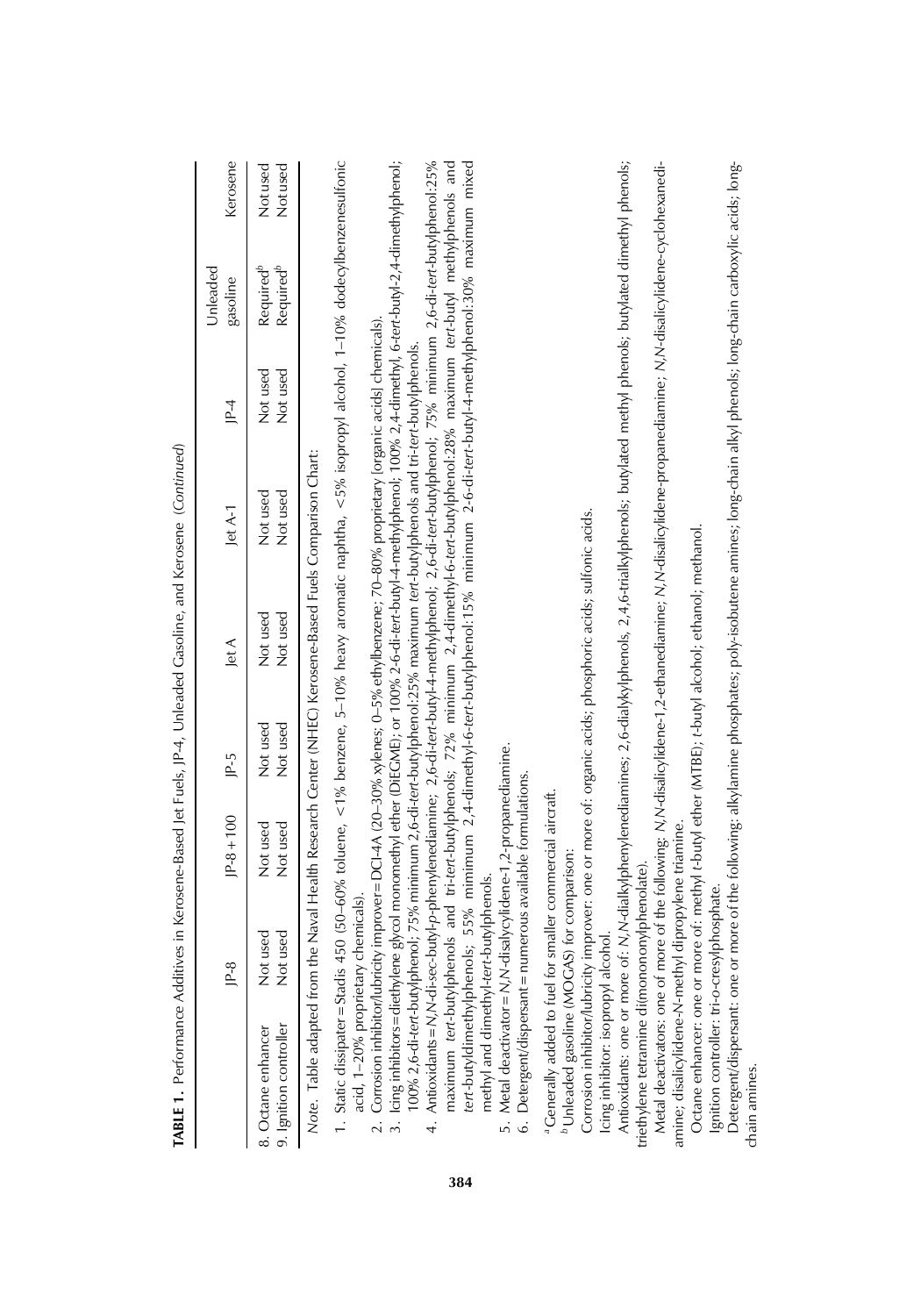#### **KEROSENE-BASED JET FUEL HEALTH EFFECTS 385**

- 4. Oxygenated organics. Carbonyl compounds, including formaldehyde, acetaldehyde, crotonaldehyde, acrolein, and benzaldehyde.
- 5. Polycyclic aromatic hydrocarbons (PAHs). Including anthracene, phenanthrene, fluoranthene, pyrene, chrysene, benzo[b,k]fluoranthene, cyclopental[c,d]pyrene, benzo[e]pyrene, benzo[a]pyrene, benzo[a]anthracene, indo[1,2,3-c,d]pyrene, benzo[g,h,i]perylene, perylene, coronene, and chrysene.
- 6. Alcohols. Including methanol and ethanol.
- 7. Ozone. Formed by the interaction of VOCs, NO<sub>y</sub>, and sunlight.
- 8. Particulate matter. Elemental carbon, sulfate, and nitrate aerosols, both PM10 (particulate matter, diameter 10  $\mu$ m) and microfine particles, PM2.5. Even exposure to combustion exhaust from common in-home kerosene heaters can emit CO,  $NO<sub>2</sub>$ ,  $SO<sub>2</sub>$ , formaldehyde, and particulates; PAHs; nitrated PAHs; alkyl benzenes; pentachlorphenol; phthalates; hydronaph-thalenes; aliphatic hydrocarbons, alcohols, and ketones; and other organic compounds, some of which are known mutagens (Traynor et al., 1990; Cheng, 1998).

Exposure to high levels of combustion exhaust is not limited to military or commercial environments. It was shown, for example, that home kerosene heaters can emit CO,  $NO<sub>2</sub>$ , SO<sub>2</sub>, formaldehyde, and particulates; PAHs; nitrated PAHs; alkyl benzenes; pentachlorphenol; phthalates; hydronaphthalenes; aliphatic hydrocarbons, alcohols, and ketones; and other organic compounds with neurotoxic potential (Traynor et al., 1990; Cheng, 1998).

### **HEALTH EFFECTS FROM EXPOSURE TO SELECTED FUEL COMBUSTION EXHAUST COMPONENTS**

#### **Carbon Monoxide**

CO is a colorless, odorless gas that is released from the combustion of many materials (NLM, 1996), including JP-8. CO levels present in JP-8 exhaust of J79 jet engines at idle power (at 50m behind the engines) was found to be 25ppm in July (summer) and 30 ppm in February (cold start-up) (Kobayashi & Kikukawa, 2000). Reported CO concentration levels in the exhaust of various JP-8–fueled, idling U.S. aircraft engines range from 85–758.2ppm (AFAPL, 1976; van Schaack, 1994). CO is, of course, toxicologically important because it competes with  $O<sub>2</sub>$  for hemoglobin binding, resulting in the formation of carboxyhemoglobin. Hemoglobin CO saturation levels of 50–80% are associated with unconsciousness and death. Signs and symptoms of CO hemoglobin saturation approaching dangerous levels (20–30%) include headache, weakness, nausea, and dimness of vision (MNL, 1996). The effects of CO poisoning are cumulative in individuals with repeat intoxication episodes, such as traffic police and garage workers (Smith, 1986) and are exacerbated by a number of factors including the smoking of tobacco products. As CO dissociates from hemoglobin relatively rapidly (half life: 5–6h), chronic CO poisoning may not be readily apparent at clinical presentation. Chronic exposure to low levels of CO produces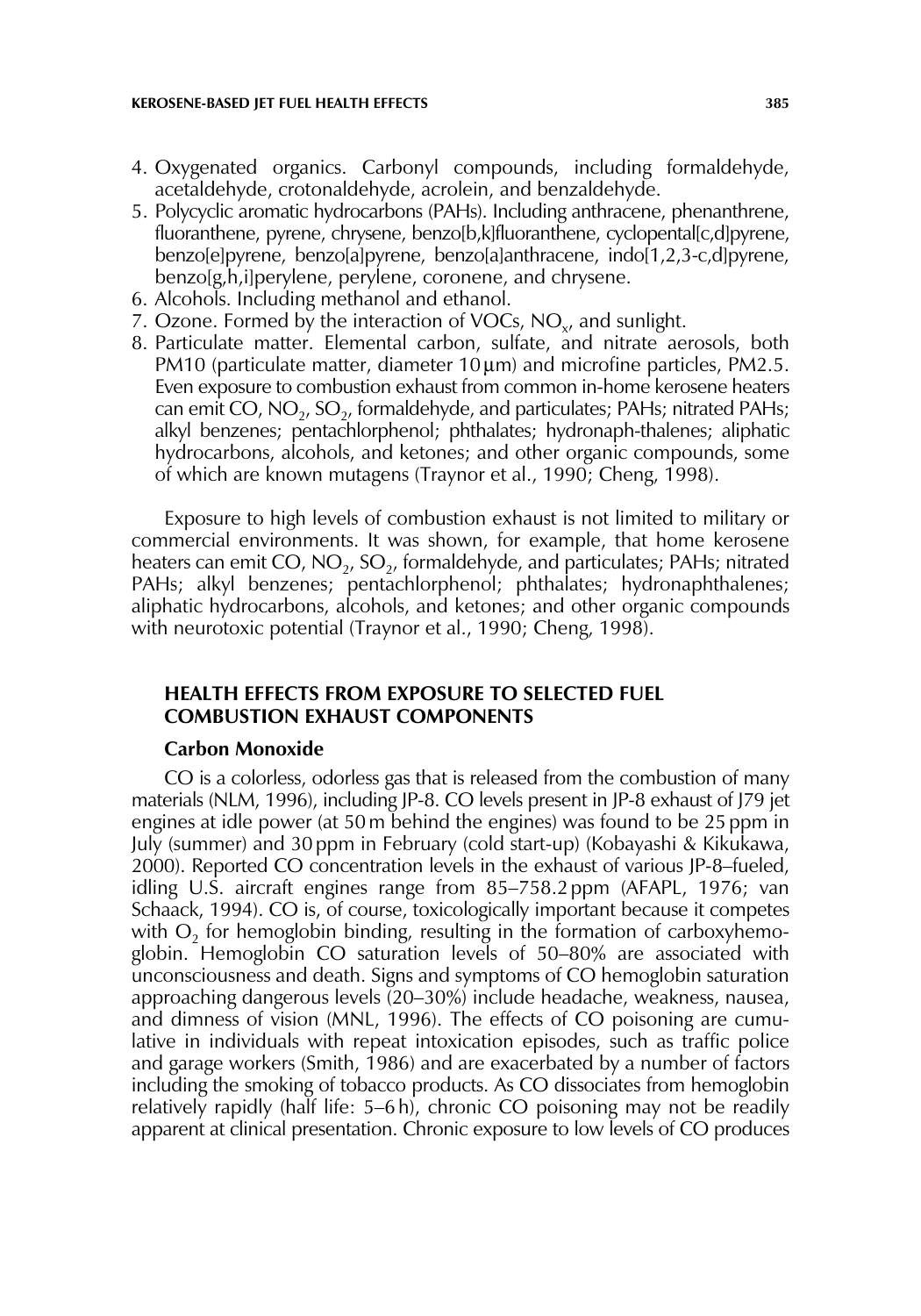medical symptoms associated with many other disease states, including chronic fatigue, headache, dizziness, nausea, and mental confusion, and is often mistaken for other illnesses (Knobeloch & Jackson, 1999). CNS neurons are particularly sensitive to the toxic effects of prolonged hypoxia produced by CO exposure (Gordon & Amdur, 1991). Exposure to CO may also damage the vasculature system (Thomsen & Kjeldsen, 1975) and was shown to accelerate arteriosclerosis genesis in animals fed high-fat diets (Hanig & Herman, 1991).

#### **Oxides of Sulfur**

SO<sub>x</sub> (SO, SO<sub>2</sub>, SO<sub>2</sub>) is produced during the combustion of JP-8 (Yost & Montalvo, 1995). Both the sulfur content of the fuel lot and the choice of performance additives, as well as a number of environmental conditions, may influence the SO<sub>y</sub> content in the combustion exhaust. Exposure to airborne SO<sub>y</sub> is associated with respiratory irritation and other respiratory effects (NML, 1998a). Exposure to 5 ppm  $SO<sub>2</sub>$  is associated with dryness of the nose and throat and an increase in resistance to bronchial air flow;  $6-8$  ppm SO<sub>2</sub> produces a decrease in tidal respiratory volume; 10 ppm is associated with sneezing, cough, and irritation; 20ppm is associated with bronchospasm; 50ppm causes extreme discomfort, but no injury after exposures of <30 min (Thienes & Haley, 1972; NML, 1998a). Chronic occupational exposure to  $SO_{v}$ was associated with various health conditions including alteration of smell and taste, increased fatigue, neurotic and vegeto-asthenic nervous system disorders, chronic bronchitis, and pulmonary emphysema (ILO, 1983; Duffell, 1985; Stjernberg et al., 1986). Smelter workers occupationally exposed to  $SO<sub>2</sub>$  at an average of 1ppm experienced accelerated loss of pulmonary function; chronic exposure to 2 ppm was associated with pulmonary disease (Ferris et al., 1979). The most recent evaluation of  $SO<sub>2</sub>$  by IARC (1992) concluded there is limited evidence for the carcinogenicity of  $SO<sub>2</sub>$  in experimental animals, but inadequate evidence for the carcinogenicity of  $SO<sub>2</sub>$  in humans (not classifiable as to its carcinogenicity to humans, Group 3).

#### **Oxides of Nitrogen**

 $NO<sub>x</sub>$  (NO and NO<sub>2</sub>) are produced from the burning of coal, oil, and petroleum-containing fuels and may be produced during the partial or complete combustion of JP-8 (Miyamoto, 1986; Kobayashi & Kikukawa, 2000). Concentrations of NO<sub>x</sub> and NO<sub>2</sub> present in JP-8 exhaust at 50 m behind J79 jet engines at idle power were measured at 0.5–1ppm (Kobayashi & Kikukawa, 2000) and 0.7 ppm, respectively (Miyamoto, 1986). Exhaust from a J85-5 engine fueled with JP-8 produced between 1.07 and 3.05 ppm  $NO_x$  when measured directly behind the exhaust outlet (AFAPL, 1976). NO and  $NO<sub>2</sub>$  are primarily respiratory and eye irritants with a reported threshold of 10–20ppm (Sharp, 1978). Chronic exposure to low concentration of NO was reported to induce chronic irritation of the respiratory tract, cough, headache, loss of appetite, dyspepsia, and corrosion of the teeth (NML, 1998b, 1998c). Chronic inhalation of NO (0.5ppm) by rabbits was shown to produce an emphysemalike destruction of the alveolar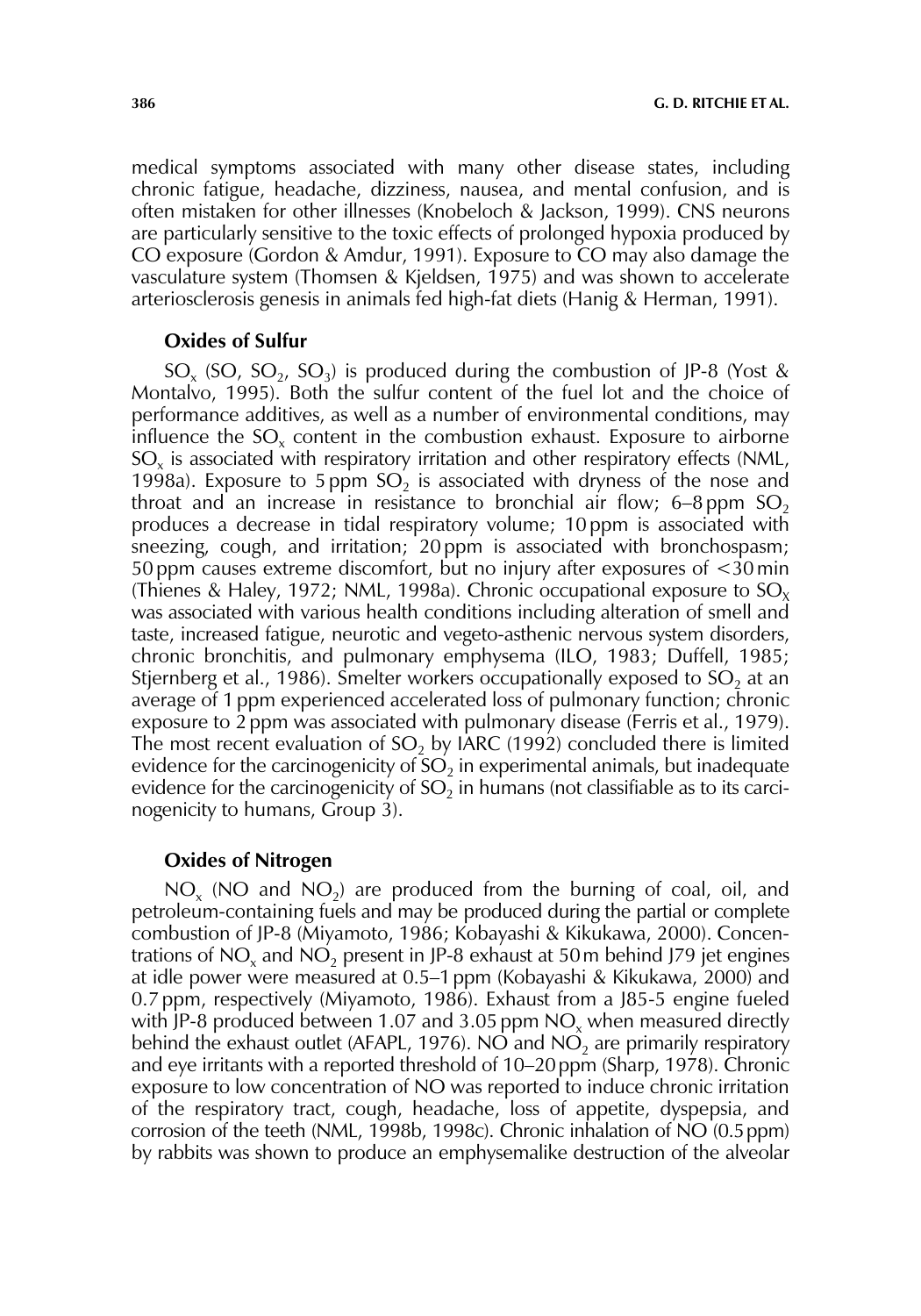septa; however, the long-term effects of NO inhalation in humans remains conjectural (Prows & Leikauf, 2001). Inhalation of  $NO<sub>2</sub>$  has found to produce effects on host defenses against infectious pulmonary disease, lung metabolism, biochemistry, function, and structure (NML, 1998c), and chronic exposure to  $NO<sub>2</sub>$ may be associated with chronic obstructive pulmonary disease (COPD) (Prows & Leikauf, 2001). However, Prows and Leikauf (2001) also note that many of the studies presented as supporting this hypothesis are from populations with simultaneous inhalation exposures to complex mixtures including NO<sub>2</sub>. The 8-h TWAs for NO and NO<sub>2</sub> are 25 ppm and 3 ppm, respectively  $\overline{(ACGIH, 1999)}$ .

### **Formaldehyde**

Formaldehyde can be formed by the incomplete combustion of kerosenebased jet fuels and was detected in the exhaust of military aircraft at concentrations of 0.86–2.78 ppm (50m behind the aircraft), as a function of the power setting of the engine, ambient temperature, and relative humidity (Kobayashi & Kikukawa, 2000). Concentrations of formaldehyde from the exhaust of jet engines from F16 aircraft (F110 engines powered with JP-8) were determined to be  $0.10-9.42$  ppm, depending on the throttle setting of idle, 30% or 60% power, or if afterburners were engaged (van Schaack, 1994). Concentrations of formaldehyde in the exhaust from KC135 aircraft (CFM-56 engines) was found to be 13.3ppm when at idle (van Schaack, 1994). Formaldehyde is a concentration-dependent irritant of the eyes and mucous membranes at low level exposures (Horvath et al., 1988). Inhalation of formaldehyde is associated with rhinitis, anosmia, laryngospasm, tracheitis, and gastroenteritis (NLM, 1999). Similarly, occupational exposure to JP-8 exhaust was shown to irritate the eyes and respiratory tract (Miyamoto, 1986; Kobayashi & Kikukawa, 2000). Dermal exposure to formaldehyde was found to produce allergic skin reactions; repeat dermal exposure was found to produce eczematoid dermatitis in sensitive individuals (Wyatt et al., 2001). Formaldehyde is classified as being probably carcinogenic to humans (Group 2A) (IARC, 1995) and as a probable human carcinogen (B1) by the U.S. EPA (IRIS, 1989). Both IARC and the U.S. EPA base their carcinogenic assessments for formaldehyde on limited evidence for carcinogenicity in humans and sufficient evidence in animals. Average air concentration levels of formaldehyde corresponding to cancer risks of  $10^{-5}$  or 10<sup>-6</sup> have been set at 0.08 and 0.8 μg/m<sup>3</sup>, respectively (IRIS, 1989). An oral reference dose (Rfd) for formaldehyde of 0.2mg/kg/d was set by the U.S. EPA (IRIS, 1989). The U.S. EPA has not, however, set an inhalation reference concentration (Rfc) for formaldehyde (IRIS, 1989). The Occupational Safety and Health Administration (OSHA) has set the 8-h TWA and 15-min STEL for occupational exposure to formaldehyde of 0.75 and 2ppm, respectively (OSHA, 1998). The ACGIH has set a ceiling limit for formaldehyde of 0.3ppm in the workplace (ACGIH, 1999).

### **Elemental Carbon**

Complete or partial combustion of kerosene-based jet fuels was shown to generate elemental carbon (carbon black). Pirkle (2000) measured the 8-h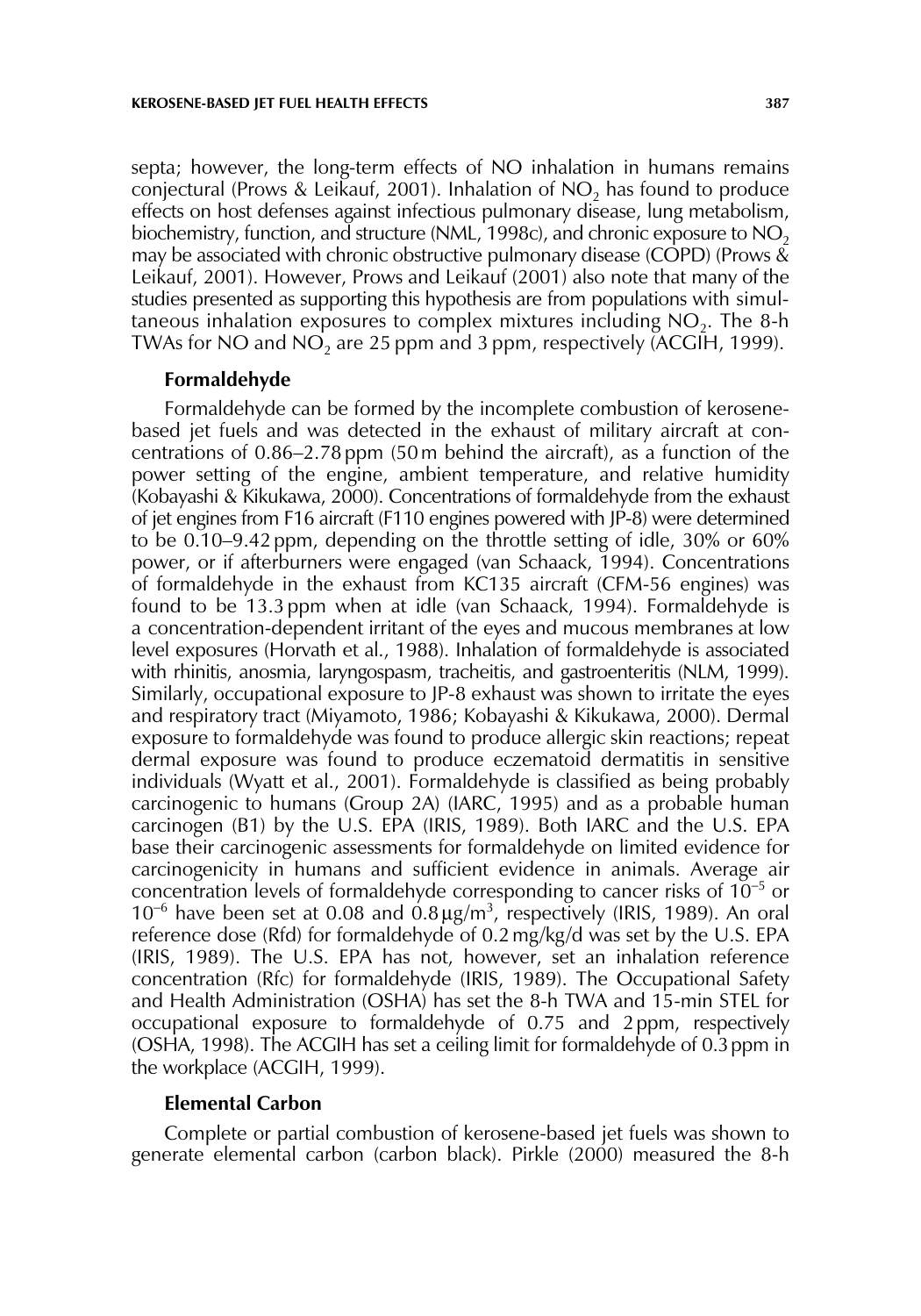TWA for elemental carbon from C-130 aircraft engines, reporting ranges between  $<$  0.001 to 0.014 mg/m<sup>3</sup> for ground crews involved in various maintenance and operation activities. Exposure to elemental carbon was found to produce conjunctivitis, epithelial hyperplasia of the cornea, and eczematous inflammation of the eyelids (Sax, 1984). Inhalation of elemental carbon is associated with increased mucociliary transport and airway resistance (Friberg et al., 1979). Perhaps the major human risk for repeated exposure to elemental carbon is the possible development of aerosols, in which respirable carbon particles combine with and transport other fuel constituents with toxicity potential to the lung. The possible critical importance on health consequences of aerosol phase exposure to kerosene-based jet fuels is discussed in subsequent sections of this report.

### **MICROBIAL CONTAMINATION OF FUEL**

Jet fuel may be delivered to military base or commercial airport destinations by truck, train, ship, or underground metal pipeline (up to hundreds of miles) and is generally stored in above- or below-ground metal tanks containing many thousands of gallons. Due to atmospheric water condensation during transportation or storage, and/or seepage of groundwater into below-ground tanks, there is commonly a significant water layer formed at the bottom of fuel storage tanks (Chevron, 1997). In U.S. Navy ships carrying JP-5, jet fuel tanks may additionally be utilized for ballast control, requiring partial filling with, and emptying of, sea water, resulting in abundant interfacing of fuel and saltwater. In each case, there is minimal water solubility of the jet fuel, as well as a direct interface between the tank water layer and fuel. Yang et al. (1992) determined the water solubility of JP-5, for example, to be proportional to the reciprocal of absolute temperature from  $0-60^{\circ}$ C, such that water in fuel oil would become increasingly condensed when the temperature was shifted from a high to a low temperature. Typically, water-saturated, kerosene-based jet fuel contains 40–80ppm water at 70°F (Chevron, 1999). Additionally, due to surfactant properties of naturally occurring chemical components, contaminants, and specific performance additives (i.e., TS package) of jet fuels, there is the possibility (as a function of fuel temperature) for varying presence of suspended free water droplets (Chevron, 1999).

Edmonds and Cooney (1967) were among the first researchers to identify microbial contamination of hydrocarbon fuels. Bacteria and fungi (yeasts and molds) are known to colonize hydrocarbon fuels such as JP-8 or Jet A/A-1 (Ferrari et al., 1998). Such contaminants can contribute to fuel filter plugging, corrosion of internal tank surfaces, reduction of fuel pH, and development of additional surfactants, increasing the content of suspended water droplets in fuel. Bacterial colonies in enclosed fuel storage tanks, aircraft/vehicle tanks, and contaminated groundwater can be anaerobic or aerobic, as neat fuel may contain as much as 300ppm oxygen. Long-term storage of fuels may allow conditions to become sufficiently anaerobic for growth of sulfide-generating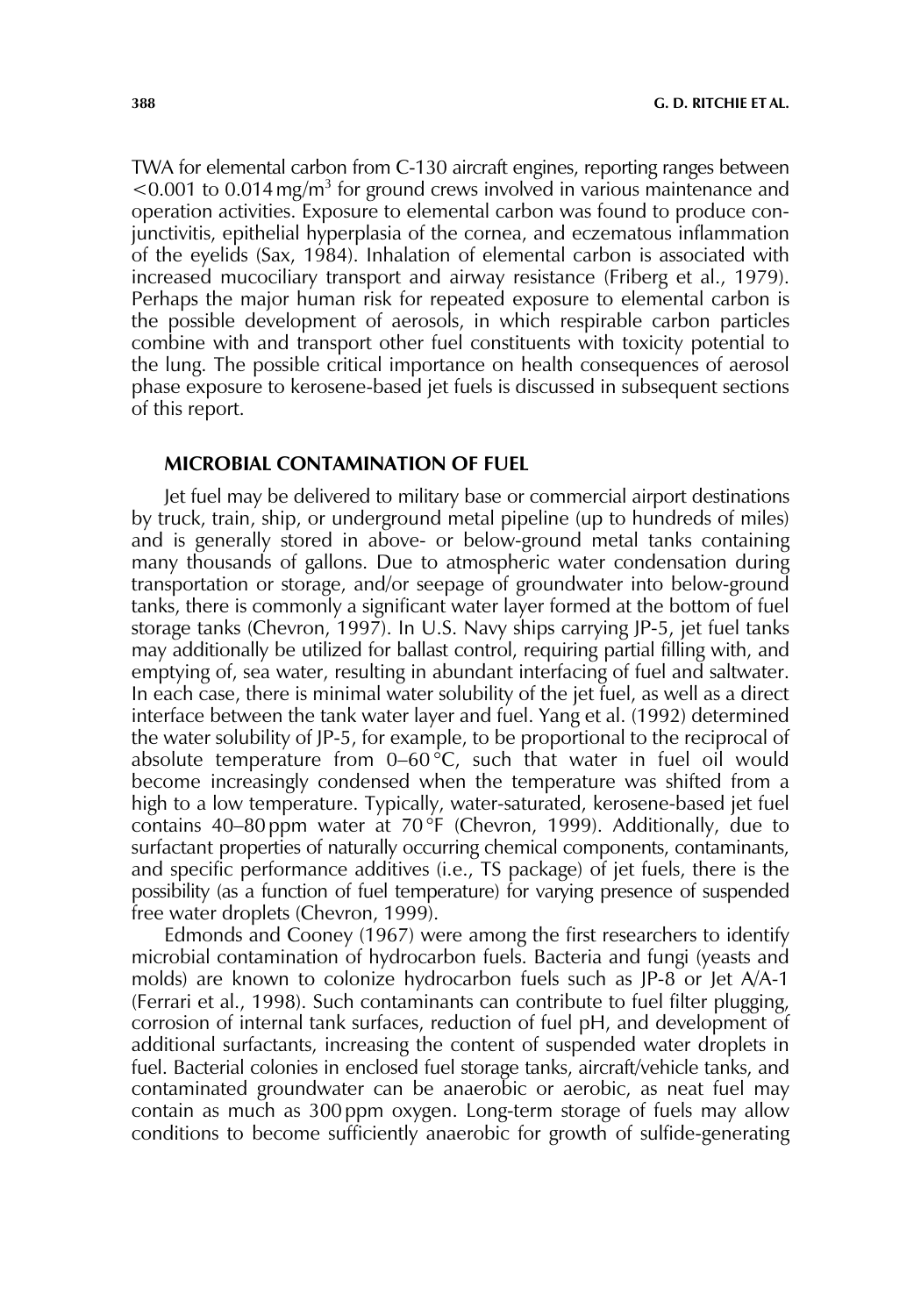anaerobes. Water and trace metals, as commonly occur in metal pipelines, fuel tanks, and as fuel contaminants are required factors for microbial colonization of fuels (Ferrari et al., 1998). Bacteria have been identified in hydrocarbon fuels that (using iron[III], nitrate, or sulfate as electron acceptors) anaerobically degrade fuel constituents including toluene, *m*-xylene, benzene, naphthalene, and ethylbenzene (Spormann & Widdel, 2000). The capacity for anaerobic utilization of alkylbenzenes was observed in members of the alpha, beta, gamma, and delta subclasses of *Proteobacteria*. Furthermore, denitrifying bacteria and sulfate-reducing bacteria with the capacity for anaerobic alkane degradation have been isolated that are members of the beta and delta subclass, respectively. For example, toluene is activated in anaerobic denitrifying bacteria by addition of fumarate to yield benzylsuccinate, which is then further metabolized via benzoyl-CoA. For a further example, ethylbenzene, in anaerobic denitrifying bacteria, is dehydrogenated to 1-phenylethanol and further to acetophenone (Spormann & Widdel, 2000). There has, however, been minimal investigation of possible fuel contamination with metabolic by-products of microbial degradation of fuel components.

Organisms colonizing hydrocarbon fuels congregate at the fuel/water interface of tank bottoms, where they grow as a consortium that may include as many as 55 separate microbial species (Zwolinski et al., 2000). This consortium is usually bound together within a complex biofilm consisting of residual biomass from dead organisms, as well as compounds secreted by viable organisms. Yang et al. (1992) determined that spores of microbes could survive in fuel when water content ranged from 5 to 80 ppm, but that higher water content was not conducive to spore survival. *Cladosporium resinae* was reported to survive as long as 3 yr in sealed jars of "dry" fuel, then to proliferate rapidly with the addition of small amounts of water. Myers (1984) found that three strains of *Staphylococcus aureus* and one strain each *of Pseudomonas aeruginosa, Bacillus subtilis*, and *Clostridium sporogenes* remained viable for over 2yr in crude oil samples, with the degree of survival being inversely proportional to the aromatics content of the sample.

Hydrocarbon constituents in petroleum-contaminated environments, including groundwater and soil, may similarly support bacterial and fungal colonization. In a study of soil contaminated with oily cuttings from an offshore drilling project, bacteria of the genera *Pseudomonas, Brevundimonas sphingomonas, Acinetobacter, Rhodococcus, Arthrobacter*, and *Corynebacterium* and fungi belonging to *Aspergillus, Penicillium, Beauveria, Acremonium, Cladosporium, Fusarium*, and *Trichoderma* were identified (Chaineau et al., 1999). In an evaluation of 350 samples of commercial Jet A-1, Ferrari et al. (1998) reported that 85% of samples contained fungus ≤ 100 colony-forming units (cfu)/L (range <1–2000cfu/L). The predominant fungi were *Cladosporium resinae* and *Aspergillus fumigatus*, although *Mucor, Penicillium, Achromonium*, and *Cephalosporium* were also identified. The aerobic heterotrophic microorganisms found in water samples at the bottom of tanks were mostly bacteria, with counts varying from 100 to  $8.8 \times 10^7$  cfu/ml, with 85% of samples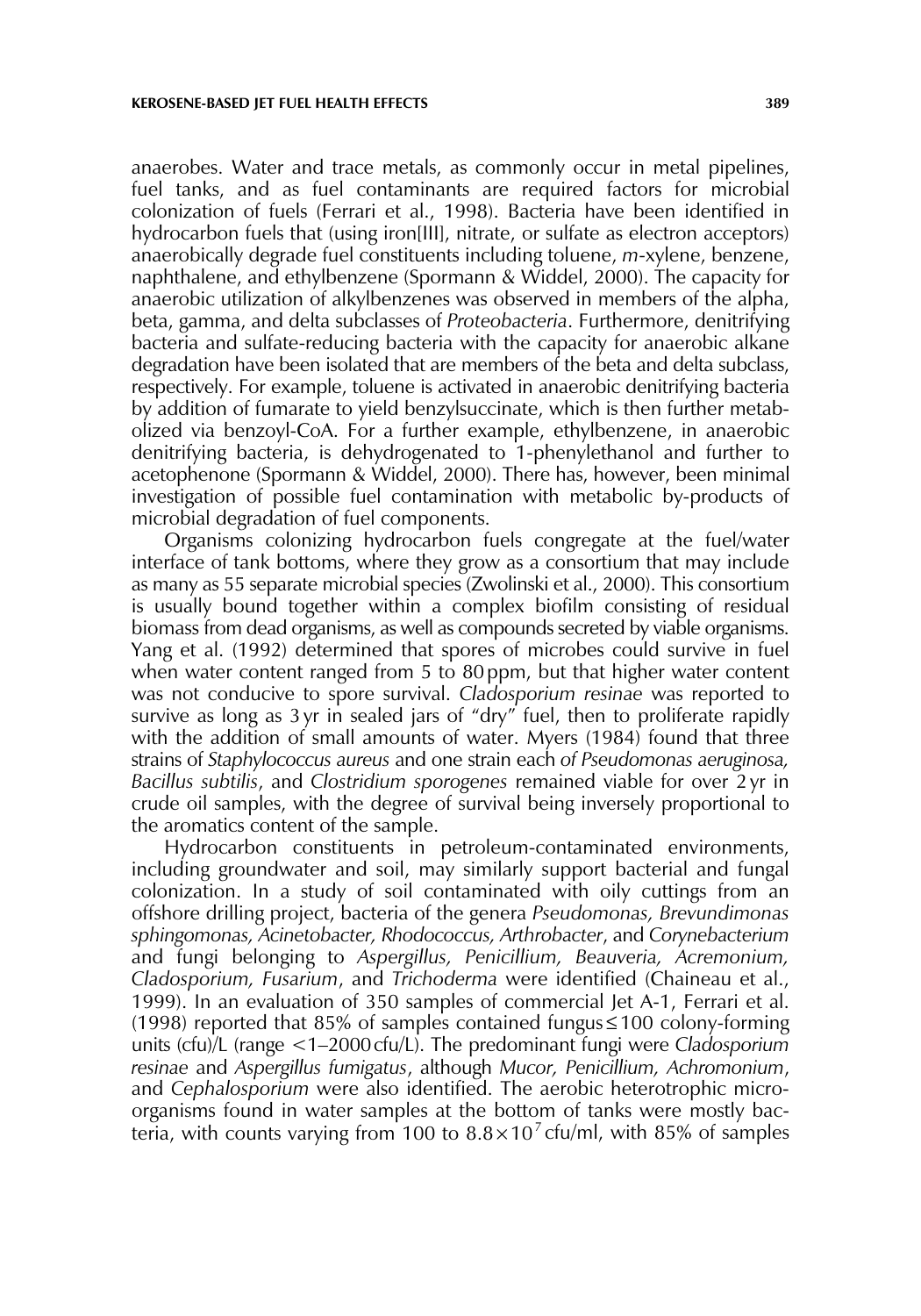containing 10<sup>4</sup> –10<sup>7</sup> cfu/ml. There was a preponderance of *Pseudomonas*, although bacterial contaminants belonging to the genus *Flavobacterium, Aeromonas, Serratia, Actomomycetes, Vibrio*, and *Bacillus* were also identified. Sulfate-reducing bacteria (i.e., *Desulfovibrio* and *Desulphotomaculum*) were detected in 80% of water samples.

The identity of possible microbial contaminants of jet fuel during storage has not been determined. However, based on the identity of organisms known to colonize fuels, residual biomass in tank bottoms could include bacterial lipopolysaccharide (LPS) or endotoxin from gram-negative bacteria and mycotoxins and  $\beta(1\rightarrow3)$ -glucans from fungi. Airborne endotoxin or LPS is a documented inhalation hazard in workplaces, at least where bacteria are known to colonize oil-based metal-machining fluids due to the heat stability of endotoxin (Mattsby-Baltzer et al., 1989). Fungal mycotoxins may induce powerful and heterogeneous biological effects, including carcinogenic, mutagenic, teratogenic, estrogenic, hemorrhagic, immunotoxic, nephrotoxic, hepatotoxic, dermotoxic, and neurotoxic consequences in animals (Steyn, 1995), and specific human disorders including alimentary toxic aleukia, aflatoxicosis, and esophageal cancer (Pohland, 1993).

Residual biomass in jet fuels stored in metal tanks (including aircraft and vehicle fuel tanks) could become airborne through aerosolization from leakage, spillage, or high-altitude fuel jettisoning, or through partial combustion of fuels by aircraft and vehicles. Additionally, exposure to fuel-contaminated groundwater or soil could result in exposure to colonizing bacteria or fungi. While there is no published evidence of human risk from exposure to microbial contamination of kerosene-based jet fuel, there is little or no scientific investigation of this possibility.

At least three biocide additives have been approved for use in Jet A or Jet A-1 and can be added to either the fuel or to the water phase only. Additionally, there is limited evidence that specific performance additives in kerosene-based jet fuels may either reduce fuel contamination through antimicrobial actions or increase possible contamination by increasing the water content of stored fuels. The anti-icing additives DiEGME or EGME, being hydrophilic, sequester in or near the water layer within storage tanks in very high concentrations and, through reduction of free oxygen, may reduce aerobic microbial colonization, but possibly increase colonization of anaerobic species. If DiEGME or EGME are added to storage tanks containing a significant water layer, a reaction with the additive may result in formation of a thick, gelatinous interface layer. Human dermal exposure to this interface layer, as can occur during routine tank cleaning and maintenance operations, could result in exposure to DiEGME and/or EGME in high concentrations, as well as to microbial colonies. The  $IP-8+100$  additive package, on the other hand, may increase the water content of fuel in aircraft tanks, and thus the potential for microbial colonization relative to the JP-8 formulation through surfactantlike actions may reduce the efficiency of water removing filter systems (personal communication, Stonecipher).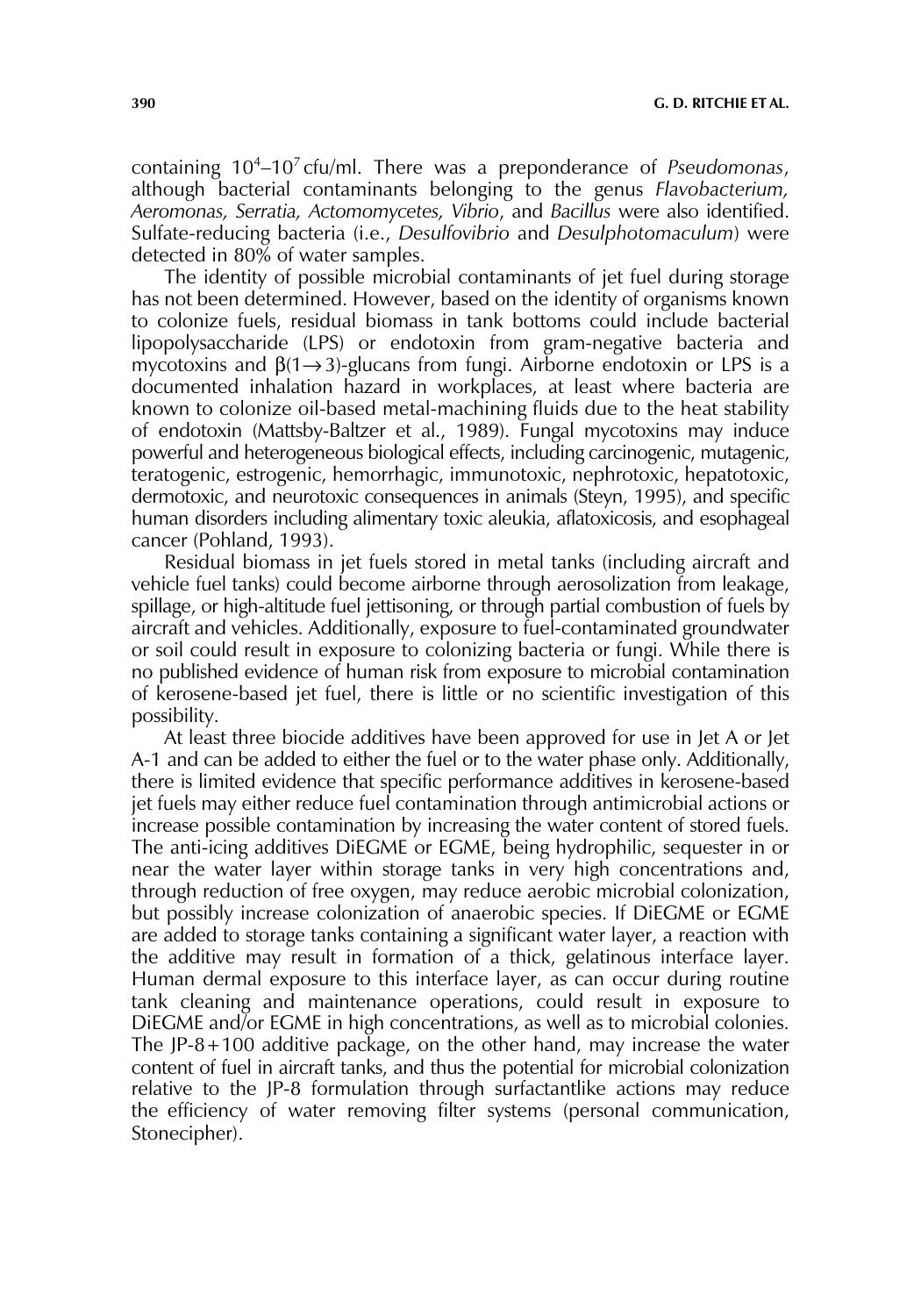## **KEROSENE-BASED JET-FUEL-INDUCED DEATHS**

There are no published reports of human death associated with a single kerosene-based jet-fuel exposure (Selden & Ahlborg, 1986, 1987, 1991; ATSDR, 1998d; McDougal et al., 2000), except as may occur from explosion or fire. The September 2001 World Trade Center and U.S. Pentagon attacks with hijacked commercial aircraft demonstrated the explosive combustion potential of at least the Jet A jet fuel formulation. Air sampling near the World Trade Center indicated significant levels of unburned and partially burned jet fuel, as well as PAHs and other chemical constituents of Jet A in the atmosphere for several days following the attack (Lioy et al., 2002).

Animal deaths following repeated JP-8, JP-5, or kerosene exposure and human or animal deaths from a single oral kerosene exposure have been documented. Parker et al. (1981) reported the deaths of two rats within 48h following an acute exposure to 47g/kg JP-5 by oral gavage. Vernot et al. (1990a) reported no deaths in rats exposed by oral gavage to 25ml/kg neat Jet A.

Mattie et al. (1991), exposing male and female rats and male mice by whole-body inhalation to JP-8 vapor (0, 500, or 1000 mg/m<sup>3</sup>) continuously for 90d, reported a significantly increased mortality in exposed male rats (up to 9mo postexposure) versus exposed female rats or control males. Mattie et al. (1991) hypothesized that necrotizing dermatitis associated with fighting among males or a "male rodent-specific" renal disorder (Alden, 1986) associated with the exposures may have accounted for the increased mortality observed. Similarly, Ritchie, Rossi et al. (2001) reported the death of 2 of 32 male rats  $(6.25%)$  exposed for 6 h/d, 5 d/wk for 10 wk to 500 or 1000 mg/m<sup>3</sup> JP-8 vapor. At necropsy, both subjects exhibited abnormality of the kidneys, while one rat additionally exhibited pulmonary edema and hemorrhage. There was no direct lethality in male F-344 rats exposed to JP-8 in vapor/aerosol form during exposures to 520mg/m $^3$  for 1 h/d for 7d, or to 495 mg/m $^3$  for 1 h/d for 28d (Pfaff et al., 1995). Similarly, no rats exposed by whole-body inhalation for 4 h to 3.7 g/m<sup>3</sup> JP-8 or JP-8+100 died (AFAL, 1996). The acute oral  $LD_{50}$  for Jet A is  $>$ 20g/kg, while for JP-5 the oral  $LD_{50}$  is  $> 60 g/kg$  (Koschier, 1999).

Death in mice occurred after daily dermal administration of 30–40g/kg JP-5 for 14d, but not after daily administration of 5–20g/kg (NTP/NIH, 1986b). Vernot et al. (1990a) reported no deaths in rabbits exposed dermally to 5ml/ kg Jet A. Exposure of mice or rats to 150 or 750 mg/m<sup>3</sup> JP-5 vapor continuously for 90d resulted in no deaths (Air Force, 1985; Cowan & Jenkins, 1981; Gaworski et al., 1984).

Carpenter et al. (1976), exposing rats to deodorized kerosene vapor (up to 100 mg/m<sup>3</sup> for 6 h/d, 5 d/wk), reported 2 deaths among 10 male rats  $(20\%)$ mortality) exposed for 3, 8, or 13wk. Both deaths were attributed to bronchopneumonia and severe lung hemorrhage. Vernot et al. (1990b) reported no deaths in rats exposed by whole-body inhalation to 5  $\rm g/m^3$  kerosene for 4 h. Oral gavage of rats with 5g/kg kerosene or dermal application of 2g/kg kerosene to rabbits resulted in no deaths (Vernot et al., 1990b). The oral  $LD_{50}$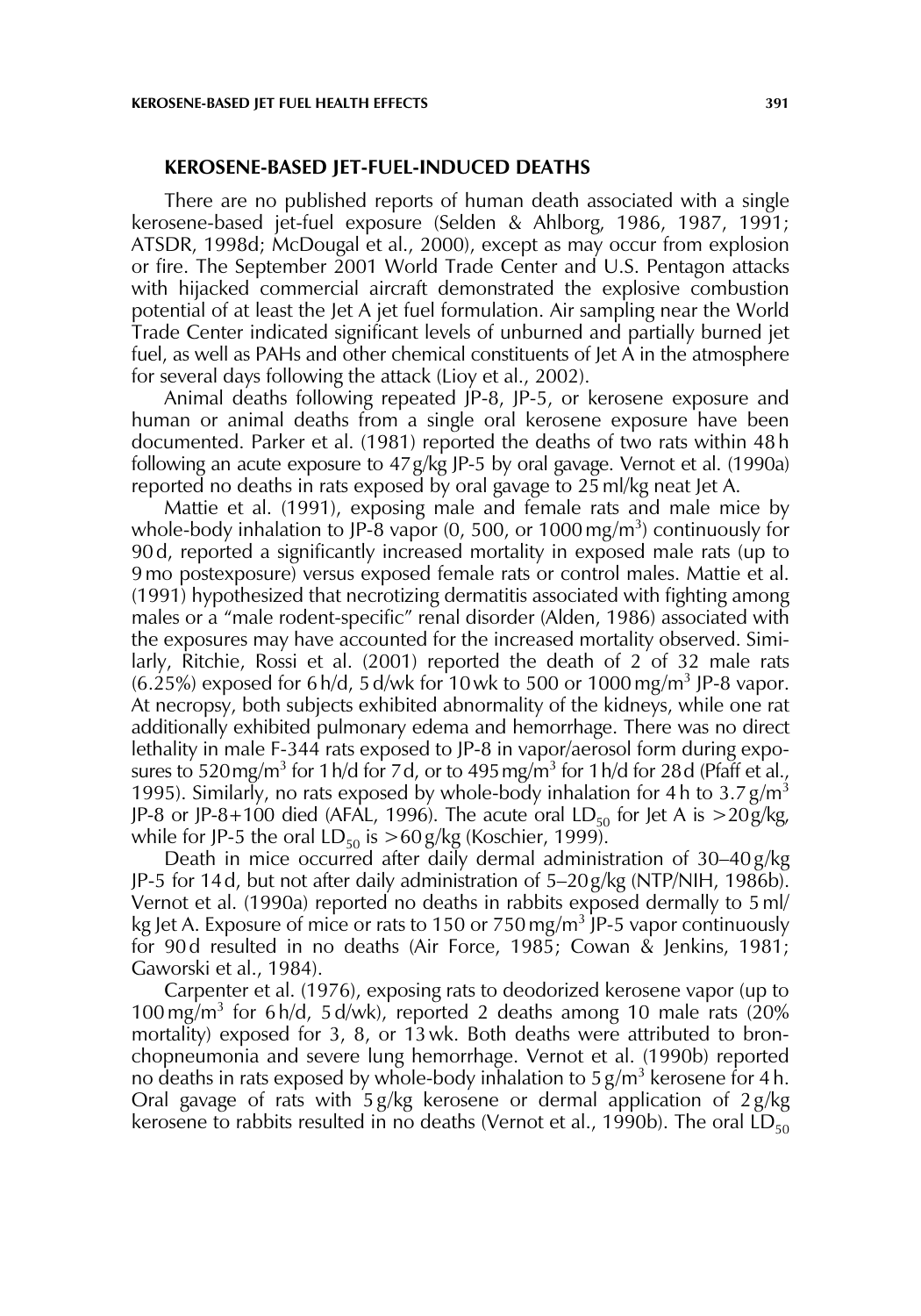**392 G. D. RITCHIE ET AL.**

in rats for kerosene was estimated at  $>2g/kg$  (Koschier, 1999). Recently, Aslani et al. (2000) orally exposed groups of 6 goats each to 10, 20, or 40ml/kg kerosene, respectively. While no goats exposed to 10 or 20ml/kg died, all goats exposed to 40ml/kg kerosene had severe signs of poisoning and died within 4h to 11d after dosing. Clinical signs in these goats included severe bloating, frequent coughing, vomiting, expelling of kerosene from the mouth and nose, star-gazing, depression, recumbence, and dyspnea. Postmortem changes were gangrenous pneumonia, pleuropneumonia, congestion in brain and kidney, perivascular and perineuronal edema in brain tissue, and renal nephrosis.

A number of human deaths have been reported from kerosene exposure (Majeed et al., 1981; Pearn et al., 1984; Gupta et al., 1992; Lucas, 1994; Singh et al., 1995; Dutta et al., 1998; Segev et al., 1999; Thomas et al., 2000). In general, these deaths were reported in countries in which kerosene is commonly used for home heating, cooking, and illumination, and occurred most commonly in children accidentally ingesting the fuel. In the majority of cases, oral ingestion of kerosene resulted in respiratory symptoms, ranging from pulmonary irritancy, to pneumonitis, to neutrophilic alveolitis with the presence of lipid-laden macrophages, or evidence of lipoid pneumonia in severe cases. As a common home remedy to kerosene ingestion is self-induced emesis, the reported effects often resulted from lung aspiration with kerosene occurring during the emetic response (Lucas, 1994).

## **BODY WEIGHT EFFECTS**

There are no published human studies of changes in body weight as a function of occupational exposure to kerosene-based jet fuels. A number of animal studies have, however, indicated at least transient changes in body weight parameters as a function of kerosene-based fuel exposures. The AFIERA study (2001) of JP-8 exposed military personnel indicated a difference in body weight between "high-dose" and "low-dose" occupational exposure for males (but not females), with a mean body weight of 178lb recorded for the high-dose group versus 186.7lb for the low-dose group. It must be remembered that comparison with preexposure body weights was not conducted.

Rossi et al. (2001) and Ritchie, Rossi et al. (2001) reported numerically reduced, but not significantly different, mean body weights during exposure (6 h/d, 5 d/wk, for 6 wk) to 500 or 1000 mg/m<sup>3</sup> JP-8 vapor or 1200 mg/m<sup>3</sup> JP-5 vapor, as compared to room air control. In each case, mean body weights for fuel-exposed and control were nearly identical 7–14 d postexposure. Similarly, there was no significant change in body weight gain in male or female mice or female rats following 90-d continuous exposure to 750 mg/m<sup>3</sup> JP-5 vapor (Gaworski et al., 1984; Air Force, 1985). Male rats exposed continuously for 90 d to JP-8 vapor (500 or 1000 mg/m<sup>3</sup>) showed reduced mean body weights during the exposure and throughout the postexposure period (Mattie et al., 1991). It should be noted that a number of the male rats in this study exhibited "male-rat-only" nephropathy, possibly contributing to the effect observed.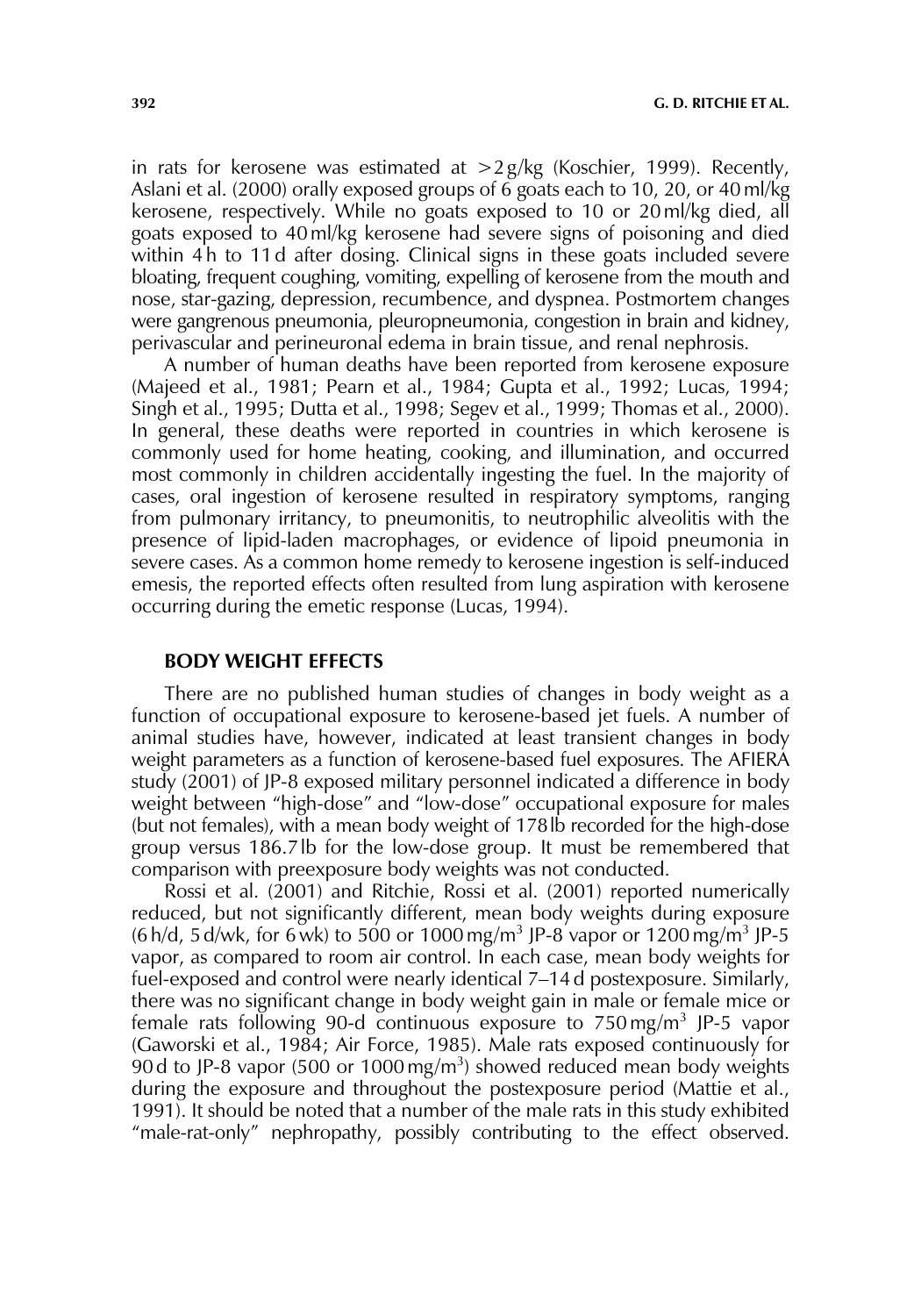Similarly, the growth rate of male rats exposed to 150 or 750mg/m<sup>3</sup> JP-5 vapor/ aerosol was significantly retarded, while no effects were observed in similarly exposed beagle dogs (Air Force, 1978). Female rats in the same study exhibited normal mean body weights and rates of body weight increase. Similarly, male rats dosed with neat JP-8 (0, 750, 1500, or  $3 \frac{g}{kg}$  daily by gavage for 90d exhibited a significant and dose-related weight loss relative to vehicle controls (Mattie et al., 1995). It should be considered that some of the subjects in this study exhibited gastrointestinal and perianal irritancy, possibly contributing to the body weight effects observed. Finally, no change in mean body weights was observed in rats exposed (6 h/d, 5 d/wk, for 13 wk) to 100 mg/m<sup>3</sup> deodorized kerosene vapor (Carpenter et al., 1976).

In summary, effects on mean body weight and rate of weight gain in laboratory animals exposed to kerosene-based jet fuels appear to be related to animal species, gender, fuel type, route of delivery, and induction of deficits in specific organic systems influencing food ingestion or metabolic processes.

Zibrowski et al. (1998) has advanced an interesting theory to explain temporary weight loss during some hydrocarbon fuel exposure. The authors recorded the induction of 20-Hz fast waves in the rhinencephalon, pyriform cortex, or hippocampal dentate gyrus of rats during exposure to *n*-heptane, toluene, or kerosene. These waves, similar to those observed in prey animals in the presence of predator odors, were consistent with suppressed feeding.

### **EFFECTS OF SINGLE-DOSE, ACUTE EXPOSURE**

The major occupational safety concerns with acute kerosene-based jet fuel exposure involve possible sensory or respiratory system irritancy, motor system incapacitation, or cognitive deficits sufficient to impair occupational performance. Acute exposures to high concentrations of kerosene-based jet fuels may occur infrequently during fuel spills or equipment failures, or more routinely during certain aircraft maintenance operations (i.e., removal of foam from military aircraft fuel tanks). Possible acute performance consequences of concern from such exposures might include, for example, disequilibrium and falling from aircraft wings or disorientation of avionics personnel. Possible chronic health effects of concern might include, for example, ocular, pulmonary, or dermal consequences more severe than acute irritation.

There is only one published study of acute effects in humans from exposure to any kerosene-based jet fuel formulation. The following symptoms are summarized from a study (Porter, 1990) in which two Navy aviators exposed for <1 h to an unknown "high level" of jet fuel vapor/aerosol due to in-flight leakage into the aircraft cabin: burning eyes (hyperemic conjunctiva); nausea/ vomiting; incoordination/impairment of eye-hand coordination; anorexia; euphoria and laughing; fatigue; mild hypertension; apparent intoxication; and memory impairment (i.e., recalling emergency procedures, flight plan information, and personal information). While several of these effects persisted for up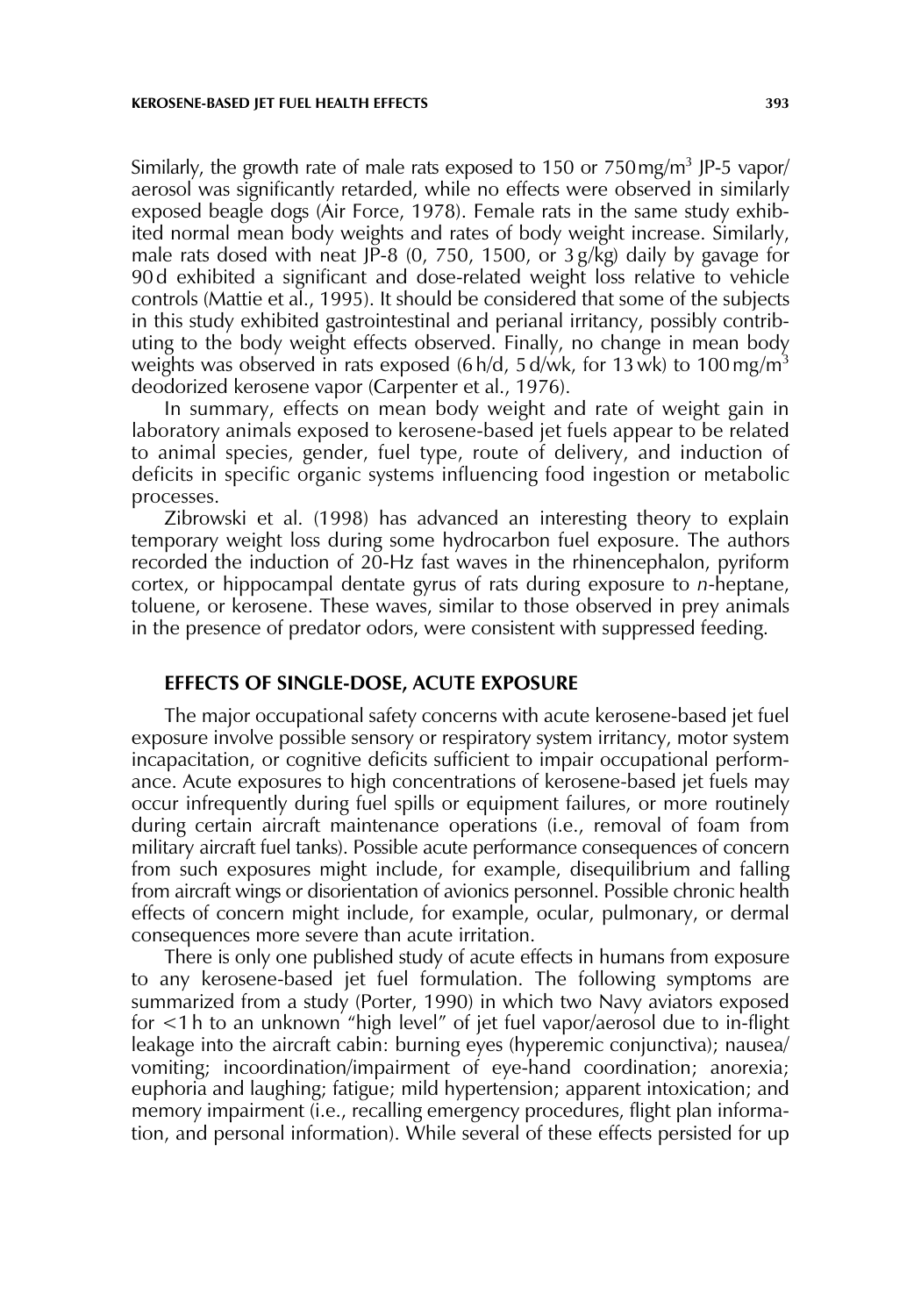to 96h postexposure, none was present after that time point. A similar report of high concentration JP-4 (unleaded gasoline:kerosene) exposure of military aircraft personnel indicated similar acute symptomology (Davies, 1964). Acute ingestion of kerosene in humans, as was previously described, commonly results in severe pulmonary system health consequences, from irritancy to lipoid pneumonia and can include CNS consequences.

To date, there have been only a small number of published studies exploring possible health effects in animals from single-dose, acute exposure to JP-8, excepting those previously discussed specifically exploring lethal dose  $(LD_{50})$ parameters. Kinkead et al. (1992a) reported JP-8 ocular exposure (0.1ml/eye) of female rabbits for 2min to be nonirritating. Similarly, dermal exposure of female rabbits to 0.5ml JP-8 for 24 h was found to be only mildly irritating (mild erythma). Finally, dermal sensitization testing of male guinea pigs indicated a sensitization response in 10% of animals (weak sensitizing potential). AFAL (1996) exposed male or female rats orally to 5mg/kg JP-8 or JP-8+100 (Mobil or Betz-Dearborn additive packages), male rabbits dermally to 0.5 ml/kg JP-8 or  $IP-8+100$ , male guinea pigs to 0.1 ml (sensitization)  $IP-8$  or  $IP-8+100$  for 10d, and male and female rats by whole body inhalation to  $3.7 g/m<sup>3</sup>$  JP-8 or JP-8+100 vapor for 4h. With oral exposures, there were no deaths or persisting signs of toxicity observed, although postexposure lethargy, shallow breathing, and minor weight loss were commonly observed. In rabbits, 4-h dermal exposure with JP-8 resulted in slight erythema, although animals exposed to JP-8 + 100 were generally normal. Guinea pigs exposed to 0.1ml JP-8 or JP-8+100 for 10d exhibited no significant dermal sensitization response when challenged with the same dose 14d postexposure. Rats exposed by whole-body inhalation for 4 h to  $3.7 g/m<sup>3</sup>$  JP-8 or JP-8 + 100 (Mobil additive package) vapor exhibited eye and upper respiratory irritation. All exposed animals survived for 14 d postexposure with no obvious lesions. Rats exposed to JP-8 +100 (Betz-Dearborn) vapor exhibited significantly greater mean body weight, from 10– 14d postexposure than animals exposed to JP-8+100 (Mobil). Finally, Vernot et al. (1990a) reported minimal mild skin irritation potential in rabbits exposed dermally to 5 ml/kg neat Jet A. Casaco et al. (1982) reported that inhalation exposure of rabbits to  $32.3 g/m<sup>3</sup>$  kerosene aerosol for 4–9 min resulted in reduced tidal volume and dynamic lung compliance, bronchoconstriction, and increase in pulmonary resistance. Bronchoconstriction was also seen in guinea pigs exposed to 20.4 $\rm g/m^3$  kerosene aerosol for 5 min (Garcia Mesa et al., 1988).

There are a number of published studies of JP-8 in vitro acute toxicity, in which cell cultures or other tissues are exposed acutely to kerosene-based jet fuels. Each of these studies is summarized in the section appropriate for the body organ associated with the cell or tissue culture.

Additionally, preliminary results of the AFIERA study (2001) reported "acute" exposure effects of JP-8 in military personnel. Because all subjects in this study experienced repeated occupational exposure to JP-8 for at least 4mo before the acute exposure, these results are considered in subsequent sections of this article.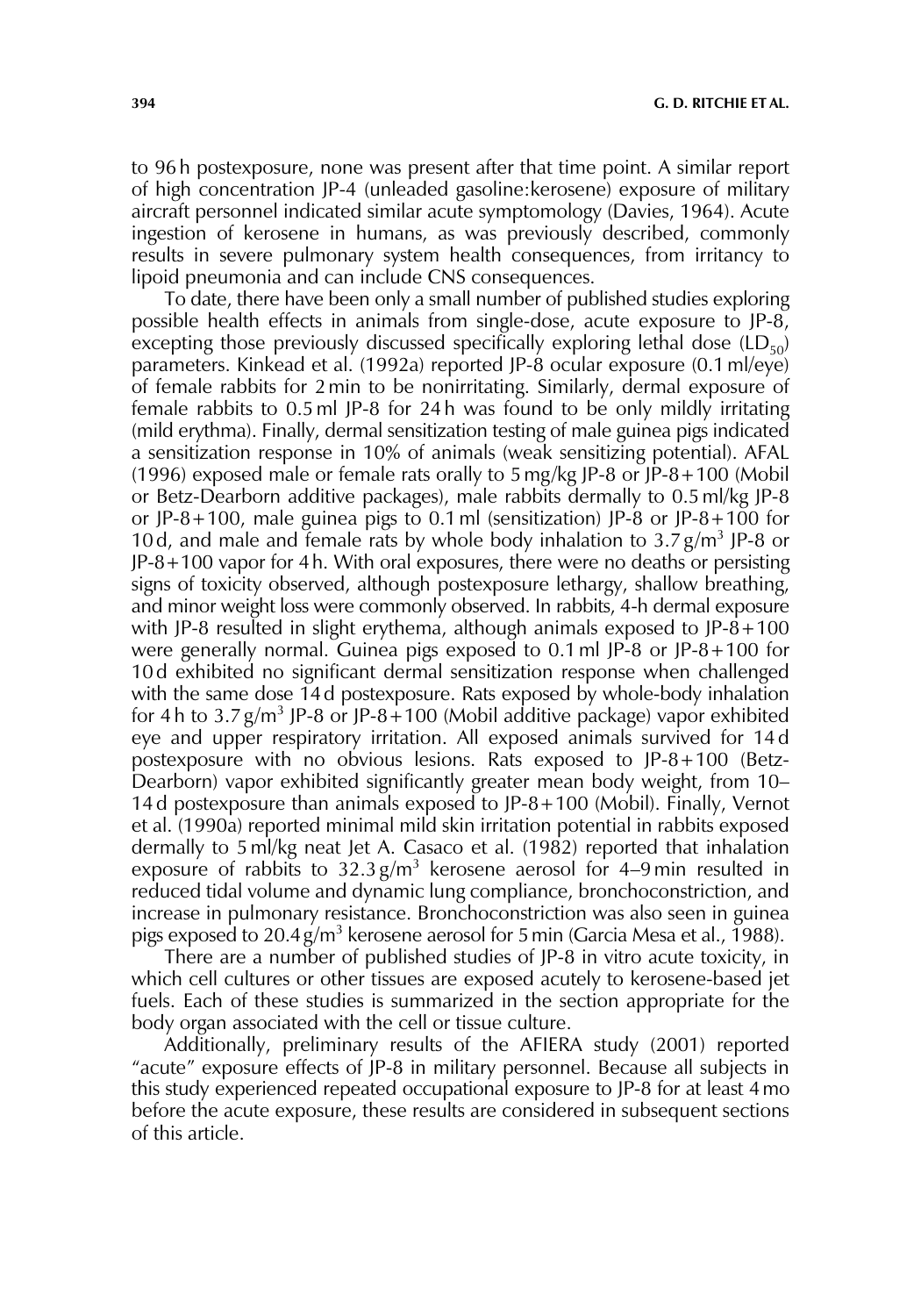Since the 1991–1996 conversion from predominant use of JP-4 jet fuel (40–50% kerosene:50–60% unleaded gasoline) to kerosene-based JP-8 by the USAF and U.S. Army, there have been increased self-reported and/or medically diagnosed complaints from exposed personnel. In a comparison between military workers occupationally exposed to high levels of JP-8 versus those exposed to low levels or unexposed to JP-8, there were significant differences in incidence of the following self-reported symptoms: dizziness, imbalance, walking difficulties, general weakness/fatigue, difficulty gripping objects, numbness/tingling of limbs; itching skin, blisters/skin rashes on hands/arms, chemical allergy, difficulty breathing, chest tightness, excessive sweating, trouble concentrating, forgetfulness, and perception that "life's work is impacting health," perception that "current job is impacting health." Additionally there were numerically greater incidences in self-reporting by the high exposure group of the following symptoms: headache, blurry vision, tremors, tearing eyes, chronic pain/use of pain medication, heart palpitations, scaly skin, and weeping skin (Olsen et al., 1998; AFIERA, 2001). An extensive medical records review for the same subjects, however, indicated that there were no significant differences between either male or female JP-8–exposed subjects versus controls (low exposure groups) for the mean number of healthcare provider visits for: skin disease, gastrointestinal concerns, sports-related injuries, workplace injuries, other injuries, respiratory conditions, neurological conditions, musculoskeletal conditions, cardiovascular conditions, or urogenital complaints. Total healthcare provider visits were nearly identical for exposure groups, including 220 males and 45 females. There was no published comparison, however, of U.S. military health complaints with those expressed by European fuel workers who may have been exposed to JP-8 since 1972, or with those expressed by commercial airport workers who may have been exposed to Jet A or Jet A-1 throughout their occupational careers.

A series of at least six journal articles published in Europe from 1976 to 1983 (Knave et al., 1976a, 1976b, 1978, 1979; Mindus et al., 1978; Struwe et al., 1983) documented self-reported and medically diagnosed symptoms in jet engine manufacturing/repair workers exposed to jet fuels and hydrocarbon solvents for as long as 41yr. A listing of these symptoms (Ritchie, Still et al., 2001) reflects remarkable congruency to those recently reported for JP-8 exposure (AFIERA, 2001), although it was believed that much of the occupational exposure of these Scandinavian workers occurred to MC77, a "JP-4–like" jet fuel containing a high percentage of unleaded gasoline.

Although JP-4 typically contains significantly higher concentrations of certain  $C_6-C_8$  toxicants (i.e., benzene), there are at least two factors that must be considered in comparing relative toxicity potentials among these fuels. While JP-8 and JP-5 exhibit higher flash points, lower vapor pressures, and increased handling safety as compared to JP-4, both JP-8 and JP-5 necessarily vaporize more slowly from skin, clothing, environmental surfaces, soil, and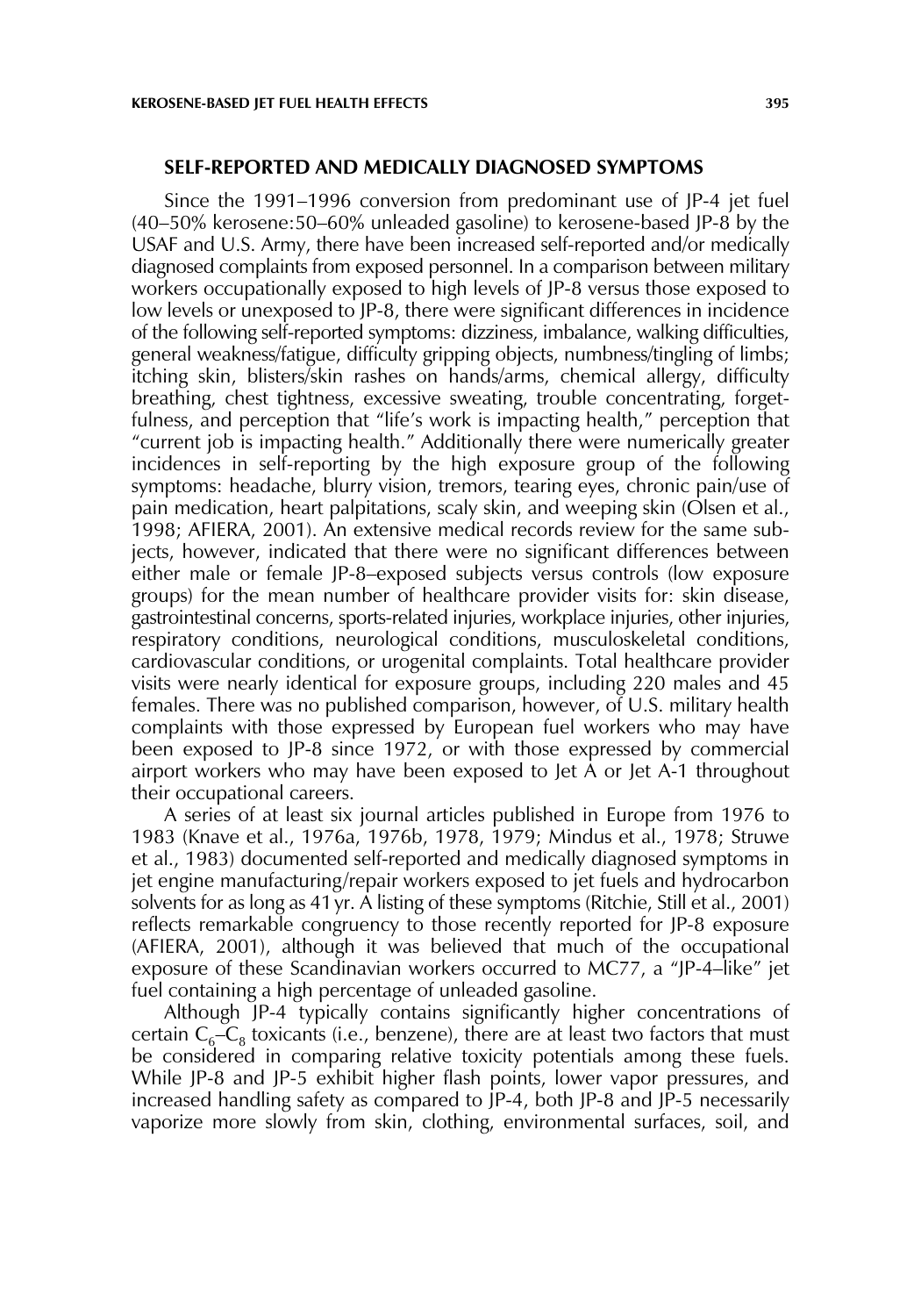groundwater and are more likely to be found in aerosolized versus vapor phase compared to JP-4 (Allen et al., 2000). These characteristics of kerosenebased jet fuels may then actually provide increased human dermal exposure to raw fuel as well as increased respiratory exposure to fuel in aerosol phase. Indeed, Baker et al. (1999) demonstrated that JP-8 is more irritating to rats than JP-4 when equal volumes are applied dermally. Further, workers commonly complain of JP-8 odor persisting on the skin and in the saliva for more than 12h postexposure, and "sweating out" of jet fuel during unassigned weekend hours (Ullrich & Lyons, 2000; Ritchie, Still et al., 2001). Similar complaints for previous JP-4 exposure were not documented in the literature.

Finally, human exposure to JP-8 combustion byproducts may actually induce increased irritation of the mucous membranes of the respiratory tract, compared to exhaust from JP-4 combustion, as JP-8 exhaust may contain higher concentrations of the respiratory irritant formaldehyde (Kobayashi & Kikukawa, 2000). To date, no published research has compared relative irritancy from JP-8 versus JP-4 exhaust exposures.

## **CARCINOGENIC EFFECTS (NONDERMAL)**

There have been no published epidemiological studies of carcinogenesis where hydrocarbon exposures were limited to kerosene-based jet fuels. As JP-8 was used extensively by the USAF and U.S. Army only since 1991–1996, the follow-up period for cancer induction in the United States is probably only sufficient for evaluating JP-5, used by the U.S. Navy since 1951. Although JP-8 was used since 1972 by the militaries of some European countries, and Jet A and Jet A-1 have been used domestically and internationally, respectively, for over 20yr, there are no published epidemiological studies of cancer induction.

The most widely quoted studies of carcinogenic effects were conducted by Selden and Ahlborg (1986, 1987) from a cohort of 2182 Swedish military personnel (86%) and others (14%) exposed to MC77 ("JP-4 like") jet fuel, MC75 (Jet A-1 equivalent), isopropyl nitrate, leaded aviation gas (AVGAS), and/or hydrocarbon solvents. Air monitoring in the work environments of these individuals indicated mean jet fuel vapor concentrations often exceeding 350 mg/m<sup>3</sup>. Unfortunately, the cohort was followed up for only 6 yr (1974–1982). These studies indicated no unexpected incidence of neoplasms, cancers in specific tissues, or death during the follow-up period.

Selden and Ahlborg (1991) conducted a further epidemiological study of a cohort of 2176 workers at a military base in Sweden with substantial exposure to MC77, MC25 (a leaded synthetic jet fuel), MC55 (containing 0.08% tetraethyl lead v/v), and/or hydrocarbon solvents. Although a cluster of malignant tumors (10 incidences among 2176 personnel) was suspected at this base, a 9- to 10-yr follow-up by the authors identified no unexpected cancer morbidity or death risk. During the follow-up period, 3 new cases of malignant lymphoma were detected versus 3.21 expected tumors of the lymph system. In fact, the overall standardized mortality rate (SMR) for all malignant tumors in the cohort were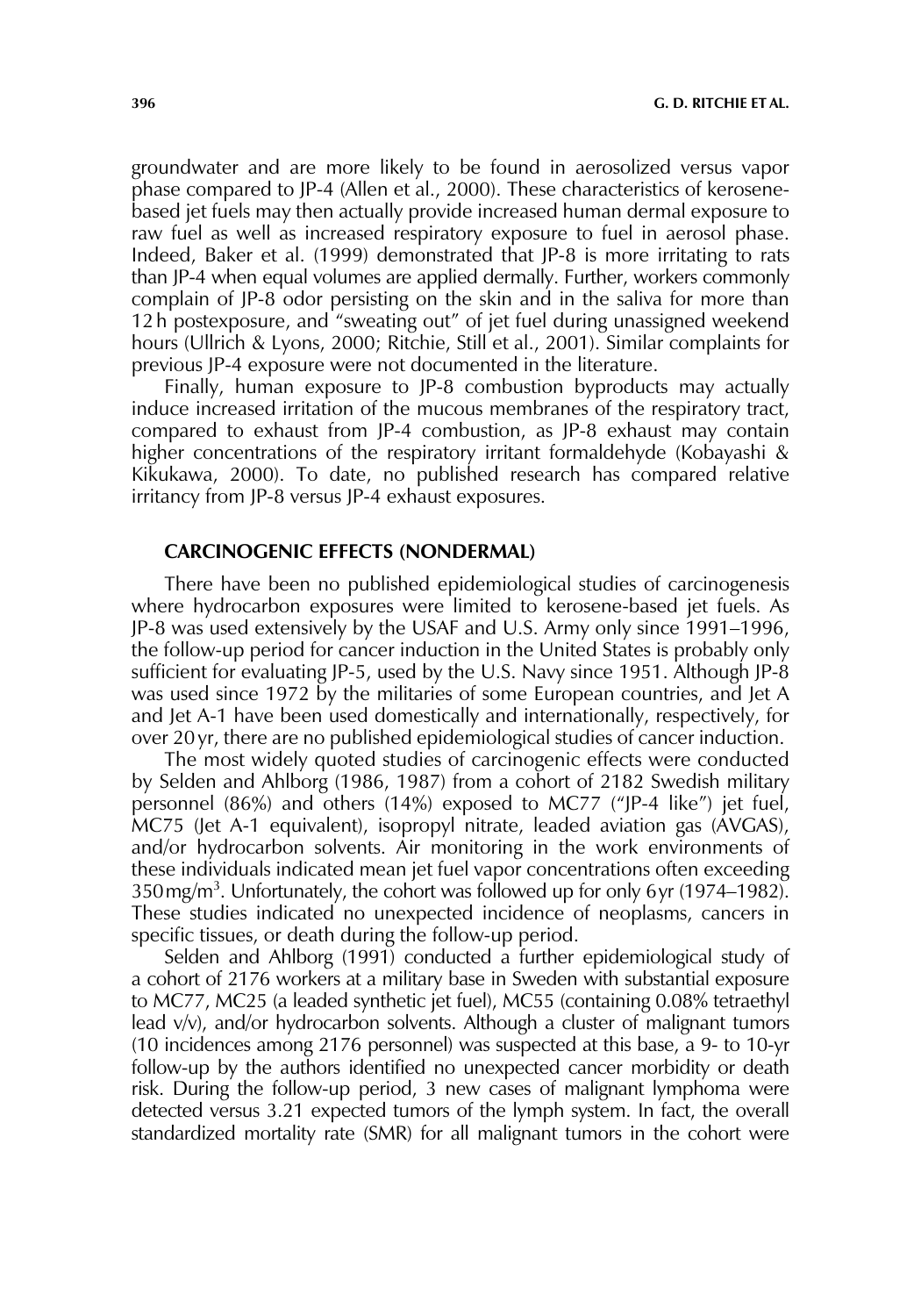#### **KEROSENE-BASED JET FUEL HEALTH EFFECTS 397**

unexpectedly low, possibly due to a "healthy worker" effect. It should be noted that in most military studies summarized in this review, control groups consist of non-exposed or "low"-exposure military personnel, whose mean levels of physical fitness and general medical health may significantly exceed that expected from an age-equated sample of the general public.

In a recent review article, Duarte-Davidson et al. (2001) summarized a series of experiments conducted in the United Kingdom evaluating human cancer risk from occupational exposure to petroleum products (and benzene) at various oil refineries. It was concluded that petroleum industry (manufacturing and distribution) workers exhibited a higher incidence of malignant neoplasms in the lungs, larynx, esophagus, stomach, intestine, rectum, kidneys, and prostate as compared to the general population (Rushton, 1993a, 1993b, 1993c). It should be noted that these health effects occurred in workers exposed to numerous different hydrocarbon fuels and combustion products. Siemiatycki et al. (1987) examined a cohort of 3726 cancer patients in Montreal, Canada, of whom 43 reported occupational exposure to jet fuel and/or AVGAS, and 234 reported occupational exposure to kerosene for up to 20+ yr. There was a significantly elevated rate of kidney cancer (7 of 43 cancer patients) among workers with occupational jet fuel/AVGAS exposure), compared to the predicted risk.

Bunin et al. (1994) reported a significant association between repeated use of kerosene fuel during pregnancy and subsequent development of astrocytic glioma (astrocytoma) and primitive neuroectodermal tumors (PNET) in children exposed during gestation.

It has long been recognized that benzene, a component of all kerosenebased jet fuels, is a human carcinogen with the capacity to induce at least acute non-lymphocytic leukemia (i.e., acute myelogenous leukemia) (Duarte-Davidson et al., 2001). Indeed, there are over 100 published studies indicating a possible relationship between repeated exposure to benzene or compounds containing benzene (i.e., gasoline, solvent products, and tobacco products) and the development of AML or other nonlymphoblastic leukemias (Rushton & Romaniuk, 1997; Duarte-Davidson et al., 2001). It was concluded in a recent review article that the lowest mean occupational exposure concentration of benzene that was reliably shown to increase the probability of incidence of leukemia is approximately 32–80 mg/m<sup>3</sup>, and that the risk of leukemia induction in the general public from average atmospheric exposure concentrations (estimated at  $3.7-42 \mu g/m^3$ ) is minimal (Duarte-Davidson et al., 2001). As all existing kerosene-based jet fuels contain a small percentage of benzene  $(0.08-0.8\%v/v)$ (MSDS, JP-8, 1995), there is opportunity for repeated exposure of occupational fuel workers through both dermal and inhalation routes. All published atmospheric measurements of benzene concentrations on military and commercial flight lines are, however, substantially below 32 mg/m<sup>3</sup> (Pleil et al., 2000). While there are no published data relating kerosene-based jet fuel exposure to development of either acute myeloid leukemia (AML) or acute lymphocytic leukemia (ALL) (Lewis et al., 1997; Rushton and Romaniuk, 1997), it must be considered that exposure to JP-8, in at least some rodent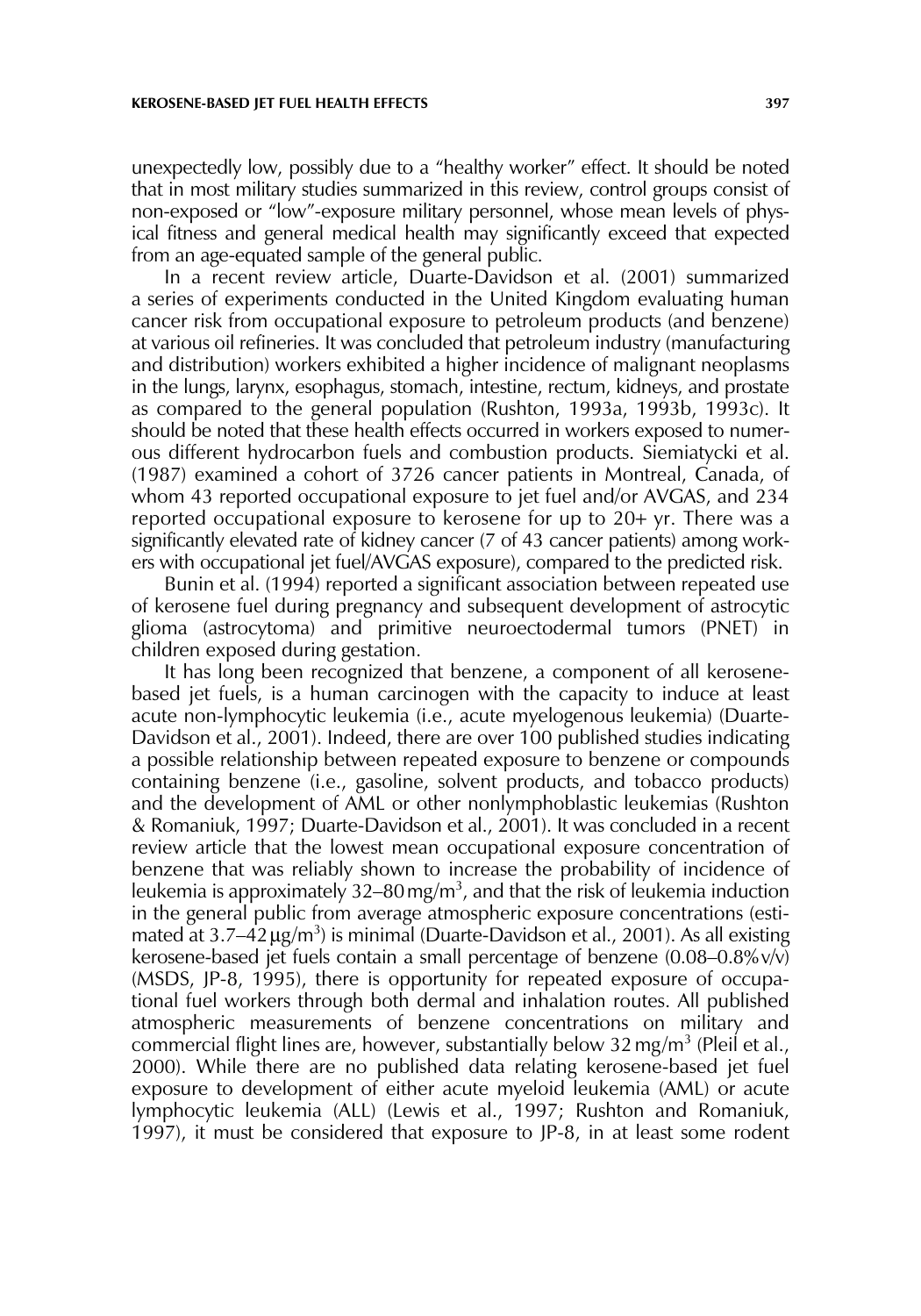strains, can result in severe immunosuppression (Harris et al., 1997a, 1997b, 1997c, 2000; Ullrich, 1999; Ullrich & Lyons, 2000). Immune suppression may reduce protection against specific viral infections, a possible causative factor in development of ALL, AML, or other cancers (zur Hausen, 1991; Dorak, 1996). Coexposure to JP-8, gasoline, DF, some hydrocarbon solvents, and/or tobacco smoke, as can occur in some occupational settings, may provide a body burden of benzene that is significantly greater than would be expected from occupational or environmental exposure to JP-8 alone (Pleil et al., 2000).

Additionally, it was shown for in vitro human T-cell (HPB-ALL and Jurcat line) models that exposure to various PAHs found in kerosene-based fuel (e.g., benzo[a]pyrene, anthracene, and benz[a]anthracene) can, through cell binding, result in modulation of  $Ca^{2+}$  mobilization, and in significant suppression of lymphocytic immune cell function (Krieger et al., 1994). These authors additionally reference a number of previously published studies indicating similar outcomes for in vivo exposures to PAHs (Blanton et al., 1986).

Smith (1996) developed a hypothesis for the mechanism underlying development of other nonlymphoblastic leukemias from benzene exposure. This theory contains the following key components: (1) inhalation, oral ingestion, or dermal penetration of benzene; (2) activation of blood-transported benzene in the liver to phenolic metabolites (phenol, hydroquinone, catechol, and 1,2,4-benzenetriol); (3) blood transport of these metabolites to the bone marrow; (4) metabolic conversion of these metabolites in the bone marrow (via peroxidase enzymes) to semiquinone radicals and quinones; (5) generation of reactive oxygen species (ROS) via redox cycling; (6) damage to tubulin histone proteins, topoisomerase II, and other DNA-associated proteins; and (7) consequent genetic damage, including DNA strand breakage, mitotic recombination, chromosome relocations, and aneuploidy, resulting in possible development of a leukemic clone. Smith (1996) further hypothesized that maternal exposure to benzene and other environmental toxicants may provide the most likely mechanism for induction of nonlymphoblastic leukemias.

There is substantial evidence that repeated dermal exposure to any of a number of hydrocarbon fuels may induce skin tumors in at least animals. Studies investigating kerosene-based, jet-fuel-induced tumors are discussed in the following section.

## **DERMAL TOXICITY, INCLUDING TUMORIGENESIS**

Because military or commercial fuel workers and aircraft maintenance personnel are typically unprotected against dermal exposure to kerosene-based jet fuels, except by chemically resistant gloves and boots, there is extensive opportunity for repeated exposure of the unprotected body surface. As workers often experience partial soaking of clothing with fuel during lengthy maintenance operations, there may be prolonged dermal exposure (2–6h) as often as 2–3 d/wk for many years. Of all health complaints from fuel-exposed workers, among the most common are itching or burning skin, skin redness or rash, skin dryness or dermatitis, skin lesions or weeping, or skin sensitization (Koschier,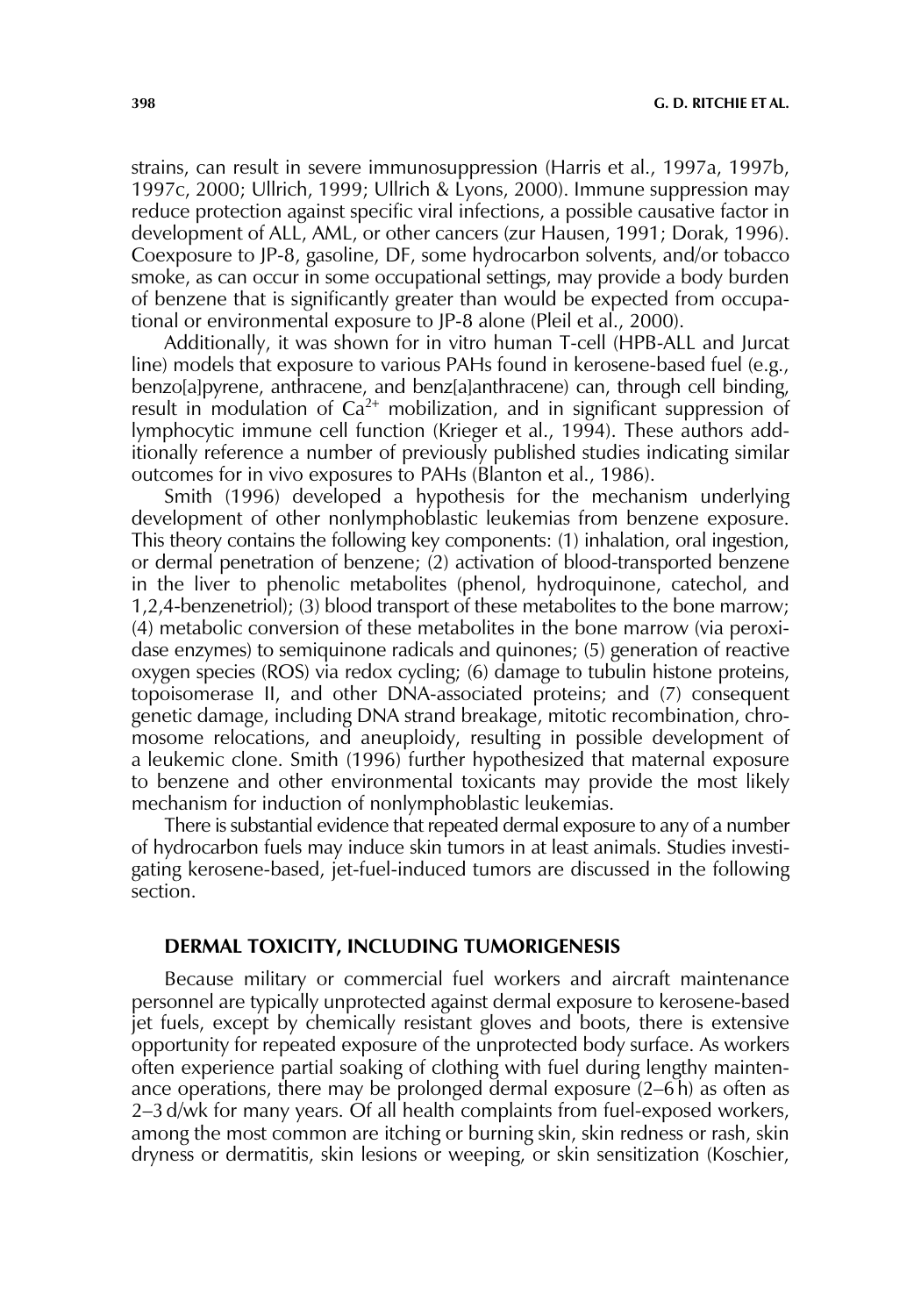1999; Riviere et al., 1999; Pleil et al., 2000; McDougal et al., 2000; Kanikkannan et al., 2000; Allen et al., 2000; Kabbur et al., 2001; Ritchie, Rossi et al., 2001; AFIERA, 2001). Perhaps more importantly, reduction in the integrity in the dermal barrier by repeated exposure to kerosene-based fuels may increase systemic exposure to other occupational toxicants and environmental microbials, as well as to toxic components of the fuel itself during subsequent exposures.

From a military perspective, the recent (1991–1996) USAF and U.S. Army transition from predominant use of JP-4 to nearly exclusive use of JP-8 (and/or JP-8+100) provides a new dermal toxicity issue. Because JP-4 was more volatile than JP-8, and evaporated from skin and clothing more rapidly, the use of JP-8 necessarily increases the expected duration of dermal exposure of equally protected personnel (Baker et al., 1999). The planned transition (by 2008) by the U.S. Navy from shipboard use of JP-5 (less volatile than JP-8) to use of JP-8, by the same logic, should slightly reduce dermal exposure duration.

There have been no published laboratory studies of human dermatoses from exposure to kerosene-based jet fuels. However, Jee et al. (1986) investigated development of dermatoses among females employed in a ball bearing manufacturing plant in which there was common exposure to kerosene  $(5h/d, 5d/wk)$ during handling of kerosene-soaked parts. Among 79 workers tested, 51 workers (65%) had erythema with or without desquamation over the interdigital spaces, 12 individuals (15%) had eczematous lesions, 3 individuals (4%) had defatting dermatitis, and only 13 subjects (16%) were asymptomatic. These incidences were significantly greater than observed in a matched control population. Five subjects exhibited blisters, skin reddening, flaccid bullae, pustules, soreness, burning, edema, and denudation of the skin following acute exposures to unspecified concentrations of kerosene (Tagami & Ogino, 1973). In the same studies, human subjects exposed dermally to 1.5 ml of 55–85% solutions of kerosene reported dose-dependent dermatitis. Topical administration of a single 1-ml kerosene dose to human subjects was reported to result in (1) impaired protein synthesis, but with normal DNA replication and collagen synthesis; (2) cellular damage of the epidermis and mild edema; and (3) limited cytolysis and enlarged intercellular spaces in the stratum corneum and spinous cells of the epidermis (Lupulescu et al., 1973; Lupulescu & Birmingham, 1975, 1976).

There have been a large number of in vivo and in vitro animal studies investigating both the dermal penetration and dermal toxicity of kerosenebased jet fuels or kerosene. Skin irritation was not detected in male rabbits following a single dermal application (0.5 ml) of neat JP-5 or JP-8 (Schultz et al., 1981). Kinkead et al. (1992a), however, reported mild skin irritation in rabbits receiving a single dermal application of JP-8, but not JP-5 (Kinkead et al., 1992b).

Kanikkannen et al. (Kanikkannen, Burton et al., 2001; Kanikkannen, Patel et al., 2001) examined percutaneous absorption of JP-8 and several of its component chemicals (1000µl/exposure) across both pig ear skin and human cadaver skin. A sample of JP-8 was placed on a porcine or human skin sample mounted on a Frantz diffusion cell for 24h, with perfusion samples collected at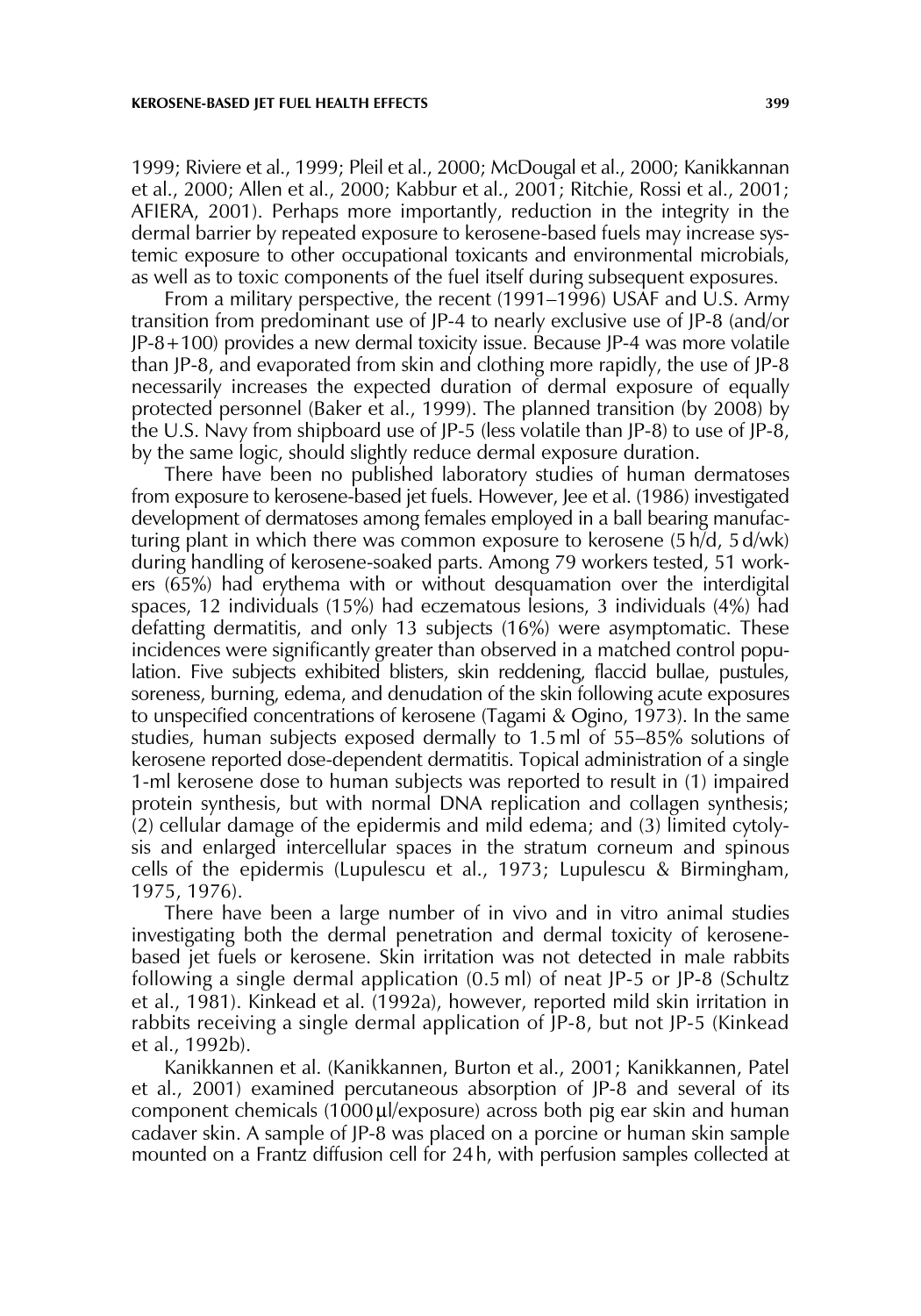0.5, 1, 2, 4, 8, 12, and 24h. In general, the representative chemical constituents of JP-8 tested (aliphatics =  $^{14}$ C-tridecane  $[C_{13}$ , molecular weight = 185.4], and  $^{14}$ Cnonane  $[C_{9}$ , molecular weight = 128.3]; aromatics = <sup>14</sup>C-naphthalene  $[C_{10}$ , molecular weight = 128.2], and <sup>14</sup>C-toluene  $[C_7,$  molecular weight = 92.1]) permeated through both human and porcine skin at concentrations approximately proportional to their composition in  $IP-8$  (tridecane > nonane > naphthalene > toluene). It was hypothesized that permeation in a closed (nonevaporative) system is relatively independent of the molecular weights or water partition coefficients of the JP-8 component chemicals. However, when the percent dose absorbed was plotted against time, the absorption of naphthalene exceeded tridecane (only compounds compared). Additionally, in vivo studies were conducted with Yucan minipigs, evaluating dermal toxicity of neat JP-8, 100% nonane, or 100% toluene exposure (250µl/subject). In these experiments, transepidermal water loss (TEWL), skin capacitance (moisture content), and skin irritation (erythema and edema) were evaluated before treatment and at 1, 2, and 24 h after a 24-h exposure. All chemical applications elevated the TEWL (neat JP-8> nonane  $>$  toluene), with JP-8 increasing the TEWL by 300% at 24h compared to baseline levels. JP-8 produced a moderate erythema and severe edema that was greater than with exposure to toluene or nonane alone. Though the JP-8– induced edema decreased after 24h, the degree of erythema remained the same for  $>24$  h. The disruption of barrier function of skin, as indicated by increased TEWL after exposure to JP-8, was hypothesized to increase permeation of its own components and/or other chemicals or infectious agents exposed to skin (Kanikkannen et al., 2001a, 2001b).

Similarly, Riviere et al. (1999) assessed the percutaneous absorption and cutaneous deposition of topically applied  $(25 \mu)$  fuel/5 cm<sup>2</sup> skin) neat Jet A, neat JP-8, aged (evaporated) JP-8, or JP-8 + 100 by monitoring the absorptive flux of these marker components  $1^{14}$ C-naphthalene (C<sub>10</sub>, molecular weight = 128), <sup>3</sup>H-dodecane ( $C_{12}$ , molecular weight = 170), and <sup>14</sup>C-hexadecane  $(C_{16}$ , molecular weight = 226)], simultaneously applied to isolated perfused porcine skin flaps. In all studies, skin surface, stratum corneum, skin and fat, and perfusate concentrations were measured over 5h. Naphthalene absorption into the perfusate displayed a clear peak absorptive flux at approximately 30min (0.013% of dose), while dodecane (0.003% of dose) and hexadecane (0.001% of dose) showed more prolonged (approximately 1.5 h) and lower absorption flux profiles. While dodecane constituted 4.7% of the Jet A sample, its absorption (from JP-8 exposure) was only 67% of naphthalene absorption (that constituted only 1.1% of the Jet A sample volume). Additionally, naphthalene, being more volatile than dodecane, would be expected to evaporate from the skin in an open system at a more rapid rate. This result may challenge the previously discussed findings of Kanikkannen et al. (2001), predicting dermal absorption of jet fuel constituents as a function of their volume  $(v/v)$ percentage of the total mixture. The result is, however, consistent with findings reported by McDougal et al. (1999, 2000). It should be noted that dermal penetration for the three JP-8 components measured by Riviere et al.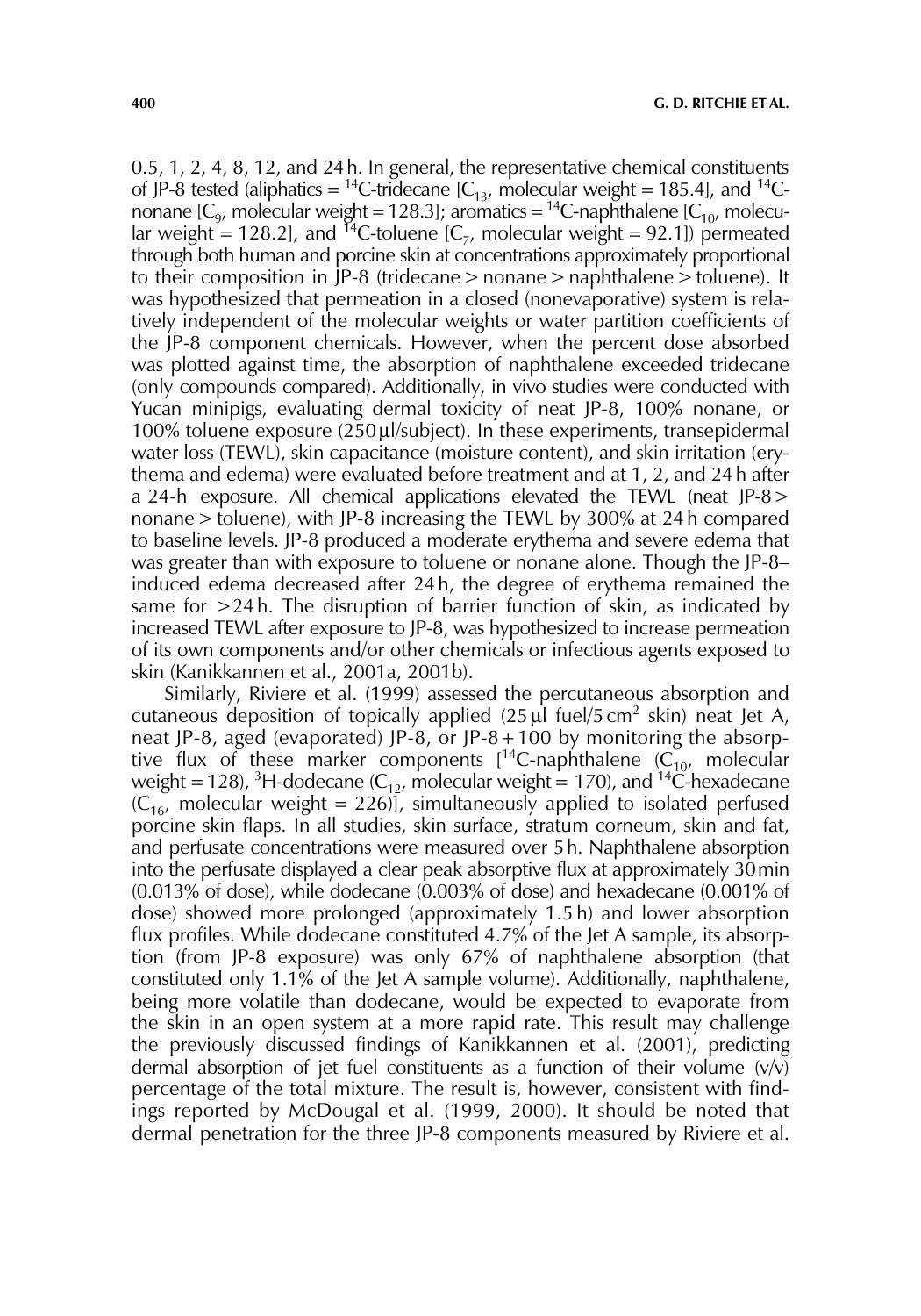(1999) was only about 1.5% of the applied dose within 5 h. For JP-8, the rank order of (5 h) absorption into the perfusate for all marker components was naphthalene  $>$  dodecane  $>$  hexadecane, although deposition within the stratum corneum was hexadecane (9.84% of dose) > dodecane > naphthalene (2.12% of dose). Naphthalene absorption into the perfusate was similar across all fuel types; however, total penetration of naphthalene into and through skin was  $IP-8+100$  > let  $A > IP-8$  > aged IP-8, while perfusate absorption for dodecane was  $IP-8 > IP-8 +100 > let A > a$ ged  $IP-8$ . While the authors hypothesized that the JP-8+100 additive may have increased dermal absorption of naphthalene, it must be considered that the  $IP-8+100$  additive package itself adds 126 mg/L naphtha solvent to the fuel formulation. Relative dodecane absorption and total penetration was greatest from aged JP-8, explained logically by the increased evaporation of lighter fractions with aging. These studies appear to indicate that while dermal absorption from kerosene-based jet fuels may be relatively consistent across fuels, the relative absorption of different fuel constituents cannot be predicted by a mere knowledge of the v/v concentration of those constituents within the fuel. Rather, the chemical characteristics of individual constituents (i.e., volatility, molecular weight, hydrophilicity, lipid solubility, etc.) and interactive effects of the performance additive package may be more important in predicting deposition in skin, fat, and blood.

McDougal et al. (1999, 2000) used diffusion cells to measure both the flux of JP-8 and components across rodent skin (2–3 times more permeable than human skin) and the kinetics of absorption into the skin. Total summed flux of the hydrocarbon components was  $20.3 \mu g/cm^2/h$  (excluding the additive DiEGME). Thirteen individual components of JP-8 penetrated into the receptor solution (DiEGME > decane > methyl naphthalenes > trimethylbenzene > undecane>naphthalene>xylenes>dimethyl naphthalenes>toluene>dodecane> nonane > ethyl benzene > tridecane) ranging from a high flux of  $51.5 \mu g/cm^2/h$ for the additive DiEGME (only 0.08% weight/weight [w/w] of JP-8) to a low of 0.334  $\mu$ g/cm<sup>2</sup>/h for tridecane (2.7% w/w of JP-8). There was a substantial difference in peak penetration times, ranging from 30min with DiEGME, to 120min for tridecane. Aromatic components penetrated most rapidly. Six aliphatic components (decane>dodecane>decane>tridecane>tetradecane>nonane) were identified in the skin. These authors suggested that the rate of dermal penetration of aromatics, etc., might be too low to induce acute systemic toxicity with typical real-world exposures, although the absorption of aliphatic components into the skin may be sufficient to induce dermal irritation and edema.

Upreti et al. (1989) exposed mice to kerosene 15–60min/d for 7d by wrapping the hind feet with a muslin cloth wetted with kerosene (0.1ml). Repeated exposure to kerosene produced histologic changes in the foot pad skin and popliteal lymph nodes, as well as changes in hematologic profile, significant decreases in relative weight of thymus, spleen, and abdominal lymph nodes, and altered histology. These systemic consequences of relatively brief dermal exposures to kerosene are mentioned in this section only to emphasize the possible importance of this exposure route in human risk assessment of jet fuels.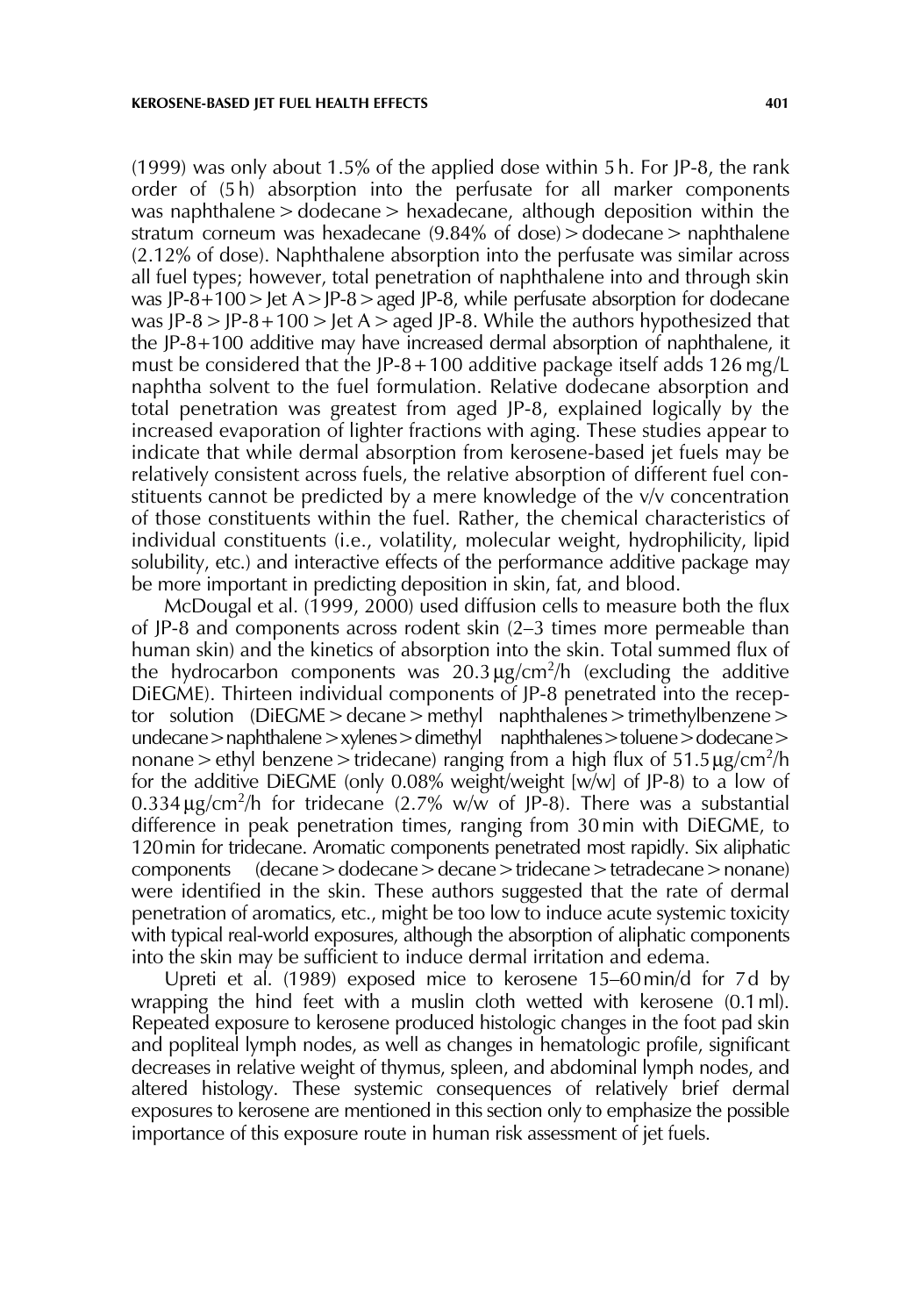Kanikkannan et al. (2000) evaluated JP-8, JP-8+100, and Jet A as possible skin sensitizers in female mice, using the murine local lymph node assay (LLNA). It was reported that  $IP-8$  (stimulation index  $[SI]=3.17$ ), but not let A ( $SI = 2.44$ ) or JP-8+100 ( $SI = 2.38$ ), was a mild skin sensitizer. As mentioned previously,  $IP-8+100$  contains the antioxidant butylated hydroxytoluene (BHT), a metal deactivator (MDA), a dispersant/detergent, and a naphtha solvent not found in JP-8 or Jet A. It was shown that BHT in JP-8+100 appeared to reduce its dermal toxicity  $>$   $|P-8>$  let A, although the other components of the JP-8+100 additive package were not tested independently. It was hypothesized that the antioxidant BHT may function to reduce the free radical content of JP-8 +100 applied dermally, as compared to applications of neat JP-8 or neat Jet A, and thus reduce at least the acute irritancy and skin sensitization potential. Additionally, the surfactantlike action of the TS additive package in JP-8 +100 (personal communication, Stonecipher) may influence dermal (or pulmonary) absorption, although this possibility has not been studied.

Baynes et al. (2001) investigated the influence of military additives DiEGME, 8Q21 (a TS package detergent/dispersant), and Stadis 450 on the dermal deposition of marker aliphatic (dodecane) and aromatic (naphthalene) constituents in Jet A. It should be remembered, however, that Jet A normally does not contain the additives evaluated in this study. Porcine skin sections were used to identify diffusion of jet fuel components in an in vitro system, and isolated perfused porcine skin flaps (IPPSFs) were used to evaluate diffusion in a viable skin model with an intact microvasculature. In these 5-h studies, Jet A, Jet A+DiEGME, Jet A+8Q21, Jet A+Stadis 450, Jet A+DiEGME+8Q21, Jet A+ DIEGME+Stadis 450, Jet A+8O21 + Stadis 450, and neat JP-8 were tested. In general, naphthalene absorption (0.76–2.39% of dose) was greater than dodecane absorption (0.10–0.84% of dose), while the IPPSFs alone demonstrated that dodecane absorption was significantly greater in JP-8, containing at least three performance additives, than in Jet A. Synergistic interactions with 8Q21 +Stadis 450 enhanced systemic absorption of either naphthalene or dodecane, while DiEGME+Stadis 450 increased naphthalene (1.88% dose) and dodecane (2.02% dose) penetration into both the skin and fat tissues of IPPSFs. These findings were supported by the fact that  $8O21 + Stadis 450$ significantly increased dodecane flux and permeability in porcine skin sections, but 8Q21 alone reduced marker diffusion in both membrane systems. Furthermore, dodecane is more likely than naphthalene to remain in the stratum corneum and skin surface at 5 h, and DiEGME mixtures played a significant role in skin and surface retention of both markers. In summary, the data suggest that various combinations of these three performance additives in at least Jet A can potentially alter the dermal disposition of aromatic and aliphatic fuel components in skin. More importantly, products of two-factor interactions were not predictable from single-factor exposures and, by extension, cannot be extrapolated to three-factor interactions.

Allen et al. (2000) examined the capacity of acute JP-8, JP-8+100, or Jet A exposure to induce or suppress cytokine release for in vitro preparations. Primary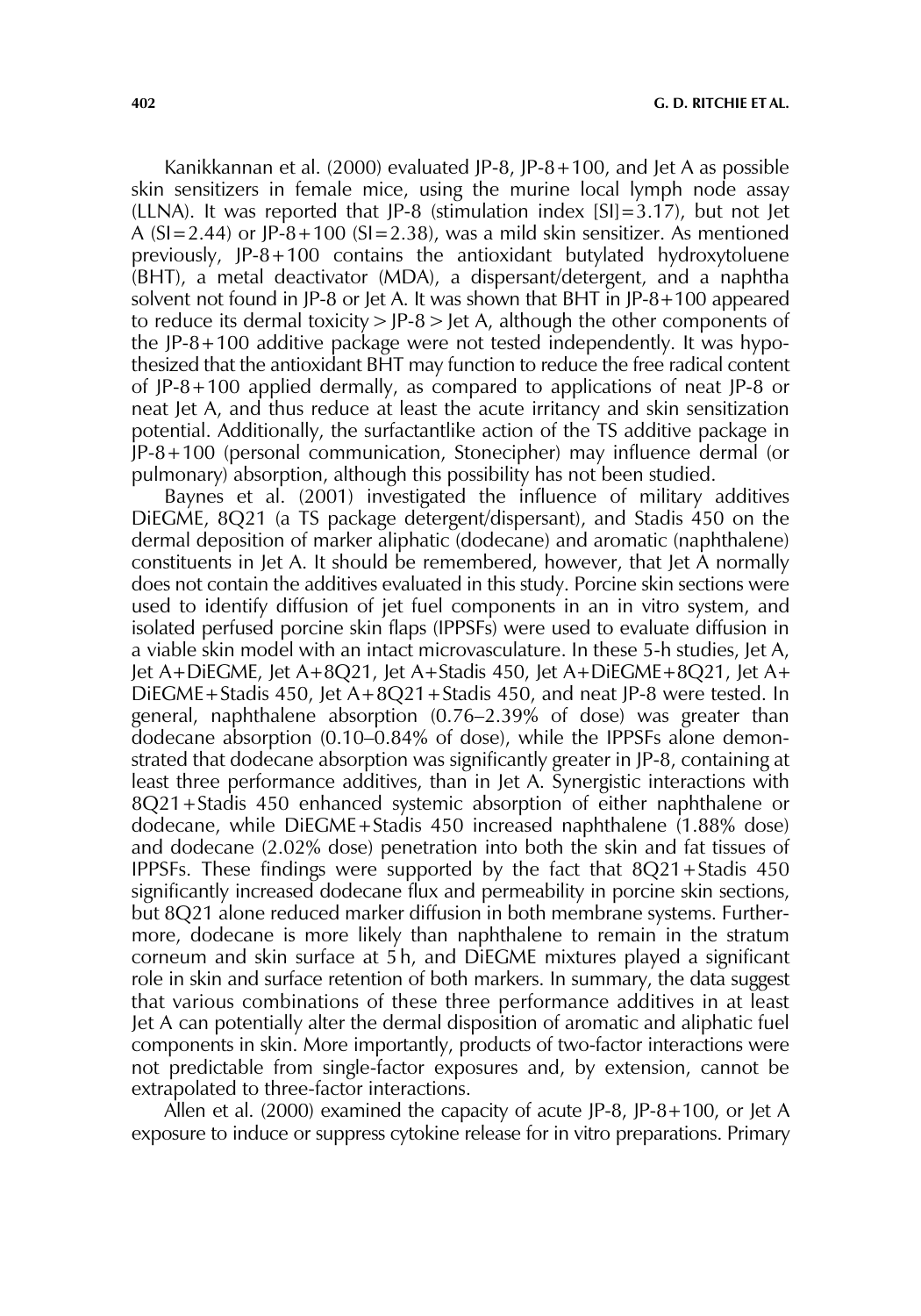human keratinocytes were exposed to 0.1% JP-8, JP-8+100, or Jet A for 24h, and evaluated for release of the proinflammatory cytokines tumor necrosis factoralpha (TNF-alpha) and interleukin-8 (IL-8). IL-8 release was noted for all three fuels within 8h and continued to rise through 24h, compared to controls. Additionally, mRNA for IL-8 was elevated by 4h postexposure for all fuel exposures. Maximal levels of TNF-alpha release were seen at 4h and decreased in a time-dependent manner through 24h, although these levels remained above control at all time points assayed. In a subsequent publication, similar experiments were conducted using primary porcine keratinocytes (PKC) or immortalized porcine keratinocyte cell lines (MSK3877). In PKC, JP-8, Jet A, or JP-8+100 induced results similar to those seen with primary human keratinocytes, although exposure of MSK3877 resulted in only a slight upregulation of TNF-alpha with a significant decrease in the proinflammatory cytokine interleukin-8 (IL-8) after 8h of exposure (Allen et al., 2001). The authors concluded that JP-8, JP-8+100, and Jet A induce the proinflammatory cytokine IL-8 for in vitro human keratinocyte preparations, providing a basis for possible in vitro dermal inflammation, and cautioned that use of porcine models for human risk assessment of jet fuel dermal exposures must be carefully examined. Chou et al. (2002) reported three–tenfold increases in release of IL-8 from human epidermal keratinocyte (HEK) cultures following brief exposure to mid-length hydrocarbon chain lengths (C9-C13), as compared to similar exposure to hydrocarbon fractions with lower or higher chain lengths. Exposure to hydrocarbon chain lengths <C9 was, however, more likely to induce cell apoptosis than was exposure to C9-C13.

Recently, Rosenthal et al. (2001) reported that JP-8 exposure of skin fibroblast or human keratinocyte cell cultures or grafted human keratinocytes, in a concentration-related manner, resulted in necrosis, but not apoptotic responses. Exposure to levels of JP-8 (80µg/ml) sufficient to induce apoptosis in lung or immune system cultures (Stoica et al., 2001) induced neither apoptosis nor necrosis in skin cell cultures. Exposure to higher levels of  $IP-8$  ( $>200\mu g/ml$ ), however, resulted in morphological and metabolic changes typical of necrotic changes, although certain proapoptotic proteins were still upregulated and antiapoptoic proteins were downregulated in affected cells. It was hypothesized that although different cell types exhibit differing sensitivity to JP-8, interference with mitochondrial function may be common to both necrotic and apoptotic outcomes.

Similarly, Kabbur et al. (2001) exposed F-344 rats dermally to JP-8 for 1h, then evaluated several measures of dermal toxicity at 0, 1, 2, 4, and 6h postexposure. At 1–2h postexposure, there were significant increases (11–34%) in levels of the proinflammatory cytokine interleukin (IL)-1 alpha, as compared to baseline, and in levels of inducible nitric oxide synthase (iNOS) at 4–6h postexposure. Additionally, pathological changes in exposed skin were detected including local inflammation and increased numbers of granulocytes in skin samples collected 2–6h postexposure. Rogers et al. (2002), applying JP-8 to rat skin for 1h, reported formation of oxidative species (1–4h postexposure) and low-molecular-weight DNA (4–6 h postexposure) as potential indicators of JP-8–induced skin injury.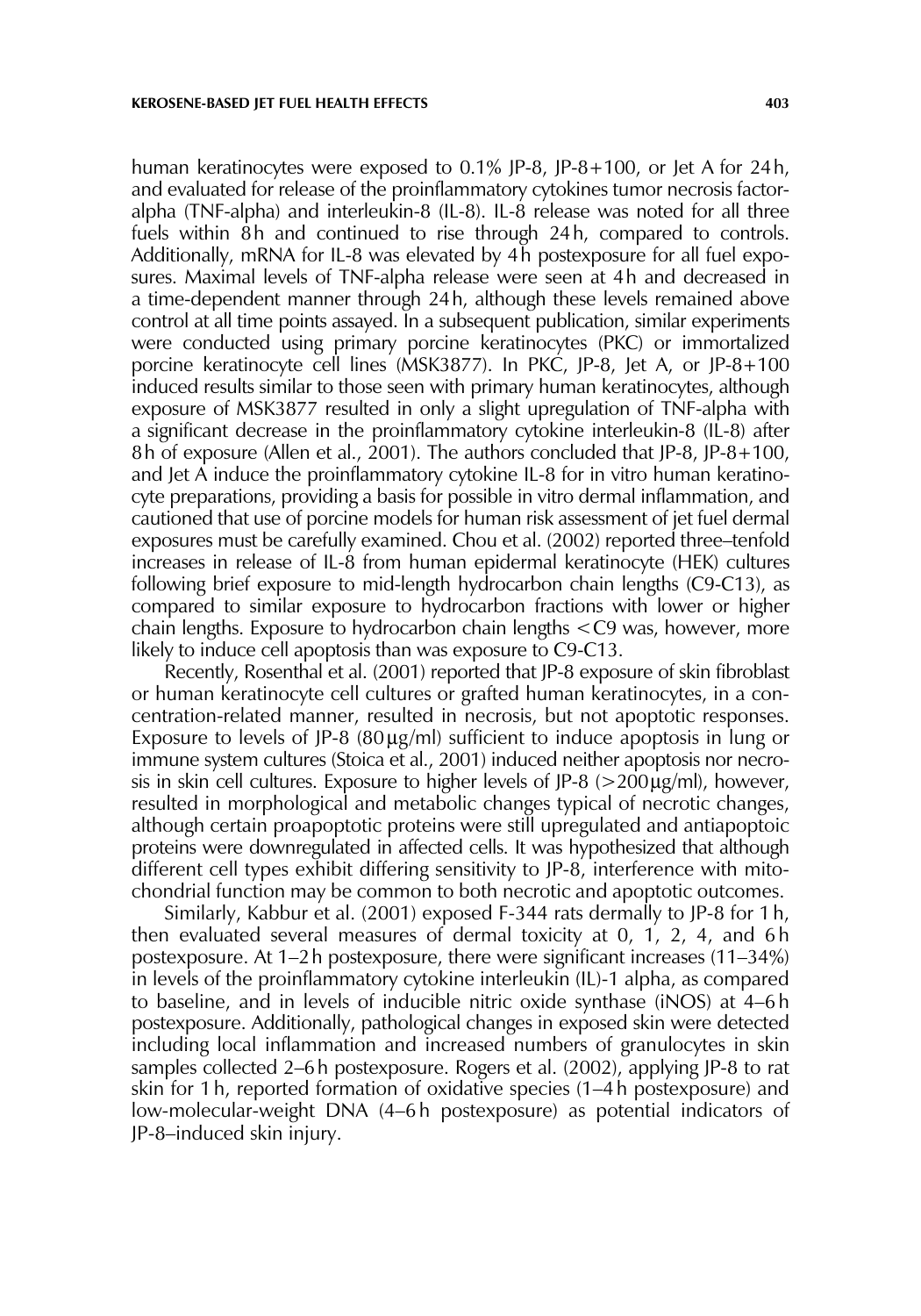A number of studies (Bingham et al., 1965, 1979; Easley et al., 1982; Witschi et al., 1987; Biles et al., 1988; Clark et al., 1988; McKee et al., 1989; Freeman et al., 1993; Broddle et al., 1996; Nessel et al., 1999; Nessel, 1999) have documented tumorigenic potential of dermally applied petroleum derived middle distillate fuels (i.e., jet fuel, kerosene, diesel fuels, home heating oils). More specifically, it was reported that middle distillate petroleum (MDP) streams, similar to JP-8 without performance additives, increased the incidence of skin cancer in mice treated dermally for≤24mo. No dermal cancer was found in B6C3F mice following dermal exposure to 250 or 500mg/kg/d JP-5 for up to 103wk, although malignant lymphomas were noted in 39% of females treated with 250mg/kg/d JP-5 (compared to 15% of controls and 11% of females dosed at 500mg/kg/d) (NTP/NIH, 1986b). However, unspecified skin tumors were identified in C3HF/Bd mice following dermal exposure to 22.9 (but not 42.2mg) mg/animal/d for 40wk, or to 5.7–42.2mg/animal/d for 60wk (Schultz et al., 1981). Clark et al. (1988, 1989), exposing male and female C3H/HeN mice dermally to Jet A 3 times/wk for up to 103wk, reported significant increases in incidence of both squamous cell carcinoma (+26%) and fibrosarcoma (+28%) as compared to mineral oil and 0.15% benzo[a]pyrene control exposures. It should be noted that many animals were studied for <105wk due to severe dermal inflammatory and degenerative effects. A major finding of these studies was that severe hydrotreating of fuels studied (petroleum- and shale-derived naphtha, JP-4, Jet A, crude oils) eliminated dermal carcinogenicity.

Walborg et al. (1998) exposed groups of CD-1 mice 2 times/wk for 2 wk dermally to a number of a petroleum middle distillates (PMD), including hydrodesulfurized (HDS) kerosene. The authors measured induction of sustained, potentiated epidermal hyperplasia as predictive of skin tumor promotion. Four quantitative biomarkers of epidermal hyperplasia were evaluated: (1) epidermal thickness; (2) number of nucleated epidermal cells per unit length of basement membrane; (3) labeling index of epidermal cells; and (4) induction of epidermal ornithine decarboxylase (ODC) activity. Fuel-induced skin irritation was evaluated visually and/or histopathologically. HDS kerosene produced dose-dependent skin irritation and epidermal hyperplasia that was significantly greater than in control. Of the four short-term markers of tumor promotion assessed, labeling index and epidermal ODC activity were predictive of the relative promoting activities of the fuel tested. An interesting finding of this study was that formulations with high toluene content, while generally nontumorigenic, induced such severe epidermal toxicity that meaningful identification of markers became impossible.

Ingram et al. (1993) applied a number of light hydrocarbon oils, including 3 kerosenes, dermally to mice 3 times/wk for up to 6 wk. It was found that relative penetration through the skin surface or via hair follicles was directly related to the degree of epidermal necrosis observed, and that penetration within and around the hair follicles occurred predominantly as long as the epidermis was relatively intact. Kerosene exposures generally induced epidermal necrosis within 1 wk, with repeated cycles of necrosis and healing responses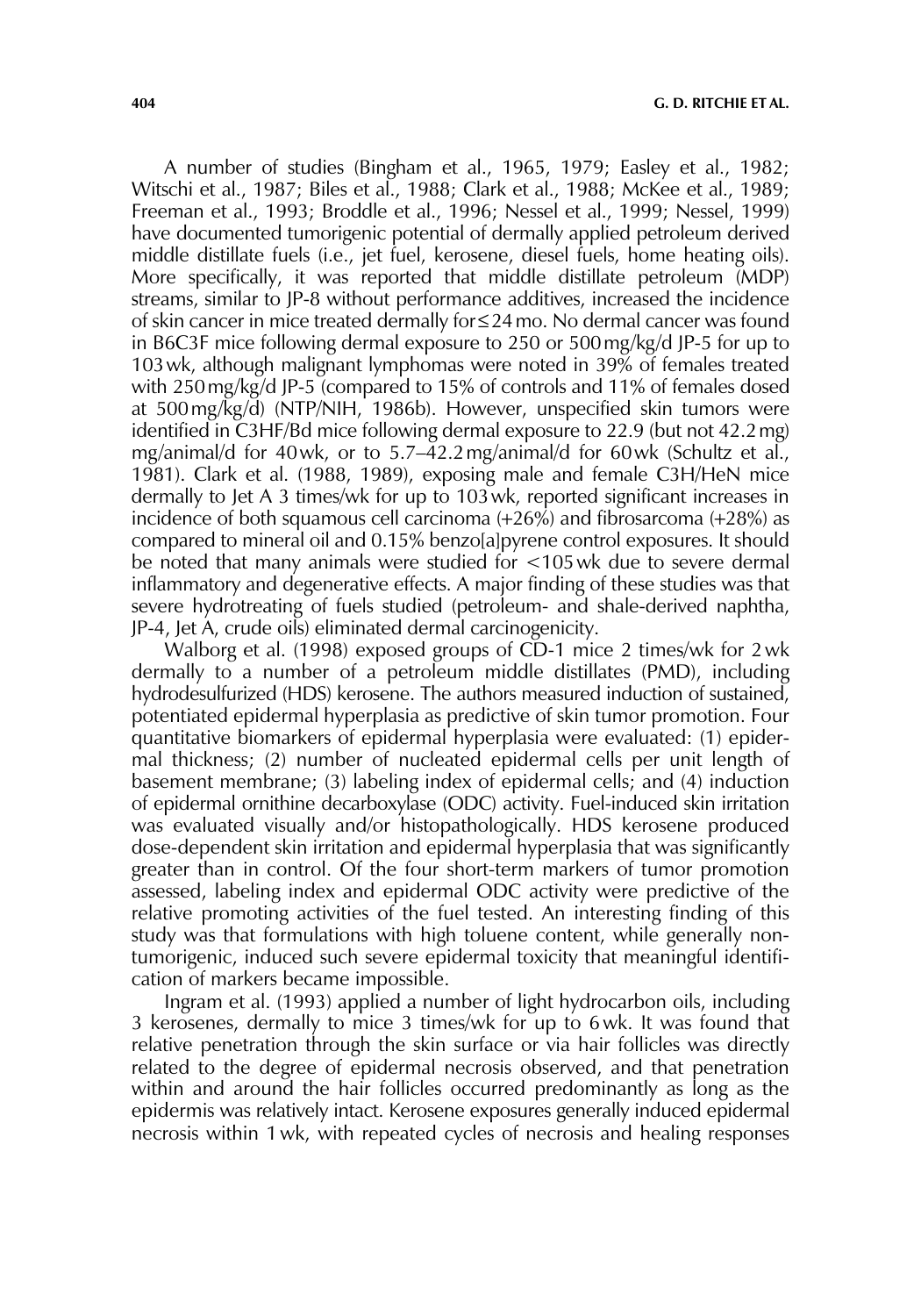#### **KEROSENE-BASED JET FUEL HEALTH EFFECTS 405**

evident throughout the 6-wk regimen. It was hypothesized that when the epidermal barrier layer was damaged, follicular entry became less important, and that severe kerosene-induced epidermal damage was probably sufficient for skin tumors to arise by a nongenotoxic mechanism.

In general, the numerous animal studies reporting dermal tumorigenesis following repeated exposure to hydrocarbon fuel formulations appear consistent with human data showing high incidence of dermatoses in ball bearing workers exposed repeatedly to kerosene (Jee et al., 1986). Whether a similar result will occur in humans exposed repeatedly to kerosene-based jet fuels remains unknown. There appears to be increasing evidence that severe, long-term fuel-induced dermal irritation, necrosis, and regeneration may be integrally related to possible tumorigenesis (Biles et al., 1988; Clark et al., 1988; Ingram and Grasso, 1991; Freeman et al., 1993; McKee et al., 1994; Walborg et al., 1998). Freeman et al. (1993), in a 2-yr skin painting study in mice, reported skin tumors in 44% of mice painted with jet fuel 2 times/wk throughout the study, but in only 2% of mice in which dosing was suspended for 2–3wk whenever severe skin irritation was identified in 20% of the group. Additionally, Freeman et al. (1993) provide limited evidence that dermal carcinogenicity from hydrocarbon fuel exposures may not be significantly related to either PAH content, or to the aromatic hydrocarbon and sulfur content of at least the fuels tested.

Ingram and Grasso (1991), in a review article, cite two possible mechanisms by which repeated dermal exposure to kerosene-based jet fuels might induce skin tumors by nongenotoxic mechanisms. The first mechanism requires that potent promoting agents, as may occur in kerosene-based jet fuels, bind to and activate protein kinase C, possibly stimulating sustained epidermal hyperplasia without severe skin damage. The more likely mechanism involves fuel-induced production of severe skin damage by cumulative irritancy, giving rise to marked epidermal hyperplasia with repeated episodes of damage and regeneration. The possible tumor induction by either mechanism may result from oncogene activation, as possibly stimulated by release of oxidative enzymes from inflammatory cells.

## **PULMONARY SYSTEM EFFECTS**

Because kerosene-based jet fuel vapor/aerosol and fuel combustion exhaust products enter the atmosphere from a wide range of sources (i.e., military bases, commercial airports, fuel manufacturing/storage facilities, aircraft, aircraft fuel jettisoning, vehicles, equipment), there is extensive opportunity for repeated pulmonary system exposure of the general public to at least vapor phase (Tunnicliffe et al., 1999). Among personnel working near these sources, there is ample opportunity for repeated inhalation exposure to both aerosol and vapor phase. The AFIERA study (2001) of occupational JP-8 exposure indicated a significantly increased self-reporting of difficulty breathing and chest tightness among personnel exposed repeatedly to high-dose as compared to lowdose concentrations. While definitive research has not been published, there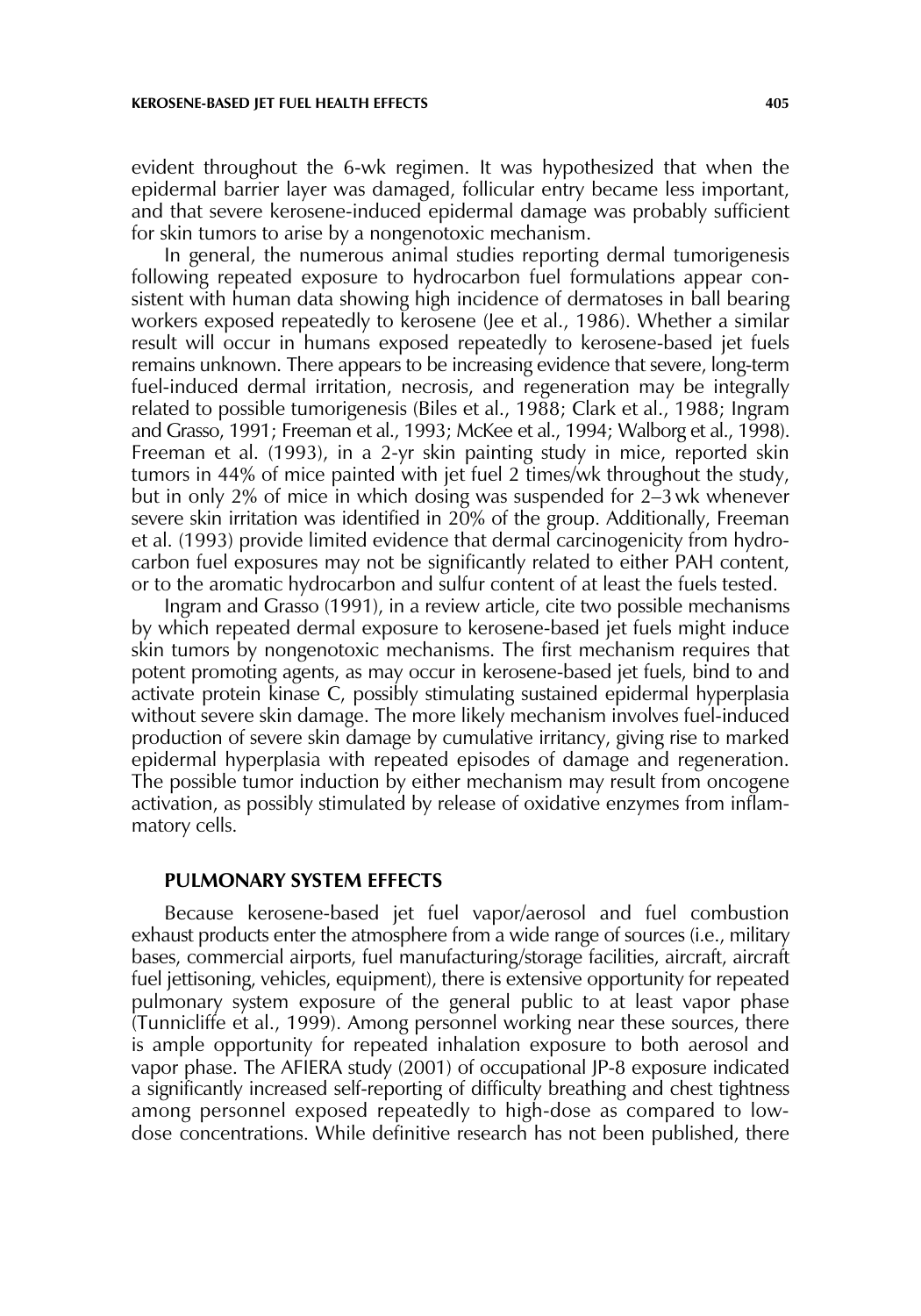would appear to be a major difference in health impact, at least in laboratory animals, from aerosol versus vapor-phase exposure.

A number of animal studies have been published examining pulmonary toxicity from JP-8 exposures. Mattie et al. (1995) reported no significant histopathological changes in the lungs or nasal turbinates of male rats administered up to  $3g/kg/d$  JP-8 by oral gavage once daily for 90d. This finding indicates that the reported pulmonary toxicity from kerosene-based jet fuel exposure occurs from a direct interaction between the vapor or aerosol and the pulmonary system, as opposed to effects from systemic exposure. Mattie et al. (1991) exposed male F-344 rats and C57Bl/6 mice of both sexes to JP-8 vapor at 0, 500, or 1000 mg/m<sup>3</sup> on a continuous basis for 90d followed by recovery until approximately 24 mo of age. In this study, no pulmonary lesions or other significant histopathology was reported. Robledo et al. (1999) hypothesized that even noncytotoxic exposures to JP-8 aerosol, which may preclude pathological lung injury, may exert a detrimental effect on bronchial epithelial barrier function. Such effects may, then, modulate the protective barrier provided by the lung against absorption of potential toxicants (including hydrocarbon fuel components), resulting possibly in both increased systemic toxicity and cytotoxic lung injury.

Significant pulmonary toxicity in mice was demonstrated in rodents exposed to JP-8 vapor/aerosol concentrations as low as 50 mg/m<sup>3</sup> for as little as 1h/d for 7d (Witten, 1992, 1993; Robledo & Witten, 1998, 1999). This response targeted the bronchiolar epithelium, leading to significantly increased respiratory permeability to 99*m*-technetium–labeled diethylenetriamine pentaacetic acid, peribronchiolar edema, and mild cellular necrosis. However, mice administered the neurokinin-1 (NK1) receptor agonist substance P (SP) after each JP-8 exposure exhibited the appearance of normal pulmonary values and tissue morphology (Robledo et al., 1995). In contrast, endogenous NK1 receptor antagonism by CP-96345 administration exacerbated JP-8–enhanced permeability, alveolar macrophage toxicity, and bronchiolar epithelial injury (Robledo et al., 1995). These data indicate that NK1-receptor activation, at least by the neuropeptide SP, may have a protective role in preventing the development of hydrocarbon-induced lung injury. There is similar evidence that administration of surface surfactants to the lung before hydrocarbon fuel exposures may greatly reduce histopathology in sheep (Widner et al., 1996).

Loss of alveolar barrier protection and at least some histopathology associated with JP-8 vapor/aerosol exposure was hypothesized to be consistent with depletion or suppression of SP (Pfaff et al., 1996). SP is a neuropeptide of the tachykinin group, located primarily in the capsaicin-sensitive, unmyelinated nerves of the pulmonary airways. Depletion of SP by capsaicin injection in rats was shown to significantly increase the susceptibility of the lungs to JP-8 vapor/ aerosol-induced histopathology (Pfaff et al., 1993). Further, capsaicin pretreatment before JP-8 aerosol exposure was shown to increase airway sensitivity to histamine (Witten et al., 1992). SP induces pulmonary effects including bronchoconstriction, maintenance of bronchoepithelial integrity, stimulation of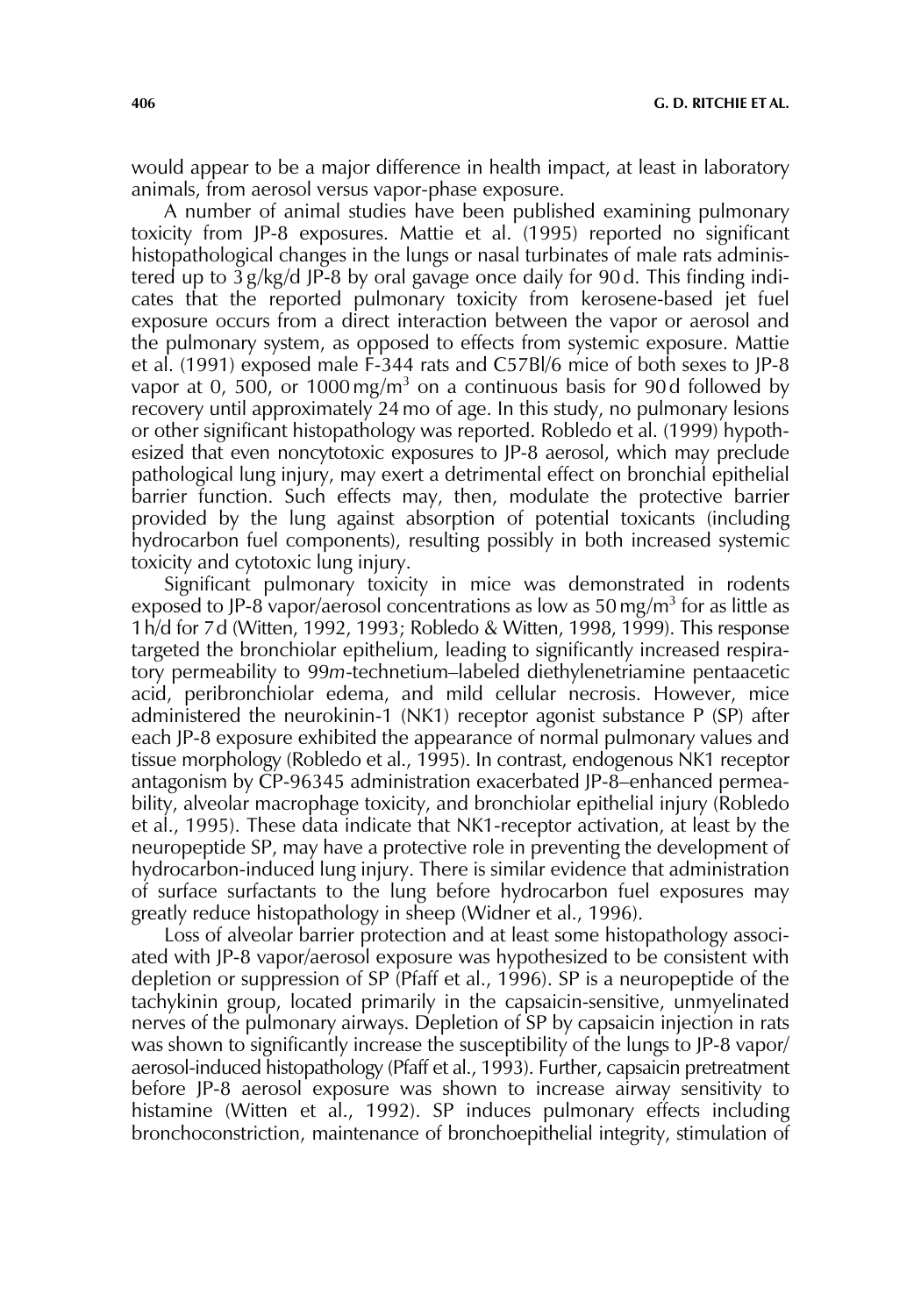lung secretions, and modulation of inflammatory cells (Pfaff et al., 1996). The enzyme most responsible for metabolism of tachykinins, including SP, in the lungs is neutral endopeptidase (NEP), or enkephalinase. As NEP is primarily an epithelial cell–derived enzyme, it is hypothesized that JP-8 vapor/aerosol exposure of the lung, as a function of dose, induces epithelial cell injury that releases NEP into the BALF, resulting in the increased metabolism and inactivation of SP. SP depletion, in turn, results in increased alveolar–capillary membrane barrier permeability and possibly more severe histopathological damage to the lung (Pfaff et al., 1996). Thus, the addition of SP to the lungs might be expected to reduce or eliminate JP-8 induced histopathology.

In additional studies, exposure of mice to 48 or 118 mg/m<sup>3</sup> JP-8 aerosol for 1h/d for 7d resulted in (1) increased lung permeability; (2) perivascular edema; (3) Clara-cell vacuolization; (4) intra-alveolar hemorrhage; (5) alterations in type II epithelial cells, including cell death; (6) BALF increases in total protein and lactic dehydrogenase (LDH); (7) reduced *N*-acetyl-beta-D-glucosaminidase (NAG) levels; and (8) reduced alveolar macrophage counts (Robledo et al., 2000).

F-344 rats exposed to 497 or 520 mg/m<sup>3</sup> JP-8 in vapor/aerosol phase for 1h/d for 7 or 28d exhibited significantly increased pulmonary resistance, and increased alveolar clearance of a radiolabeled compound (99*m*-technetium– labeled diethylenetriamine pentaacetic acid), consistent with possible disruption of the alveolar–capillary membrane barrier (Chen et al., 1992; Air Force, 1994). No appreciable increase in these effects, however, occurred from 7 to 28d of vapor/aerosol exposure (Witten et al., 1992; Chen et al., 1992; Air Force, 1994). This finding might imply that repeated exposure to moderate dose levels of JP-8 would initially induce pulmonary health effects that would not become more severe with increasing duration of exposure to the same or lower concentrations.

Hays et al. (1995) exposed male rats for 1h/d for 7, 28, or 56d to 500 (low dose) or 813–1094 mg/m<sup>3</sup> (high dose) JP-8 vapor/aerosol. Rats in all groups experienced perivascular and interstitial edema as well as thickening of the alveolar septa, accompanied by leukocytic infiltration. Morphological changes induced by JP-8 at these dose levels peaked at 28 d of exposure. Alveolar permeability generally increased with increasing JP-8 exposure in a doserelated manner. Similarly, Pfaff et al. (1995) reported significant changes in terminal bronchiolar airways accompanied by subendothelial edema in rats exposed for 28 d to 500–1000 mg/m<sup>3</sup> JP-8 vapor/aerosol.

Wang et al. (2002) investigated inflammatory mechanisms in the lung in response to JP-8 exposure using alveolar type II epithelial (AIIE) and pulmonary alveolar macrophage (PAM) cell cultures and co-cultures. It was shown that AIIE cultures, alone, secreted increased levels of interleukin (IL)-1beta and IL-6 in response to JP-8, while PAM cultures, alone, secreted IL-1beta, IL-10 and TNF-alpha. When co-cultured, AIIE/PAM responses to JP-8 for IL-1beta, IL-6 and TNF-alpha secretion were not different from control levels, although IL-10 levels were increased up to 1058% of control in response to 0.8µg/mL JP-8 (100% ETOH vehicle). This data indicates, first, that PAM may regulate cytokine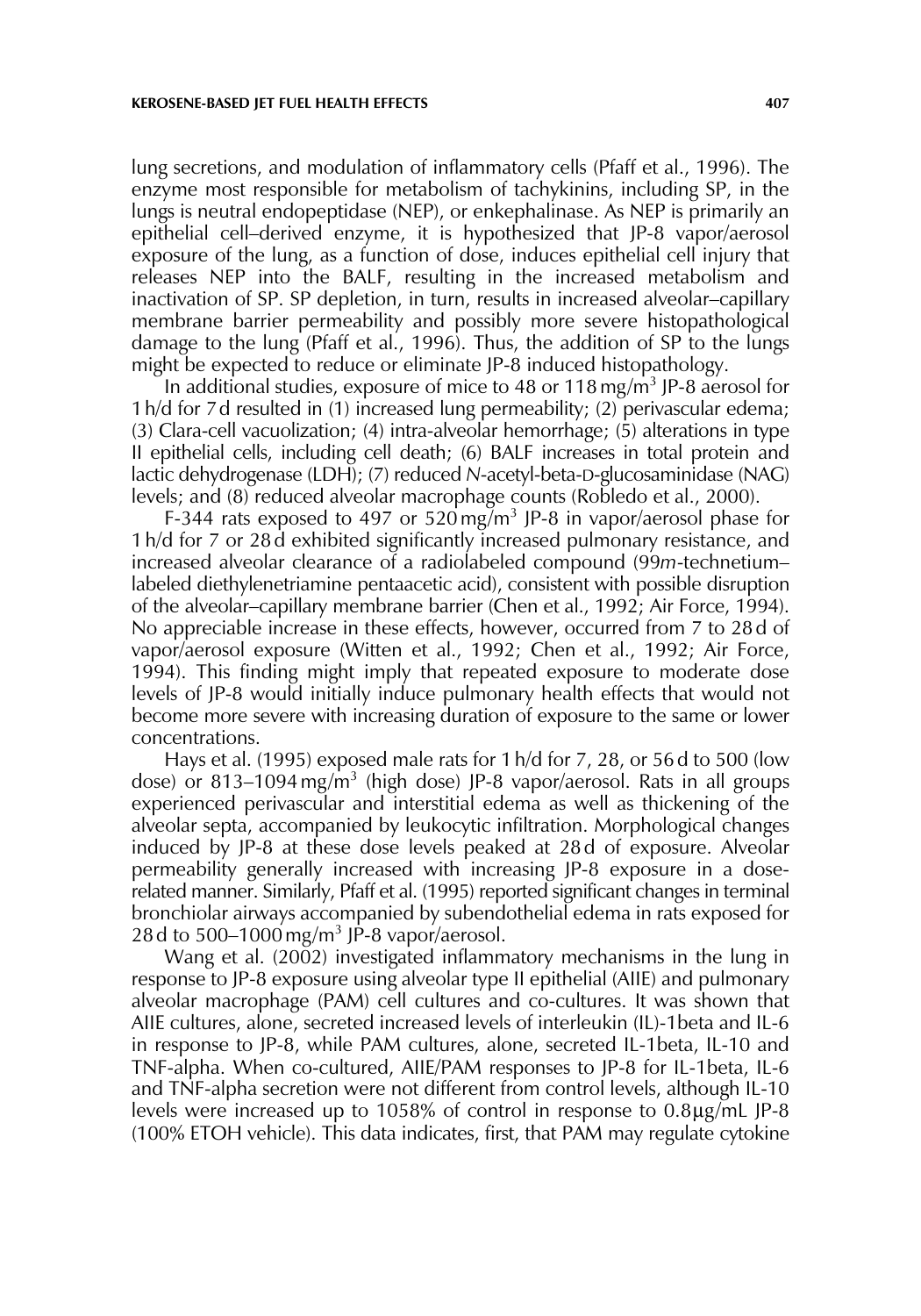release from AIIE cells in response to jet fuel exposure. Secondly, it is suggested that the increased expression of IL-10 in the co-culture may partially explain previously reported JP-8–induced pulmonary immunosuppression through: (1) reducing total secretion of the proinflammatory cytokin IL-1beta; (2) reducing total secretion of the IL-6, a cytokine responsible for B-cell differentiation into antibody forming cells; (3) reducing total secretion of the cytotoxic TNF-alpha; and (4) possibly through inhibiting in vitro production of the anti-viral interferon-gamma.

Pfaff et al. (1996) exposed F-344 rats by nose-only exposure to an aerosol/ vapor mix of JP-8 (7, 28, or 56d at 469–520 mg/m<sup>3</sup>/h or 814–1263 mg/m<sup>3</sup>/h). As was shown previously (Robledo et al., 1995; Pfaff et al., 1995), JP-8–exposed animals exhibited a dose-dependent as well as duration-determined reduction in BALF substance P concentration, consistent with the significant histopathological changes in lower pulmonary structures.

Recently, Boulares et al. (2002) demonstrated in rat lung epithelial cells (RLE-6TN) that brief exposure to JP-8 both induced the generation of reactive oxygen species (RAS) and depleted the endogenous antioxidant glutathione (GSH), related to apoptotic cell death. JP-8–induced cell death was inhibited by exogenous glutathione (GSH) or the thiol-containing antioxidant *N*-acetylcysteine. This protective effect was associated with marked inhibition of both the activation of caspase-3 and the loss of the mitochondrial membrane potential induced by JP-8.

Wang et al. (2002) reported recently that age of animal subjects must be considered in evaluation of jet fuel induced deficits on the pulmonary system. These authors compared effects of exposure of C57BL/6 mice to  $1g/m<sup>3</sup>$  JP-8 for 1h/d for 7 d at 3.5 months versus 12 months of age. It was shown that while animals in both age groups exhibited increased lung dynamic compliance, lung permeability, and BALF cell counts, and decreased PGE2, there were significant differences, as a function of age of exposure, on parameters including BALF cell differential, TNF-alpha, and 8-iso-PGF2 (prostoglandin-F2 receptor) levels.

Witzmann et al. (1999) examined protein expression in whole lung tissue from male mice exposed for 1 h/d for 7 d to 1 or  $2.5 \text{ g/m}^3$  JP-8 aerosol. Of 42 proteins upregulated (up to +94%) or downregulated (to −30%), 13 were identified as most impacted by JP-8 aerosol exposure. These proteins are involved in four functional areas: (1) protein synthesis; (2) toxic/metabolic stress and detoxification; (3) lung ultrastucture; or (4) functional responses to  $CO<sub>2</sub>$  handling, acid-base homeostasis, and fluid secretion. Research in progress indicates that exposure of rats to JP-8 vapor (250, 500, or 1000 mg/m<sup>3</sup>), 6 h/d for 91 d, may, in a concentration-related manner, result in upregulation, then downregulation of antiapoptotic proteins in the lung (personal communication, Witzmann).

Recently, Stoica et al. (2001) reported that JP-8 (80µg/ml, solubilized in 0.5% ethanol) induced apoptosis, but not necrosis, in a rat lung alveolar type II epithelial cell line (RLE-6TN). It was shown that soon after JP-8 exposure, RLE-6TN cells exhibited markers of apoptotic cell death: caspase-3 activation, poly (ADP-ribose) polymerase (PARP) cleavage, chromatin condensation, cytochrome *c* release from the mitochondria, and genomic DNA cleavage into both oligonucleosomal (DNA ladder) and high-molecular-weight fragments. It was hypothesized that JP-8 exposure, at least at low levels, damaged the mitochon-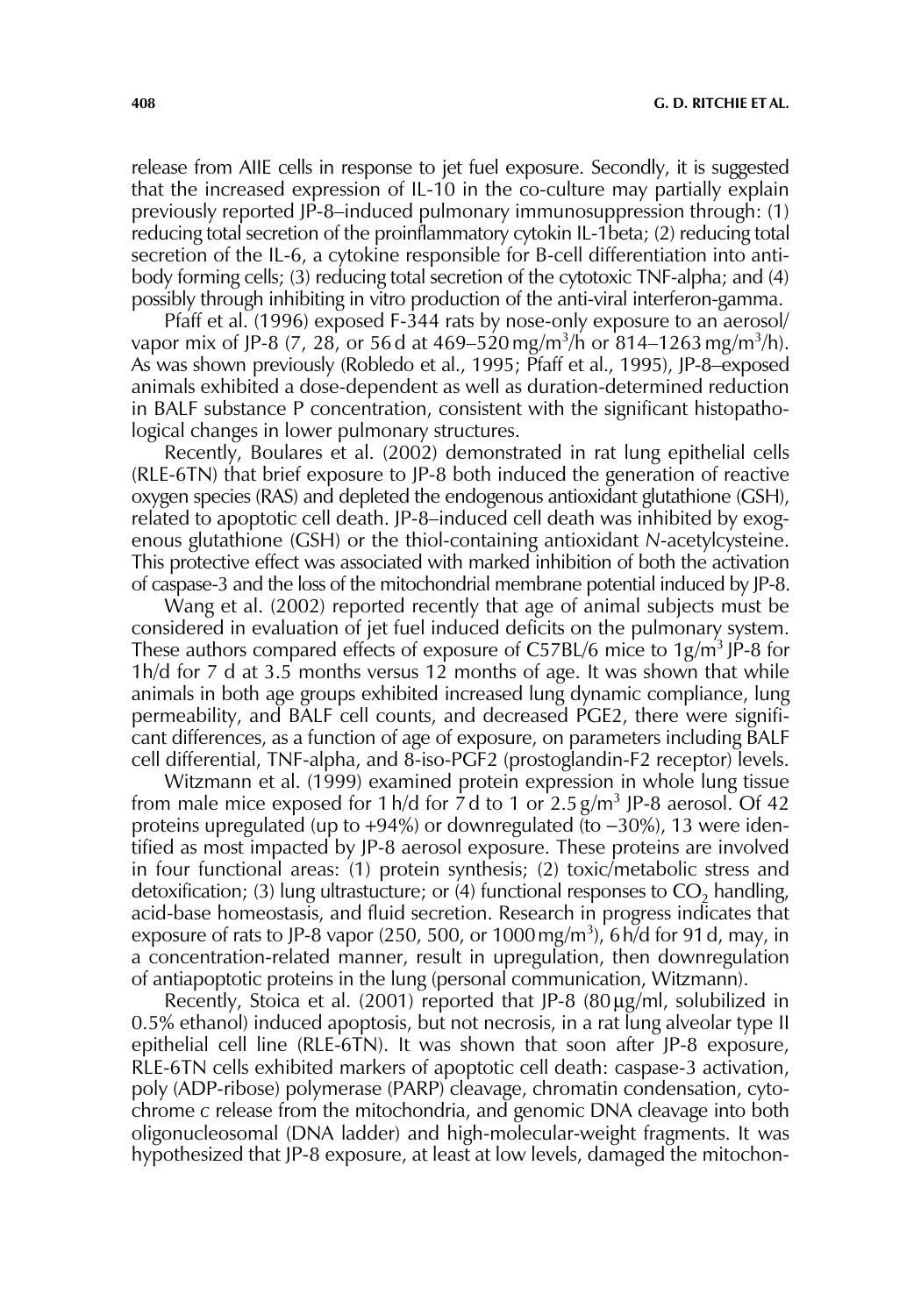drial mechanism sufficiently to induce release of cytochrome *c* and initiate the caspase cascade, but not sufficiently to completely compromise mitochondrial ATP function, resulting in cell necrosis. It was shown further that modulations resulting in overexpression of antiapoptotic proteins (i.e.,  $Bcl-x<sub>L</sub>$  or  $Bcl-2$ ) in the culture reduced apoptosis in response to JP-8 exposure, while modulations resulting in overexpression of proapoptotic proteins (i.e., Bax or Bad) enhanced the apoptotic response to JP-8 exposure. Higher concentrations of JP-8, perhaps sufficient to induce necrosis, were not evaluated in this study.

Finally, research being prepared for publication indicates statistically significant upregulation or downregulation of the expression of 216–277 different proteins in the lungs of male Sprague-Dawley rats exposed to JP-8 vapor (250, 500, or 1000 mg/m<sup>3</sup>) 6 h/d, continuously for 91 d. Expression of a number of these proteins, as a function of dose, have been identified as either antiapoptotic or proapoptotic in function (personal communication, Witzmann).

As was previously described, a wealth of human data exists on the indirect pulmonary toxicity of orally ingested kerosene, as this is a common form of poisoning in countries using this fuel to power home and commercial heating, cooking, and illuminating systems (Goodwin et al., 1988). Oral ingestion of kerosene (typically by children) involving aspiration of the lungs (i.e., through kerosene-induced or self-induced emesis) results commonly in chemical pneumonitis, pulmonary effusion, and pulmonary edema, with possible formation of pneumatoceles. The mechanism for this common outcome of kerosene ingestion is largely unknown, although similar health effects do not occur from oral ingestion without lung aspiration (Dice et al., 1982).

Repeated human exposure to kerosene vapor was shown to induce or aggravate human bronchoconstriction, asthma, chronic bronchitis, or other airway hyperreactivity conditions (Rodriquez de la Varga et al., 1990). There was, however, no throat irritation in 6 human laboratory subjects exposed for 15 min to approximately 140 mg/m<sup>3</sup> kerosene vapor (Carpenter et al., 1976).

As was previously described, Casaco et al. (1982) reported that inhalation exposure of rabbits to 32.3 g/m<sup>3</sup> kerosene aerosol for 4–9 min resulted in reduced tidal volume and dynamic lung compliance, bronchoconstriction, and increased pulmonary resistance. Bronchoconstriction was also seen in guinea pigs exposed to 20.4 $\rm g/m^3$  kerosene aerosol for 5 $\rm min$  (Garcia Mesa et al., 1988). Sanabria et al. (1984) administered neat kerosene aerosol to male guinea pigs 15min/d for 30d. Subsequent necropsy indicated erosion of the tracheal epithelium, thickening of the interalveolar septa, and alveolar infiltration. The eosinophilic infiltration was hypothesized to represent an immunological response, possibly to sulfur contaminants of the fuel, resembling reactions of immediate hypersensitivity. It was hypothesized (Casaco, Garcia et al., 1985; Casaco, Gonzalez et al., 1985; Garcia Mesa et al., 1988) that kerosene-induced airway hyperreactivity is related to inhibition of the acetylcholinesterase (AChE) activity in airways, decreased the efficiency of the calcium uptake by the sarcoplasmic reticulum, and increased activity of airway lysosomal enzymes. No histopathological changes in the lungs of dogs or rats were identified, however, following exposure to 100 mg/m<sup>3</sup> kerosene vapor for up to 13 wk (Carpenter et al., 1976).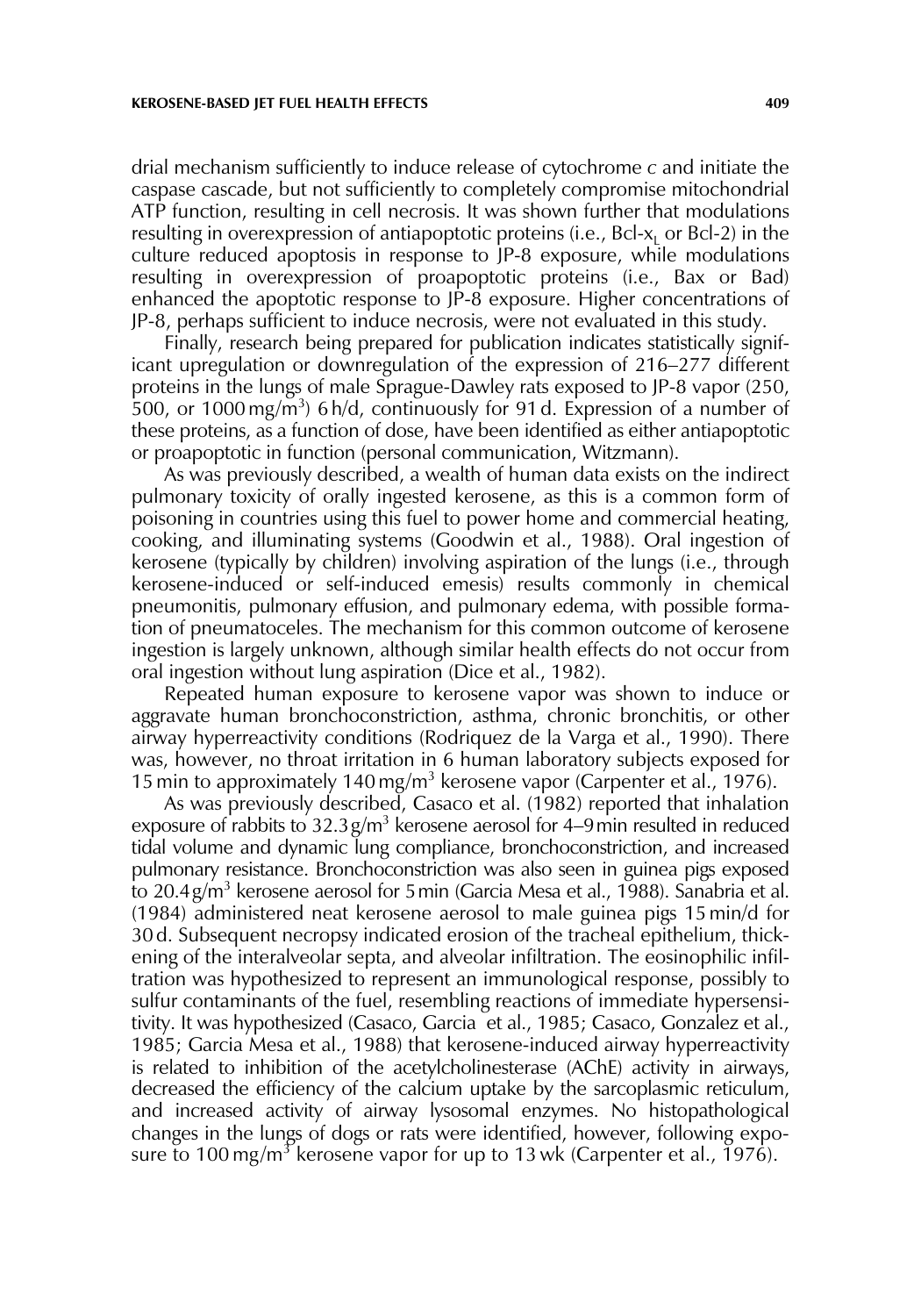Finally, Aslani et al. (2000) exposed goats by intratracheal administration of 10, 20, or 40 ml/kg kerosene. Animals in the highest dose group had severe signs of poisoning and died within 4h to 11d after dosing. Postmortem examination of these goats indicated gangrenous pneumonia and pleuropneumonia, in addition to significant histopathology in a number of other organ systems.

# **IMMUNE, LYMPHORETICULAR, HEMATOPOIETIC, AND OTHER HEMATOLOGICAL EFFECTS**

There are few published studies investigating human immune, lymphoreticular, hematopoietic, or other hematological effects of kerosene-based jet fuel exposure. Inhalation exposure for <1 h to an unknown concentration of JP-5 vapor/ aerosol did not induce any short-term or persisting hematological effects in two military pilots (Porter, 1990). Children exposed accidentally to kerosene through oral ingestion exhibited increased leukocyte counts in 37–80% of reported cases (Nouri & Al-Rahim, 1970; Majeed et al., 1981; Dudin et al., 1991). A recent study compared blood samples from 45 USAF aircraft maintenance personnel exhibiting higher blood and breath (benzene, naphthalene) levels of JP-8 with those from 78 occupational controls exhibiting low blood and breath levels of JP-8. Workers exposed to higher levels of JP-8 presented significantly elevated WBC, neutrophil, and monocyte counts, although there were no significant differences between groups for total lymphocytes, T-cells, T-helper cells, T-suppressor cells, natural killer cells, or B-cells (Rhodes et al., 2003).

In the relative absence of human health effects studies, there are a large number of animal studies demonstrating significant immune, lymphoreticular, hematopoietic, or hematological modulations during and following exposure to kerosene-based jet fuels or kerosene. The changes are especially important to human health issues, as it is well known that such effects may directly or indirectly (1) increase susceptibility to infectious agents; (2) increase the probability of development of certain cancers (Freeman et al., 1993; Broddle et al., 1996); (3) increase the probability of development of autoimmune diseases; (4) increase the toxicity potential of exposure to other chemicals and stressors; or (5) negatively impact a wide diversity of neurobehavioral functions (i.e., reduced endurance, cognitive capacity, etc.) (Ritchie, Still et al., 2001).

MacEwen and Vernot (1983, 1984, 1985) exposed male and female rats continuously to JP-8 vapor for 90d (550 or 1000mg/m<sup>3</sup>), then examined blood parameters 0d, 2 wk, 2mo, 9mo, and 21 mo postexposure. Although there was a significant variance among blood parameters for the controls, the authors reported significant reductions in RBC and hemoglobin volume consistent with significant decreases in WBC counts. Mattie et al. (1995) reported a significantly increased spleen/body weight ratio (without spleen histopathology) in male Sprague-Dawley rats administered 3g/kg/d (but not 750 or 1500 mg/ kg/d) neat JP-8 by oral gavage for 90d. There were no histopathological changes detected in the lymph nodes. In the same study, rats sacrificed immediately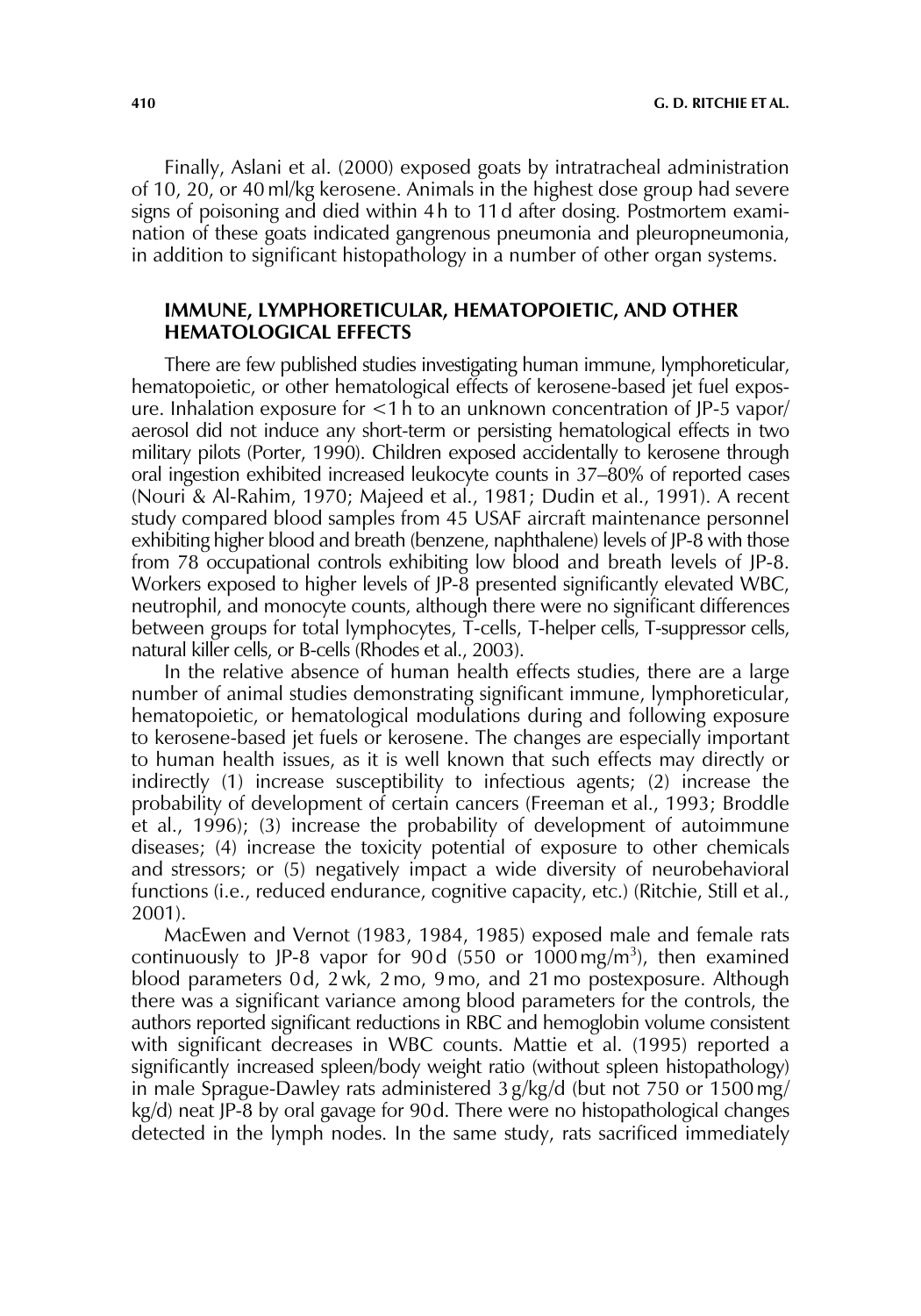postexposure were assayed for RBC count, hemoglobin, mean corpuscular volume, mean corpuscular hemoglobin, RBC distribution width, mean corpuscular hemoglobin concentration, hematocrit, platelet count, and differential leukocyte count. Although results were not necessarily dose related, the following significant differences were found, compared to controls, in at least one of the three exposed groups: (1) percent neutrophils, increased; (2) percent eosinophils, reduced; (3) percent basophils, decreased; (4) percent lymphocytes, decreased; and (5) number of platelets, increased.

Dudley et al. (2001) reported that oral gavage exposure of mice to 2g/kg/d JP-8 for 7d resulted in significant decreases in thymus weight and cellularity (mean=  $-37$  to  $-40\%$ ). Similarly, exposure to  $1-2g/kg/d$  JP-8 resulted in a significantly reduced plaque-forming cell (PFC) response to sheep RBC suspension injection, a sensitive measure of immunological disruption. Further, Dudley et al. (2001) tested the hypothesis that JP-8–induced immunosuppression in mice may occur through a mechanism related to the aryl (aromatic) hydrocarbon receptor (AhR). To test this hypothesis, an Ah-responsive mouse strain (B6C3F1) and a classically nonresponsive mouse strain (DBA/2) bearing a lower affinity AhR were gavaged with JP-8 for 7 d. The results suggest that both mouse strains were equally sensitive to JP-8 toxicity at several endpoints, including thymus weight and cellularity, liver weight, and specific immunoglobulin M (IgM) antibody responses. These results suggested that JP-8 may exert its toxicity via an AhR-independent mechanism.

Several recent studies (Harris et al., 1997a, 1997b, 1997c, 2000; Ullrich, 1999; Ullrich & Lyons, 2000) indicated severe immunosuppression in rodents exposed dermally to neat JP-8 or by inhalation to JP-8 in aerosol phase. Harris et al. (2000) exposed female C57Bl/6 mice by nose-only exposure to  $1 g/m<sup>3</sup>$ JP-8 aerosol phase for 1h/d for 7d. Mice were sacrificed 1 h following the final exposure and were assayed for spleen natural killer (NK) and lymphokine activated killer (LAK) cell activity. NK cells are known to be involved in immune surveillance against newly developed malignancies, in defense against viral infections, and in control of immune B cell function. It was shown that JP-8– exposed mice were significantly deficient in both NK and LAK activity (during incubation with IL-2) in response to challenge with prototypical tumor cell lines (i.e., YAC-1). Additionally, JP-8 aerosol exposure significantly reduced cytotoxic T-lymphocyte precursor (CTLp) activity and significantly impacted helper T-cell function, as measured by proliferation in response to a variety of stimuli (in the absence of exogenous cytokines). Previously, Harris et al. (1997a, 1997b) reported that brief exposure of mice to JP-8 aerosol (as low as 100 mg/m3 ) for 1h/d for 7 d resulted, as soon as 2–4d postexposure, in reduced immune system organ weights, loss of viable immune cell numbers (T cells, B cells, monocytes/macrophages), and suppression of a number of immune functions (i.e., T-cell mitogenesis) for up to 28 d following the brief exposures.

Harris et al. (1997c) found that administration of aerosolized substance P (SP) (15min after each JP-8 exposure, at 1µm or 1nm concentration) protected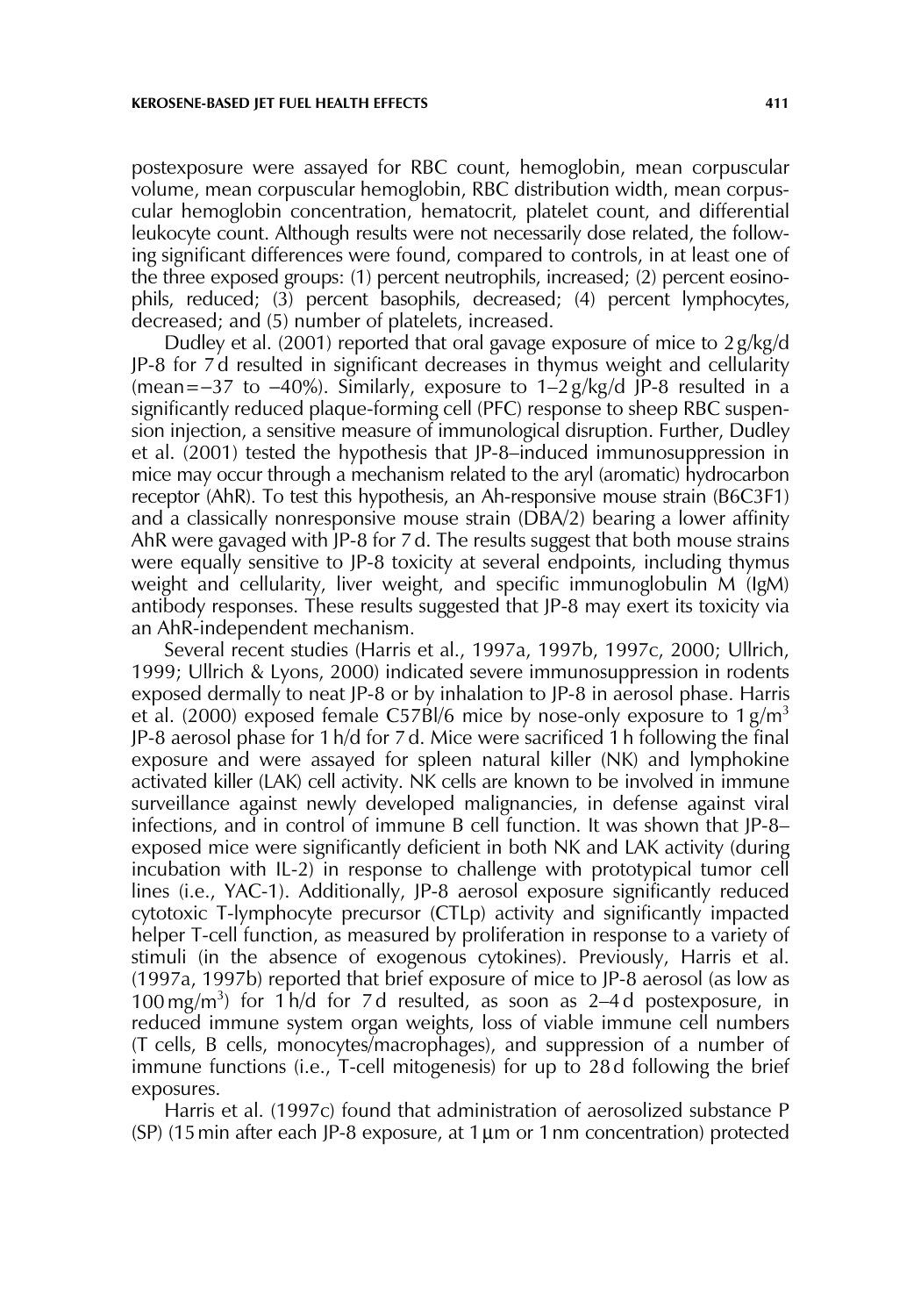JP-8 exposed animals from losses of viable immune cell numbers, but not losses in immune organ weights. Further, exposure of animals to SP inhibitors generally increased the immunotoxicity from JP-8 exposure. SP appeared to act on all immune cell populations equally (as analyzed by flow cytometry), as no one immune cell population appeared to be preferentially protected by SP. Also, SP administration was also capable of protecting JP-8–exposed animals from loss of immune function at all aerosol concentrations of JP-8 utilized (up to  $2.5 \,\mathrm{g/m^3}$ ).

Ullrich (1999) found that dermal exposure of female mice to JP-8, via either multiple small exposures (50µl/d for 5d) or a single large dose (250–300µl), resulted in immune suppression. The induction of contact hypersensitivity was impaired in a dose-dependent manner regardless of whether the contact allergen was applied directly to the JP-8–treated skin or at a distant, previously untreated dermal site. In addition, the generation of a classic delayed type hypersensitivity reaction to a bacterial antigen (*Borellia burgdorferi*) injected into the subcutaneous space was suppressed by dermal application of JP-8 at a distant site. The ability of splenic T lymphocytes from JP-8–treated mice to proliferate in response to plate-bound monoclonal anti-CD3 was also significantly suppressed. Interleukin-10 (IL-10), a cytokine with potent immunosuppressive activity, was found to be upregulated in the serum of JP-8–treated mice, suggesting that the mechanism of systemic immune suppression may involve the upregulation of cytokine release by JP-8. JP-8–induced immunosuppressive effects were found to occur 24–48 h postexposure.

In one of very few studies of the potential toxicity of Jet A (the fuel used to power virtually all domestic commercial aircraft), Ramos et al. (2002) identified immunosuppressive effects similar to those reported for JP-8 dermal exposure. Mice were immunized with the fungal pathogen *Candida albicans* and, at different times after immunization (10 to 30 d), various doses of JP-8 or Jet A were applied dermally. Both the elicitation of delayed-type hypersensitivity (DTH) (mice challenged 10d after immunization) and immunological memory (mice challenged 30 d after immunization) were significantly suppressed in a dose-dependent manner. Dermal exposure to either multiple small fuel doses across 4 d or a single large dose suppressed DTH to *Candida albicans*. Blocking the production of prostaglandin E(2) by a selective cyclooxygenase-2 inhibitor (SC 236) significantly reversed jet fuel-induced suppression of immunologic memory.

Finally, Ullrich and Lyons (2000) conducted follow-up studies in an effort to elucidate the mechanisms underlying JP-8–induced immunosuppression in mice. Again, it was shown that JP-8 exposure induced a highly selective effect on immune function. T-helper-1 cell-driven, cell-mediated immune reactions (i.e., delayed type hypersensitivity and immunity to intracellular microorganisms) and (CD3-driven) T-cell proliferation were (up to 100% suppression) modulated by JP-8, while antibody formation was not influenced. It is noteworthy to recognize that nearly identical suppression of T-helper-1 cell function occurs following exposure to ultraviolet radiation (i.e., sunlight) (Brown et al., 1995),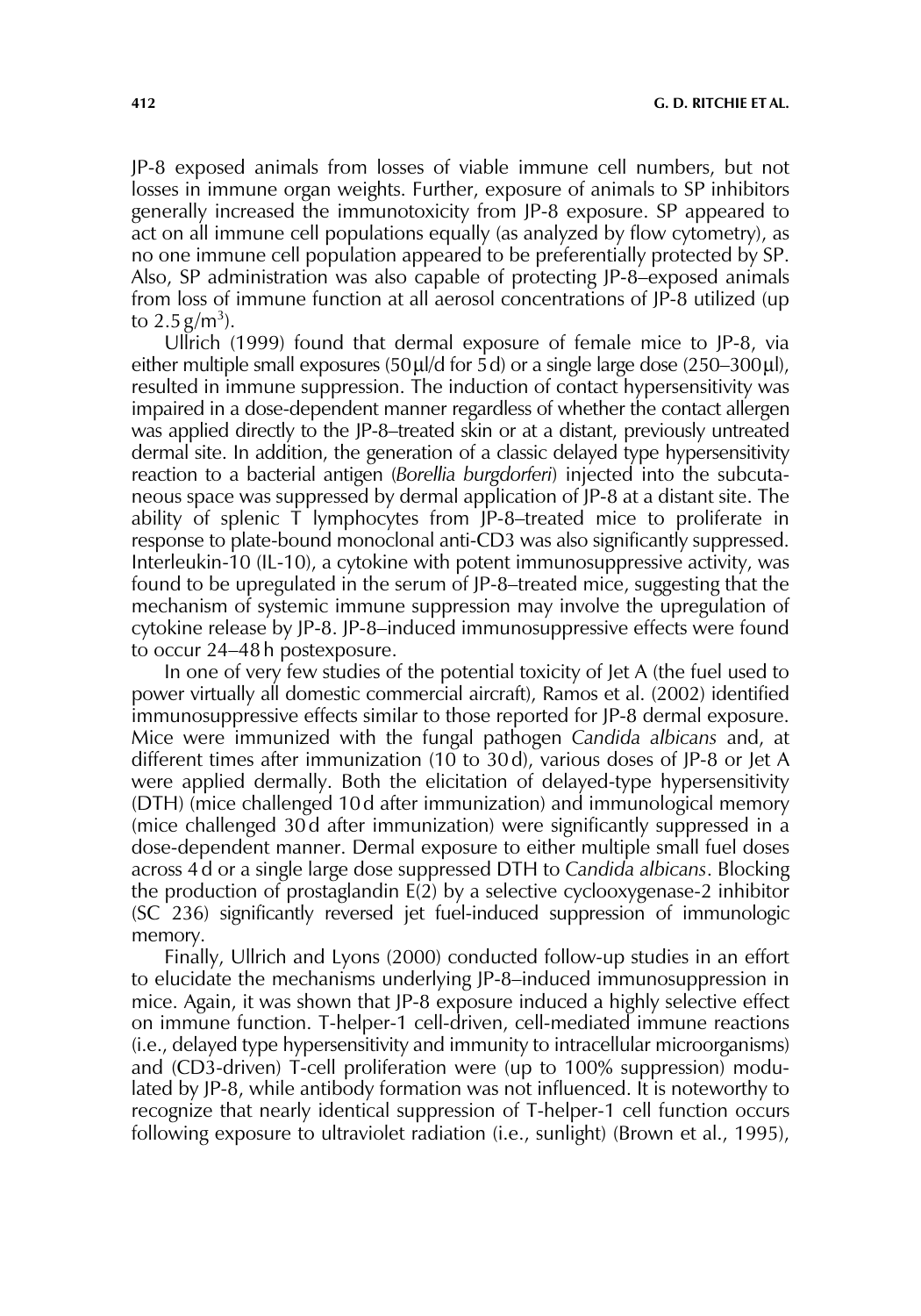a possible cofactor during typical military JP-8 exposures. Further, it was shown that administration of interleukin-12 (IL-12), monoclonal anti-IL-10, and the selective cyclooxygenase-2 (COX-2) inhibitor SC 236 (all known to suppress release of IL-10) blocked JP-8–induced immunosuppression. It was hypothesized that JP-8 exposure (at least dermal or respiratory exposure) may induce release of prostaglandin E(2) (PGE2), initiating a cascade of events involving IL-4 and IL-10 that ultimately results in the specific immunosuppression previously described. Again, administration of IL-12, monoclonal anti-IL-10, or COX-2 blocked JP-8–induced immunosuppression.

Parker et al. (1981) exposed rats to a single dose of 18.9g/kg JP-5 by oral gavage and reported increased RBC count, decreased WBC counts, and increased erythrocyte counts. NTP/NIH (1986b) reported extramedullary hematopoiesis by the spleen in mice receiving  $500-8$  g/d JP-5 by dermal administration, 5 d/wk for 13wk. Additionally, granulocytic hyperplasia in the bone marrow and hyperplasia in the lymph nodes of some dermally exposed mice were reported. Male and female beagle dogs exposed continuously for 90d to JP-5 (750 mg/m<sup>3</sup>) exhibited a statistically significant decrease in hemoglobin volume and RBC count, a decrease in serum albumin levels, and sporadic modulation of blood urea nitrogen concentrations (Air Force, 1978). Female dogs exposed to 750 mg/m<sup>3</sup> and male dogs exposed to 150 or 750 mg/m<sup>3</sup> JP-5 vapor showed a significant increase in RBC fragility. Female rats exposed to 150 or 750 mg/m<sup>3</sup> JP-5 and male rats exposed to 750 mg/m<sup>3</sup> had significantly increased levels of creatine and blood urea nitrogen (Air Force, 1978).

Keil et al. (2002) exposed female mice by oral ( $2g/kg/d$ ) or dermal exposure (50µl/subject/d) for 7d to JP-8. Decreases in thymus weight and cellularity were observed in mice exposed orally, but not dermally. While no differences in JP-8–exposed mice (versus controls) were reported for NK cell activity, mitogen-induced lymphocytic proliferation, or splenic T-cell subpopulations, significant suppression of the plaque-cell-forming (PFC) response was observed following either dermal or oral routes of exposure.

No hematological effects were recorded in rats or dogs exposed to 100 mg/m<sup>3</sup> deodorized kerosene for 6 h/d, 5 d/wk, for 13 wk (Carpenter et al., 1976). Similarly, no microscopic or histopathological changes were identified in the spleens of kerosene-exposed rats or dogs. Beagle dogs exposed to 750 mg/m<sup>3</sup> JP-5 vapor/aerosol continuously for 90 dexhibited statistically reduced hemoglobin, RBC count, and RBC fragility, consistent with significantly decreased serum albumin levels (Air Force, 1978). In the same study, female rats exposed to 150 or 750 mg/m<sup>3</sup> or male rats exposed to 750 mg/m<sup>3</sup> for 90 d exhibited increased levels of creatine and blood urea nitrogen. In rats  $(20 \text{ mg/m}^3)$ and dogs (10 mg/m<sup>3</sup>), however, a slight increase was detected in the ratio of polymorphonuclear neutrophilic leukocytes at 13wk. Rats exposed by oral gavage to a single kerosene dose (12g/kg) exhibited no significant weight or histopathological change in the spleens (Muralidhara et al., 1982). Upreti et al. (1989) reported a decrease in splenic weights (without histopathological changes) and an organ/body weight decrease in the lymph nodes and thymus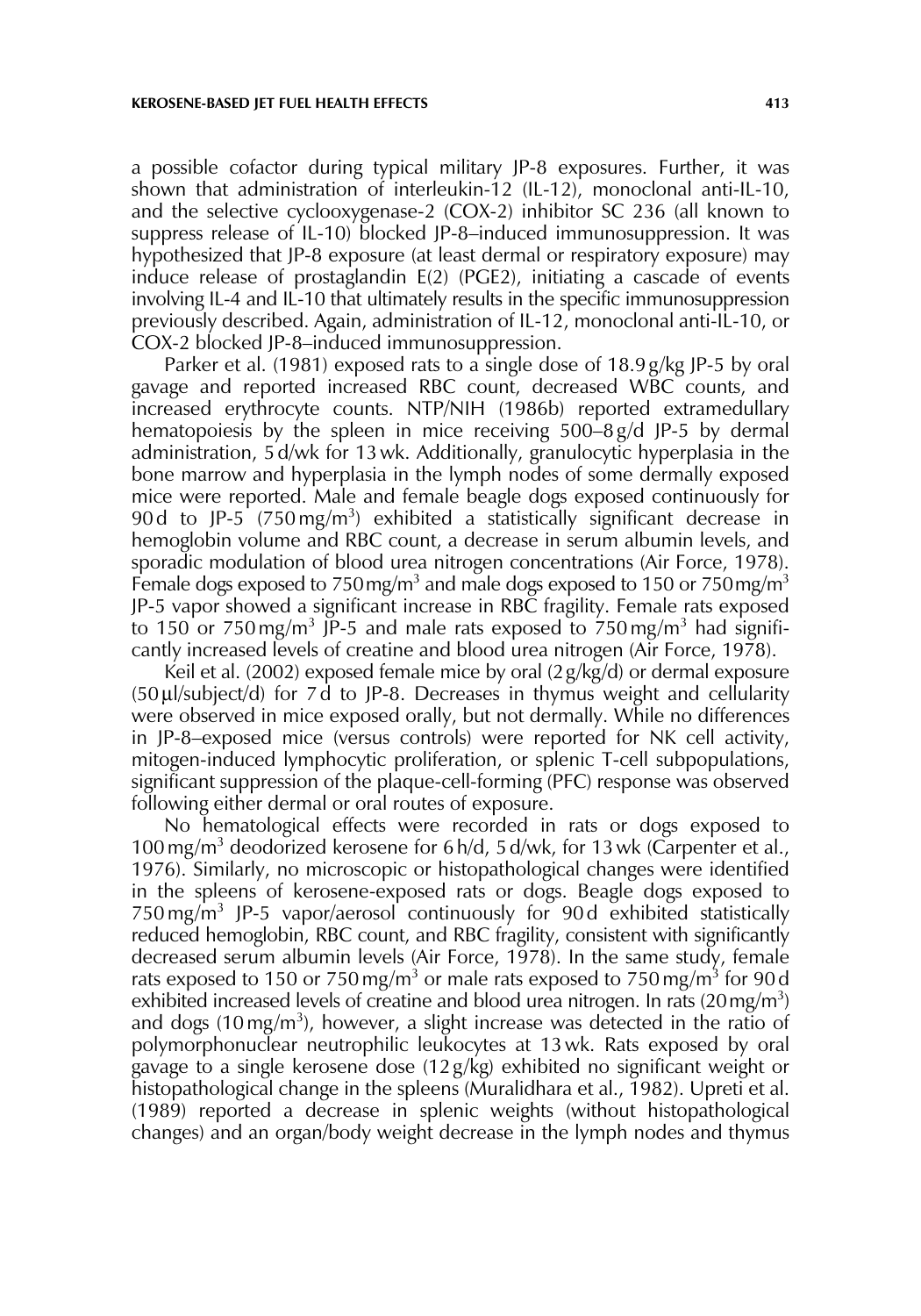(with reduced thymic lobule cellularity and thymic cortical lymphocytes) of male mice following daily dermal exposure to 0.1ml kerosene for 7d. Additionally, kerosene-exposed mice exhibited increased cellular populations of the popliteal and axial lymph nodes, as well as decreased bone marrow nucleated cell counts. In the same animals, reduced hemoglobin concentration, increased erythrocyte and WBC counts, and increased incidence of polymorphonuclear leukocytes were identified.

Rao and Pandya (1980) reported that kerosene, 3 or 20h following a single ip injection in female rats, may inhibit hepatic delta-aminolevulinic acid (ALA) synthetase and delta-ALA dehydratase activities in the heme biosynthesis pathway, possibly accounting for some reported hematological changes in exposed animals. Interestingly, ip administration of benzene alone increased delta-ALA synthetase activity by up to 200% (Rao & Pandya, 1980), while administration of *n*-hexane or *n*-heptane alone significantly increased alkaline phosphatase activity (Goel et al., 1988), and administration of naphthalene alone (oral for 10 d) increased liver weight, lipid peroxidation, and aniline hydroxylase activity (Rao & Pandya, 1981). In further study, Rao et al. (1984) found that subcutaneous exposure of male Wistar rats to kerosene (0.5 ml/kg, 6d/wk, for 35d) resulted in increases in the weights of the spleen and peripheral lymph nodes, an increase in DNA, RNA, protein, and lipid contents of the spleen, and treatment-related lesions in the spleen, thymus, and lymph nodes. Biochemical assays identified significantly reduced serum acetylcholinesterase, carboxylesterase, and albumin, but increased levels of serum alkaline phosphatase activity.

Finally, it was shown that exposure to the anti-icing performance additives in some kerosene-based jet fuels may, alone, induce significant health effects. DiEGME is the predominant anti-icing additive used in jet fuels and has generally replaced EGME in JP-5 and JP-8. Male guinea pigs were dermally exposed to 1, 0.2, 0.04, or  $0g/kg/d$  DiEGME for  $5d/wk$ ,  $6h/d$ , for 13wk. Another group of animals was similarly exposed to  $1g/kg/d$  EGME. Splenic weights were reduced as a result of exposure to EGME (1 g/kg/d) or DiEGME (1 or 0.20g/kg). Hematologic changes in EGME-exposed guinea pigs included mild anemia with increased erythrocytic mean corpuscular volumes and a lymphopenia with increased neutrophils. Similar hematological changes were not observed in animals exposed to DiEGME. Serum creatine kinase activity was increased in animals exposed to EGME, and serum lactate dehydrogenase activity was increased in EGME and 1 g/kg/d DiEGME-exposed animals (Hobson et al., 1986).

## **CENTRAL NERVOUS SYSTEM EFFECTS**

There are only a small number of published studies reporting effects of repeated kerosene-based jet fuel exposure on human CNS or PNS function. In the AFIERA (2001) study of military workers occupationally exposed to JP-8, the high-dose exposure group, as compared to the low-dose exposure group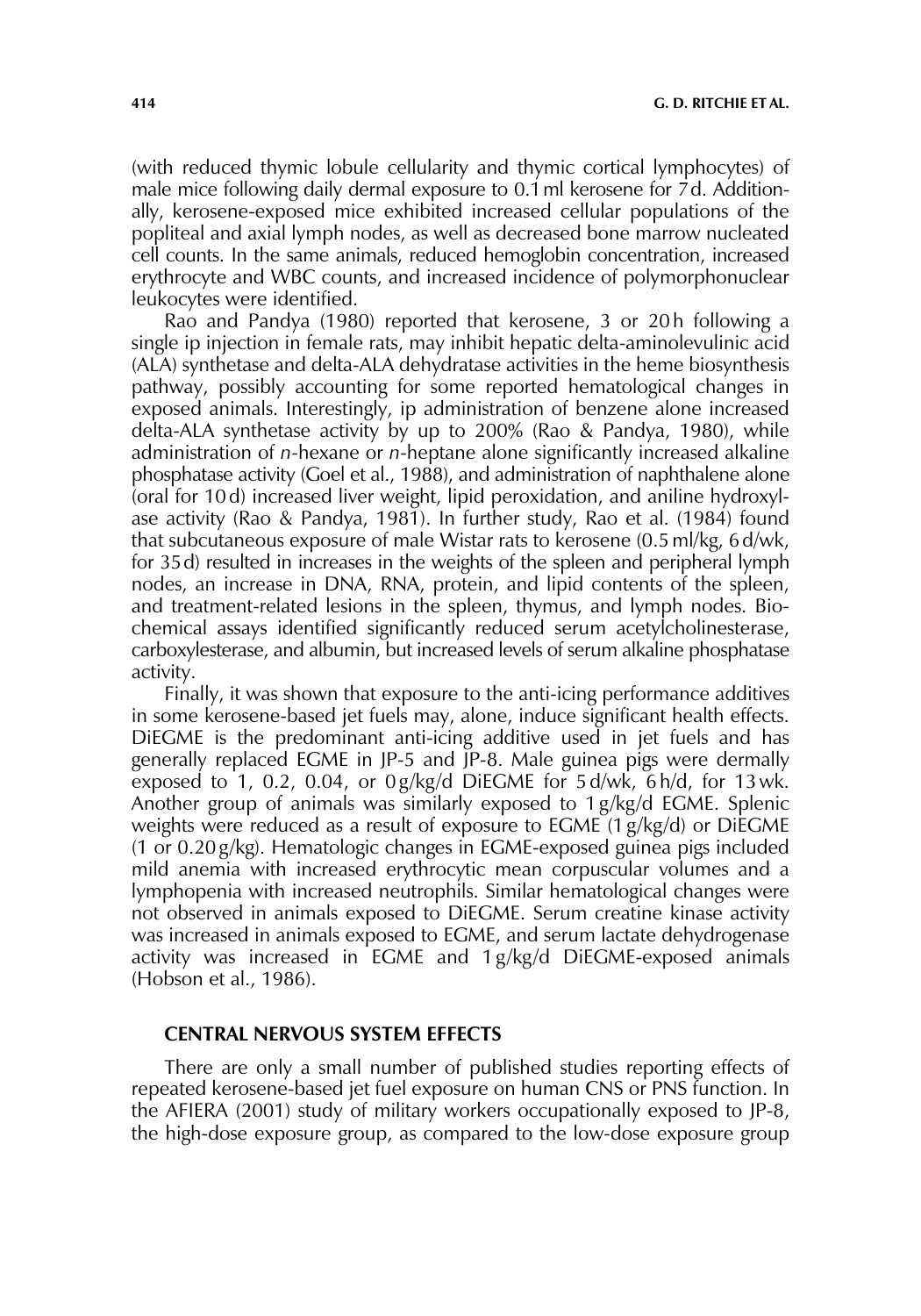self-reported significantly more incidence of neurologically related symptoms, including dizziness, imbalance, walking difficulties, general weakness/fatigue, difficulty gripping objects, numbness/tingling of limbs, trouble concentrating, and forgetfulness, and numerically greater incidence of headache, blurry vision, tremors, and chronic pain.

Smith et al. (1997) reported the effects on postural balance of 0.8–30yr (mean=4.56yr) of exposure to JP-8 (although some subjects also reported an exposure history to JP-4). Exposed subjects and matched controls were tested before the work shift (12–24 h rest from exposure) and again after 4–6h of occupational exposure to JP-8. Subjects were evaluated for the capacity to maintain postural equilibrium on a standard postural balance platform during each of four testing conditions: (1) eyes open, stable platform; (2) eyes closed, stable platform; (3) eyes open, standing on 4 in foam; (4) eyes closed, standing on 4 in foam. Workers exposed for ≥9mo to JP-4/JP-8 exhibited significantly increased postural sway patterns, relative to controls, but only during the most difficult testing condition, in which eyes were closed and the subject stood on a 4-in-thick section of packing foam. Performance deficits were correlated with breathing space and breath levels of benzene  $(5.03 \pm 1.4 \text{ ppm})$ , toluene  $(6.11 \pm 1.5 \,\text{ppm})$ , and xylenes  $(6.04 \pm 1.4 \,\text{ppm})$ , but not naphtha  $(491.6 \pm 108.9$  ppm). The reported deficits were subchronic/chronic and were not significantly modulated by the acute 4- to 6-h JP-8 occupational exposures. Further, in the AFIERA study (2001) of JP-8 occupational exposure, the high-exposure group, as compared to low-exposure controls, exhibited a significant deficit on testing for postural equilibrium during forward bending of the torso. This testing condition is generally considered to be more difficult than the "eyes closed, standing on foam" testing condition. It should be noted that workers in the AFIERA (2001) study were generally younger and reported less duration of exposure to JP-8 and no exposure history to JP-4, as compared to subjects tested in the previous study (Smith et al., 1997). Similar to the 1997 study result, deficits in postural equilibrium exhibited by workers with subchronic or chronic exposure to JP-8 were generally not exacerbated by acute exposure to JP-8. Persisting postural equilibrium deficits are known to reflect deficits in brainstem vestibular or proprioceptive control systems, but may additionally reflect deficits in peripheral proprioceptive mechanisms (Smith et al., 1997).

McInturf et al. (2001) measured learning of an eyeblink classically conditioned (Pavlovian) response (EBCC) in JP-8–exposed USAF personnel (JP-8; *n* =28) and matched controls (*n*=46). Subjects learned a classically conditioned association between an 85-dB, 1000-Hz tone (conditioned stimulus, or CS) and a  $3-5$ -psi (pounds/in<sup>2</sup>) corneal airpuff (unconditioned stimulus, or US), such that the CS eventually elicited an eyeblink response (conditioned response, or CR). Subjects were trained following a 14–72-h rest from occupational exposure, then relearned the task 30–90min following a 4–6-h return to work. It was reported that JP-8–exposed personnel were significantly deficient, relative to controls, in both the acquisition (percentage of trials in which CR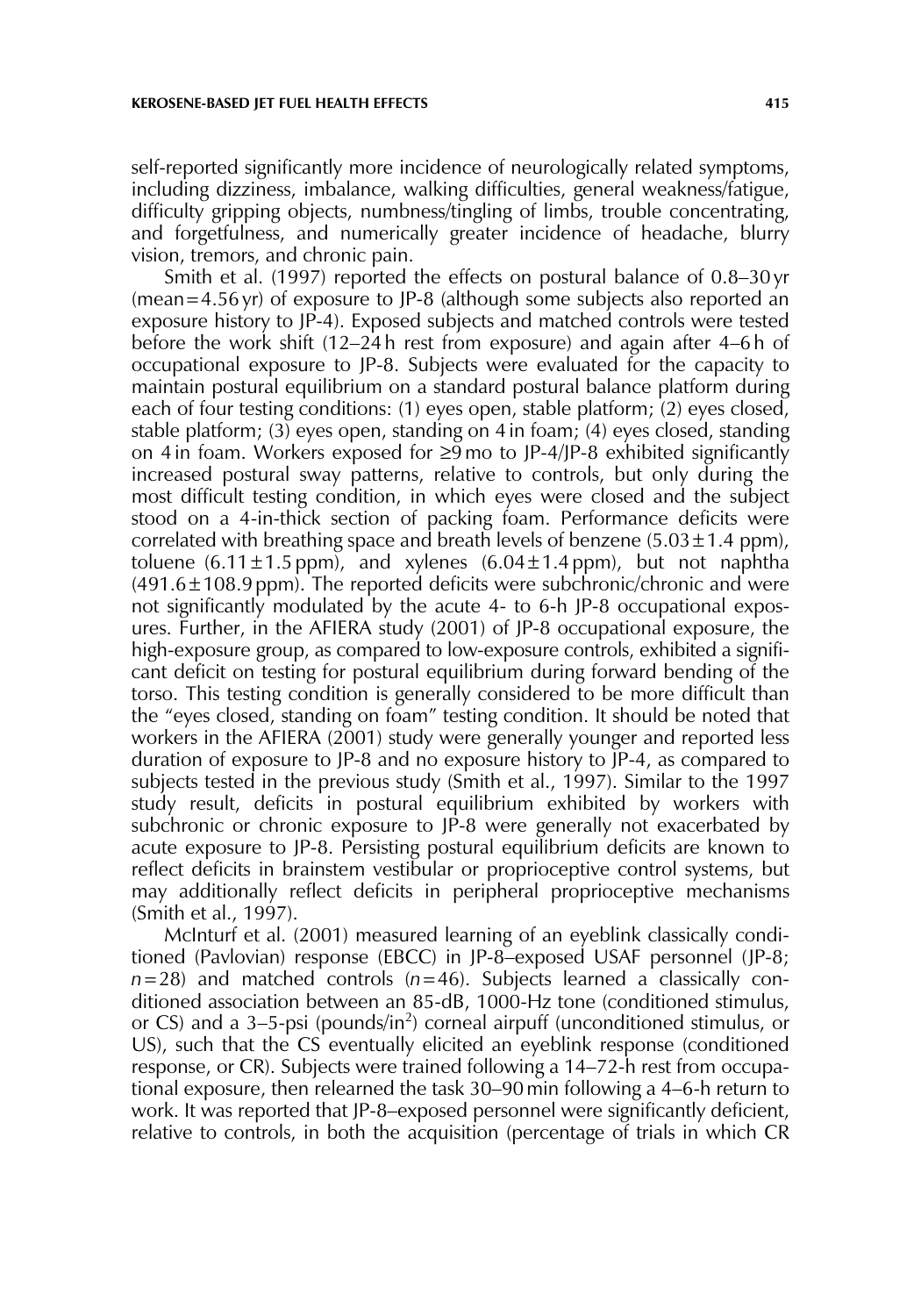was elicited by the CS) of the habit and the mean time from onset of the CS to the peak eyeblink response (CR). Deficits in EBCC acquisition are known to identify deficits in brainstem (e.g., cochlear, pontine, red nuclei) and cerebellar (e.g., nucleus interpositus) function (McInturf et al., 2001). Deficits in EBCC acquisition and performance appeared to reflect subchronic and chronic, but not acute, JP-8 exposure.

Odkvist et al. (1983, 1987) examined the effects of chronic exposure to jet fuel on audiological and vestibulo-oculomotor function in 8 jet mechanics exposed for 15–41 yr (mean =  $25$  yr). Although it is thought that much of the exposure of these workers occurred to jet fuels (i.e., MC77) containing a high percentage of unleaded gasoline, this study is reviewed for its similarity in CNS effects to those reviewed in the preceding paragraphs. Although there was no indication of any abnormal deficit in peripheral auditory mechanisms or thresholds, exposed workers exhibited significant deficit rates on Interrupted Speech Discrimination (38%) and Cortical Response to Frequency Glides (50%) tests. The former test, sensitive to lesions of the central auditory pathways and auditory cortex, evaluated capacity of subjects to discriminate human speech interrupted at 4, 7, or 10 times/s. The latter test, highly sensitive to lesions of the cerebello-pontine and other auditory pathways, required the subject to identify frequency glides, in a 1000-Hz tone, of 50 Hz or 200 Hz within 167 ms or 140 ms, respectively. The outcome of vestibulooculomotor tests indicated significant results on Broad-Frequency Visual Suppression and Broad Frequency Smooth Pursuit tests, but reflected no deficit in the sensory organs. For the former test, subjects were required to suppress the vestibulo-oculomotor reflex in order to fixate a dot on a full visual field screen moving with a rotating chair. Unlike during the testing of solvent-exposed workers, jet-fuel-exposed workers did not exhibit a significant deficit on the Visual Suppression test until it was made more difficult by use of broad frequency pseudo-random swings. In the latter test, subjects were asked to follow a small target moving at a velocity of 10 or 25°/s across a monitor, with the dependent measure being the eye speed between saccades. Values below 8 and 18°/s, respectively, were considered significantly abnormal. This research appears to indicate the workers exposed chronically to jet fuel (mean=25yr) may exhibit subtle deficits in the higher level inhibition (cerebellar, cortical, etc.) of brainstem functions, which may remain undetected without use of complex testing batteries. It was hypothesized that deficits in the oculomotor system commonly observed in animals and humans following hydrocarbon solvent exposures may reflect a decreased inhibition of the vestibulo-oculomotor reflex, presumably exerted by the cerebellum (Odkvist et al., 1983).

Olsen et al. (1998), evaluating a small number of military fuel workers during occupational exposure to JP-4, then again following USAF conversion to JP-8, reported several significant decreases in neurobehavioral function in workers following the JP-8 conversion, as compared to unexposed controls. Using the MicroCog neurocognitive functioning battery (tests of attention/ mental control, memory, reasoning/calculation, spatial processing, and reaction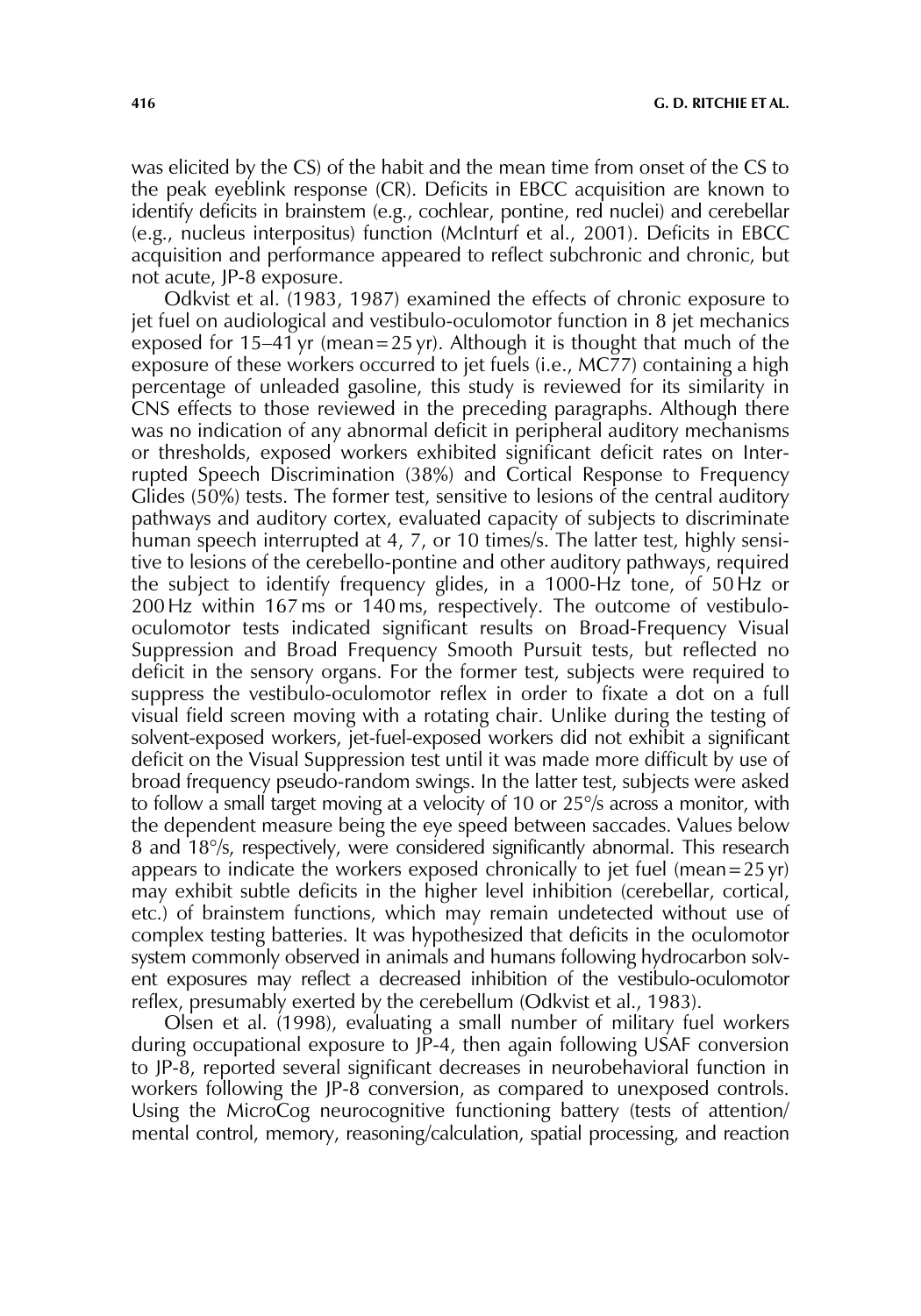#### **KEROSENE-BASED JET FUEL HEALTH EFFECTS 417**

time), it was generally shown that unexposed workers scored numerically higher on all tests as compared to workers exposed occupationally to JP-4, then JP-8. On the Reaction Time index, a test of motor response speed, unexposed controls exhibited significantly faster reaction time scores than did JP-8 workers 6 months following the transition from JP-4 to JP-8.

Finally, the neurobehavioral capacity of USAF workers with high-dose occupational exposure to JP-8 was compared to that of workers with low-dose exposure (AFIERA, 2001). These military workers were evaluated 14–72h following the last occupational exposure to JP-8, and again following a 4–6-h return to occupational responsibility. High-dose workers exhibited a number of significant deficits on the BARS/GASH (Behavioral Assessment and Research System/Global Assessment System for Humans) battery, as compared to the low-dose exposure group. Subjects classified as high JP-8 exposure exhibited significantly reduced performance (subchronic/chronic effect), relative to low exposure controls, on the following tests administered after a 14–72-h rest from occupational exposure:

- 1. Digit Span—Forward/Backward. A series of numbers was presented sequentially on a computer screen, and the subject was asked to reproduce the sequence on a numbered keyboard in the same order or in reverse order. The length of the sequence increased until a criterion was met, or the subject consistently failed.
- 2. Symbol Digit: A coding test in which digits were paired with symbols in a 2×9 matrix of squares on a computer screen. A similar matrix occurring at the bottom of the screen contained the symbols, but not the digits. The subject was required to type in the digit that was previously paired with each of up to nine symbols.
- 3. Tapping, Preferred Hand: The subject was instructed to press (tap) a designated console button as rapidly as possible, first with the index finger of the preferred hand, then of the nonpreferred hand (single tapping), then alternating between the index fingers of the preferred and nonpreferred hands (dual tapping).

The same subject group exhibited significantly reduced performance (acute effect), as compared to the initial testing session, when retested after a 4–6-h return to occupational responsibility (JP-8 exposure) on the following tests:

- 1. Tapping, Preferred Hand: As described earlier.
- 2. Dual Tapping: As described earlier.
- 3. Delayed Matching-to-Sample: DMTS is a test requiring the subject to view a complex visual pattern, then choose the pattern observed initially from three choices, presented following a short, variable delay.

Deficits in the high exposure JP-8 group appeared to reflect significant, acute, or subchronic/chronic reduction in higher cognitive capacity (Digit Span,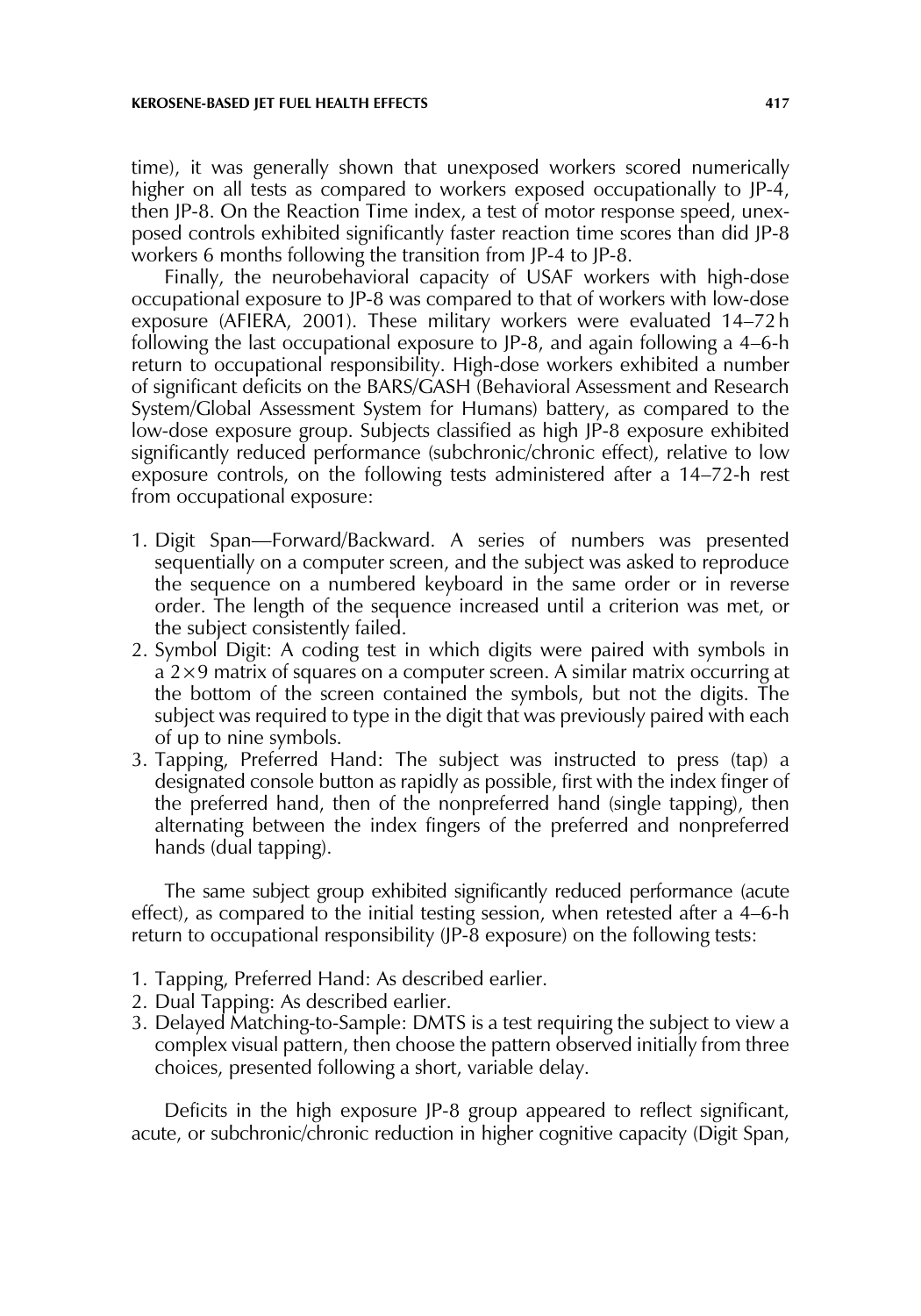**418 G. D. RITCHIE ET AL.**

Symbol Digit, Matching-to-Sample tests), emphasizing impaired short-term memory, and in simple motor skills (Tapping tests).

A number of animal studies of kerosene-based jet fuel neurotoxicity have been published. Mattie et al. (1995) reported no clinical signs of neurotoxicity (functional observational battery, FOB) in female rats treated orally with 0–2g/kg/d JP-8 from gestational d 6–15. Also this study indicated no histopathological changes in the brains or sciatic nerves of male rats administered 750, 1500, or 3000mg/kg JP-8 by gavage once daily for 90d.

Several studies reported the effects of repeated exposure (6h/d, 5d/wk, for 6 wk) of adult rats to JP-8 vapor (500 or 1000 mg/m<sup>3</sup>) or JP-5 vapor  $(1200 \,\text{mg/m}^3)$ . In these studies, it was shown that repeated JP-8 exposure modulated neurobehavioral capacity in several brain areas, and that this modulation persisted for up to 200+ d postexposure. Repeated JP-8 exposure to  $1 g/m<sup>3</sup>$  reduced the capacity of rats to learn highly difficult (but not simple) operant tasks, compared to lower dose  $(500 \,\text{mg/m}^3)$  JP-8 or control exposures. In the most difficult task (Incremental Repeated Acquisition [IRA] test), rats were required, on a daily basis, to learn operant lever pressing sequence chains including from one (i.e., press the left lever) to four successive responses (i.e., press the left, then center, then left, then right lever) for food reinforcement. These results would appear to indicate that higher cortical systems in the rat may be modulated by repeated high-dose JP-8 exposure but not by repeated lower dose exposures, while systems responsible for simple learning tasks may be unimpaired (Ritchie, Rossi et al., 2001). Unexpectedly, in this study, rats repeatedly exposed to  $500 \,\text{mg/m}^3$  JP-8 vapor exhibited slightly improved performance on the most complex operant tasks, as compared to controls. The authors hypothesized that lower dose JP-8 exposures may have activated portions of the CNS (up to 200d postexposure), an effect previously reported for operant responding following acute exposures to toluene (Glowa 1981; Wada et al., 1988; Wada, 1997, 1999).

Further, repeated exposure to  $1g/m^3$  JP-8 was shown to significantly increase approach of the exposed rats to a novel appetitive stimulus, as compared to controls (Rossi et al., 2001). This result was interpreted as possibly indicating sensitization of the forebrain dopaminergic system. Examination of neurotransmitter levels in the brains and blood of JP-8–exposed rats indicated (1) a significantly increased level of dopamine (DA) in the cortex; (2) a significantly increased level of DOPAC (3,4-dihydroxyphenylacetic acid), the major metabolite of DA, in the brainstem; and (3) a decreased level of the serotonin (5-HT) metabolite 5-HIAA (5-hydroxyindole acetic acid) in the serum as long as 200+d postexposure.

Baldwin et al. (2001) exposed rats to JP-8 vapor/aerosol (with or without substance P) for 1 h/d for 28 d (1059 mg/m $^3$  for 25 d, then to 2491 mg/m $^3$  for 3 d), then tested the animals using the functional observation battery (FOB), as well as the Morris water maze, a test of spatial discrimination and learning. While exposed rats (with or without substance P) exhibited no deficits on the Morris water maze, relative to controls, these rats exhibited significant postexposure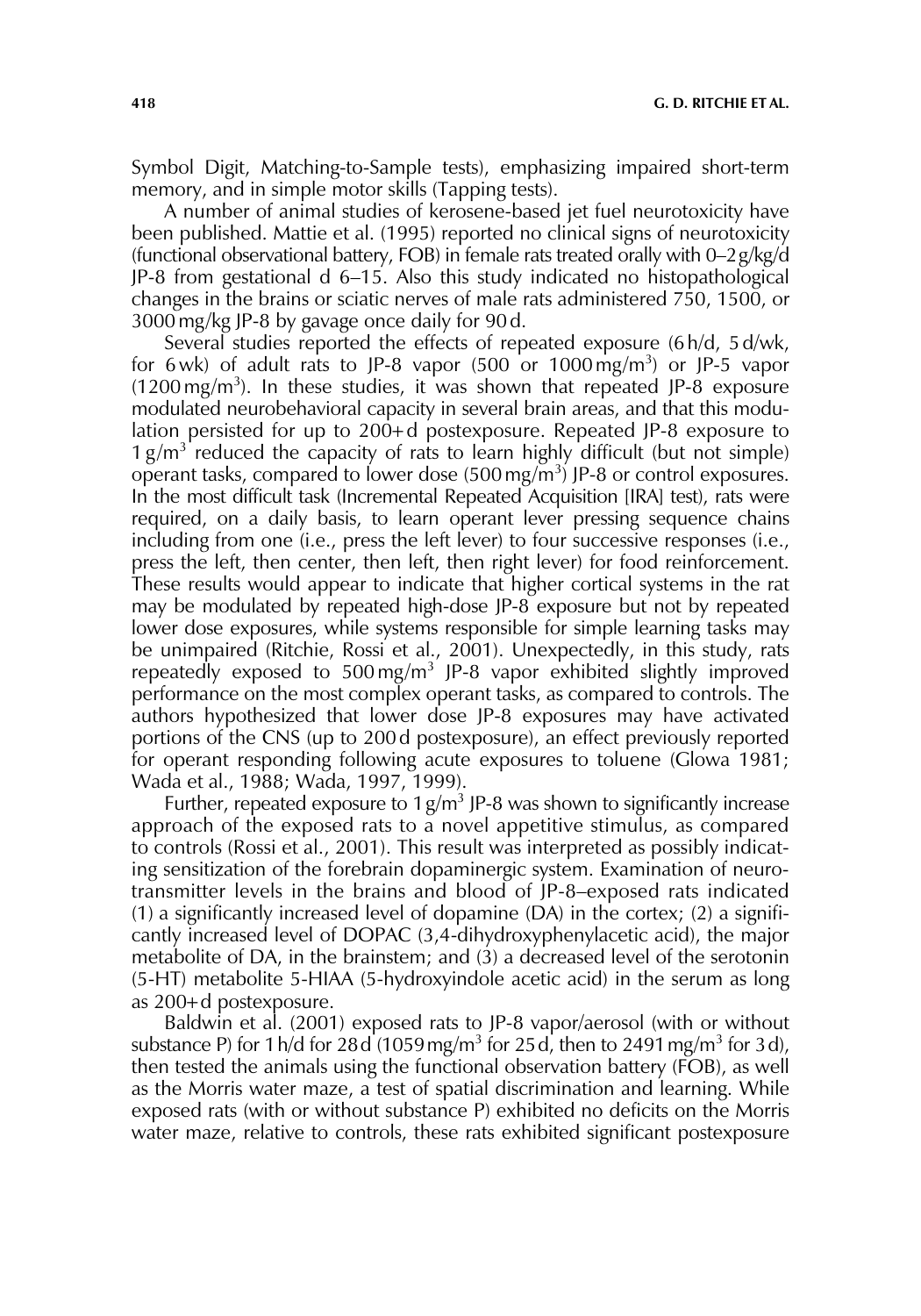weight loss, increased rearing, reduced grooming, increased open-field spontaneous locomotor activity, and increased swimming speed relative to controls.

Repeated exposure to JP-5 vapor  $(1.2 \text{ g/m}^3)$  induced a significant increase in forelimb grip strength, relative to controls (Rossi et al., 2001). The authors hypothesized that this fuel-induced change in neurobehavioral capacity may reflect long-term modulation of brainstem inhibitory systems. Additionally, the fuel-exposed rats exhibited a large numerical increase in approach to a novel appetitive stimulus, similar to the approach tendency of JP-8 vapor–exposed rats (Rossi et al., 2001). In the brains of JP-5–exposed rats, as measured up to 85d postexposure, there was a significant increase in DA in the hippocampus relative to controls, a significant increase in DOPAC in the cerebral cortex, and a significant reduction in the serotonin metabolite homovanillic acid (HVA) in the hippocampus. Bogo et al. (1984) compared the relative neurobehavioral toxicity, for U.S. Navy applications, of petroleum-derived (P-JP-5) versus shalederived (S-JP-5) JP-5 jet fuel. S-JP-5 contained higher percentages of alkanes, partially hydrogenated polynuclear aromatics, and other nitrogen-containing compounds than did P-JP-5. S-JP-5 was included in this study because the U.S. Navy (as part of the Navy Project Independence) utilized limited amounts of shale oil in the refining of JP-5, although this is an uncommon source in the refining of other jet fuels (Bogo et al., 1984). Adult Sprague-Dawley rats were either orally (3–8ml/kg or 24 ml/kg) dosed one time, or were exposed by inhalation for 30d (1100 mg/m<sup>3</sup>) to JP-5 vapor/aerosol. Among the orally gavaged groups, subjects lost up to 30% of body weight within 4 d postexposure. This change, however, was reversed to normal levels by 7d postexposure. Water volume intake, among both S-JP-5 and P-JP-5 groups, was reduced by up to 30% during the first 2d postexposure, but increased by 4 to significantly above control levels. However, S-JP-5–exposed rats exhibited water volume intakes of nearly 200% of baseline on d 4 postexposure, and continued to show increased water consumption throughout the remainder of the 36-d study. Additionally, P-JP-5–exposed rats exhibited significantly increased home cage activity at 2.5–6h postexposure, but a subsequent significant reduction in home cage activity, relative to controls, during the remainder of the study. Additional studies of rotarod performance, somatosensory evoked potential (SEP), and shock-induced aggression produced no differences between fuel-exposed and control animals. From the inhalation studies, a significant polydipsia was recorded, relative to controls, on exposure d 8 for P-JP-5–exposed rats, and on d 9 for S-JP-5–exposed animals. From d 13–36, both exposure groups consumed significantly more water than did controls. While the increased water volume may have reflected fuel-induced renal toxicity, it remains unknown if this observation may have reflected a behavioral sensitization of the CNS. This apparent polydipsia may be consistent with the fuel induced changes in appetive approach reported by Ritchie, Rossi et al. (2001) and Rossi et al.  $(2001)$ .

In combination, these studies of subchronic or chronic exposure of humans or animals to JP-5 or JP-8 would appear to indicate persisting changes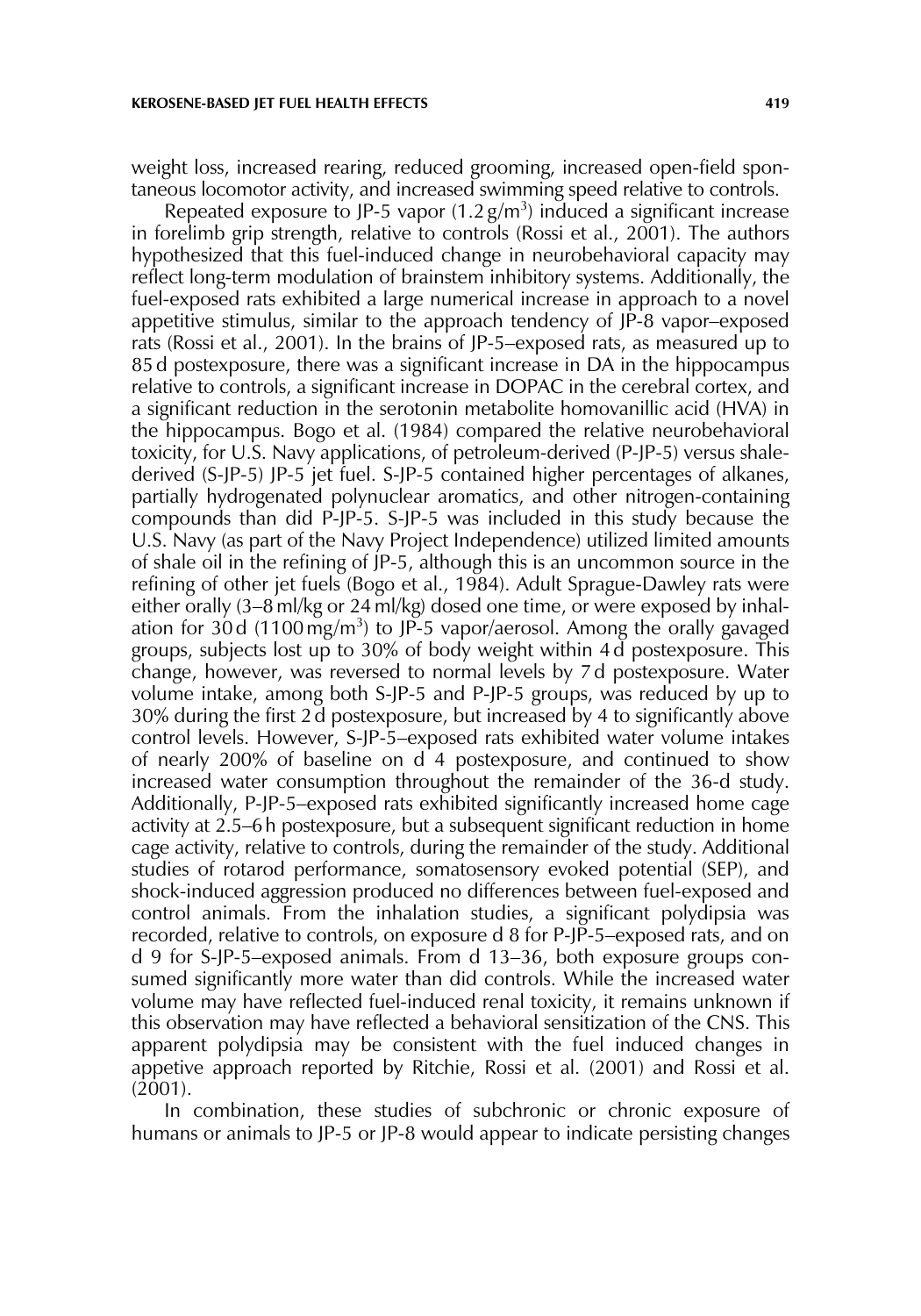in at least cortical, brainstem, and cerebellar systems, as manifested by changes in neurobehavioral capacity and/or neurotransmitter levels. Baldwin et al. (2001) concluded that repeated exposure of rats to JP-8 aerosol results in increased arousal levels and locomotor activity akin to repeated psychostimulant administration that is mediated by the mesolimbic dopaminergic system.

Although repeated respiratory inhalation of kerosene vapor or combustion exhaust is very common in countries using this fuel for illumination, cooking, and heating, and accidental oral ingestion of the fuel may be a major source of childhood poisoning, there is a minimal scientific literature detailing possible kerosene-induced neurotoxic health consequences. Acute exposure to kerosene in humans, as a function of increasing dose, was reported to result in irritability, restlessness, ataxia, drowsiness, convulsions, semiconsciousness, unconsciousness, or death (Aldy et al., 1978; Akamaguna and Odita, 1983; Mahdi, 1988; Majeed et al., 1981, 1988; Dudin et al., 1991; Lucas, 1994). Similarly, long-term exposure to low kerosene vapor concentrations was reported to produce nonspecific CNS symptoms, such as nervousness, loss of appetite, and nausea (WHO Working Group, 1985), that may not be related to possible hypoxia effects. Carpenter et al. (1976) indicated that human exposure to  $140 \,\mathrm{mg/m^3}$ vapor for 15min resulted only in olfactory fatigue and an unusual taste sensation.

Edelfors and Ravn-Jonsen (1992), using rat CNS synaptasomal membranes, reported that exposure to the in vitro preparation to kerosene resulted in reduced activity of the enzyme  $(Ca^{2+}/Mg^{2+})$ -ATPase and subsequently increased levels of intracellular  $Ca^{2+}$ , resulting in increased neurotransmitter release. This result may provide an alternative to the hypoxia mechanism for kerosene-induced neurobehavioral effects.

There is one published study of the in vitro effects of acute exposure to JP-8 on nervous system tissue. Grant et al. (2000) investigated the in vitro cytotoxicity and electrophysiological effects of JP-8 on neuroblastoma x glioma (NG108-15) cell cultures, as well as on embryonic hippocampal neurons. Acute JP-8 (in 0.5% ethanol) exposure of the hippocampal neurons proved to be highly toxic  $(IC_{50}$  of  $\leq$  2  $\mu$ g/ml), while, in contrast, the NG108-15 cells were much less sensitive. Electrophysiological examination of NG108-15 cells showed that incubation with  $IP-8$  at  $I\mu g/ml$  did not alter significantly any of the electrophysiological properties. However, exposure to JP-8 at 10µg/ml during a current stimulus of +46 pA decreased the amplitude of the action potential to  $83\pm7\%$ , the rate of rise ( $dV/dt_{MAX}$ ) to  $50\pm8\%$ , and the spiking rate to  $25\pm11\%$ of the corresponding control levels. These results demonstrate JP-8–induced cytotoxicity varies among cell types, and for the first time that CNS neurons may alter electrophysiological function without cell death in response to JP-8 exposure.

Additionally, there is one published study of the effects of hydrocarbon fuels exhaust on the rat brain. Microinjection of exhaust emissions containing PAHs and nitro-PAHs into the hippocampus or striatum induced significant lesions, with tissue loss and disappearance of immunoreactivity for glial fibrillary acidic protein (GFAP), tyrosine hydroxylase activity, and AChE activity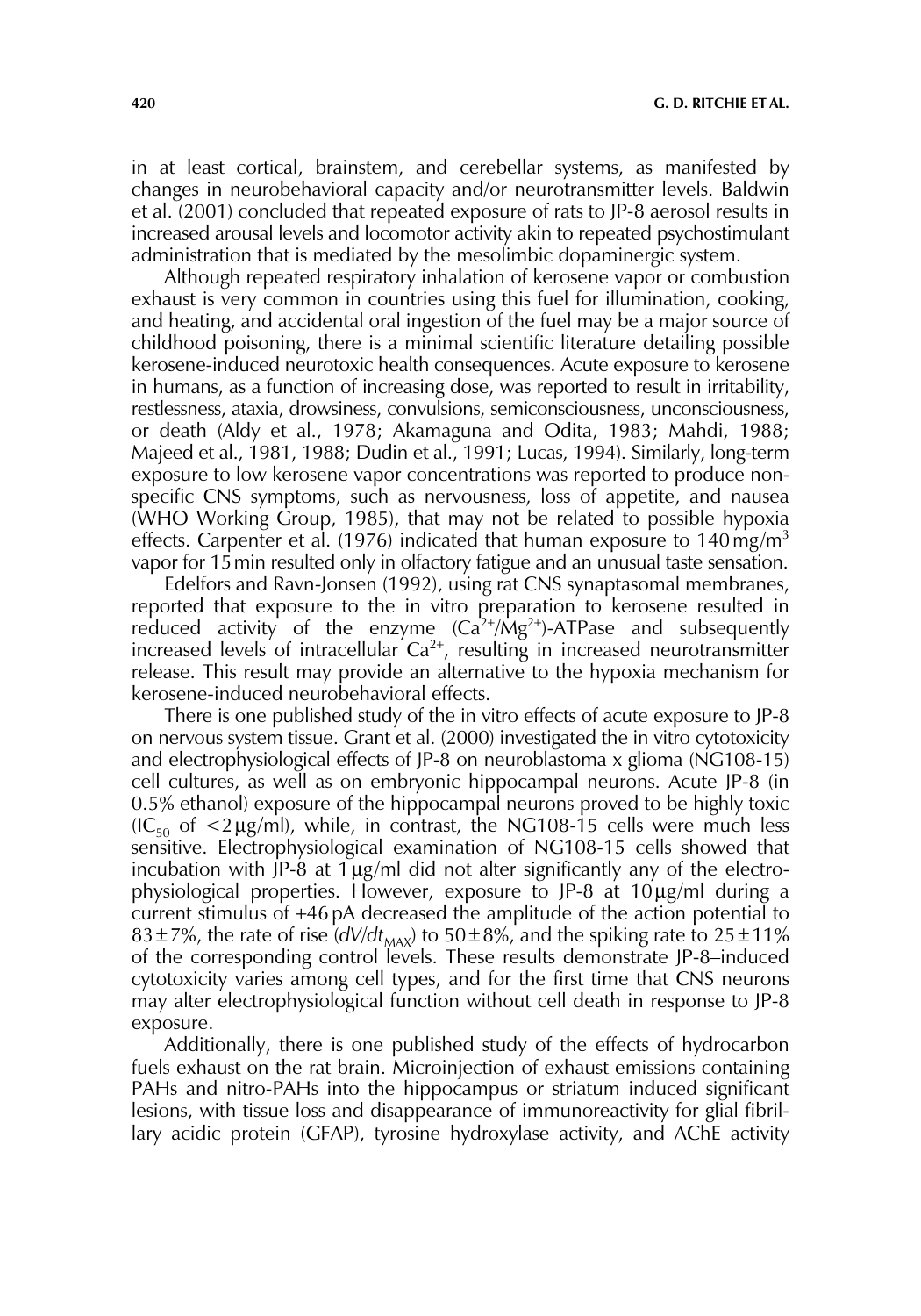(Andersson et al., 1998). A comprehensive review of the neurotoxicity of acute and repeated exposure to various hydrocarbon fuels and solvents was recently published (Ritchie, Still et al., 2001).

## **OCULAR AND AUDITORY SYSTEMS**

As previously indicated, self-reported health effects from occupational fuel workers may include tearing of the eyes and blurred vision (Ritchie, Still et al., 2001; AFIERA, 2001). Two aviators exposed to a high level of JP-5 reported a burning sensation in the eyes, while one experienced itching, watering eyes for 24h postexposure. One of the aviators was diagnosed with hyperemic conjunctiva that persisted for 4 d postexposure (Porter, 1990). Eye irritation, however, was not reported by 6 volunteers exposed for 15 min to 140 mg/m<sup>3</sup> deodorized kerosene vapor (Carpenter et al., 1976). There are no reports of more serious human eye injury from repeated exposure to kerosene-based jet fuel vapor or aerosol.

There are few animal studies examining ocular irritancy in response to laboratory exposure to kerosene-based jet fuels. Kinkead et al. (1992a, 1992b), after applying 0.1ml neat JP-5 or JP-8 to the conjunctiva of rabbits, reported no ocular irritancy 20–30s postexposure. Vernot et al. (1990a) reported minimal eye irritation (Draize scoring technique) in rabbits following corneal surface exposure to 0.1ml neat Jet A for 20–30s.

McGuire et al. (2000) evaluated whether brief (1h/d for 7d) inhalation exposure of mice 1 or 2.5 g/m<sup>3</sup> JP-8 + 100 (containing 2,6-di-tert-butyl-4-methylphenol, as the antioxidant) would result in possible toxicity of the retina. It was shown that JP-8 +100 exposure resulted in significant increases in reactivity to anti-glutathione-*S*-transferase *mu*-1 (GSTM1) antibodies in the radial glial Muller cell perikarya and fibers, as compared to controls. It was concluded that increased expression of GST detoxification isoenzymes in the retinas of JP-8 +100–exposed mice indicated possible toxicity in this sensory organ, with the possibility of resultant increased passage of xenobiotics across the retinalbrain barrier.

There are no human or animal studies indicating peripheral auditory system deficits following acute or repeated exposure to kerosene-based jet fuels, although there is a significant literature detailing such deficits in animals or humans exposed repeatedly to doses of toluene higher than those found in jet fuels (Morata et al., 1997; Campo et al., 1999; Hougaard et al., 1999; McWilliams et al., 2000).

## **RENAL SYSTEM EFFECTS**

There are no published studies indicating kerosene-based jet fuel–induced deficits in the renal systems of humans. In the AFIERA (2001) study of JP-8 occupational exposure, there were no significant health effects involving the renal system, or increased incidence of related, self-reported health complaints.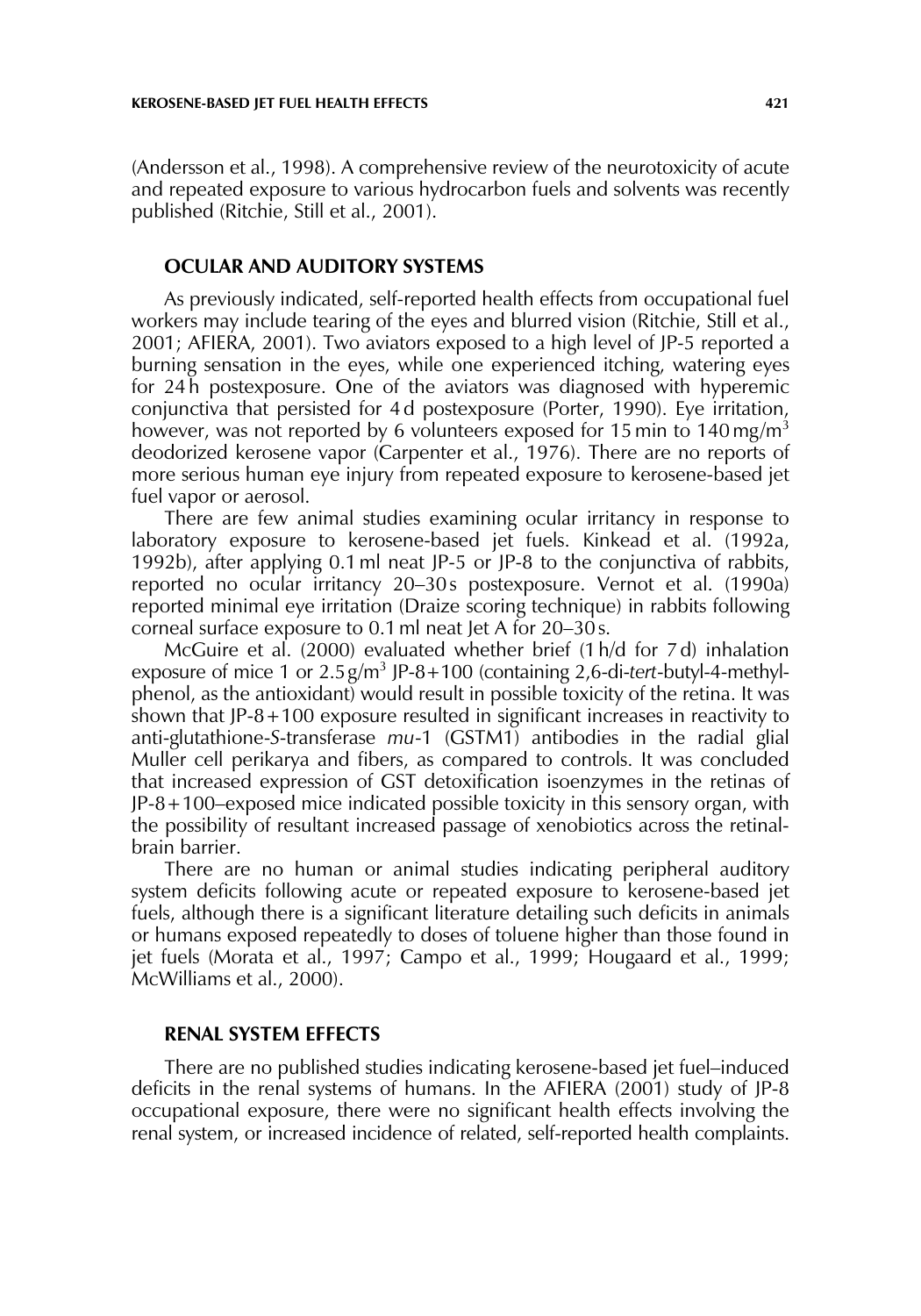Acute human inhalation exposure to JP-5 vapor/aerosol resulted in no detectable renal system effects (Porter, 1990). However, children and adults accidentally poisoned with kerosene by oral ingestion, while typically exhibiting normal urinalysis tests, may reflect albuminuria in a few cases (Nouri & Al-Rahim, 1970; Mahdi, 1988; Dudin et al., 1991).

There are a number of studies indicating significant, and sometimes fatal renal complications in male rats exposed repeatedly to JP-8, JP-5, or kerosene. Alden (1986) concluded that the majority of male rats that may die during or following repeated exposure to kerosene-based jet fuels typically exhibit renal complications.

Acute oral exposure of rats to as much as 12 g/kg kerosene or 12.15g/kg deodorized kerosene resulted in no change in kidney/body weight ratio, and only slight cellular infiltration and vacuolization (Muralidhara et al., 1982). Hyaline droplets were found in the kidneys of 2 male rats that died 48h following an acute exposure to  $47.2$  g/kg by oral gavage (Parker et al., 1981), although the effect was not seen in rats that died in less than 48h, or in rats that survived more than 14d following oral gavage exposure to 18.9–37.8g/kg. In the majority of rats that died in less than 14 d of receiving an oral gavage dose of 19–48g/kg JP-5, eosinophilic hyaline droplets were found in the cytoplasm of epithelial cells in the kidney proximal tubules (Bogo et al., 1983).

Lymphocytic inflammation was induced in the urinary bladder of mice during chronic dermal application of JP-5 (NTP/NIH, 1986b), although shorter duration dermal exposures to kerosene or JP-5 did not induce renal toxicity (NTP/NIH, 1986b; Upreti et al., 1989). In another repeated exposure study, male and female rats and female mice were exposed to petroleum-derived or shale-derived JP-5 vapor (150 or 750 mg/m<sup>3</sup>) for 90 days (MacEwen & Vernot, 1985). Immediately postexposure, approximately 75% of male rats sacrificed exhibited nephrosis and renal tubular necrosis. Mattie et al. (1991) exposed Fischer-344 rats and C57Bl/6 mice of both sexes to JP-8 vapor by whole-body inhalation at 0, 500, and 1000mg/m<sup>3</sup> on a continuous basis for 90d, and then allowed recovery until approximately 24mos of age. In a number of male rats, the kidneys developed a reversible ultrastructural increase in size and propensity for crystalloid changes of phagolysosomal proteinic reabsorption droplets in the proximal convoluted tubular epithelium. A specific triad of persisting light microscopic renal lesions occurred, but functional change was limited to a decrease in urine concentration compared to controls that persisted throughout the recovery period. Specifically, hyaline droplets were formed in the cytoplasm of the proximal tubule cells of the renal cortex. The hyaline droplets contained high concentrations of the protein alpha 2µ-globulin. It is hypothesized that the protein accumulates in the cytoplasm of the tubules, as binding slows the normal degradation of the protein with chemical constituents of JP-8 or their metabolites. The tubules near the corticomedullary junction become dilated and filled with coarsely granular casts and necrotic debris, resulting in nephron obstruction and chronic necrosis (Bruner, 1984; Alden, 1986; Mattie et al., 1991). While initially there was substantial concern for a similar fuel-induced renal toxicity in exposed humans, all available evidence indicates that the alpha 2µ-globulin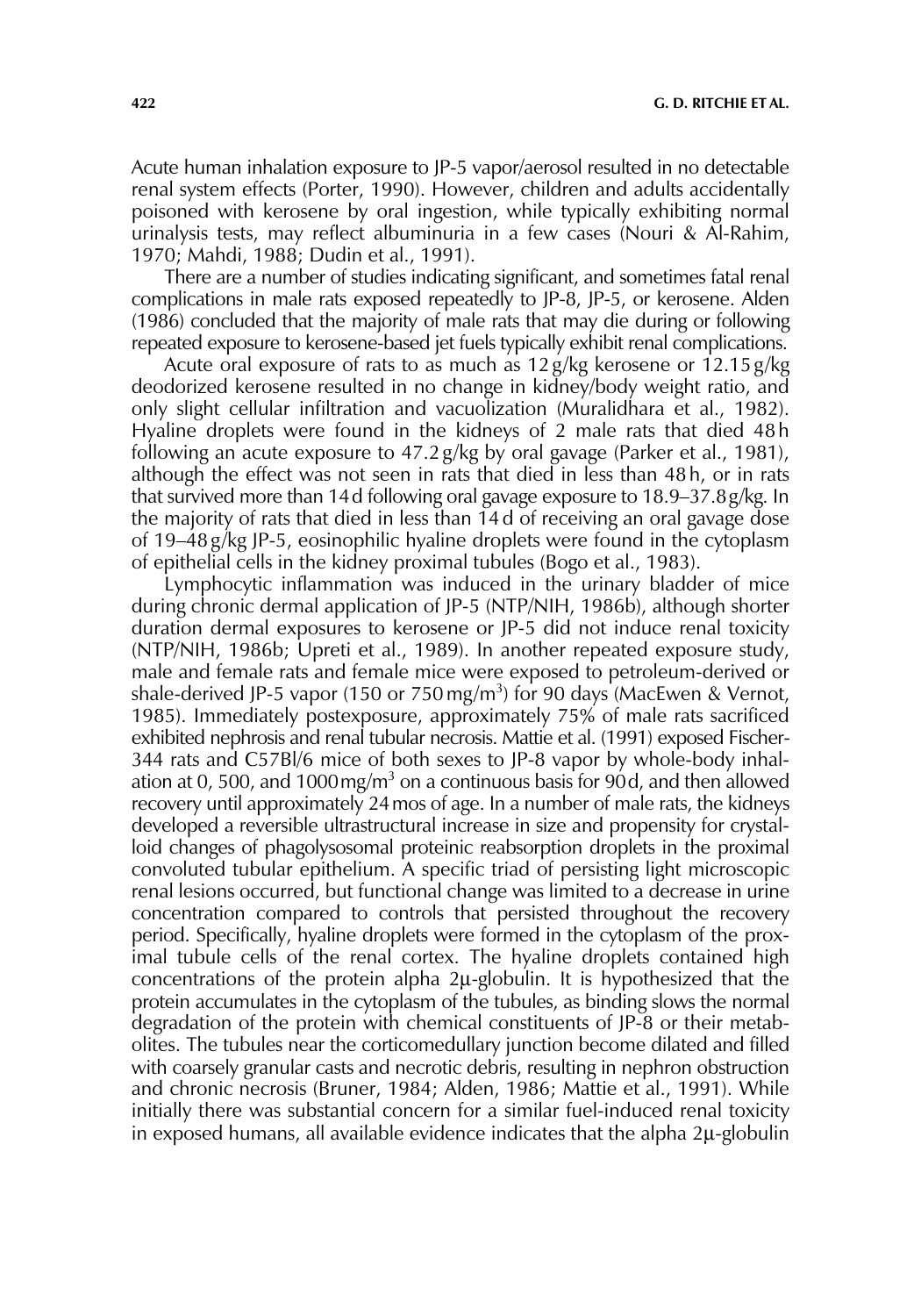#### **KEROSENE-BASED JET FUEL HEALTH EFFECTS 423**

protein is synthesized exclusively by adult male rats (but not by male mice). While other species, including humans, synthesize proteins that share significant homology with alpha  $2\mu$ -globulin, none of these proteins have been shown to induce a similar renal toxicity (Flamm & Lehman-McKeeman, 1991). This type of hydrocarbon exposure (i.e., jet fuels, gasoline, etc.) toxicity was shown to progress in some cases to kidney cancer in the male rat (Bruner, 1984) but, again, is not considered relevant to humans (Flamm & Lehman-McKeeman, 1991).

In a follow-up study, Mattie et al. (1995) exposed male Sprague-Dawley rats by oral gavage for 90d to 750, 1500, or 3000 mg/kg/d JP-8. As with inhalation exposures (Mattie et al., 1991), significant quantities of hyaline droplets were detected in the kidneys of male rats in all exposure groups. Urine samples were collected within 24h postexposure and analyzed for protein, creatine, total volume, and metabolite content. Although observed results were not necessarily dose related, the following significant differences, compared to controls, were reported for at least one of the three exposure groups: (1) sodium, increased; (2) chloride, increased; (3) glucose, decreased; (4) total bilirubin, increased; (5) creatine, increased; (6) total triglycerides, decreased; (7) aspartate aminotransferase activity, increased; and (8) alanine aminotransferase (ALT) activity, increased. Additionally, four metabolites (retention times, 11.84, 12.82, 13.68, 16.05min) were identified in the urine of one or more fuelexposed groups that were not present in the urine of controls.

Recently, Witzmann, Carpenter et al. (2000) found that repeated exposure of male Sprague-Dawley rats to 1  $g/m^3$  JP-8 vapor (6 h/d, 5 d/wk for 6 wk) resulted in a significant modulation of expression (from −36% to +315% of control) of several renal proteins, as measured 82d postexposure. These proteins were generally involved in kidney ultrastructure or in the detoxification of systemic xenobiotics. Exposure of male mice to aerosolized JP-8 (1g/m<sup>3</sup> for 1h/d, for 5d) resulted in a significant modulation of expression (from −22% to +178% of control) of several renal proteins related to ultrastructural abnormalities, altered protein processing, metabolic effects, and paradoxical stress protein/ detoxification system responses (Witzmann, Bauer et al., 2000). Research indicates statistically significant upregulation or downregulation of the expression of 77–96 different proteins in the renal cortex of male Sprague-Dawley rats exposed to JP-8 vapor (250, 500, or 1000 mg/m<sup>3</sup>)  $6 \text{h/d}$ , continuously for 91 d (personal communication, Witzmann).

## **HEPATIC SYSTEM EFFECTS**

There are no published studies on hepatic function in humans exposed to kerosene-based jet fuels. Dossing et al. (1985), however, reported persisting (2–4 wk postexposure) increased liver metabolism (i.e., antipyrine clearance) in 91 jet fueling personnel exposed repeatedly to European jet fuels that may have contained a high gasoline content. In these subjects, serum aspartate aminotransferase (AST) and alkaline phosphatase activities were unchanged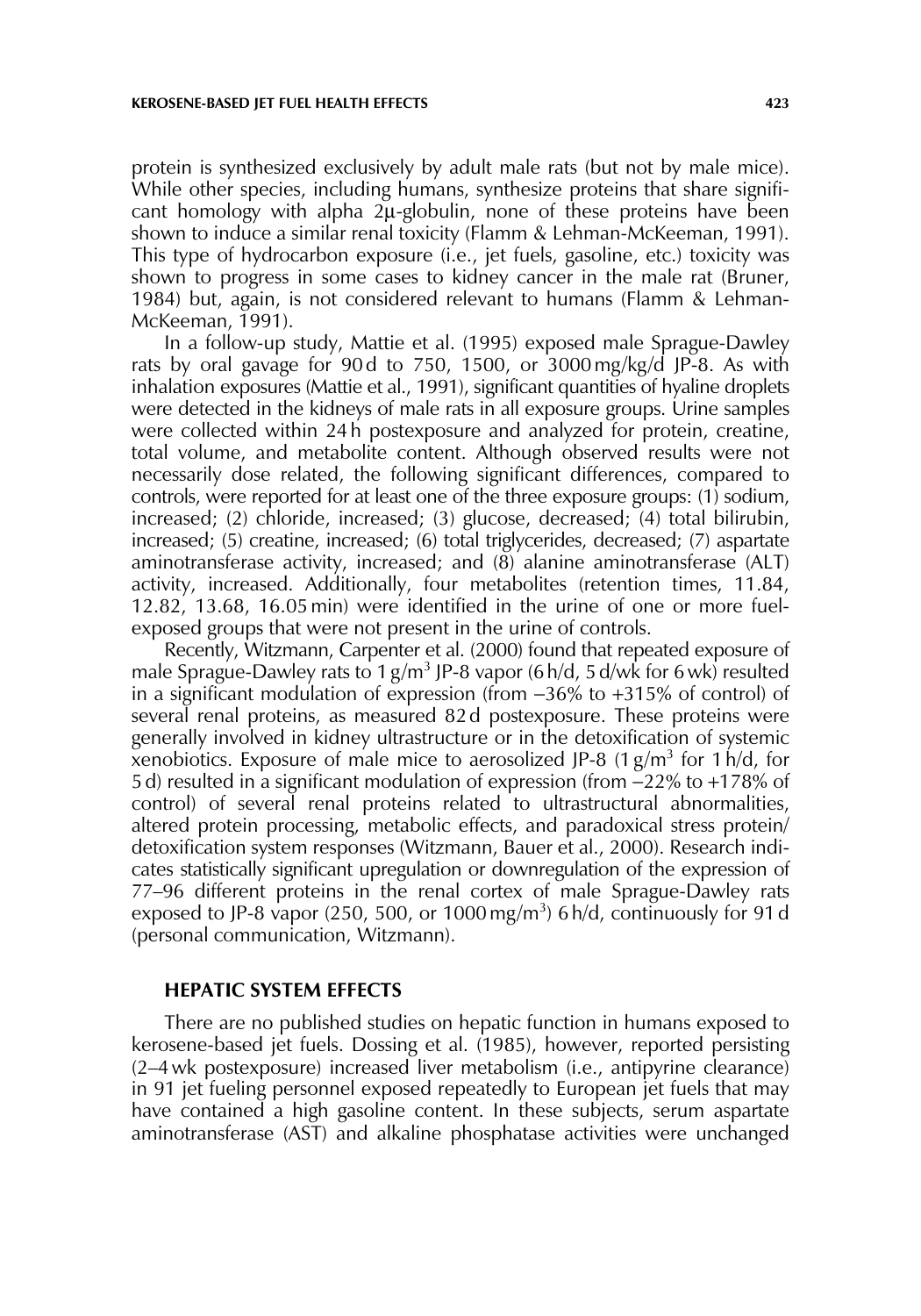from controls. A similar result, including increased liver metabolism of both antipyrine and metronidazole, was found in 18 gasoline filling station attendants (Dossing et al., 1988).

A large number of animal studies have been conducted with multiple routes of exposure (acute or repeated) to kerosene-based jet fuels or kerosene that indicate at least short-term hepatotoxicity. Parker et al. (1981) exposed male Sprague-Dawley rats orally to a single dose of shale-derived or petroleumderived JP-5 at 24–60 ml/kg (18.9–47.2 g/kg). Establishing an  $LD_{50}$  of  $>60$  mg/kg for petroleum-based JP-5, it was noticed that deceased animals had swollen and mottled livers with accentuated lobular patterns and hepatocytic necrosis, while surviving rats showed hepatic periportal fatty changes, and significantly increased activities of serum glutamic pyruvic transaminase (SGPT), serum glutamic oxaloacetic transaminase (SGOT), and lactate dehydrogenase (LDH). In continuing studies (Parker et al., 1981; Bogo et al., 1983, 1984), rats administered a single oral gavage dose of 24ml/kg (18.9g/kg) JP-5 and sacrificed 1–3d later exhibited swollen and mottled livers, with degeneration of periportal hepatocytes. LDH, SGOT, and SGPT activity levels were increased in most animals from 6h to 5d postexposure. Liver sections indicated mitotic figures and increased numbers of binucleated cells. However, when male Sprague-Dawley rats were exposed to 1.1–1.6  $g/m^3$  JP-5 vapor, 6 h/d, 5 d/wk for 6 wk, there was no significant liver pathology or changes in serum liver enzyme activity levels.

In a series of subchronic inhalation studies, male and female beagle dogs, male and female F-344 rats, and female C56Bl/6 mice were exposed to JP-5 (150 or 750 mg/m<sup>3</sup>) vapor continuously for 90d (MacEwen & Vernot, 1978, 1980, 1981, 1982, 1983, 1985; Gaworski et al., 1984, 1985). In 100% of dogs exposed to  $750 \,\text{mg/m}^3$  JP-5 vapor and in 33% of those exposed to  $150$  mg/m<sup>3</sup>, liver swelling and clouding of hepatocytes was observed; in some dogs with high exposure, increased liver weights and liver/body weight ratios and decreased SGPT activity levels were also seen (MacEwen & Vernot, 1978). In rats exposed to  $750 \,\text{mg/m}^3$  shale-derived JP-5 vapor continuously for 90d, both males and females exhibited liver vacuolization that was also present in females exposed to 150 mg/m<sup>3</sup>. In a study of lesser duration exposure to JP-5 vapor (no aerosol phase), there were no adverse liver or serum enzyme effects in rats exposed for 6h/d, 5 d/wk for 6wk (Bogo et al., 1984). In mice exposed to 150 mg/m $^3$  or 750 mg/m $^3$  petroleum-derived JP-5 vapor for 90 d, females (no males tested) exhibited focal fatty changes and diffuse cytoplasmic vacuolation in the liver postexposure that was not present at the end of a 19- or 21-mo follow-up. Interestingly, in a preliminary study, female C56Bl/6 mice were exposed continuously to 1.5  $\rm g/m^3$  JP-5 respirable aerosol for 6 d, resulting in the death of over 50% of the mice.

Mattie et al. (1995) dosed male rats by oral gavage with JP-8 (750, 1500, 3000mg/kg) daily for 90d. Although there were no histopathological or weight changes in the livers of exposed rats, there was an increase in the activities of liver enzymes AST and alanine aminotransferase (ALT). There was a significant liver/body weight increase in JP-8-exposed rats, in a dose–related manner, as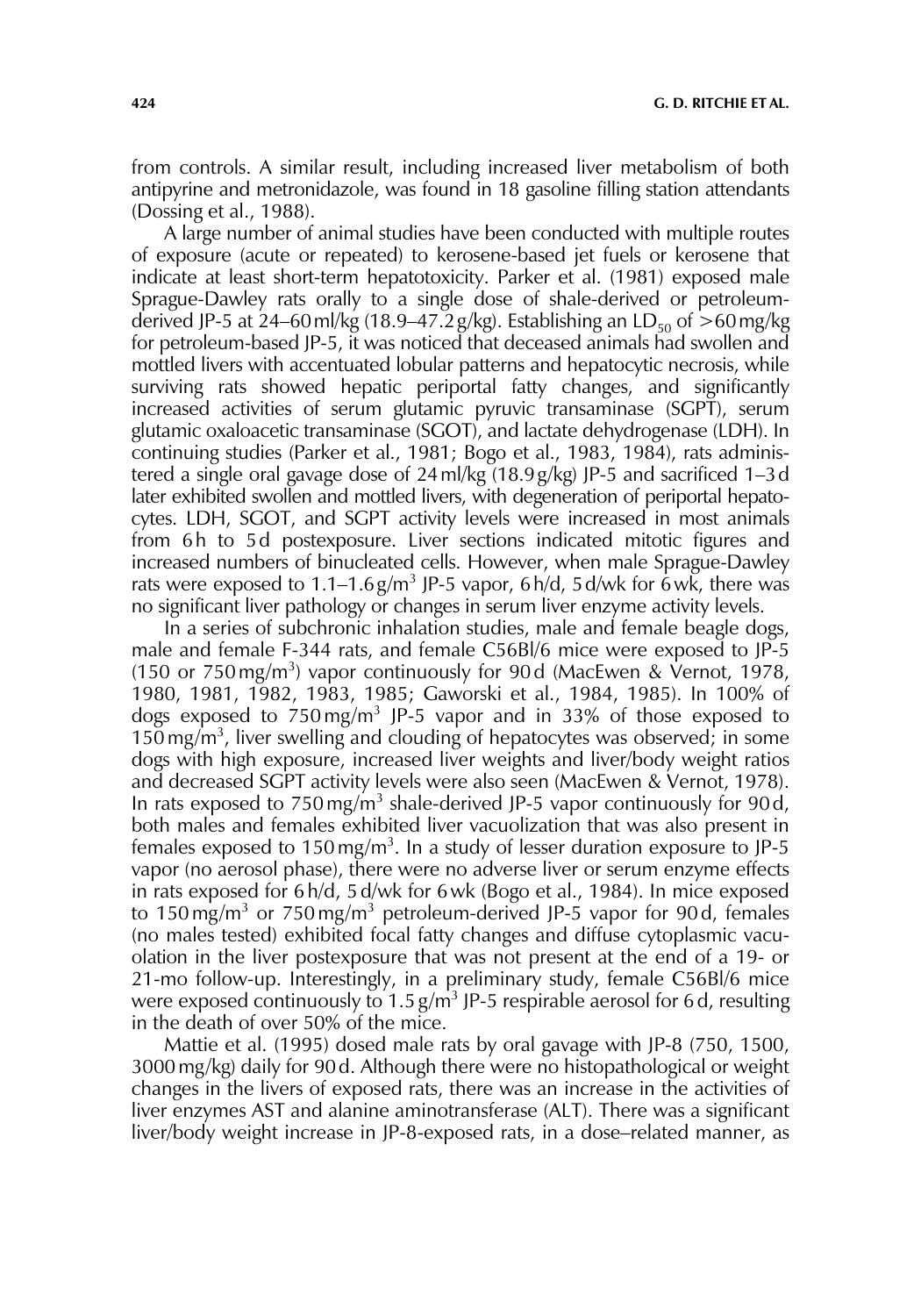well as an increase in total bilirubin and a decrease in triglycerides in exposed groups. Dudley et al. (2001) reported that oral gavage exposure of mice to 1 or 2g/d JP-8 for 7d resulted in significant increases in liver weight and liver/body weight ratio, compared to controls.

Muralidhara et al. (1982) exposed mice to single doses of 12 g/kg kerosene or 12.15mg/kg deodorized kerosene with no significant hepatic effects, although mild cellular infiltration and liver vacuolization was noted in some subjects. Starek and Vojtisek (1986) reported in vitro inhibition of respiration of liver tissues in rats acutely administered high doses of kerosene by oral gavage, and impairment of the biotransformation of hexobarbital and phenacetin using in vivo preparations. Additionally, acutely dosed rats exhibited an increase in concentration of lactate and pyruvate in the blood and liver, a decrease in glucose concentration in the blood, and reduction of glycogen content in the liver and skeletal muscle, with an increase of LDH activity in the liver.

Rao et al. (1984), exposing male Wistar rats to kerosene (subcutaneous, 0.5ml/kg, 6d/wk, for 35d), reported increases in the liver weight, with an increase in DNA, RNA, protein, and lipid contents of liver, lesions of the liver, and an increase in liver alkaline phosphatase activity and a decrease in benzo[a]pyrene hydroxylase levels.

Using electrophoretic techniques (proteomic assay), Witzmann et al. (2000a) determined that exposure of male rats to  $1 \text{ g/m}^3$  JP-8 vapor for 6 h/d, 5 d/wk, for 6 wk resulted in a persisting numerical, but not significantly different, increase in total abundance of lamin A (NCBI Accession No. 1346413) in the liver. Lamin A is hypothesized to be important in nuclear membrane integrity. Research indicates statistically significant upregulation or downregulation of the expression of 107–117 different hepatic proteins in the livers of male Sprague-Dawley rats exposed to JP-8 vapor (250, 500, or 1000 mg/m<sup>3</sup>)  $6 h/d$ , continuously for 91d (personal communication, Witzmann, Bobb et al., 2002).

Grant et al. (2000), exposing H4IIE liver cells to JP-8 in 0.5% ethanol, demonstrated a mean inhibitory concentration  $(IC_{50})$  of 12.6±0.4µg/ml. Comparison of JP-8 toxicity for exposure of hepatic (H4IIE) cells with similar exposure of several CNS cell lines indicated significantly less sensitivity in liver cells.

Finally, it was demonstrated that the PAHs in hydrocarbon fuels or combustion exhaust will, in the presence of an active AhR induce expression of a number of phase 1 enzymes (e.g., cytochrome P-4501A1) and phase 2 enzymes (e.g., glutathione *S*-transferase) in the liver. This effect was demonstrated both through in vitro investigations (Franzen et al., 1988; Kress and Greenlee, 1997; Lewtas et al., 1997) and through detection of increased oxidative metabolism of antipyrine, aminopyrine, ethlymorphine, aniline, and benzo[a]pyrene in rats or humans (fuel filling attendants) (Dossing et al., 1985, 1988).

## **CARDIOVASCULAR SYSTEM**

Mild hypertension was reported for 4d postexposure in one of two aviators exposed for <1h to a high concentration of JP-5 (Porter, 1990). In the AFIERA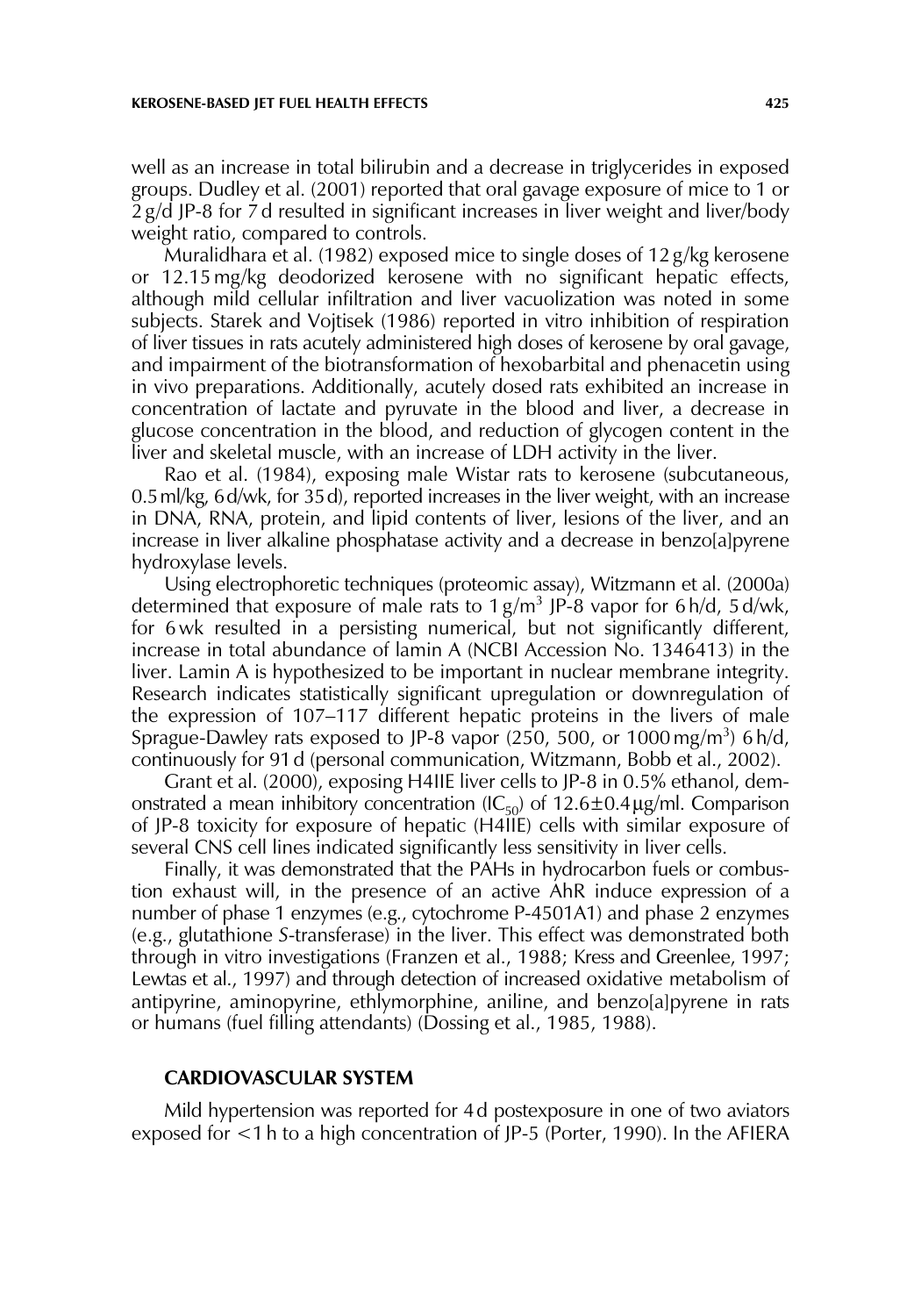study (2001) of occupational JP-8 exposure, there was significantly more selfreporting of chest tightness and numerically increased self-reporting of heart palpation in high-dose versus low-dose exposure groups, although there were no differences between these groups in medical visits for these symptoms. Tachycardia was reported in children accidentally poisoned with kerosene (Coruh & Inal, 1966; Akamaguna & Odita, 1983).

In animals, Mattie et al. (1995) reported no histopathological changes in the hearts of male rats administered 750, 1500, or 3000 mg/kg JP-8 by oral gavage once daily for 90d. In studies to determine the  $LD_{50}$  by oral gavage for JP-5, Parker et al. (1981, 1986) reported cardiovascular collapse that was unrelated to myocardial necrosis in male Sprague-Dawley rats that died. However, rats dosed with approximately 20g/kg JP-5 exhibited no increase in enzymes indicative of myocardial insult (serum creatine phosphokinase) when necropsied 3 d postexposure.

Carpenter et al. (1976) reported no treatment-related histopathological changes in the heart tissues of rats or beagle dogs with low-dose kerosene exposures (100 mg/m<sup>3</sup>, 6 h/d, 5 d/wk, for 13 wk). There were no significant changes in heart weight or histopathology in rats following a single oral gavage exposure to 12–12.15g/kg kerosene (Muralidhara et al., 1982). Noa and Illnait (1987a, 1987b), exposing guinea pigs to an extremely high vapor/aerosol concentration of kerosene ( $20.4-43$  g/m<sup>3</sup>) 15 min/d for 21 d, reported induction of aortic plaques that resembled those seen in arteriosclerosis in that species. Additionally, these authors measured significantly increased serum cholesterol and decreases in high density lipoprotein (HDL) in the exposed guinea pigs.

There is no published evidence of cardiac epinephrine sensitivity responses to kerosene-based jet fuels in either humans or animals, although it was shown that several components of kerosene-based jet fuels (i.e., benzene) are potent inducers of cardiac arrhythmia at ≥155 g/m<sup>3</sup> in the presence of epinephrine (Chenoweth, 1946).

### **MUSCULOSKELETAL EFFECTS**

There are no human studies indicating musculoskeletal system effects from kerosene-based jet fuel exposure in humans. However, the AFIERA study (2001) of JP-8 occupationally exposed workers indicated that high-dose exposure, as compared to low-dose exposure, resulted in significantly more self-reported complaints of general weakness/fatigue, difficulty gripping objects, and numbness/ tingling of limbs, as well as a numerically greater incidence of self-reported generalized pain.

Mattie et al. (1995) reported no histopathological changes in the sternum or skeletal muscle of male rats administered 750, 1500, or 3000mg/kg JP-8 by gavage once daily for 90d. In beagle dogs and rats, exposure to up to 100 mg/m<sup>3</sup> deodorized kerosene for 6h/d, 5d/wk, for 13 wk resulted in no histopathological changes in the musculoskeletal system (Carpenter et al., 1976). Mice treated dermally with JP-5 (up to 500mg/kg, 5d/wk, for 90 or 103wk) did not develop adverse musculoskeletal effects (NTP/NIH, 1986b).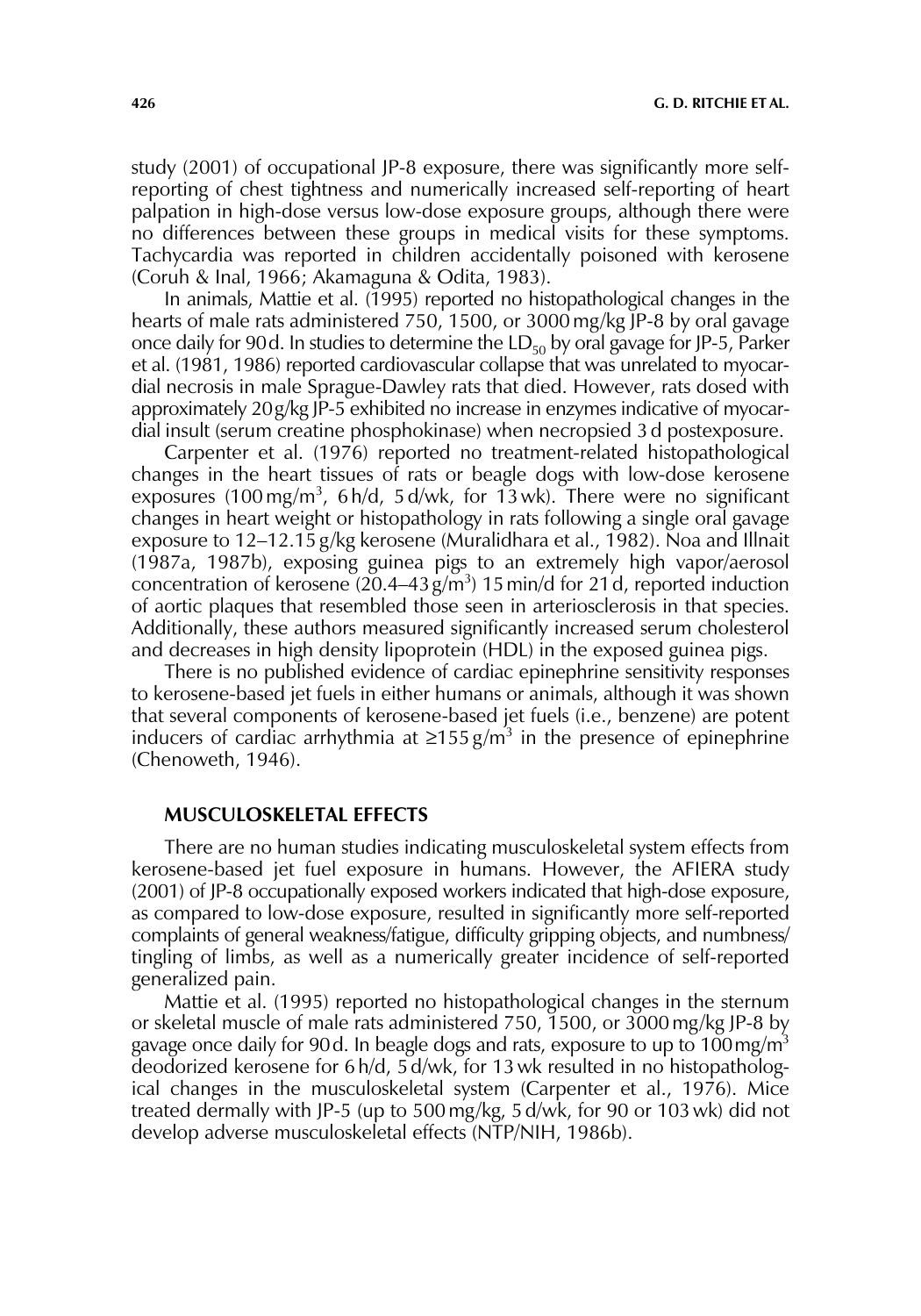# **ENDOCRINE SYSTEM**

There are no published studies of JP-8–induced deficits on the endocrine systems of humans, although results of the AFIERA (2001) study of JP-8 occupational exposure effects for the endocrine system were not complete at the time of publication of this report.

Mattie et al. (1995) reported no histopathological changes in the adrenal glands or pancreas of male rats administered 750, 1500, or 3000 mg/kg JP-8 by gavage once daily for 90d. There were no histopathological changes in the adrenal glands or in relative adrenal gland weights in rats following single-dose administrations by oral gavage of up to 12g/kg kerosene or 12.15g/kg deodorized kerosene (Muralidhara et al., 1982). Similarly, Upreti et al. (1989) reported no adrenal gland effects with repeated dermal exposure of mice to kerosene. Rao et al. (1984), however, reported adrenal lesions in male rats exposed subcutaneously to kerosene (0.5 ml/kg, 6d/wk for 35 d).

## **METABOLIC EFFECTS**

There are no published studies of metabolic function in humans following kerosene-based jet fuel exposure, and very few animal studies specifically examining fuel-induced changes in metabolism. There are, however, a very large number of studies reviewed in other sections of this report that indicate fuel-induced changes in gene or protein expression in specific organ or cellular systems that are known to influence metabolic processes.

In rodents, there are a large number of studies indicating transient reduced weight or rate of weight gain, as compared to controls, during inhalation, dermal, or oral exposure to kerosene-based jet fuels. These studies are discussed in a previous section of this article. There were no significant metabolic changes indicated in blood chemistry assays of rats exposed continuously to JP-8 vapor (500 or 1000 mg/m<sup>3</sup>) for 90 d (Mattie et al., 1991). Starek and Vojtisek (1986) reported decreased blood glucose levels in rats after repeated inhalation exposure to kerosene vapor averaging  $58 \,\text{mg/m}^3$  and increases in blood lactate and pyruvate levels at a mean concentration of 231 mg/m<sup>3</sup>.

## **REPRODUCTIVE AND DEVELOPMENTAL EFFECTS**

There are only two published studies of possible kerosene-based jet fuel exposure effects on the human reproductive system, and one published human study of developmental effects from kerosene exposure. In the first reproductive study, LeMasters et al. (1999) examined a number of sperm parameters (sperm concentration, sperm motion, viability, morphology, morphometrics, and stability of sperm chromatin) in USAF personnel exposed repeatedly to JP-8/JP-4 and/or hydrocarbon solvents. A comparison of sperm parameters preexposure versus after 15–30wk of occupational responsibility indicated no significant differences for any measure. In a developmental study of kerosene effects, Bunin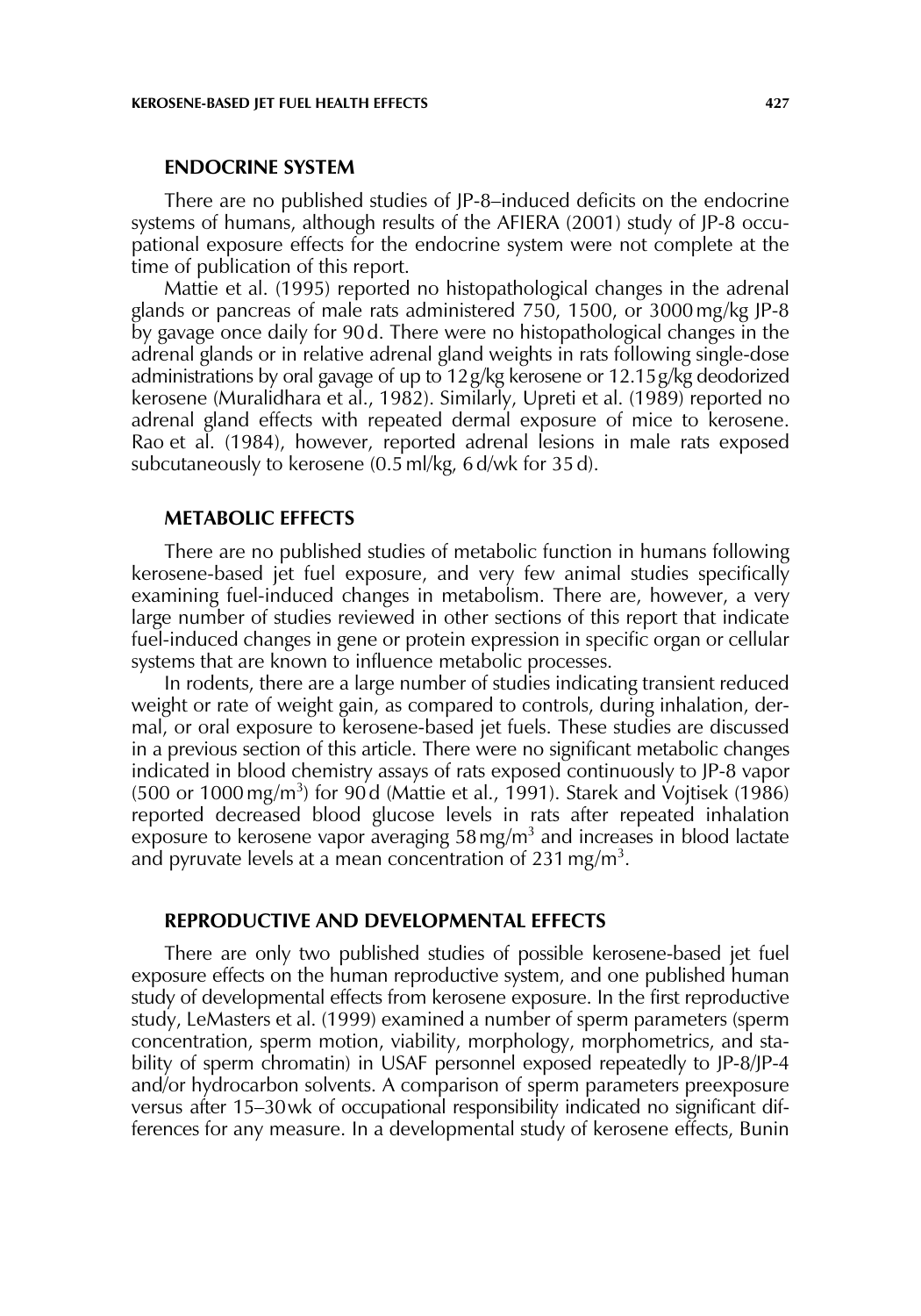et al. (1994) reported a significant association between repeated use of kerosene fuel during pregnancy and subsequent development of astrocytic glioma (astrocytoma) and primitive neuroectodermal tumor (PNET) in intrauterinally exposed children.

No histological changes were noted in the reproductive systems of male or female mice dermally exposed to  $2-8g/kg$  JP-5, 5 times/wk for 13wk, or in mice exposed to 250 or 500 mg/kg  $IP-5$  5 times/wk for 103 wk (NTP/NIH, 1986). Two recent animal studies similarly examined the effects of 91d of exposure (6 h/d, 7 d/wk) to JP-8 vapor (0, 250, 500, or 1000 mg/m<sup>3</sup>) or exposure for 6 h/ d, 5 d/wk for 6 wk to 1  $g/m<sup>3</sup>$  JP-8 vapor on the reproductive systems of adult male Sprague-Dawley rats (Briggs et al., 1999, 2001). No significant effects on sperm morphology, quality, or concentration were reported for any exposure concentration. Sperm motility measures, however, indicated a dose-related decrease in motility that was significantly different from controls (1000 mg/kg vs. 0mg/kg groups). Proteomic analysis of testis samples from control and JP-8– vapor-exposed rats identified seventy-six different testis proteins were significantly increased (83%) or decreased (17%) in abundance in vapor-exposed groups as compared to controls, although dose-response profiles were often non-linear. For example, significantly over-expressed proteins included: mitochondrial aldehyde dehydrogenase (ALDH1), androgen receptor-associated protein 24, calreticulin, HSP 86, integrin beta-7 subunit, IL-18, lactate dehydrogenase, lamin B, osmotic stress protein 94, protein kinase C-binding protein Zeta-1, serum albumin, spermassociated Tat-binding protein, and T-complex polypeptide 1 (Witzmann et al., 2003). The downregulation of several proteins expressed during spermatogenesis may suggest reduced spermatogenesis with longer duration exposures to JP-8.

Because approximately 12% of active-duty USAF, Navy, and Army personnel are women of childbearing age, there is increasing interest in possible reproductive or developmental effects of jet fuel exposure. Cooper and Mattie (1996) reported that JP-8 did not produce fetal malformation after oral exposure (0, 500, 1000, 1500, or 2000mg/kg/d) exposure of pregnant rat dams during gestation d 6–15. Dams in the 1-, 1.5-, and 2-g/kg/day groups gained significantly less body weight during pregnancy than did controls. Embryo toxicity was, however, indicated by a significant reduction in fetal body weight (13–15%) in the 1.5- and 2-g/kg/day dose groups. In continuing research, Mattie et al. (2001) exposed female rats by oral gavage to 0, 325, 750, or 1500mg/kg/day JP-8 for 21wk, including 90d prior to gestation and lactation. Body weights from the high-dose group were significantly decreased, relative to controls, on postnatal d 4–21. Developmental testing indicated no marked differences among exposure groups and controls for surface righting and negative geotaxis. For swimming ability, however, there was a significant dose-related reduction in exposed versus control animals, leading the authors to hypothesize a fuel-related delay in development of coordinated motor movements related to the swimming task.

Schreiner et al. (1997) evaluated the reproductive and developmental toxicity of HDS kerosene applied dermally in Sprague-Dawley rats. Although the kerosene was diluted with mineral oils to minimize dermal irritation, dermal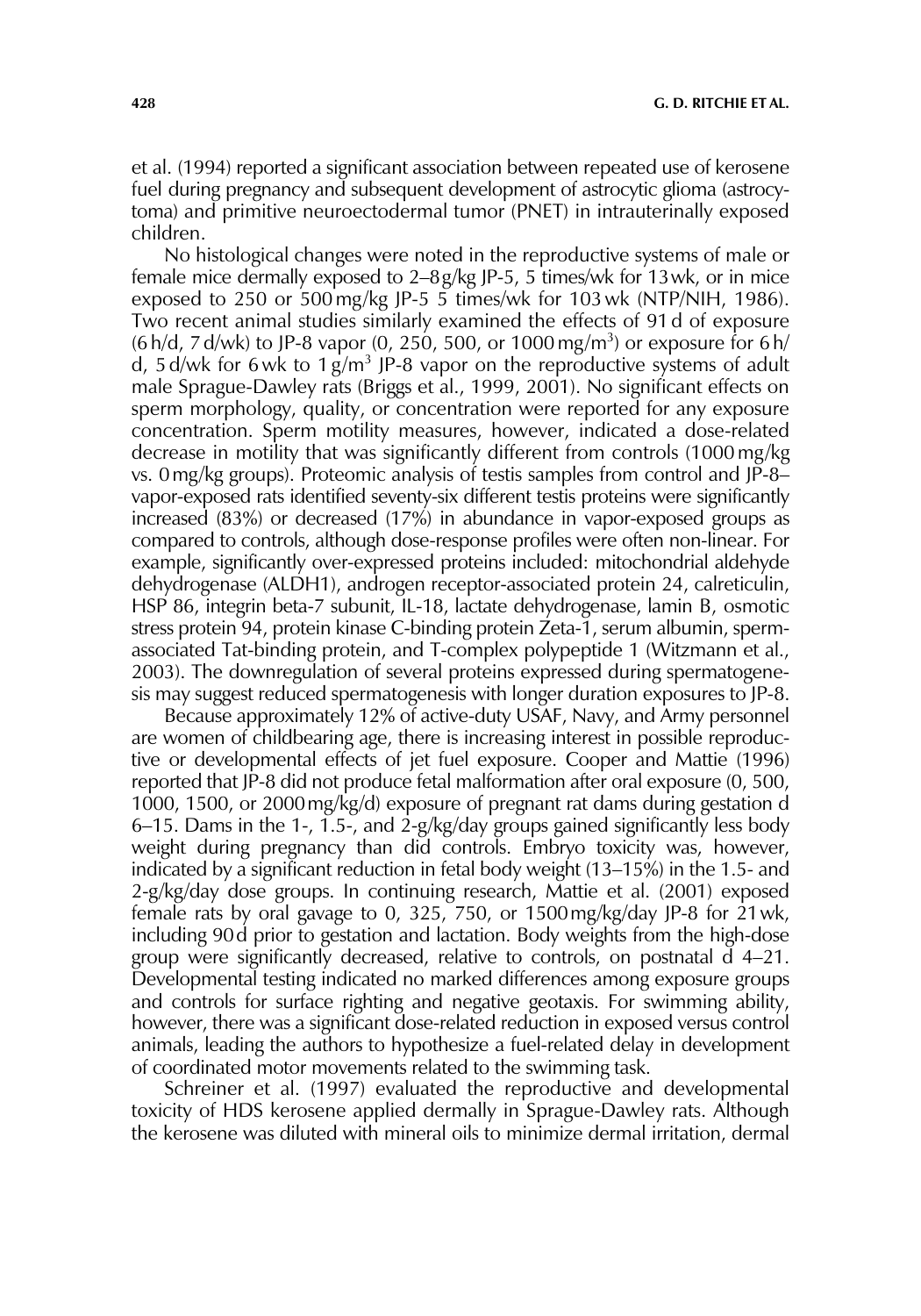absorption similar to neat kerosene exposure was reported. Kerosene was administered at 494 (60% kerosene), 330 (40%), or 165 (20%) mg/kg/d for 7wk (premating, mating to d 19 of gestation) to females, and for 8wk to males. Dams and litters were sacrificed on postpartum d 4 and males were sacrificed within the following week. Kerosene exposure produced slight to moderate skin irritation at the highest dose (494 mg/kg/d) in both sexes but no apparent maternal, reproductive, or developmental toxicity. Additionally, no clinical signs of toxicity and no effects on body weight, food consumption, or absolute organ weights were observed. Relative kidney weights were heavier than controls in male rats at the high dose. There were no marked differences in mean number of corpora lutea, implantation sites, and live pups per litter, and no gross or microscopic deficits were observed in the male or female reproductive organs. Pups born from treated dams showed body weights and weight gains comparable to controls. Finally, Harris et al. (2000) reported reduced natural killer (NK) cell function in mice following brief, repeated exposure to JP-8 aerosol. Lanier (1999) hypothesized that reduced NK cell function in female rodents may result in reduced placentation during gestation and, thus, impaired reproductive ability.

Finally, Hobson et al. (1986) reported that male rats exposed dermally for 13wk to 1 g/kg/d of EGME, an anti-icing additive in some kerosene-based jet fuels, resulted in significantly reduced testicular weights. Similarly, inhalation exposure of male rats to EGME for 4 h at 1.9 or 3.1  $g/m<sup>3</sup>$  resulted, respectively, in spermatid damage or testicular atrophy (Johanson, 2000).

## **GASTROINTESTINAL SYSTEM**

One of two pilots exposed to an undetermined concentration of JP-5 for <1 h reported feelings of nausea for <24h (Porter, 1990). In the AFIERA study (2001) of JP-8 occupational exposures, there were no differences between high-dose exposure and low-dose exposure groups in either self-reporting of, or medical visits for, gastrointestinal system symptoms. Long-term human exposure to low kerosene vapor concentrations has, however, been reported to produce nonspecific CNS symptoms related to the GI tract, such as loss of appetite and nausea (WHO Working Group, 1985).

In animals, Mattie et al. (1995) reported gastritis and hyperplasia (stratum corneum of squamous portion) of the stomach, as well as anal dermatitis and hyperplasia in male rats administered 750, 1500, or 3000mg/kg JP-8 by gavage once daily for 90d. No histopathological changes were reported in the gastrointestinal systems of dogs or rats exposed to up to 100 mg/m<sup>3</sup> kerosene vapor for 6h/d, 5 d/wk for up to 13wk (Carpenter et al., 1976).

# **GENOTOXIC EFFECTS**

There is minimal published human research concerning possible genotoxicity arising from repeated kerosene-based jet fuel exposure. Results of the AFIERA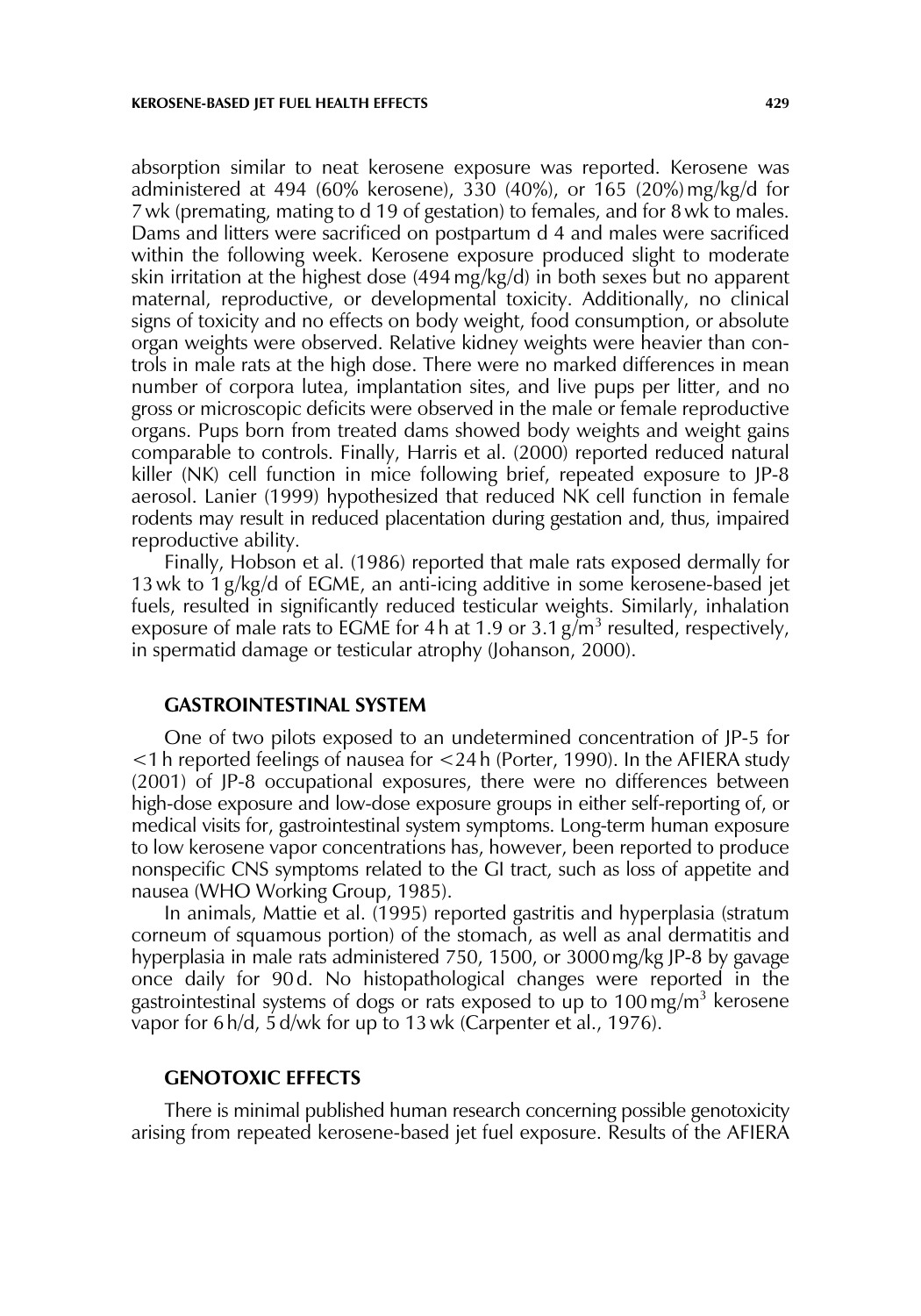(2001) occupational JP-8 study for several measures of human genotoxicity were not available at the time of publication of this manuscript. Pitarque et al. (1999) measured SCE, MN, and the Comet (single-cell gel electrophoresis) assay to evaluate genetic damage in peripheral blood lymphocytes from 34 male workers at Barcelona, Spain, airport exposed to low levels of jet fuel (Jet A-1) and hydrocarbon solvents. SCE and MN analyses failed to detect any statistically significant change in the airport workers when compared with controls. The frequency of binucleated cells with MN in the exposed group was, in fact, significantly lower than for controls. However, significant differences in the mean comet length and genetic damage index were observed between the exposed and control groups.

In an extensive in vitro study, JP-8 was evaluated for genotoxicity using the following assays: Ames, mouse lymphoma, unscheduled DNA synthesis, and dominant lethal. JP-8 was not mutagenic in the Ames assay and did not induce mutation in mouse lymphoma cells. In the unscheduled DNA synthesis tests, it was shown that JP-8 exposure induced significant incorporation of radiolabeled thymidine, indicating unscheduled DNA synthesis. In the dominant lethal assay in both mice  $(0.13-1.3 \text{ m} / \text{kg})$  and rats  $(0.1-1 \text{ m} / \text{kg})$ , JP-8 exposure did not induce genetic damage in germ cells. In all assays, JP-8 was cytotoxic at concentrations of ≤5µl/ml (Brusick & Matheson, 1978).

Recently, Grant et al. (2001) investigated the in vitro genotoxicity of JP-8 on H4IIE rat hepatoma cells. DNA damage was evaluated using the Comet assay. Cells were exposed for 4 h to  $IP-8$  (solubilized in ethanol at 0.1%  $[v/v]$ ) to concentrations ranging from 1 to 20µg/ml. Exposure to JP-8 resulted in an overall increase in mean comet tail moments. Addition of DNA repair inhibitors hydroxyurea (HU) and cytosine arabinoside (Ara-C) to cell culture with JP-8 resulted in accumulation of DNA damage strand breaks and an increase in comet tail length. JP-8, in the concentrations used in this study, did not result in cytotoxicity or significant apoptosis, as measured using the terminal deoxynucleotidyl transferase (TDT)-mediated dUTP-X nick end labeling (TUNEL) assay. These results demonstrated that concentration-relevant exposures to JP-8 result in DNA damage to H4IIE cells and suggested that DNA repair is involved in mitigating these effects. JP-5 was reported to induce no mutagenicity in the Ames assay when activated with S9 (Aroclor-induced rat liver enzymes) (Schultz et al., 1981), or in *Salmonella typhimurium* preincubation assays (NTP/NIH, 1986b).

Genomics research evaluating the effects of repeated exposure (6 h/d for 91 d) to JP-8 in vapor phase (1 $\rm g/m^3$ ) on whole brain tissue indicates that 5 identified genes were significantly upregulated, while 2 others were downregulated (Lin et al., 2001). The induced genes, according to their presumed functions, included: (1) glutathione *S*-transferase Yb subunit 4mu (GSTM2); metabolism of cofactors, vitamins and related substances; possible prostaglandin E2 modulator; (2) cytochrome P-4503A1 (CYP3A1); P450-PCN1P; complex lipid and xenobiotic metabolism; (3) gastric inhibitory polypeptide precursor (GIP); glucose-dependent insulinotrophic polypeptide; (4) alpha-1-antiproteinase precursor; alpha-1-proteinase inhibitor; alpha-1-antitrypsin; protease inhibitor;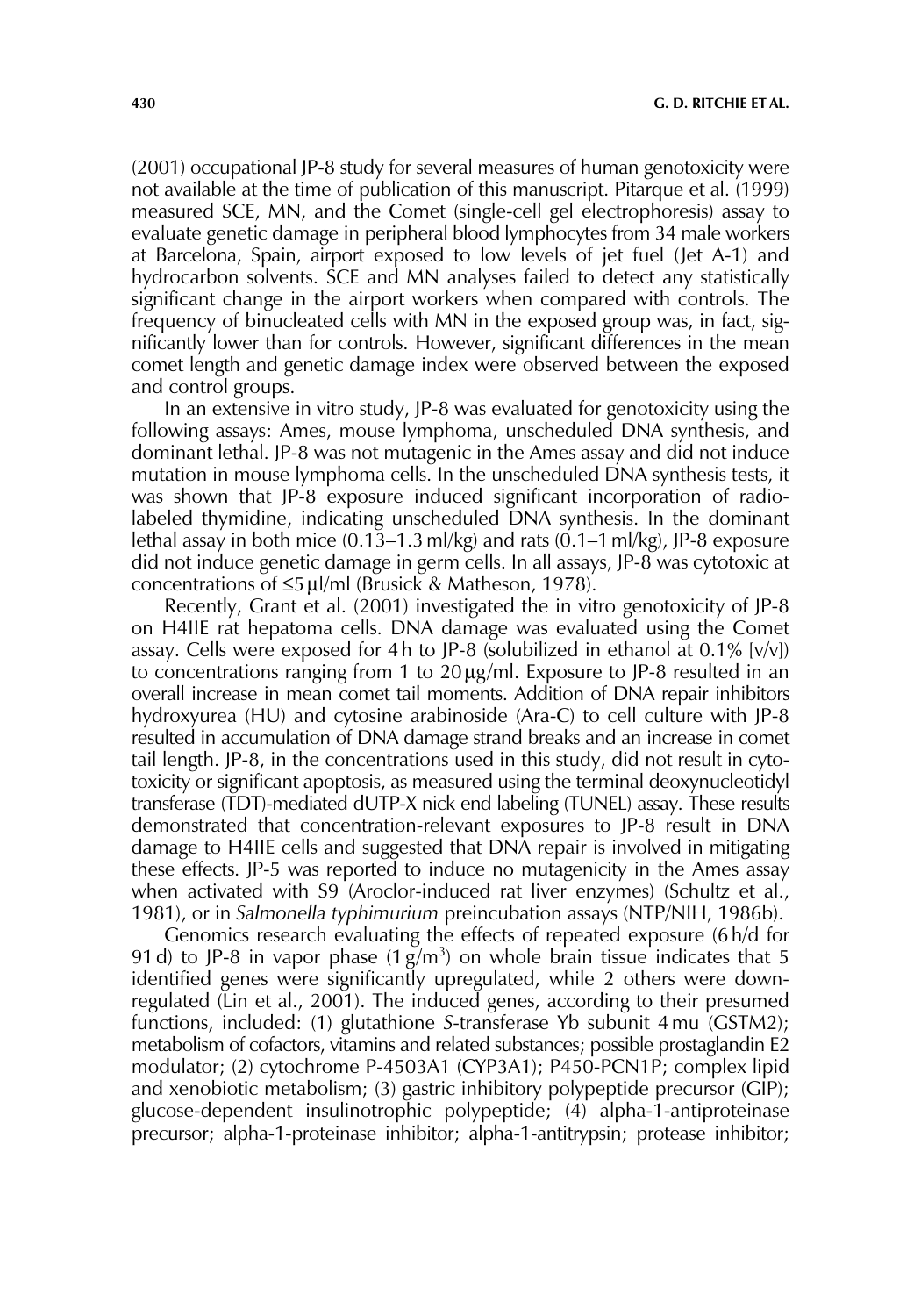and (5) polyubiquitin; stress response protein. The results also identified two genes that were downregulated by JP-8 vapor exposure: (1) beta-alanine–  $\check{\rm s}$ ensitive neuronal gamma-aminobutyric acid (GABA) transporter, Na $^+$ - and Cl<sup>−</sup> -dependent GABA transporter-3 (GAT-3); and (2) ATP2B2 (PMCA2); calcium transporting ATPase plasma membrane calcium pump (ATPase isoform 2). These JP-8 vapor-induced changes in gene expression in the brain suggest both a general response to xenobiotic-induced stress (i.e., increase in GST, P-450 and ubiquitin), and a more specific possible effect on GABAergic modulation of cerebellar and brainstem function (i.e., decrease in GAT-3 and PMCA2). Particularly in the case of the two downregulated genes, there would appear to be consistency with deficits in both postural equilibrium (Smith et al., 1997) and learning of the eyeblink classically conditioned (EBCC) response (McInturf et al., 2001) observed in military personnel exposed repeatedly to jet fuel, as both habits are known to depend upon cerebellar and/or brainstem circuitry.

Kerosene administered ip (0.02–0.18 ml/day for 5d or 0.04–0.4ml for 1 d) did not alter the frequency of chromosomal aberration in bone marrow cells of mice (Conaway et al., 1984). Kerosene was also negative in the *Salmonella*/ mammalian microsome mutagenicity assay (preincubation assay =  $0.001 - 5 \mu$  |/ plate  $\pm$  S9 [plate test] and 6.25–50  $\mu$ l $\pm$  S9).

## **SUMMARY**

- 1. There is little evidence that acute or long-term exposure to kerosenebased jet fuels or kerosene results directly in cancer, serious organic disease, or death in humans. There is, however, an abundance of scientific evidence that repeated dermal exposure to specific hydrocarbon fractions of jet fuels can, possibly as a consequence of severe and repeated dermal irritancy, result in skin cancer in at least laboratory animals.
- 2. Health effects of kerosene-based jet fuel or kerosene exposure may be subtle but persisting and may occur during prolonged periods of low-dose exposure.
- 3. Health consequences from repeated exposure to kerosene-based jet fuels or kerosene may not reflect linear dose relationships (i.e., U or inverted-U dose relationships may occur), such that results from studies reporting nonlinearity cannot be ignored. It is very possible that low-dose exposure to kerosene-based jet fuels may induce hormesis (i.e., neurobehavioral hormesis).
- 4. Individual (and interspecies) differences in organ-specific chemical detoxification systems may account for significant differences in observed health effects from kerosene-based jet fuel or kerosene exposures. Endogenous and exogenous factors that modulate organ-specific metabolic, detoxification, and/or elimination systems (i.e., dermal, pulmonary, hepatic, ocular, and renal) may greatly increase or decrease the toxicity of fuel exposures.
- 5. Kerosene-based jet fuel or kerosene-induced health effects may require complex neurobehavioral, proteomic, genomic, and metabol tests for early identification.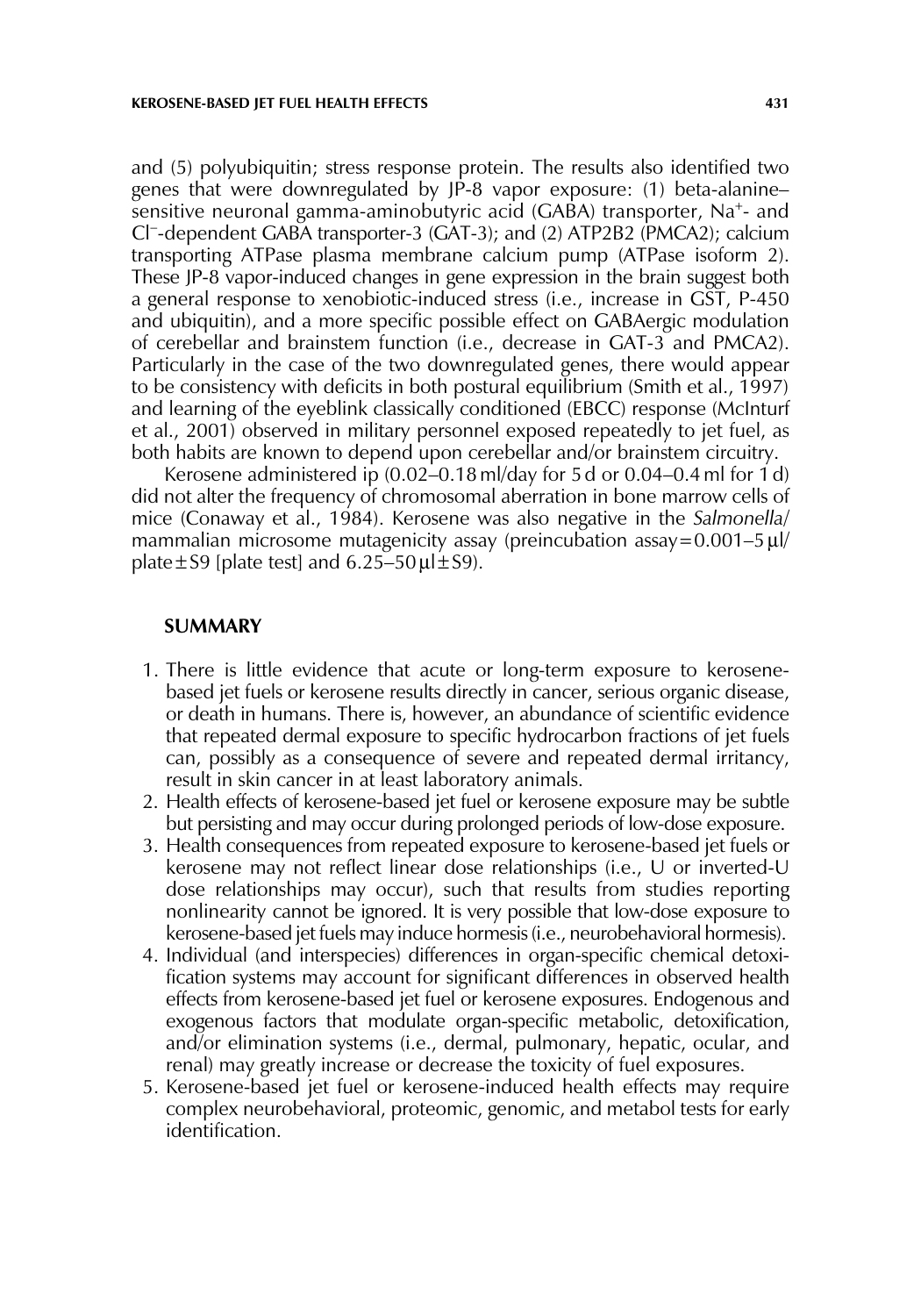- 6. There are major differences in kerosene-based jet fuel or kerosene-induced health effects as a function of the fuel type (including performance additive package), exposure duration (acute vs. long-term), route of administration (dermal vs. respiratory vs. oral), and exposure phase (vapor vs. aerosol vs. raw fuel).
- 7. Seemingly minor changes in fuel formulations, particularly involving low carbon-number fractions or fuel performance additives, can significantly modulate exposure health consequences and must be carefully researched before widespread implementation.
- 8. From animal studies it appears that brief exposure to at least JP-8, in at least aerosol or raw fuel phase, can result in immunosuppression.
- 9. There is consistent evidence from animal studies, as well as limited human data, that repeated exposure to kerosene-based jet fuels or kerosene results reliably in significant hematological changes, including altered RBC and WBC counts, as well corpuscular and hemoglobin volumes.
- 10. Results of human, animal, and in vitro studies indicate that prolonged occupational level exposure to kerosene-based jet fuels or kerosene can result in persisting changes in at least brainstem/cerebellar systems, as well as in complex neurobehavioral performance capacity.
- 11. Animal and in vitro studies indicate that acute or long-term exposure to at least JP-8, in at least aerosol phase, can result in persisting (i.e., apoptotic) damage to the pulmonary system.
- 12. Animal, in vitro, and limited human studies indicate, minimally, significant changes in hepatic metabolism of xenobiotics and, maximally, significant and persisting histopathology in the liver following repeated exposure to kerosene-based jet fuels or kerosene.
- 13. Human, animal, and in vitro studies indicate that acute or long-term dermal exposure to at least JP-8 can result in recurring damage to the dermal barrier (i.e., necrotic).
- 14. There is limited evidence from animal studies that exposure of females to at least JP-8 can result in developmental deficits in offspring.
- 15. While there is little evidence that exposure to kerosene-based jet fuels or kerosene induces significant mutagenicity, there is substantial evidence in humans, animals, and in vitro preparations that dose-relevant exposures can result in DNA damage, including strand breaks.
- 16. It remains possible that exposure to microbial contaminants (including microtoxins) in kerosene-based jet fuels containing small quantities of water can account for health effects in exposed personnel.

# **REFERENCES**

- Abbate, C., Giorgianni, C., Munao, F., and Brecciaroli, R. 1993. Neurotoxicity induced by exposure to toluene. An electrophysiologic study. *Int. Arch. Occ. Environ. Health* 64:389–392.
- Agency for Toxic Substances and Disease Registry (ATSDR). 1994. *U.S. Department of Health and Human Services. Toxicological profile for toluene*. Research Triangle Park, NC: US Department of Health and Human Services report TP-93/14.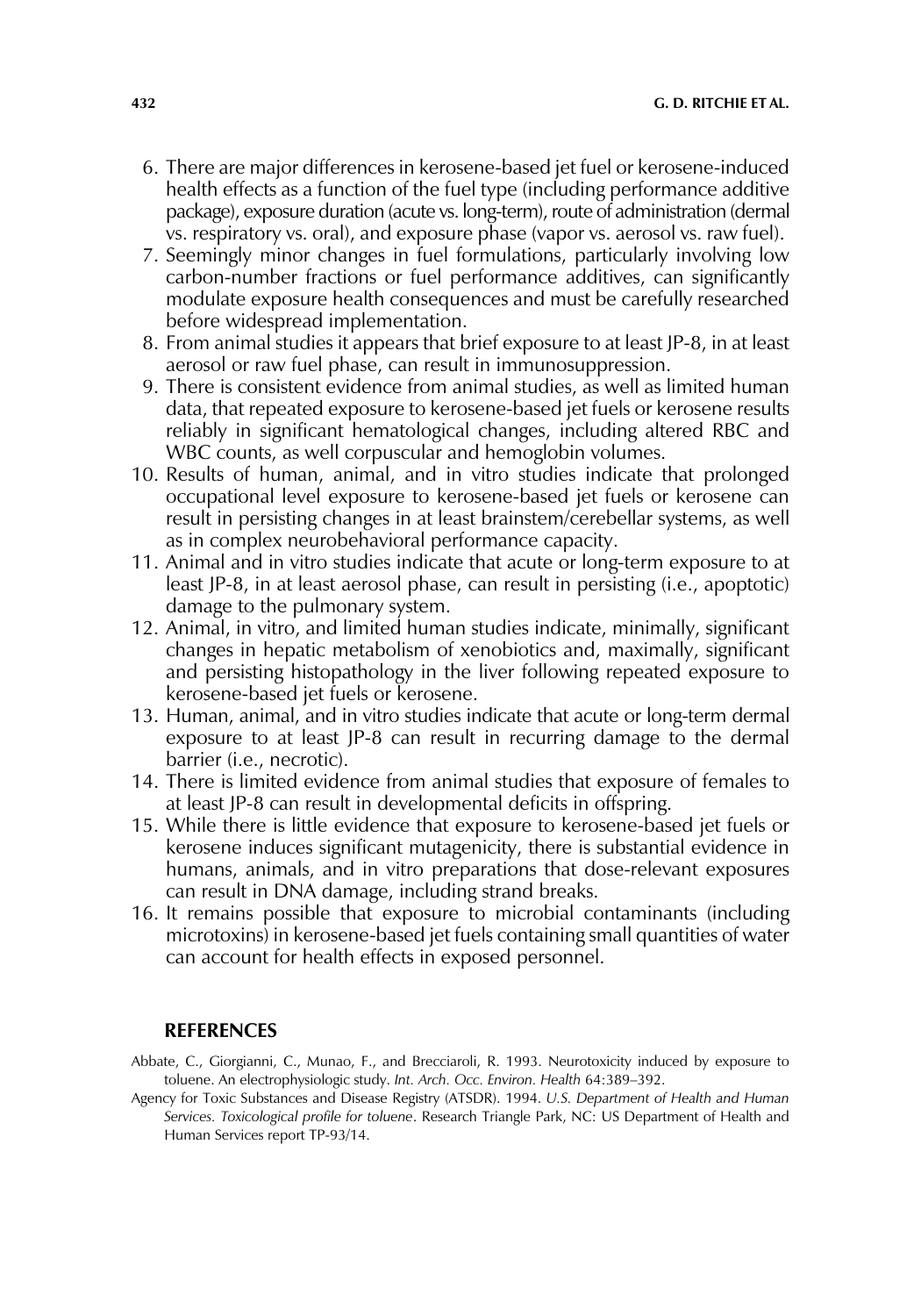- Agency for Toxic Substances and Disease Registry (ATSDR). 1998. *US Department of Health and Human Services. Toxicological Profile for JP-5 and JP-8*. Research Triangle Park, NC: US Department of Health and Human Services, contract no. 205-93-0606.
- Air Force. 1978. *Toxic hazards research unit annual technical report*. NTIS Publication no. AD-A062-138. Aerospace Medical Research Laboratory, Aerospace Medical Division, Air Force Systems Command, Wright-Patterson Air Force Base, Ohio.
- Air Force. 1985. *Evaluation of the 90-day inhalation toxicity of petroleum and oil shale JP-5 fuel*. NTIS publication no. AD-A156-815. Aerospace Medical Research Laboratory, Aerospace Medical Division, Air Force Systems Command, Wright-Patterson Air Force Base, OH.
- Air Force. 1991. *Supercritical fluid fractionation of JP-8*. Final report for period Aug 1990–June 1991. NTIS Publication A156-815. Aero Propulsion and Power Directorate, Wright Research Development Center, Air Force Systems Command, Wright-Patterson Air Force Base, OH.
- Air Force. 1994. *The chronic effects of JP-8 jet fuel exposure on the lungs*. NTIS Publication no. AD-A280-982. Life and Environmental Sciences Directorate, U.S. AIR Force Office of Scientific Research, Washington, DC.
- Air Force Aero Propulsion Laboratory. 1976. *The impact of JP-4/JP-8 conversion on aircraft engine exhaust emissions*. Fuels Branch, Fuels and Lubrication Division. Air Force Wright Aeronautical Laboratories. WPAFB, OH. Technical Report AFAPL-TR-76-20.
- Air Force Armstrong Laboratory. 1996. *Acute toxicity evaluation of JP-8 jet fuel and JP-8 jet fuel containing additives*, eds. R. E. Wolfe, E. R. Kinkead, M. L. Feldmann, H. F. Leahy, and W. W. Jederberg. Air Force Armstrong Laboratory, WPAFB, OH. Technical Report AL/OE-TR-1996-0136.
- Air Force Institute for Environment, Safety and Occupational Health Risk Analysis (AFIERA). 2001. *JP-8 final risk assessment*. Institute of Environmental and Human Health, Texas Tech University, Lubbock, TX.
- Aislabie, J., Balks, M., Astori, N., Stevenson, G., and Symons, R. 1999. Polycyclic aromatic hydrocarbons in fuel-oil contaminated soils. *Antarctica Chemosphere* 39:2201–2207.
- Akamaguna, A. L., and Odita, J. C. 1983. Radiology of kerosene poisoning in young children. *Ann. Trop. Paediatr*. 3:85–8.
- Aksoy, M., Dincol, K., Akgun, T., Erdem, S., and Dincol, G. 1971. Hematological effects of chronic benzene poisoning in 217 workers. *Br. J. Ind. Med*. 28:296–302.
- Aksoy, M., and Erdem, S. 1978. Follow-up study on the mortality and the development of leukemia in 44 pancytopenic patients with chronic benzene exposure. *Blood* 52:285–292.
- Alden, C. L. 1986. A review of the unique male rat hydrocarbon nephropathy. *Toxicol. Pathol*. 14:109–111.
- Aldy, D., Siregar, R., and Siregar, H. 1978. Accidental poisoning in children with special reference to kerosene poisoning. *Paediatr. Indones*. 18:45–50.
- Allen, D. G., Riviere, J. E., and Monteiro-Riviere, N. A. 2000. Identification of early biomarkers of inflammation produced by keratinocytes exposed to jet fuels Jet A, JP-8, and JP-8(100). *J. Biochem. Mol. Toxicol*. 14:231–237.
- Allen, D. G., Riviere, J. E., and Monteiro-Riviere, N. A. 2001. Cytokine induction as a measure of cutaneous toxicity in primary and immortalized porcine keratinocytes exposed to jet fuels, and their relationship to normal human epidermal keratinocytes. *Toxicol. Lett*. 119:209–217.
- American Conference of Governmental Industrial Hygienists (ACGIH). 1999. *Industrial ventilation: A manual of recommended practice*, 23rd ed. Committee on Industrial Ventilation. Cincinnati, OH: Author.
- Andersson, H., Lindqvist, E., Westerholm, R., Gragg, K., Almen, J., and Olson, L. 1998. Neurotoxic effects of fractionated diesel exhausts following microinjections in rat hippocampus and striatum. *Environ. Res*. 76:41–51.
- Andersson, K., Fuxe, K., Nilsen, O. G., Toftgard, R., Eneroth, P., and Gustafsson, J. A. 1981. Production of discrete changes in dopamine and noradrenaline levels and turnover in various parts of the rat brain following exposure to xylene, *ortho-, meta*-, and *para*-xylene, and ethylbenzene. *Toxicol. Appl. Pharmacol*. 60:535–548.
- Andersson, K., Nilsen, O. G., Toftgard, R., Eneroth, P., Gustafsson, J. A., Battistini, N., and Agnati, L. F. 1983. Increased amine turnover in several hypothalamic noradrenaline nerve terminal systems and changes in prolactin secretion in the male rat by exposure to various concentrations of toluene. *Neurotoxicology* 4:43–55.
- Andrews, L. S., Lee, E. W., Witmer, C. M., Kocsis, J. J., and Snyder, R. 1977. Effects of toluene on metabolism, disposition, and hematopoietic toxicity of (3 H) benzene. *Biochem. Pharmacol*. 26:293–300.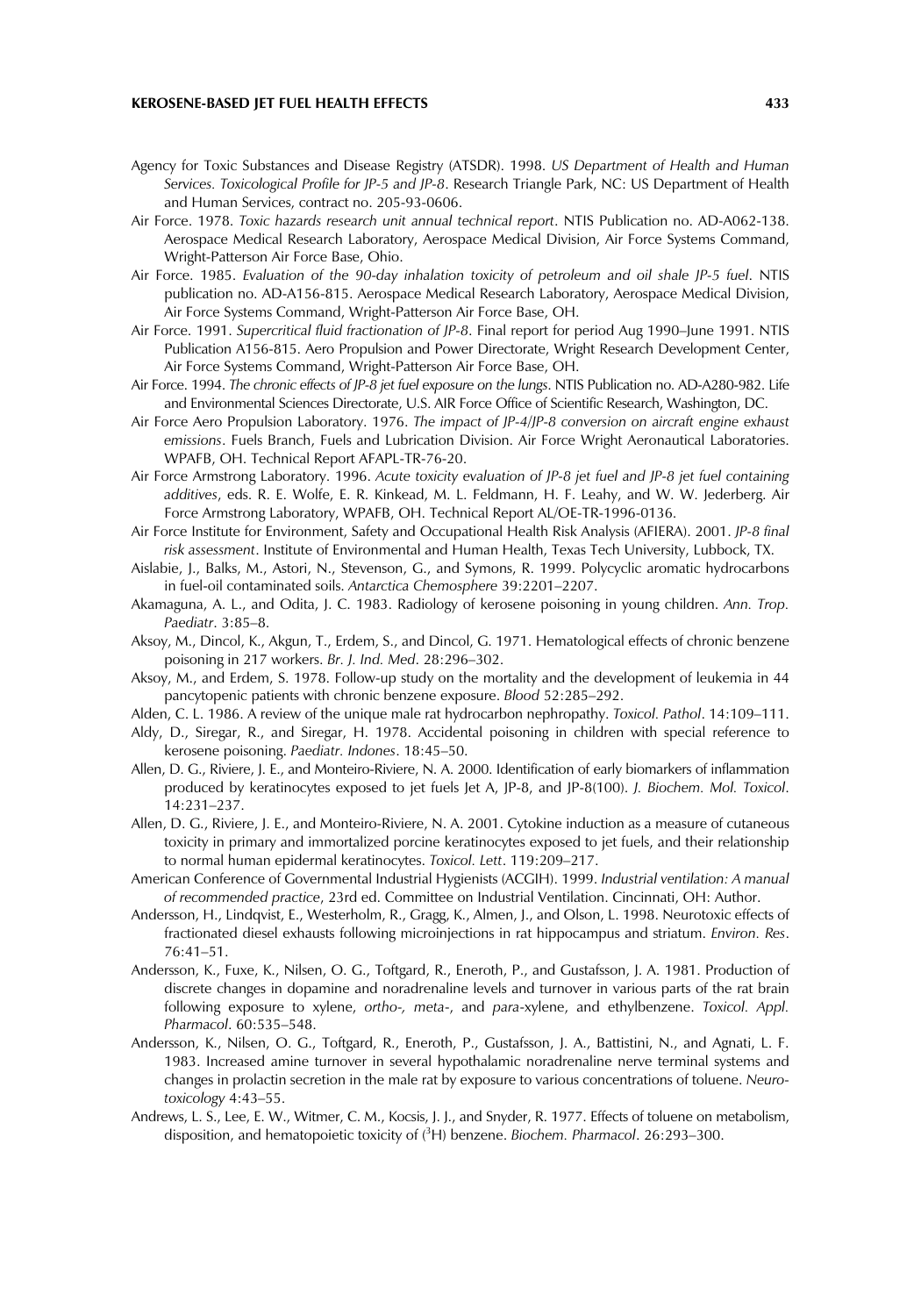- Anttila, A., Pukkala, E., Riala, R., Sallmen, M., and Hemminki, K. 1998. Cancer incidence among Finnish workers exposed to aromatic hydrocarbons. *Int. Arch. Occup. Environ. Health* 71:187–193.
- Aoyoma, K. 1986. Effects of benzene inhalation on lymphocyte subpopulations and immune response in mice. *Toxicol. Appl. Pharmacol*. 85:92–101.
- Arnold, G., Kirby, R. S., Langendoerfer, S., and Wilkinson-Haug, L. 1994. Toluene embryopathy: Clinical delineation and developmental follow-up. *Pediatrics* 93:216–220.
- Aslani, M. R., Movassaghi, A. R., Mohri, M., and Vojdani, M. 2000. Experimental kerosene poisoning in goats. *Vet. Hum. Toxicol*. 42:354–355.
- Baelum, J., Andersen, I., Lundqvist, G. R., Molhave, L., Pedersen, O. F., Vaeth, M., and Wyon, D. P. 1985. Response of solvent-exposed printers and unexposed controls to six-hour toluene exposure. *Scand. J. Work Environ. Health* 11:271–280.
- Baker, W., Dodd, D., McDougal, J., and Miller, T. 1999. *Repeated dose skin irritation study on jet fuels— An histopathology study*. Air Force Research Laboratory, Technical Report AFRL-HE-WP-TR-1999-0022.
- Baldwin, C. M., Houston, F. P., Podgornik, M. N., Young, R. S., Barnes, C. A., and Witten, M. L. 2001. Effects of aerosol-vapor JP-8 jet fuel on the functional observational battery, and learning and memory in the rat. *Arch. Environ. Health* 56:216–226.
- Banfer, W. 1961. Studies on the effect of pure toluene on the blood picture of photogravure printers and helper workers [German]. *Zentralbl. Arbeitsmed*. 11:35–40.
- Baynes, R. E., Brooks, J. D., Budsaba, K., Smith C. E., and Riviere, J. E. 2001. Mixture effects of JP-8 additives on the dermal disposition of jet fuel components. *Toxicol. Appl. Pharmacol*. 175:269–281.
- Bernabei, M., Reda, R., Galiero, R., and Bocchinfuso, G. 2003. Determination of total and polycyclic aromatic hydrocarbons in aviation jet fuel. *J. Chromatogr. A*. 53:301–314.
- Biles, R. W., McKee, R. H., Lewis, S. C., Scala, R. A., and DePass, L. R. 1988. Dermal carcinogenic activity of petroleum-derived middle distillate fuels. *Toxicology* 53:301–314.
- Bingham, E., Cohrssen, B., and Powel, C. H., eds. 2000. *Patty's toxicology*, 5th ed., pp. 32–39. New York: John Wiley and Sons.
- Bingham, E., Horton, A. W., and Tye, R. 1965. The carcinogenic potential of certain oils. *Arch. Environ. Health* 10:449–451.
- Bingham, E., Trosset, R. P., and Warshawsky, D. 1979. Carcinogenic potential of petroleum hydrocarbons: A critical review of the literature. *J. Environ. Pathol. Toxicol*. 3:483–563.
- Blanton, R. H., Lyte, M., Myers, M. J., and Bick, P. H. 1986. Immunomodulation by polyaromatic hydrocarbons in mice and murine cells. *Cancer Res*. 46:2735–2739.
- Bobb, A. J., Briggs, G. B., Wilson, C. L., and Still, K. R. 2002. Protein expression changes in the rat liver after 91-day JP-8 exposure. *Toxicologist* 66:368.
- Bogo, V., Young, R. W., Hill, T. A., Feser, C. L., Nold, J., Parker, G. A., and Cartledge, R. M. 1983. The toxicity of petroleum and shale JP-5. *1983 Proce. 1st Toxicology of Petroleum Hydrocarbons Symp*. Armed Forces Radiobiology Institute, Bethesda, MD.
- Bogo, V., Young, R. W., Hill, T. A., Feser, C. L., Nold, J., Parker, G. A., and Cartledge, R. M. 1984. Neurobehavioral toxicology of petroleum- and shale-derived jet propulsion fuel No. 5. In *Advances in modern environmental toxicology: Applied toxicology of petroleum hydrocarbons*, eds. H. N. MacFarland, C. E. Holdsworth, J. A. MacGregor, R. W. Call, and M. L. Lane, vol. VI, pp. 17–32. Princeton, NJ: Princeton Scientific.
- Bond, G. G., McClaren, E. A., Baldwin, C., and Cook, R. R. 1986. An update of mortality among chemical workers exposed to benzene. *Br. J. Ind. Med*. 43:685–691.
- Boulares, A. H., Contreras, F. J., Espinoza, L. A., and Smulson, M. E. 2002. Roles of oxidative stress and glutathione depletion in JP-8 jet fuel-induced apoptosis in rat lung epithelial cells. *Toxicol. Appl. Pharmacol*. 180:92–99.
- Briggs, G. B., Price, W. A., Murray, J., and Still, K. R. 2001. Evaluation of military fuel JP-8 potential to produce male reproductive toxicity. *Toxicologist* 60:251.
- Briggs, G. B., Price, W. A., Nordholm, A. F., Walsh, A. F., and Still, K. R. 1999. Evaluation of military fuel potential to produce male reproductive toxicity. *Society for Risk Assessment, April 1999 Annual Meeting*.
- Briggs, G. B., Still, K. R., and Witzmann, F. 2002. Protein expression in rat testicular tissue following multiple exposure levels of JP-8 vapors for 91 days. *Toxicologist* 66:222.
- Broddle, W. D., Dennis, M. W., Kitchen, D. N., and Vernot, E. H. 1996. Chronic dermal studies of petroleum streams in mice. *Fundam. Appl. Toxicol*. 30:47–54.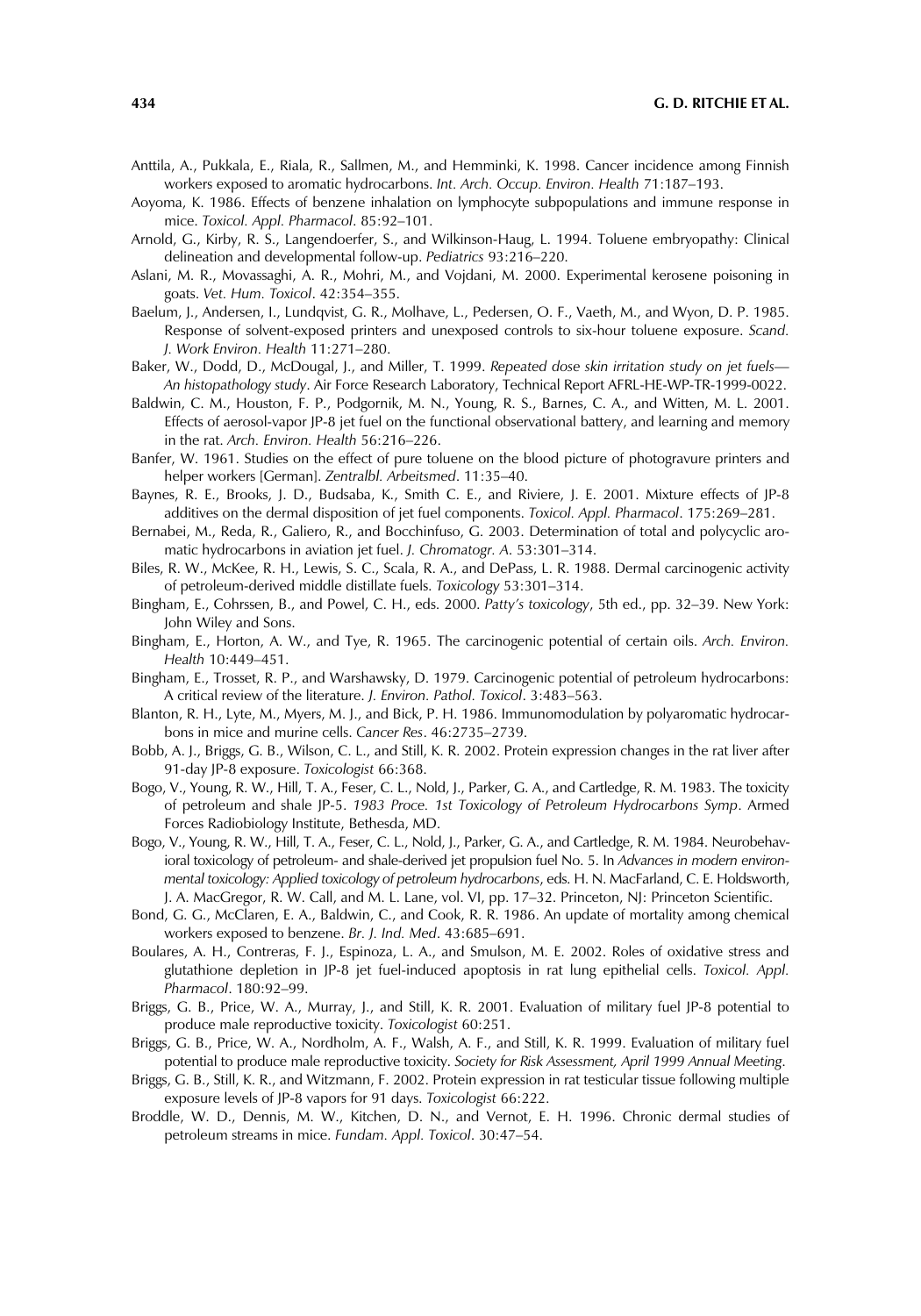- Brown, E. L., Rivas, J. M., Ullrich, S. E., Young, C. R., Norris, S. J., and Kripke, M. L. 1995. Modulation of immunity to *Borrelia burgdorferi* by ultraviolet irradiation: Differential effect on Th1 and Th2 type immune responses. *Eur. J. Immunol*. 25:3017–3022.
- Bruner, R. H. 1984. Pathologic findings in laboratory animals exposed to hydrocarbon fuels of military interest. In *Renal effects of petroleum hydrocarbons, Advances in modern environmental toxicology*, vol. 7, eds. M. A. Mehlamn, G. P. Hemstreet, J. J. Thorpe, and N. K. Weaver, pp. 133–140. Princeton, NJ: Princeton Scientific.
- Brusick, D. J., and Matheson, D. W. 1978. *Mutagen and oncogen study on JP-8*. Report No. AAMRL-TR-78-24. Wright-Patterson AFB, OH.
- Bunin, G. R., Buckley, J. D., Boesel, C. P., Rorke, L. B., and Meadows, A. T. 1994. Risk factors for astrocytic glioma and primitive neuroectodermal tumor of the brain in young children: A report from the Children's Cancer Group. *Cancer Epidemiol. Biomarkers Prev*. 3:197–204.
- Bus, J. S., White, E. L., Tyl, R. W., and Barrow, C. S. 1979. Perinatal toxicity and metabolism of *n*-hexane in Fischer-344 rats after inhalation exposure during gestation. *Toxicol. Appl. Pharmacol*. 51:295–302.
- Bushnell, P. J. 1988. Behavioral effects of acute *p*-xylene inhalation in rats: Autoshaping, motor activity, and reversal learning. *Neurotoxicol. Teratol*. 10:569–577.
- Byrne, A., Kirby, B., Zibin, T., and Ensminger, S. 1991. Psychiatric and neurological effects of chronic solvent abuse. *Can. J. Psychiat*. 36:735–738.
- Byrne, A., and Zibin, T. 1991. Toluene-related psychosis. *Br. J. Psychiat*. 158:578.
- Cadenas, E., Hochstein, P., and Ernster, L. 1992. Pro- and antioxidant functions of quinones and quinone reductases in mammalian cells. *Adv. Enzymol. Relat. Areas Mol. Biol*. 65:97–146.
- Campo, P., Loquet, G., Blachere, V., and Roure, M. 1999. Toluene and styrene intoxication route in the rat cochlea. *Neurotoxicol. Teratol*. 21:427–434.
- Carlton, G. N., and Smith, L. 2000. Exposures to jet fuel and benzene during aircraft fuel tank repair in the U S Air Force. *Appl. Occup. Environ. Hyg*. 15:485–491.
- Carpenter, C. P., Geary, D. L., Jr., Myers, R. C., Nachreiner, D. J., Sullivan, L. J., and King, J. M. 1976. Petroleum hydrocarbon toxicity studies. XI. Animal and human response to vapors of deodorized kerosene. *Toxicol. Appl. Pharmacol*. 36:443–456.
- Carpenter, C. P., Kinkead, E. R., Geary, D. L., Jr., Sullivan, L. J., and King, J. 1975. Petroleum hydrocarbon toxicity studies: I. Methodology. *Toxicol. Appl. Pharmacol*. 32:246–262.
- Casaco, A., Garcia, M., Gonzalez, R., and Rodriguez de la Vega, A. R. 1985. Induction of acetylcholinesterase inhibition in the guinea pig trachea by kerosene. *Respiration* 48:46–49.
- Casaco, A., Gonzalez, R., Arruzazabala, L., Garcia, M., and de la Vega, A. R. 1985. Kerosene aerosol induces guinea-pig airway hyperreactivity to acetylcholine. *Respiration* 47(3):361–366.
- Casaco, A., Gonzalez, R., Arruzazabala, L., Garcia, M., and de la Vega, A. R. 1982. Studies on the effects of kerosene aerosol on airways of rabbits. *Allergol. Immunopathol. (Madr.)*. 10:361–366.
- Chaineau, C. H., Morel, J., Dupont, J., Bury, E., and Oudot, J. 1999. Comparison of the fuel oil biodegradation potential of hydrocarbon-assimilating microorganisms isolated from a temperate agricultural soil. *Sci. Total. Environ*. 227:237–247.
- Chen, H., Witten, M. L., and Pfaff, J. K. 1992. JP-8 jet fuel exposure increases alveolar epithelial permeability in rats. *FASEB J*. 6:A1064.
- Cheng, Y. S. 1998. Characterization of emissions from heaters burning leaded diesel fuel in unvented tents. 1998. AD Number ADA353883. *Govt. Rep. Announce. Index (GRA&I)* 16.
- Chenoweth, M. B. 1946. Ventricular fibrillation induced by hydrocarbons and epinephrine. *J. Ind. Hyg. Toxicol*. 28:151–158.
- Chertkov, J. L., Lutton, J. D., Jiang, S., Da Silva, J. L., and Abraham, N. G. 1992. Hematopoietic effects of benzene inhalation assessed by murine long-term bone marrow culture. *J. Lab. Clin. Med*. 119:412–419.
- Chevron Products Corporation. 1997. *Understanding, recognizing, and controlling microbial contamination in fuels and fuel systems—A primer,* tech. eds. F. J. Passman and B. F. McFarland. Princeton, NJ: FQS Limited.
- Chevron Products Corporation. 1999. *Aviation turbine fuel composition. Aviation fuels*, chap. 4.
- Childers, J. W., Witherspoon, C. L., Smith, L. B., and Pleil, J. B. 2000. Real-time and integrated measurement of potential human exposure to particle-bound polycyclic aromatic hydrocarbons (PAHs) from aircraft exhaust. *Environ. Health Perspect*. 108:853–863.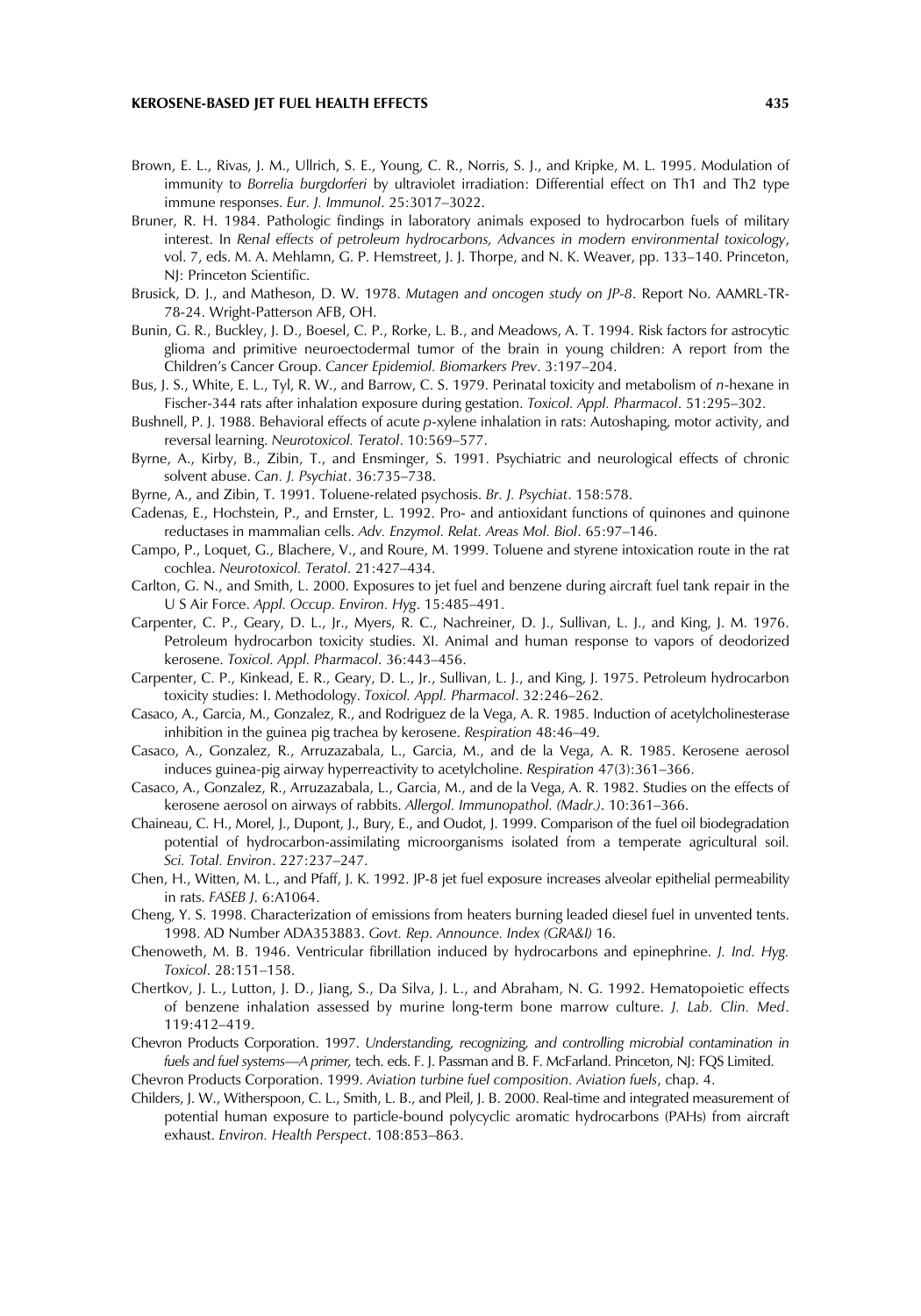- Chou, C. C., Riviere, J. E., and Monteiro-Riviere, N. A. 2002. Differential relationship between the carbon length of jet fuel aliphatic hydrocarbons and their ability to induce cytotoxicity vs. interleukin-8 release in human epidermal keratinocytes. *Toxicol. Sci.* 69:226–233.
- Clark, C. R., Ferguson, P. W., Katchen, M. A., Dennis, M. W., and Craig, D. K. 1989. Comparative acute toxicity of shale and petroleum derived distillates. *Toxicol. Ind. Health* 5:1005–1016.
- Clark, C. R., Walter, M. K., Ferguson, P. W., and Katchen, M. 1988, Comparative dermal carcinogenesis of shale and petroleum-derived distillates. *Toxicol. Ind. Health*. 4:11–22.
- Coruh, M., and Inal, H. 1966. Kerosene poisoning in children with special reference to lung complication. *Turk. J. Pediatr*. 8:36–42.
- Conaway, C. C., Schreiner, C. A., and Cragg, S. T. 1984. Mutagenicity evaluation of petroleum hydrocarbons. In *Advances in modern toxicology. Vol. VI: Applied toxicology of petroleum hydrocarbons*, eds. H. N. MacFarland, C. E. Holdsworth, and J. A. MacGregor, pp. 89–107. Princeton, NJ: Princeton Scientific.
- CONCAWE. 1999. *Exposure profile: Kerosines/jet fuels*, tech. coord. B. J. Simpson. CONCAWE Petroleum Products Management Group, Report no. 99/52 1999. Brussels: CONCAWE.
- Cooper, J. R., and Mattie, D. R. 1996. Developmental toxicity of JP-8 jet fuel in the rat. *J. Appl. Toxicol*. 16:197–200.
- Cowan, M. J., and Jenkins, L. J., Jr. 1981. Navy toxicity study of shale and petroleum JP-5 aviation fuel and diesel fuel marine. In *Health effects investigation of oil Shale development*, eds. W. H. Griest, M. R. Guerin, and D. L. Coffin, pp. 129–139. Ann Arbor, MI: Ann Arbor Science. pp. 129–139.
- Cowan, M. J., Jenkins, L. J., and Lawrence, J. 1981. The toxicity of grade JP-5 aviation turbine fuel: A comparison between petroleum- and shale-derived fuels. In *Toxic hazards in aviation. Conference Proceedings of the Advisory Group for Aerospace Research and Development*. B2/1-B2/7.
- Crofton, K. M., Lassiter, T. L., and Rebert, C. S. 1994. Solvent-induced ototoxicity in rats: An atypical selective mid-frequency hearing deficit. *Hear. Res*. 80:25–30.
- Crookes, M. J., Dobson, S., and Howe, P. D. 1993. *Environmental hazard assessment: Xylenes*. London: Toxic Substances Division. Department of the Environment. TSDAY/12.
- Damasceno, B. P., and de Capitani, E. M. 1994. Cerebellar atrophy related to chronic exposure to toluene. *Arz. Neuropsiquitr*. 52:90–92.
- Daughtrey, W., Newton, P., Rhoden, R., Kirwin, C., Haddock, L., Duffy, J., Keenan, T., Richter, W., and Nicolich, M. 1999. Chronic inhalation carcinogenicity study of commercial hexane solvent in F-344 rats and B6C3F1 mice. *Toxicol. Sci*. 48:21–29.
- Davies, N. E. 1964. Jet fuel intoxication. *Aerospace Med*. 35:481–482.
- Delore, P., and Borgomano, A. 1928. Leucemie aigue au cours de l'intoxication benzenique. Sur l'origine toxique de certaines leucemies aigues et leurs relations avec les anemies graves. *J. Med. Lyon*. 9:227–233.
- Dice, W. H., Ward, G., Kelley, J., and Kilpatrick, W. R. 1982. Pulmonary toxicity following gastrointestinal ingestion of kerosene. *Ann. Emerg. Med*. 11(3):138–142.
- Dorak, M. T. 1996. The implications for childhood leukemia of infection with adenovirus. *Trends Microbiol*. 4:60–63.
- Dossing, M., Loft, S., and Schroeder, E. 1985. Jet fuel and liver function. *Scand. J. Work Environ. Health* 11:433–437.
- Dossing, M., Loft, S., Sonne, J., and Schroeder, E. 1988. Antipyrine and metronidazole metabolism during occupational exposure to gasoline. *Int. Arch. Occup. Environ. Health* 60:115–118.
- Duarte-Davidson, R., Courage, C., Rushton, L., and Levy, L. 2001. Benzene in the environment: An assessment of the potential risks to the health of the population. *Occup. Environ. Med*. 58:2–13.
- Dudin, A. A., Rambaud-Cousson, A., Thalji, A., Jubeh, I. I., Ahmad, H. M., and Libdeh, B. A. 1991. Accidental kerosene ingestion: A 3-year prospective study. *Ann. Trop. Paediatr*. 11:155–161.
- Dudley, A. C., Peden-Adams, M. M., EuDaly, J., Pollenz, R. S., and Keil, D. E. 2001. An aryl hydrocarbon receptor independent mechanism of JP-8 jet fuel immunotoxicity in Ah-responsive and Ah-nonresponsive mice. *Toxicol. Sci*. 59:251–259.
- Duffell, G. M. 1985. Pulmonotoxicity: Toxic effects in the lungs. In *Industrial toxicology. Safety and health applications in the workplace*, eds. P. L. Williams and J. L. Burson, pp. 162–197. New York: Van Nostrand-Reinhold.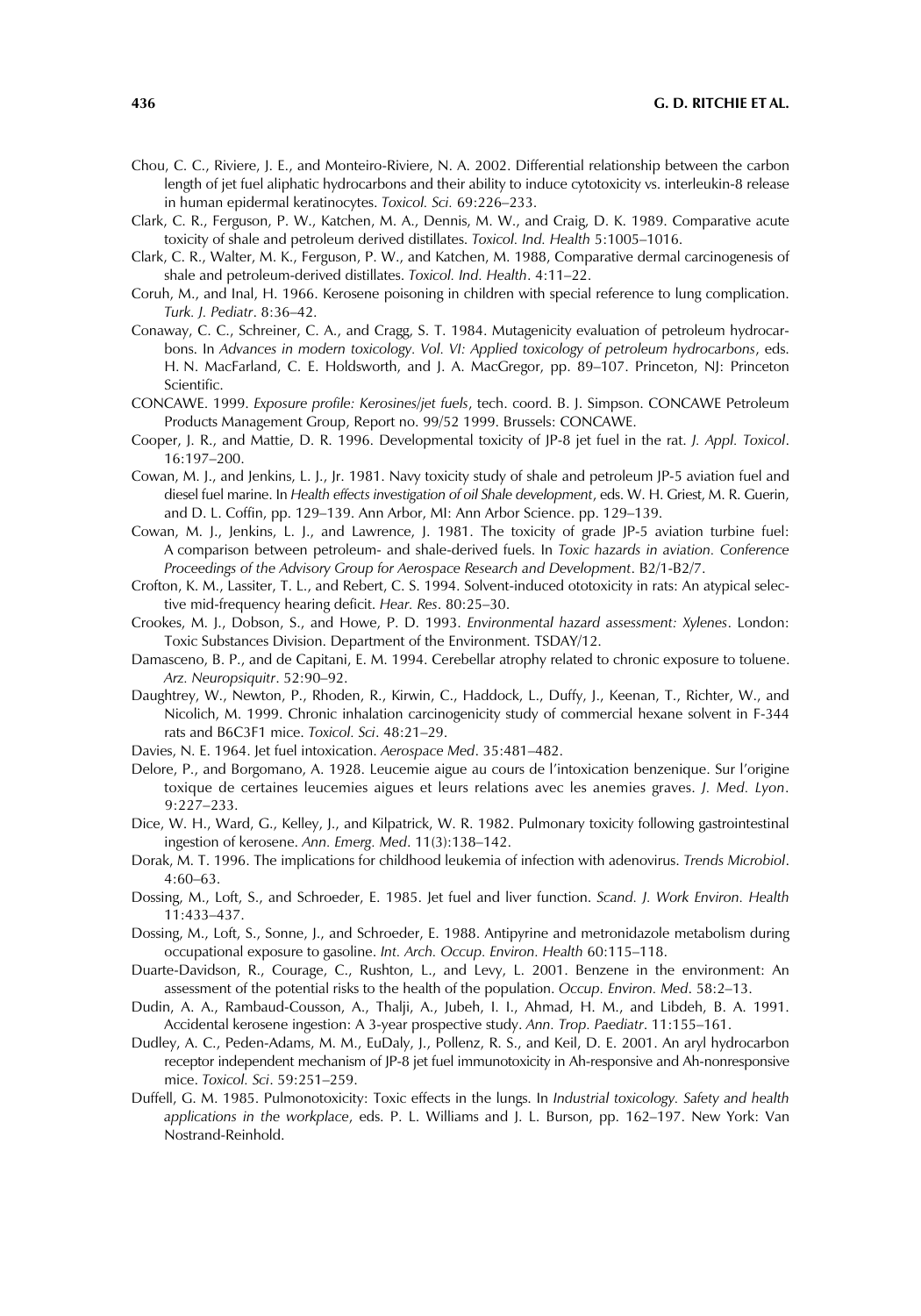- Dunnick, J. K., Graham, D. G., Yang, R. S., Haber, S. B., and Brown, H. R. 1989. Thirteen-week toxicity study of *n*-hexane in B6C3F1 mice after inhalation exposure. *Toxicology* 57:163–172.
- Dutta, A. K., Seth, A., Goyal, P. K., Aggarwal, V., Mittal, S. K., Sharma, R., Bahl, L., Thakur, J. S., Verma, M., Chhatwal, J., Chacko, B., Saini, V., Singhal, A., Sharma, P., Sharma, U., Chaturvedi, P., Kumar, S., Prajapati, N. C., Vaidya, J., Garg, N., Basu, S. N., Lahiri, M., Das, C. K., Pal, D. K., and Lall, S. B. 1998. Poisoning in children: Indian scenario. *Indian J. Pediatr*. 65:365–370.
- Easley, J. R., Holland, J. M., Gipson, L. C., and Whitaker, M. J. 1982. Renal toxicity of middle distillates of shale oil and petroleum in mice. *Toxicol. Appl. Pharmacol*. 65:84–91.
- Eastmond, D. A., Smith, M. T., and Irons, R. D. 1987. An interaction of benzene metabolites reproduces the myelotoxicity observed with benzene exposure. *Toxicol. Appl. Pharmacol*. 91:85–95.
- Eaton, R. W., and Chapman, P. J. 1992. Bacterial metabolism of naphthalene: Construction and use of recombinant bacteria to study ring cleavage of 1,2-dihydroxynaphthalene and subsequent reactions. *J. Bacteriol*. 174:7542–7554.
- Eaton, R. W., and Chapman, P. J. 1995. Formation of indigo and related compounds from indolecarboxylic acids by aromatic acid-degrading bacteria: Chromogenic reactions for cloning genes encoding dioxygenases that act on aromatic acids. *J. Bacteriol*. 177:6983–6988.
- Echeverria, D., Fine, L., Langolf, G., Schork, T., and Sampaio, C. 1991. Acute behavioral comparisons to toluene and ethanol in human subjects. *Br. J. Ind. Med*. 48:750–761.
- Edelfors, S., and Ravn-Jonsen, A. 1992. Effect of organic solvents on nervous cell membrane as measured by changes in the  $(Ca^{2+}/Mg^{2+})$  ATPase activity and fluidity of synaptosomal membrane. *Pharmacol*. *Toxicol*. 70:181–187.
- Edmonds, P., and Cooney, J. J. 1967. Identification of microorganisms isolated from jet fuel systems. *Appl. Microbiol*. 15:411–416.
- Eide, I., and Zahlsen, K., 1996. Inhalation experiments with mixtures of hydrocarbons. Experimental design, statistics, and interpretation of kinetics and possible interactions. *Arch. Toxicol*. 70:397–404.
- Evans, H. L., Bushnell, P. J., Pontecorvo, M. J., and Taylor, J. D. 1985. Animal models of environmentally induced memory impairment. *Ann. N. Y. Acad. Sci*. 444:513–514.
- Ferrari, M. D., Neirotti, E., and Albornoz, C. 1998. Occurrence of heterotrophic bacteria and fungi in an aviation fuel handling system and its relationship with fuel fouling. *Rev. Argent. Microbiol*. 30:105–114.
- Ferris, B. G., Puleo, S., and Chen, H. Y. 1979. Mortality and morbidity in a pulp and a paper mill in the United States: A ten-year follow-up. *Br. J. Ind. Med*. 36:127–134.
- Flamm, W. G., and Lehman-McKeeman, L. D. 1991. The human relevance of the renal tumor-inducing potential of *d*-limonene in male rats: Implications for risk assessment. *Regul. Toxicol. Pharmacol*. 5:785–786.
- Foo, S. C., Jeyaratnam, J., and Koh, D. 1990. Chronic neurobehavioural effects of toluene. *Br. J. Ind. Med*. 47:480–484.
- Fornazzari, L., Wilkinson, D. A., Kapur, B. M., and Carlen, P. L. 1983. Cerebellar, cortical and functional impairment in toluene abusers. *Acta Neurol. Scand*. 67:319–329.
- Forni, A., and Moreo, L. 1967. Cytogenetic studies in a case of benzene leukaemia. *Eur. J. Cancer*. 3:251–255.
- Forni, A., and Moreo, L. 1969. Chromosome studies in a case of benzene-induced erythroleukaemia. *Eur. J. Cancer* 5:459–463.
- Foy, J. W.-D., Silverman, D. M., and Schatz, R. A. 1996. Low-level *m*-xylene inhalation alters pulmonary and hepatic cytochrome P-450 activity in the rat. *J. Toxicol. Environ. Health A* 47:135–144.
- Franzen, B., Haaparanta, T., Gustafsson, J. A., and Toftgard, R. 1988. TCDD receptor ligands present in extracts of urban air particulate matter induce aryl hydrocarbon hydroxylase activity and cytochrome P-450c gene expression in rat hepatoma cells. *Carcinogenesis* 9:111–115.
- Freeman, J. J., Federici, T. M., and McKee, R. H. 1993. Evaluation of the contribution of chronic skin irritation and selected compositional parameters to the tumorigenicity of petroleum middle distillates in mouse skin. *Toxicology* 81:103–112.
- Friberg, L., Nordberg, G. R., and Vouk, V. B. 1979. *Handbook on the toxicology of metals*, p. 72. New York: Elsevier North Holland.
- Furman, G. M., Silverman, D. M., and Schatz, R. A. 1998. Inhibition of rat lung mixed-function oxidase activity following repeated low-level toluene inhalation: Possible role of toluene metabolites. *J. Toxicol. Environ. Health A* 54:663–645.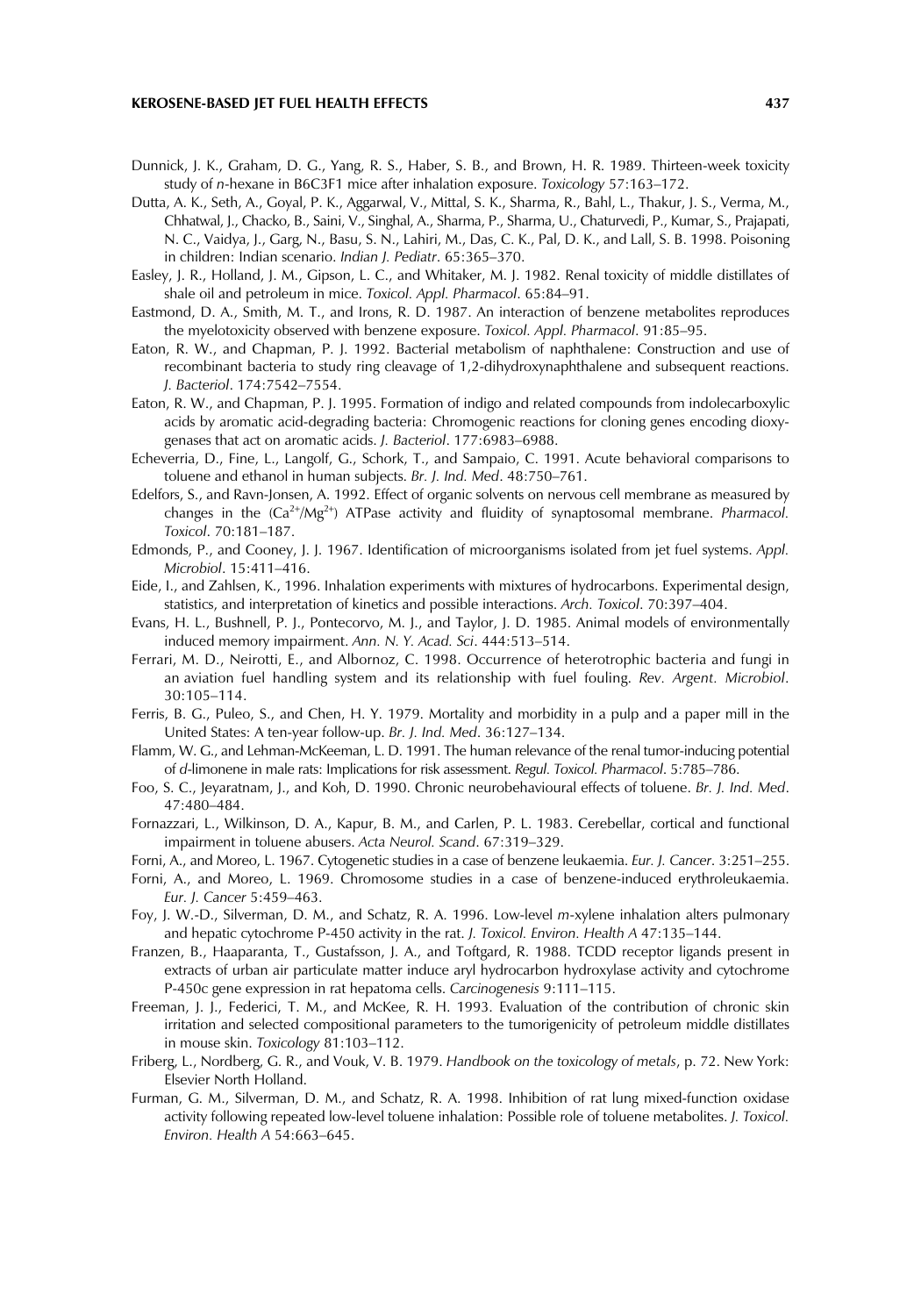- Gad-El-Karim, M. M., Ramanujam, V. M., Ahmed, A. E., and Legator, M. S. 1985. Benzene myeloclastogenicity: A function of its metabolism. *Am. J. Ind. Med*. 7:475–484.
- Gad-El-Karim, M. M., Sadagopa Ramanujam, V. M., and Legator, M. S. 1986. Correlation between the induction of micronuclei in bone marrow by benzene exposure and the excretion of metabolites in urine of CD-1 mice. *Toxicol. Appl. Pharmacol*. 85:464–477.
- Gaido, K. W., and Wierda, D. 1984. *In vitro* effects of benzene metabolites on mouse bone marrow stromal cells. *Toxicol. Appl. Pharmacol*. 76:45–55.
- Gaido, K. W., and Wierda, D. 1985. Modulation of stromal cell function in DBA/2J and B6C3F1 mice exposed to benzene or phenol. *Toxicol. Appl. Pharmacol*. 81:469–475.
- Gaido, K. W., and Wierda, D. 1987. Suppression of bone marrow stromal cell function by benzene and hydroquinone is ameliorated by indomethacin. *Toxicol. Appl. Pharmacol*. 89:378–390.
- Gamberale, F., Annwall, G., and Hultengren, M. 1978. Exposure to xylene and ethylbenzene III. Effects on central nervous system functions. *Scand. J. Work Environ. Health* 4:204–211.
- Garcia Mesa, M., Gonzalez Alvarez, R., and Casaco Parada, A. 1988. Biochemical mechanisms in the effects of kerosene on airways of experimental animals. *Allergol. Immunopathol. (Madr)*. 16:363–367.
- Garnett, H. M., Cronkite, E. P., and Drew, R. T. 1983. Effect of *in vivo* exposure to benzene on the characteristics of bone marrow adherent cells. *Leuk. Res*. 7:803–810.
- Gaworski, C. L., MacEwen, J. D., Vernot, E. H., Bruner, R. H., and Cowan, M. J. 1984. Comparison of the subchronic inhalation toxicity of petroleum and oil shale JP-5 jet fuels. In *Advances in modern environmental toxicology. Vol. IV: Applied toxicology of petroleum hydrocarbons*, eds. H. N. MacFarland, C. E. Holdswort, J. A. MacGregor, R. W. Call, and M. L. Kane, pp. 33–48. Princeton, NJ: Princeton Scientific.
- Gaworski, C. L., MacEwen, J. D., Vernot, E. H., Haun, C. C., and Leahy, H. F. 1985. Evaluation of the 90-day inhalation toxicity of petroleum and oil shale JP-5 jet fuel. TR-85-035. *Govt. Rep. Announce. Index (GRA&I)* 22.
- Gerarde, H. W. 1956. Toxicological studies on hydrocarbons II. A comparative study of the effects of benzene and certain mono-*n*-alkylbenzenes on hemopoiesis and bone marrow metabolism in rats. *AMA Arch. Ind. Health* 13:468–474.
- Gerin, M., Siemiatycki, J., Desy, M., and Krewski, D. 1998. Associations between several sites of cancer and occupational exposure to benzene, toluene, xylene, and styrene: Results of a case-control study in Montreal. *Am. J. Ind. Med*. 34:144–156.
- Glowa, J. R. 1981. Some effects of sub-acute exposure to toluene on schedule-controlled behavior. *Neurobehav. Toxicol. Teratol*. 3:463–465.
- Goel, S. K., Rao, G. S., and Pandya, K. P. 1988. Hepatotoxic effects elicited by *n*-hexane or n-heptane. *J. Appl. Toxicol*. 8:81–84.
- Goodwin, T. M. 1988. Toluene abuse and renal tubular acidosis in pregnancy. *Obstet. Gynecol*. 71:715–718.
- Goodwin, S. R., Berman, L. S., Tabeling, B. B., and Sundlof, S. F. 1988. Kerosene aspiration: Immediate and early pulmonary and cardiovascular effects. *Vet. Hum. Toxicol*. 30:521–524.
- Gordon, T., and Amdur, M. O. 1991. Responses of the respiratory system to toxic agents. In *Casarett & Doull's toxicology: The basic science of poisons*, 4th ed., eds. M. O. Amdur, J. Doull, and C. D. Klaassen, pp. 383–407. New York: McGraw-Hill.
- Gralewicz, S., and Wiaderna, D. 2001. Behavioral effects following subacute inhalation exposure to *m*-xylene or trimethylbenzene in the rat: A comparative study. *Neurotoxicology* 22:79–89.
- Gralewicz, S., Wiaderna, D., and Tomas, T. 1995. Development of spontaneous, age-related nonconvulsive seizure electrocortical activity and radial-maze learning after exposure to m-xylene in rats. *Int. J. Occup. Med. Environ. Health* 8:347–360.
- Grant, G. M., Jackman, S. M., Kolanko, C. J., and Stenger, D. A. 2001. JP-8 jet fuel-induced DNA damage in H4IIE rat hepatoma cells. *Mutat. Res*. 490:67–75.
- Grant, G. M., Shaffer, K. M., Kao, W. Y., Stenger, D. A., and Pancrazio, J. J. 2000. Investigation of in vitro toxicity of jet fuels JP-8 and Jet A. *Drug Chem. Toxicol*. 23:279–291.
- Gupta, P., Singh, R. P., Murali, M. V., Bhargava, S. K., and Sharma, P. 1992. Kerosene oil poisoning— A childhood menace. *Indian J. Pediatr*. 29:979–984.
- Guy, R. L., Hu, P., Witz, G., and Goldsetin, B. D. 1991. Depression of iron uptake into erythrocytes in mice by treatment with the combined benzene metabolites *p*-benzoquinone, muconaldehyde, and hydroquinone. *J. Appl. Toxicol*. 11:443–446.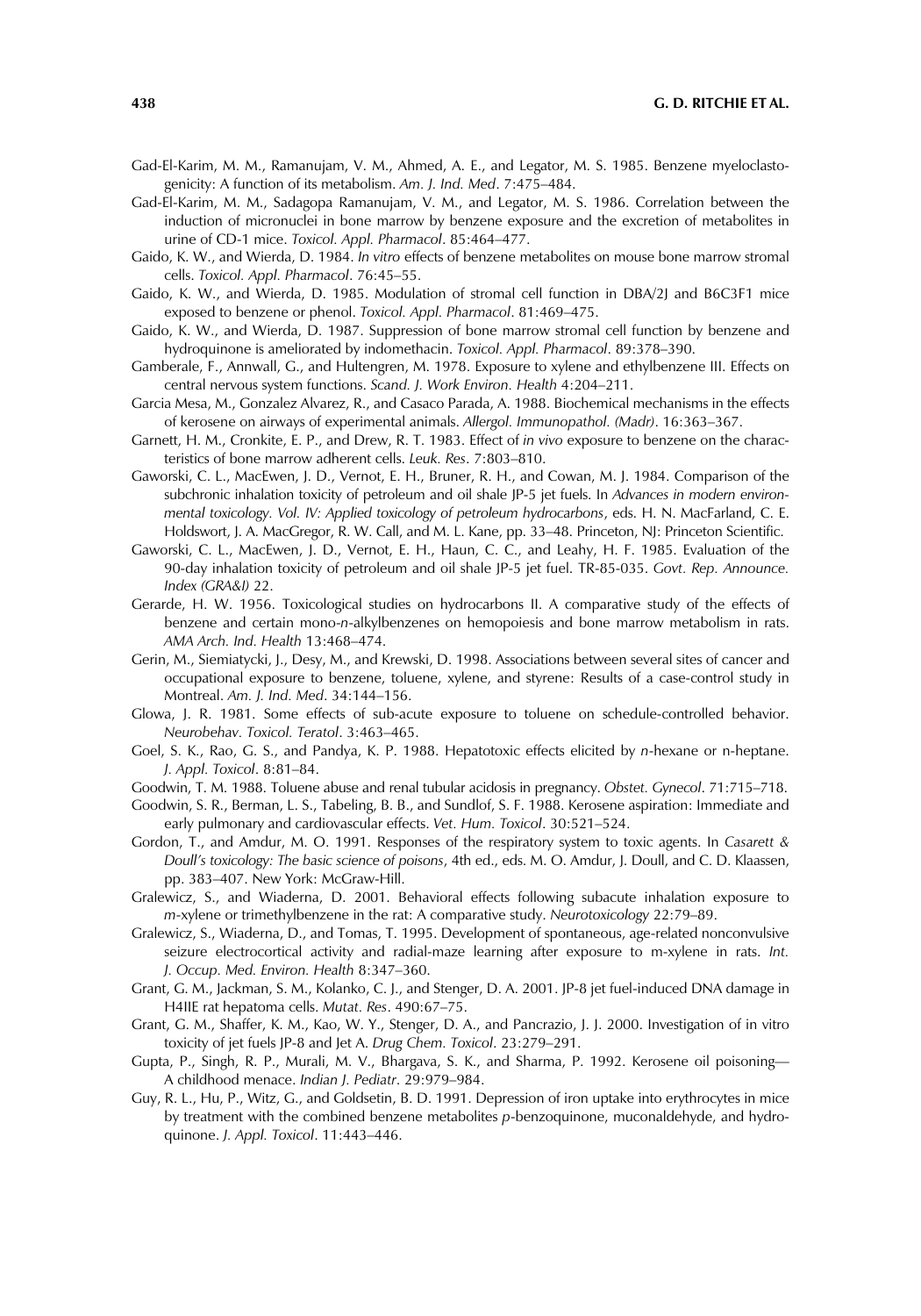- Hanig, J. P., and Herman, E. H. 1991. Toxic responses of the heart and vascular systems. In *Casarett & Doull's toxicology: The basic science of poisons*, 4th ed., eds. M. O. Amdur, J. Doull, and C. D. Klaassen, pp. 430–463. New York: McGraw-Hill.
- Hanninen, H., Eskelinen, L., Husman, K., and Nurimen, M. 1976. Behavioral effects of long-term exposure to a mixture of organic solvents. *Scand. J. Work Environ. Health* 4:240–255.
- Harris, D. T., Sakiestewa, D., Robledo, R. F., and Witten, M. 1997a. Immunotoxicological effects of JP-8 jet fuel exposure. *Toxicol. Ind. Health* 13:43–55.
- Harris, D. T., Sakiestewa, D., Robledo, R. F., and Witten, M. L. 1997b. Short-term exposure to JP-8 jet fuel results in long-term immunotoxicity. *Toxicol. Ind. Health* 13:559–570.
- Harris, D. T., Sakiestewa, D., Robledo, R. F., and Witten, M. L. 1997c. Protection from JP-8 jet fuel induced immunotoxicity by administration of aerosolized substance P. *Toxicol. Ind. Health* 13:571–588.
- Harris, D. T., Sakiestewa, D., Robledo, R.. F, Young, R. S., and Witten, M. L. 2000. Effects of short-term JP-8 jet fuel exposure on cell-mediated immunity. *Toxicol. Ind. Health*. 16:78–84.
- Hays, A. M., Parliman, G., Pfaff, J. K., Lantz, R. C., Tinajero, J., Tollinger, B., Hall, J. N., and Witten, M. L. 1995. Changes in lung permeability correlate with lung histology in a chronic exposure model. *Toxicol. Ind. Health*. 11:325–336.
- Hecht, S. S. 2001. Carcinogen biomarkers for lung or oral cancer chemoprevention trials. *IARC Sci. Publ*. 154:245–255.
- Heneghan, S. P., Zabarnick, S., Ballal, D. R., and Harrison, W. E. 1996a. JP-8 + 100: Development of a thermally stable jet fuel. *J. Energy Res. Tech*. 118:170–179.
- Heneghan, S. P., Zabarnick, S., Ballal, D. R., and Harrison, W. E. 1996b. JP-8 + 100: *The development of high thermal stability jet fuel*. AIAA 96-0403, January. 118:170–179.
- Hersh, J. H. 1989. Toluene embryopathy. *J. Med. Genet*. 26:333–337.
- Hersh, J. H., Podruch, P. E., Rogers, G., and Weisskopf, B. 1985. Toluene embryopathy. *J. Pediatr*. 106:922–927.
- Hobson, D. W., D'Addario, A. P., Bruner, R. H., and Uddin, D. E. 1986. A subchronic dermal exposure study of diethylene glycol monomethyl ether and ethylene glycol monomethyl ether in the male guinea pig. *Fundam. Appl. Toxicol*. 6:338–348.
- Holland, J. M., Wolf, D. A., and Clark, B. R. 1981. Relative potency estimation for synthetic petroleum skin carcinogens. *Environ. Health Perspect*. 38:149–155.
- Horvath, E. P., Jr., Anderson, H., Jr., Pierce, W. E., Hanrahan, L., and Wendlick, J. D. 1988. Effects of formaldehyde on the mucous membranes and lungs. A study of an industrial population. *J. Am. Med. Assoc*. 259:701–707.
- Hougaard, K. S., Hass, U., Lund, S. P., and Simonsen, L. 1999. Effects of prenatal exposure to toluene on postnatal development and behavior in rats. *Neurotoxicol. Teratol*. 21:241–250.
- Ikeda, T., and Miyake, H. 1978. Decreased learning in rats following repeated exposure to toluene: Preliminary report. *Toxicol. Lett*. 1:235–239.
- Infante, P. F., Rinsky, R. A., Wagoner, J. K., and Young, R. J. 1977a. Benzene and leukemia. *Lancet* 2:868–869.
- Infante, P. F., Rinsky, R. A., Wagoner, J. K., and Young, R. J. 1977b. Leukemia in benzene workers. *Lancet* 2:76–78.
- Ingram, A. J., and Grasso, P. 1991. Evidence for and possible mechanisms of non-genotoxic carcinogenesis in mouse skin. *Mutat. Res*. 248:333–340.
- Ingram, A. J., King, D. J., Grasso, P., and Sharratt, M. 1993. The early changes in mouse skin following topical application of a range of middle distillate oil products. *J. Appl. Toxicol*. 13:247–257.
- International Agency for Research on Cancer (IARC). 1989. Occupational exposures in petroleum refining: Crude oil and major petroleum fuels. *IARC. Monogr. Eval. Carcinogen. Risk Chem. Hum*. 45:203–218.
- International Agency for Research on Cancer (IARC). 1992. Occupational exposures to mists and vapours from strong inorganic acids; and other industrial chemicals. *IARC Monogr. Eval. Carcinogen. Risk Chem. Man* 54:131–188.
- International Agency for Research on Cancer (IARC). 1995. Wood dusts and formaldehyde. *IARC Monogr. Eval. Carcinogen. Risk Chem*. Man 62.
- International Labour Office (ILO). 1983. *Encyclopedia of occupational health and safety*, Vols. I & II. Geneva, Switzerland: International Labour Office.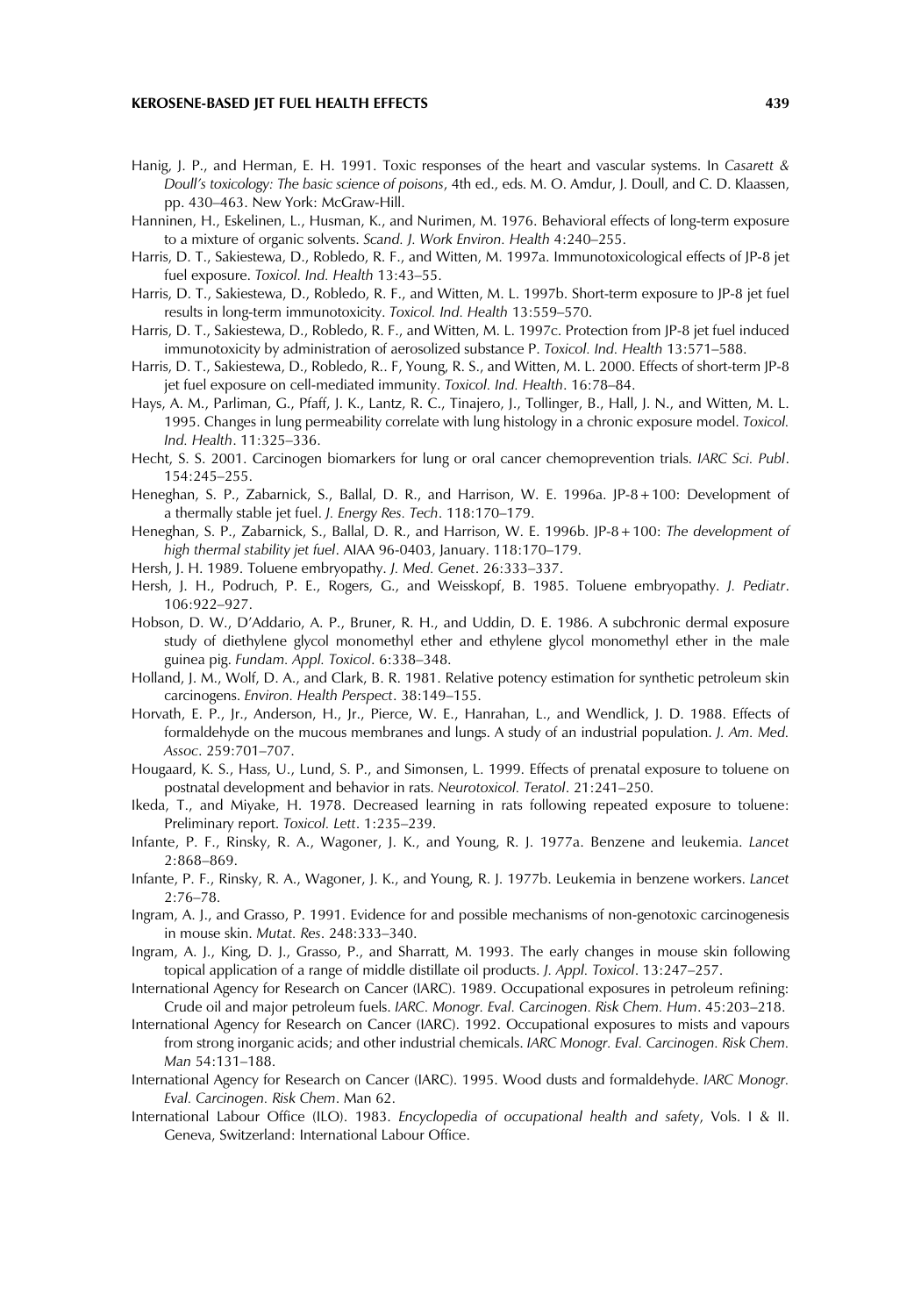- Integrated Risk Information System (IRIS). 1989. *Formaldehyde (50-00-0)*. U.S. Environmental Protection Agency.
- Irons, R. D. 2000. Molecular models of benzene leukemogenesis. *J. Toxicol. Environ. Health A* 61:391–397.
- Irons, R. D., and Stillman, W. S. 1996. The effects of benzene and other leukaemogenic agents on haematopoietic stem and progenitor cell differentiation. *Eur. J. Haematol. Suppl*. 60:119–124.
- Janik-Spiechowicz, E., Wyszynska, K., and Dziubaltowska, E. 1998. Genotoxicity evaluation of trimethylbenzenes. *Mutat. Res*. 412:299–305.
- Jarnberg, J., Johanson, G., Lof, A., and Stahlbom, B. 1998. Toxicokinetics of 1,2,4-trimethylbenzene in humans exposed to vapours of white spirit: Comparison with exposure to 1,2,4-trimethylbenzene alone. *Arch. Toxicol*. 72:483–491.
- Jee, S. H., Wang, J. D., Sun, C. C., and Chao, Y. F. 1986. Prevalence of probable kerosene dermatoses among ball-bearing factory workers. *Scand. J. Work Environ. Health* 12:61–65.
- Jenkins, L. J., Jones, R. A., and Siegel, J. 1970. Long-term inhalation screening studies of benzene, toluene, *o*-xylene, and cumene on experimental animals. *Toxicol. Appl. Pharmacol*. 16:818–823.
- Johanson, G. 2000. Toxicity review of ethylene glycol monomethyl ether and its acetate ester. *Crit. Rev. Toxicol*. 30:307–345.
- Kabbur, M. B., Rogers, J. V., Gunasekar, P. G., Garrett, C. M., Geiss, K. T., Brinkley, W. W., and McDougal, J. N. 2001. Effect of JP-8 jet fuel on molecular and histological parameters related to acute skin irritation. *Toxicol. Appl. Pharmacol*. 175:83–88.
- Kacew, S., and Lemaire, I. 2000. Recent developments in benzene risk assessment. *J. Toxicol. Environ. Health A* 61:485–498.
- Kalt, D. H., Zabarnick, S., Anderson, S. D., and Liberio, P. D. 2001. *Fuel and fuel system materials compatibility test program for a JP-8 + 100 fuel additive, Vol. 1—BetzDearborn SPEC AID 8Q462 thermal stability additive package*. Air Force Research Laboratory Technical Report, AFRL-PR-WP-TR-2000-2021.
- Kamijima, M., Sobue, G., Ichihara, G., Shibata, E., Ono, Y., Kondo, H., Villanueva, M. B., Itoh, T., Mitsuma, T., and Takeuchi, Y. 1996. Toxic effects of hexane derivatives on cultured rat Schwann cells. *Toxicology* 108:25–31.
- Kanikkannan, N., Burton, S., Patel, R., Jackson, T., Shaik, M. S., and Singh, M. 2001. Percutaneous permeation and skin irritation of JP-8(100) jet fuel in a porcine model. *Toxicol. Lett*. 119:133–142.
- Kanikkannan, N., Jackson, T., Sudhan Shaik, M., and Singh, M. 2000. Evaluation of skin sensitization potential of jet fuels by murine local lymph node assay. *Toxicol. Lett*. 116:165–170.
- Kanikkannan, N., Patel, R., Jackson, T., Shaik, M. S., and Singh, M. 2001. Percutaneous absorption and skin irritation of JP-8 (jet fuel). *Toxicology* 161:1–11.
- Kawabata, T. T., and White, K. L. 1990. Effects of naphthalene and naphthalene metabolites on the in vitro humoral immune response. *J. Toxicol. Environ. Health* 30:53–67.
- Keil, D. E., Scharstein, K., EuDaly, J., and Peden-Adams, M. M. 2002. Comparison of JP-8 induced immune alterations following two different routes of exposure in female B6C3F1 mice. *Toxicologist* 66:145.
- Kinkead, E. R., Salins, S. A., and Wolfe, R. E. 1992a. Acute irritation and sensitization potential of JP-8 jet fuel. *J. Am. Coll. Toxicol*. 11:700.
- Kinkead, E. R., Salins, S. A., and Wolfe, R. E. 1992b. Acute irritation and sensitization potential of petroleum-derived JP-5 jet fuel. *J. Am. Coll. Toxicol*. 11:706.
- Knave, B., Mindus, P., and Struwe, G. 1979. Neurasthenic symptoms in workers occupationally exposed to jet fuel. *Act. Psychiatr. Scand*. 60:39–49.
- Knave, B., Olson, B. A., Elofsson, S., Gamberale, F., Isaksson, A., Mindus, P., Persson, H. E., Struwe, G., Wennberg, A., and Westerholm, P. 1978. Long-term exposure to jet fuel. II. A cross-sectional epidemiologic investigation on occupationally exposed industrial workers with special reference to the nervous system. *Scand. J. Work Environ. Health* 4:19–45.
- Knave, B., Persson, H. E., Goldberg, J. M., and Westerholm, P. 1976a. Long-term exposure to jet fuel: An investigation on occupationally exposed workers with special reference to the nervous system. *Scand. J. Work Environ. Health* 2:152–164.
- Knave, B., Persson, H. E., Goldberg, J. M., and Westerholm, P. 1976b. Long-term exposure to jet fuel: An investigation on occupationally exposed workers with special reference to the nervous system. In *Adverse effects of environmental chemicals and psychotropic drugs: Neurophysiological and behavioral tests*, vol. 2, ed. M. Horvath, pp. 149–155. Amsterdam: Elsevier.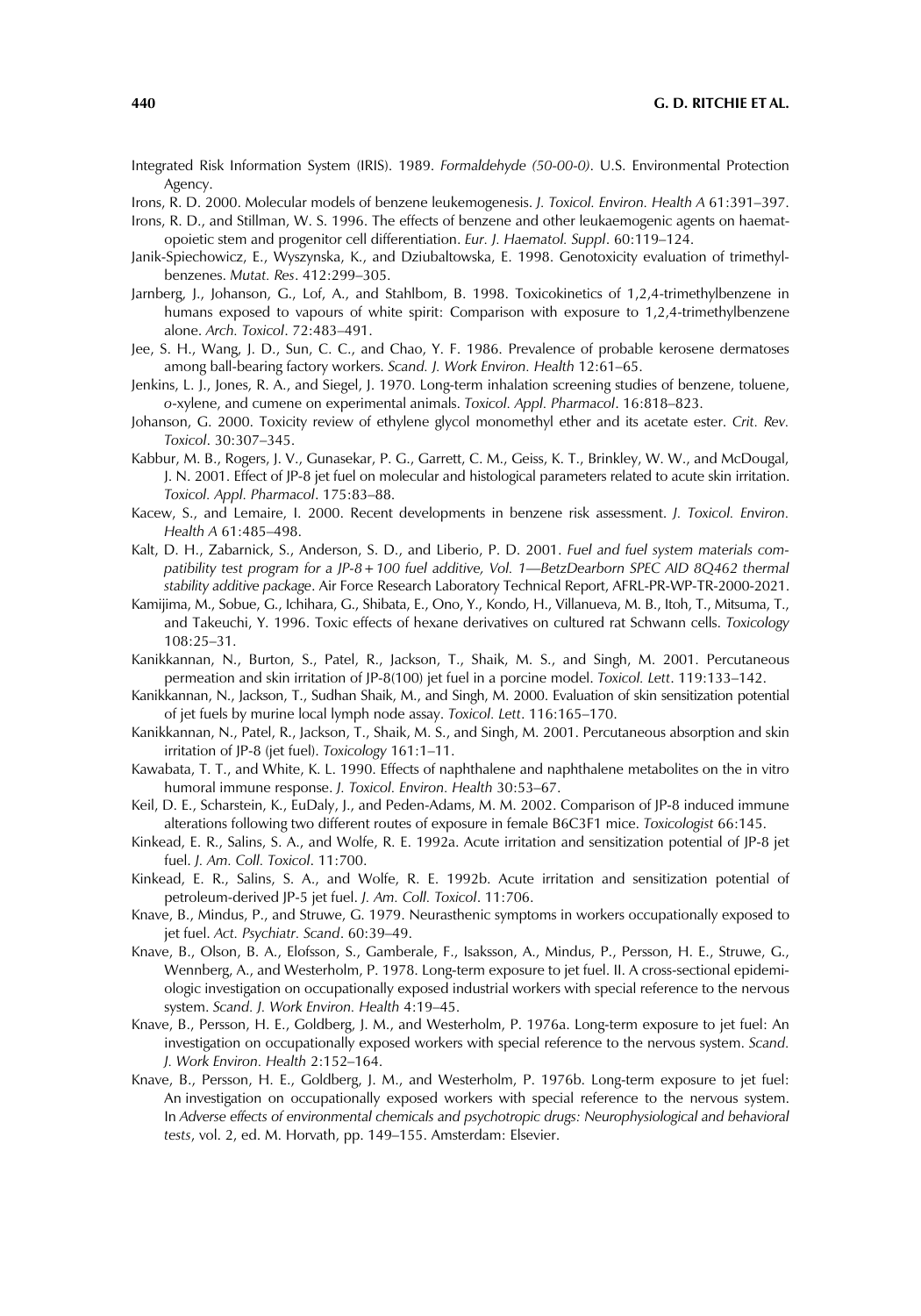- Knobeloch, L., and Jackson, R. 1999. Recognition of chronic carbon monoxide poisoning. *Western Med. J*. 98:26–29.
- Knuckles, M. E., Inyang, F., and Ramesh, A. 2001. Acute and subchronic oral toxicities of benzo[a]pyrene in F-344 rats. *Toxicol. Sci*. 61:382–388.
- Kobayashi, A., and Kikukawa, A. 2000. Increased formaldehyde in jet engine exhaust with changes to JP-8, lower temperature, and lower humidity irritates eyes and respiratory tract. *Aviat. Space Environ. Med*. 71:396–399.
- Korsak, Z., Rydzynski, K., and Jajte, J. 1997. Respiratory irritative effects of trimethylbenzenes: An experimental animal study. *Int. J. Occup. Med. Environ. Health*. 10:303–311.
- Korsak, Z., Stetkiewicz, J., Majcherek, W., Stetkiewicz, I., Jajte, J., and Rydzynski, K. 2000a. Subchronic inhalation toxicity of 1,2,4-trimethylbenzene (pseudocumene) in rats. *Int. J. Occup. Med. Environ. Health* 13:155–164.
- Korsak, Z., Stetkiewicz, J., Majcherek, W., Stetkiewicz, I., Jajte, J., and Rydzynski, K. 2000b. Subchronic inhalation toxicity of 1,2,3-trimethylbenzene (hemimellitene) in rats. *Int. J. Occup. Med. Environ. Health* 13:223–232.
- Koschier, F. J. 1999. Toxicity of middle distillates from dermal exposure. *Drug Chem. Toxicol*. 22:155–164.
- Kress, S. and Greenlee, W. F. 1997. Cell-specific regulation of human CYP1A1 and CYP1B1 genes. *Cancer Res*. 57:1264–1269.
- Krewski, D., Snyder, R., Beatty, P., Granville, G., Meek, B., and Sonawane, B. 2000. Assessing the health risks of benzene: A report on the benzene state-of-the-science workshop. *J. Toxicol. Environ. Health A* 61:307–338.
- Krieger, J. A., Born, J. L., and Burchiel, S. W. 1994. Persistence of calcium elevation in the HPB-ALL human T cell line correlates with immunosuppressive properties of polycyclic aromatic hydrocarbons. *Toxicol. Appl. Pharmacol*. 127:268–274.
- Langman, J. M. 1994. Xylene: Its toxicity, measurement of exposure levels, absorption, metabolism and clearance. *Pathology* 26:301–309.
- Lanier, L. L. 1999. Natural killer cells fertile with receptors for HLA-G? *Proc. Natl. Acad. Sci. USA* 96:5343–5345.
- Larson, R. A., Wang, Y., Banerjee, M., Wiemels, J., Hartford, C., Le Beau, M. M., and Smith, M. T. 1999. Prevalence of the inactivating 609CT polymorphism in the NAD(P)H: quinone oxidoreductase (NQO1) gene in patients with primary and therapy-related myeloid leukemia. *Blood*. 94:803–807.
- Lazar, R. B., Ho, S. U., Melen, O., and Daghestani, A. N. 1983. Multifocal central nervous system damage caused by toluene abuse. *Neurology* 33:1337–1340.
- Le Beau, M. M., Albain, K. S., Larson, R. A., Vardiman, J. W., Davis, E. M., Blough, R. R., Golomb, H. M., and Rowley, J. D. 1986. Clinical and cytogenetic correlations in 63 patients with therapy-related myelodysplastic syndromes and acute nonlymphocytic leukemia: Further evidence for characteristic abnormalities of chromosomes no. 5 and 7. *J. Clin. Oncol*. 4:325–345.
- Lee, K. H., and Wong, H. A. 1979. Toxic effects of some alcohol and ethylene glycol derivatives on *Cladosporium resinae. Appl. Environ. Microbiol*. 38:24–28.
- LeMasters, G. K., Livingston, G. K., Lockey, J. E., Olsen, D. M., Shukla, R., New, G., Selevan, S. G., and Yin, J. H. 1997. Genotoxic changes after low-level solvent and fuel exposure on aircraft maintenance personnel. *Mutagenesis* 12:237–243.
- LeMasters, G. K., Lockey, J. E., Olsen, D. M., Selevan, S. G., and Wilson, M. 1999. Comparison of internal dose measures of solvents in breath, blood and urine and genotoxic changes in aircraft maintenance personnel. *Drug Chem. Toxicol*. 22:181–200.
- LeMasters, G. K., Olsen, D. M., Yin, J. H., Lockey, J. E., Shukla, R., Selevan, S. G., Schrader, S. M., Toth, G. P., Evenson, D. P., and Huszar, G. B. 1999. Male reproductive effects of solvent and fuel exposure during aircraft maintenance. *Reprod. Toxicol*. 13:155–166.
- Lewis, S. J., Bell, G. M., Cordingley, N., Pearlman, E. D., and Rushton, L. 1997. Retrospective estimation of exposure to benzene in a leukaemia case-control study of petroleum marketing and distribution workers in the United Kingdom. *Occup. Environ. Med*. 54:167–175.
- Lewtas, J., Walsh, D., Williams, R., and Dobias, L. 1997. Air pollution exposure–DNA adduct dosimetry in humans and rodents: Evidence for non-linearity at high doses. *Mutat. Res*. 378:51–63.
- Lin, B., Ritchie, G. D., Rossi, J. III, and Pancrazio, J. J. 2001. Identification of target genes responsive to JP-8 exposure in the rat central nervous system. *Toxicol. Ind. Health*: 17:262–269.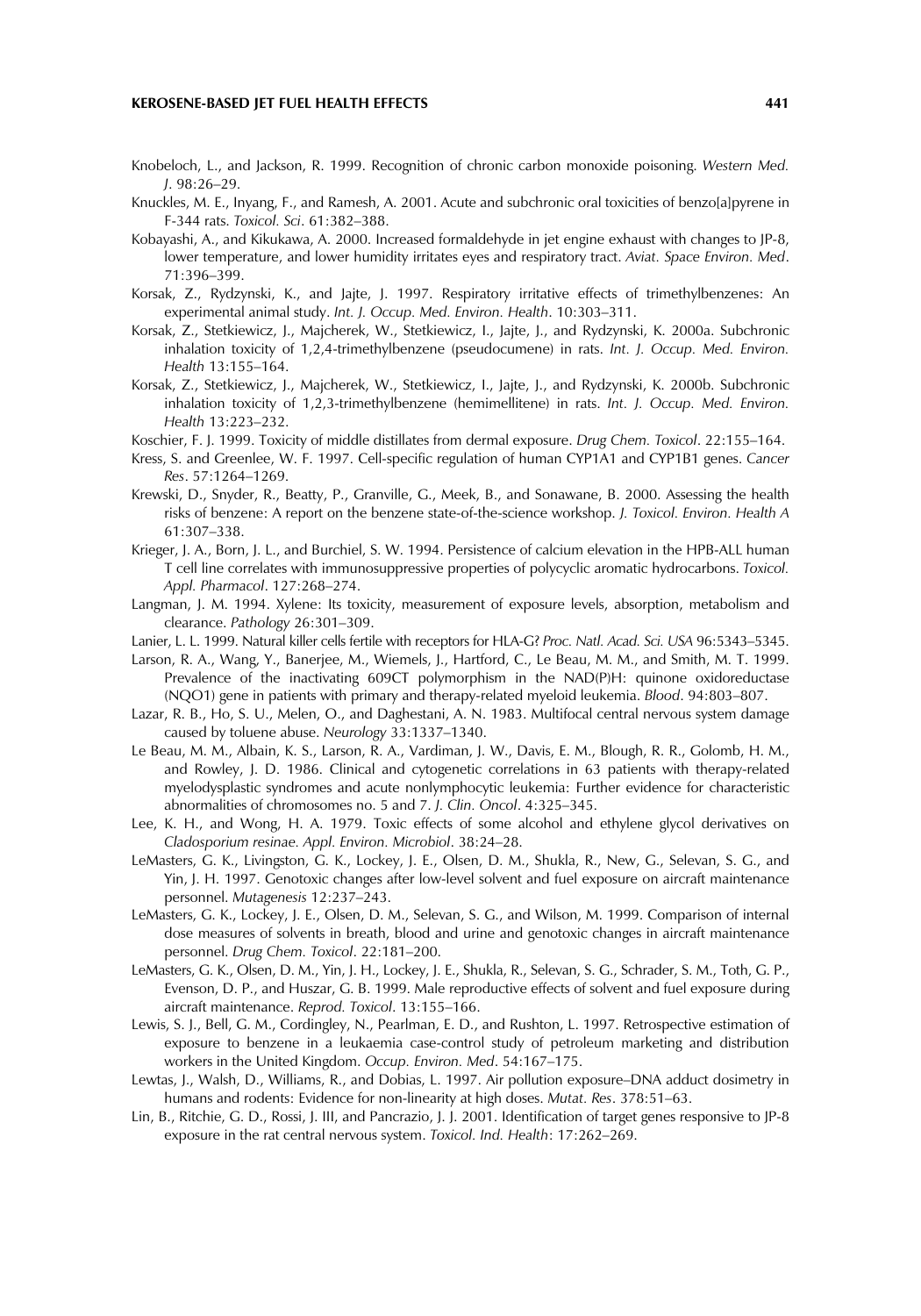### **442 G. D. RITCHIE ET AL.**

- Lioy, P. J., Weisel, C. P., Millette, J. R., Eisenreich, S., Vallero, D., Offenberg, J., Buckley, B., Turpin, B., Zhong, M., Cohen, M. D., Prophete, C., Yang, I., Stiles, R., Chee, G., Johnson, W., Porcja, R., Alimokhtari, S., Hale, R. C., Weschler, C. and Chen, L. C. 2001. Characterization of the dust/smoke aerosol that settled east of the World Trade Centre (WTC) in lower Manhattan after the collapse of the WTC. *Environ. Health Perspect.* 110:703–714.
- Low, L. K., Meeks, J. R., and Mackerer, C. R. 1988. Health effects of the alkylbenzenes. I. Toluene. *Toxicol. Ind. Health* 4:49–75.
- Low, L. K., Meeks, J. R., and Mackerer, C. R. 1989. Health effects of the alkylbenzenes. II. Xylenes. *Toxicol. Ind. Health* 5:85–105.
- Lowe, C. R., Campbell, H., and Khosla, T. 1970. Bronchitis in two integrated steel works. 3. Respiratory symptoms and ventilatory capacity related to atmospheric pollution. *Br. J. Industr. Med*. 27:121–129.
- Lucas, G. N. 1994. Kerosene oil poisoning in children: A hospital-based prospective study in Sri Lanka. *Indian J. Pediatr*. 61:683–687.
- Lungarella, G., Barni-Comparini, I., and Fonzi, L. 1984. Pulmonary changes induced in rabbits by long-term exposure to *n*-hexane. *Arch. Toxicol*. 55:224–228.
- Lungarella, G., Fonzi, L., and Centini, F. 1980. Respiratory tract lesions induced in rabbits by short-term exposure to *n*-hexane. *Res. Commun. Chem. Pathol. Pharmacol*. 29:129–139.
- Lupulescu, A. P., and Birmingham, D. J. 1975. Effect of lipid solvents on protein, DNA, and collagen synthesis in human skin: An electron microscopic autoradiographic study. *J. Invest. Dermatol*. 65:419–422.
- Lupulescu, A. P., and Birmingham, D. J. 1976. Effect of protective agent against lipid-solvent-induced damages. Ultrastructural and scanning electron microscopical study of human epidermis. *Arch. Environ. Health* 31:33–36.
- Lupulescu, A. P., Birmingham, D. J., and Pinkus, H. 1973. An electron microscopic study of human epidermis after acetone and kerosene administration. *J. Invest. Dermatol*. 60:33–45.
- MacEwen, J. D., and Vernot, E. H. 1978. *Toxic hazards research unit annual technical report*. AMRL-TR-. Aerospace Medical Research Laboratory, Wright-Patterson Air Force Base, Dayton, OH.
- MacEwen, J. D., and Vernot, E. H. 1980. *Toxic hazards research unit annual technical report*. AMRL-TR-80-79. Aerospace Medical Research Laboratory, Wright-Patterson Air Force Base, Dayton, OH.
- MacEwen, J. D., and Vernot, E. H. 1981. *Toxic hazards research unit annual technical report*. AMRL-TR-81-126. Aerospace Medical Research Laboratory, Wright-Patterson Air Force Base, Dayton, OH.
- MacEwen, J. D., and Vernot, E. H. 1982. *Toxic hazards research unit annual technical report*. AMRL-TR-82-62. Aerospace Medical Research Laboratory, Wright-Patterson Air Force Base, Dayton, OH.
- MacEwen, J. D., and Vernot, E. H. 1983. *Toxic hazards research unit annual technical report*. AMRL-TR-83-64. Aerospace Medical Research Laboratory, Wright-Patterson Air Force Base, Dayton, OH.
- MacEwen, J. D., and Vernot, E. H. 1984. *Toxic hazards research unit annual technical report*. AMRL-TR-84- 001. Aerospace Medical Research Laboratory, Wright-Patterson Air Force Base, Dayton, OH.
- MacEwen, J. D., and Vernot, E. H. 1985. *Toxic hazards research unit annual technical report*. AMRL-TR-85-058. Aerospace Medical Research Laboratory, Wright-Patterson Air Force Base, Dayton, OH.
- Mahdi, A. H. 1988. Kerosene poisoning in children in Riyadh. *J. Trop. Pediatr*. 34:316–318.
- Majeed, H. A., Bassyouni, H., Kalaawy, M., and Farwana, S. 1981. Kerosene poisoning in children: A clinico-radiological study of 205 cases. *Ann. Trop. Paediatr*. 1:123–130.
- Mass, E. F., Ashe, J., Spiegel, P., Zee, D. S., and Leigh, R. J. 1991. Acquired pendular nystagmus in toluene addiction. *Neurology* 41:282–285.
- Material Data Safety Sheet (MSDS). 1995. *Jet fuel JP-8*. Chevron Phillips Chemical Co., LP, Houston, TX.
- Material Data Safety Sheet (MSDS). 2000a. *Stadis 450*. Octel Starreon LLC, Littleton, CO.
- Material Data Safety Sheet (MSDS). 2000b. *Turboline FS100*. BetzDearborn, Trevose, PA.
- Material Data Safety Sheet (MSDS). 2000c. *SPEC-AID 8Q462*. BetzDearborn, Trevose, PA.
- Material Data Safety Sheet (MSDS). 2001. *DCI-4A*. Octel Starreon, LLC, Littleton, CO.
- Mattie, D. R., Alden, C. L., Newell, T. K., Gaworski, C. L., and Flemming, C. D. 1991. A 90-day continuous vapor inhalation toxicity study of JP-8 jet fuel followed by 20 or 21 months of recovery in Fischer 344 rats and C57BL/6 mice. *Toxicol. Pathol*. 19:77–87.
- Mattie, D. R., Marit, G. B., Flemming, C. D., and Cooper, J. R. 1995. The effects of JP-8 jet fuel on male Sprague-Dawley rats after a 90-day exposure by oral gavage. *Toxicol. Ind. Health*. 11:423–435.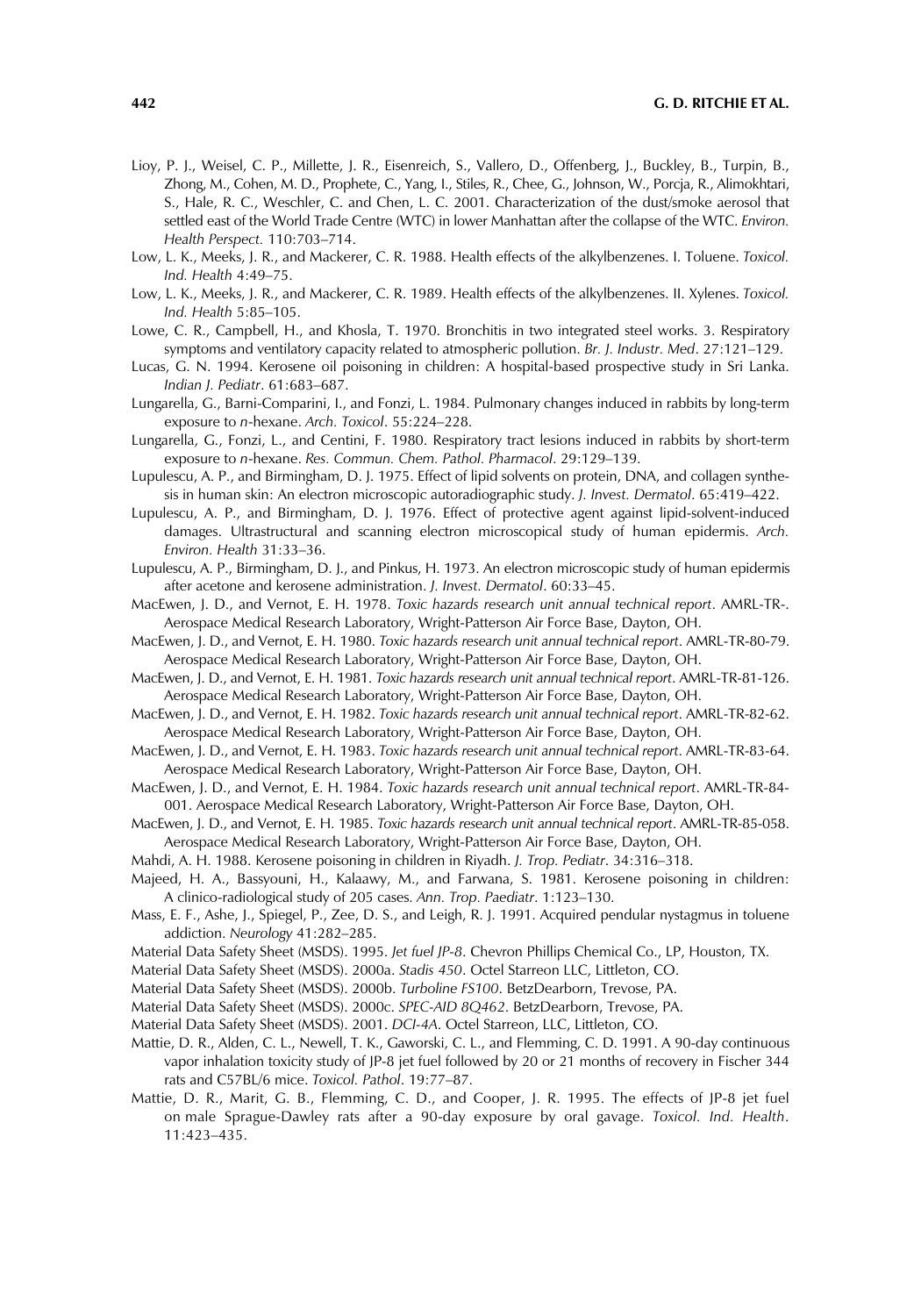- Mattie, D. R., Sterner, T. R., Bekkedal, M. Y., Schimmel, B. D., Bausman, T. A., Young, S. M., and Cooper, J. R. 2001. Developmental neurobehavioral effects of JP-8 jet fuel on pups from female Sprague-Dawley rats exposed by oral gavage. *Toxicologist* 60:217.
- Mattsby-Baltzer, I., Sandin, M., Ahlstrom, B., Allenmark, S., Edebo, M., Falsen, E., Pedersen, K., Rodin, N., Thompson, R. A., and Edebo, L. 1989. Microbial growth and accumulation in industrial metal-working fluids. *Appl. Environ. Microbiol*. 55:2681–2689.
- Maurice, L. Q., Lander, H., Edwards, T., and Harrison, W. E. III. 2000. Advanced aviation fuels: A lool ahead via a historical perspective. *Fuel* 80:747–756.
- McDougal, J. N., Pollard, D. L., Garrett, C. M., Davis, R. M., and Miller, T. E. 1999. Dermal *Absorption of JP-8 jet fuel and its components*. Technical Report ARFL-HE-WP-TR-1999-0021. 1999 Operational Toxicology Branch, Human Effectiveness Directorate, Wright-Patterson Air Force Base, OH.
- McDougal, J. N., Pollard, D. L., Weisman, W., Garrett, C. M., and Miller, T. E. 2000. Assessment of skin absorption and penetration of JP-8 jet fuel and its components. *Toxicol. Sci*. 55:247–255.
- McDougal, J. N., and Robinson, P. J. 2002. Assessment of dermal absorption and penetration of components of a fuel mixture (JP-8). *Sci. Total Environment* 288:23–30.
- McGuire, S., Bostad, E., Smith, L., Witten, M., Siegel, F. L., and Kornguth, S. 2000. Increased immunoreactivity of glutathione-*S*-transferase in the retina of Swiss Webster mice following inhalation of JP-8 + 100 aerosol. *Arch. Toxicol*. 74:276–280.
- McInturf, S. M., Bekkedal, M. Y., Ritchie, G. D., Nordholm, A. F., and Rossi, J. III. 2001. Effects of repeated JP-8 jet fuel exposure on eyeblink conditioning in humans. *Toxicologist* 60:555.
- McKee, R. H., Amoruso, M. A., Freeman, J. J., and Przygoda, R. T. 1994. Evaluation of the genetic toxicity of middle distillate fuels. *Environ. Mol. Mutagen*. 23:234–238.
- McKee, R. H., Plutnick, R. T., and Przygoda, R. T. 1989. The carcinogenic initiating and promoting properties of a lightly refined paraffinic oil. *Environ. Appl. Toxicol*. 12:748–756.
- McWilliams, M. L., Chen, G. D., and Fechter, L. D. 2000. Low-level toluene disrupts auditory function in guinea pigs. *Toxicol. Appl. Pharmacol*. 167:18–29.
- Mi, H. H., Lee, W. J., Chen, S. J., Lin, T. C., Wu, T. L., and Hu, J. C. 1998. Effect of the gasoline additives on PAH emission. *Chemosphere* 36:2031–2041.
- MIL-DTL-5624T. 1998. *Turbine fuel, aviation: Grades JP-4, JP-5, and JP-5/JP-8 ST*. ASC/ENSI, Wright-Patterson Air Force Base, OH.
- Miller, R. R., Ayres, J. A., Calhoun, L. L., Young, J. T., and McKenna, M. J. 1981. Comparative short-term inhalation toxicity of ethylene glycol monomethyl ether and propylene glycol monomethyl ether in rats and mice. *Toxicol. Appl. Pharmacol*. 61:368–377.
- Miller, R. R., Ayres, J. A., Young, J. T., and McKenna, M. J. 1983. Ethylene glycol monomethyl ether. I. Subchronic vapor inhalation study with rats and rabbits. *Fundam. Appl. Toxicol*. 3:49–54.
- Mindus, P., Struwe, G., and Gullberg, B. 1978. A CPRS subscale to assess mental symptoms in workers exposed to jet fuel-some methodological considerations. *Acta Psychiatr. Scand. Suppl*. 271:53–62.
- Mirkova, E., Zaikov, C., Antov, G., Mikhailova, A., Khinkova, L., and Benchev, I. 1983. Prenatal toxicity of xylene. *J. Hyg. Epidemiol. Microbiol. Immunol*. 27:337–343.
- Miyake, H., Ikeda, T., Maehara, N., Harabuchi, I., Kishi, R., and Yokota, H. 1983. Slow learning in rats due to long-term inhalation of toluene. *Neurobehav. Toxicol. Teratol*. 5:541–548.
- Miyamoto, Y. 1986. Eye and respiratory irritants in jet engine exhaust. *Aviat. Space Environ. Med*. 57:1104–1108.
- Morata, T. C., Fiorini, A. C., Fischer, F. M., Colacioppo, S., Wallingford, K. M., Krieg, E. F., Dunn, D. E., Gozzoli, L., Padrao, M. A., and Cesar, C. L. 1997. Toluene-induced hearing loss among rotogravure printing workers. *Scand. J. Work Environ. Health* 23:289–298.
- Morimoto, K., Wolff, S., and Koizumi, A. 1983. Induction of sister chromatid exchanges in human lymphocytes by microsomal activation of benzene metabolites. *Mutat. Res*. 119:355–360.
- Moszczynski, P., and Lisiewicz, J. 1985. Occupational exposure to benzene, toluene, and xylene and the lymphocyte lysosomal *N*-acetyl-beta-D-glucosaminidase. *Ind. Health* 23:47–51.
- Muralidhara, A., Krishnakumari, M. K., and Ramesh, H. P. 1982. Toxicity of some petroleum fractions used in pesticidal emulsions to albino rats. *J. Food Sci. Technol*. 19:260–262.

Myers, G. E. 1984. Survival of pathogenic bacteria in crude oil. *J. Environ. Pathol. Toxicol. Oncol*. 5:79–87.

Myhre, O., and Fonnum, F. 2001. The effect of aliphatic, naphthenic, and aromatic hydrocarbons on production of reactive oxygen species and reactive nitrogen species in rat brain synaptosome fraction: The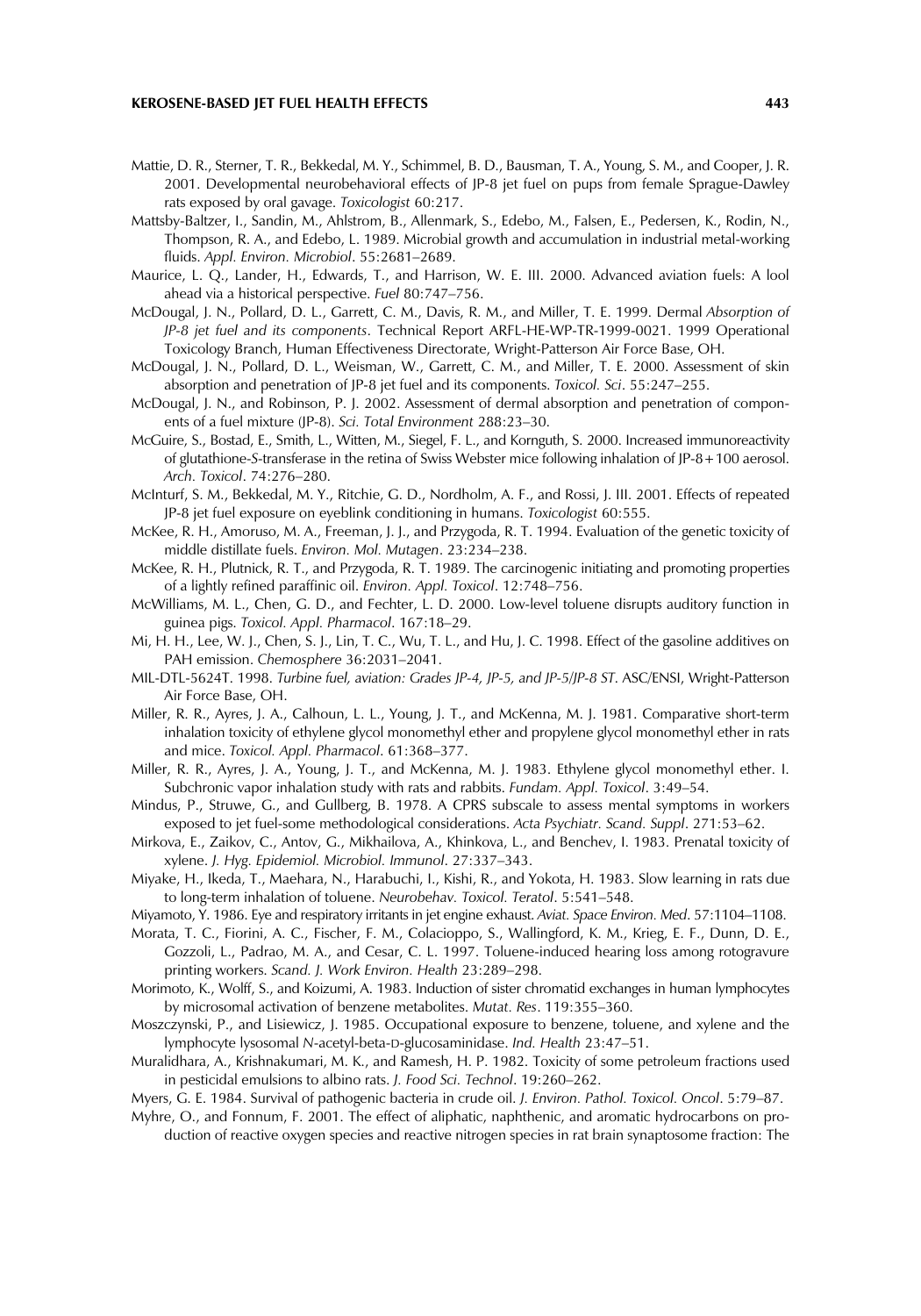involvement of calcium, nitric oxide synthase, mitochondria, and phospholipase A. *Biochem. Pharmacol*. 62:119–128.

- Nagano, K., Nakayama, E., Oobayashi, H., Nishizawa, T., Okuda, H., Yamazaki, K. 1984. Experimental studies on toxicity of ethylene glycol alkyl ethers in Japan. *Environ. Health Perspect*. 57:75–84.
- National Institute for Occupational Safety and Health. 1973. *Occupational exposure to toluene*. U.S. Department of Health, Education, and Welfare.
- National Library of Medicine (NML). 1996. HSDB (Hazardous Substances Database). http://toxnet.nlm. nih.gov/ cgi-bin/sis/htmlgen:HSDB.htm. *Carbon monoxide*. CASRN: 630-08-0.
- National Library of Medicine (NML). 1998a. HSDB (Hazardous Substances Database). http://toxnet.nlm. nih.gov/cgi-bin/sis/htmlgen:HSDB.htm. *Sulfur dioxide*. CASRN: 7446-09-5.
- National Library of Medicine (NML). 1998b. HSDB (Hazardous Substances Database). http://toxnet.nlm. nih.gov/cgi-bin/sis/htmlgen:HSDB.htm. *Nitric oxide*. CASRN: 10102-43-9.
- National Library of Medicine (NML). 1998c. HSDB (Hazardous Substances Database). http://toxnet.nlm. nih.gov/cgi-bin/sis/htmlgen:HSDB.htm. *Nitrogen dioxide*. CASRN: 10102-44-0.
- National Library of Medicine (NML). 1999. HSDB (Hazardous Substances Database). http://toxnet.nlm. nih.gov/ cgi-bin/sis/htmlgen:HSDB.htm. *Formaldehyde*. CASRN: 50-00-0.
- National Research Council (NRC). 1996. *Permissible exposure levels for selected military fuel vapors*. Washington, DC: National Academy Press.
- National Research Council (NRC). Board on Environmental Studies of Toxicology (BEST). 2003. *Toxicologic assessment of jet-propulsion fuel-8.* Washington, DC: National Academy Press.
- National Toxicology Program/National Institutes of Health. 1986a. *Toxicology and carcinogenesis studies of xylenes (mixed) (60% m-xylene, 14% p-xylene, 9% o-xylene, and 17% ethylbenzene) (CAS No. 1330-20-7)* in F344/N rats and B6C3F<sub>1</sub> mice (gavage studies). Research Triangle Park, NC: National Toxicology Program/National Institutes of Health document TR-327.
- National Toxicology Program/National Institutes of Health. 1986b. *National Toxicology Program Technical Report Series no. 310: Toxicology and carcinogenesis studies of marine diesel fuel and JP-5 navy fuel in B6C3F1 mice (dermal studies)*. Research Triangle Park, NC: National Toxicology Program/National Institutes of Health. NIH publication no. 86-2566.
- Neghab, M., and Stacey, N. H. 1997. Toluene-induced elevation of serum bile acids: Relationship to bile acid transport. *J. Toxicol. Environ. Health* 52:249–268.
- Nessel, C. S. 1999. A comprehensive evaluation of the carcinogenic potential of middle distillate fuels. *Drug Chem. Toxicol*. 22:165–180.
- Nessel, C. S., Freeman, J. J., Forgash, R. C., and McKee, R. H. 1999. The role of dermal irritation in the skin tumor promoting activity of petroleum middle distillates. *Toxicol. Sci*. 49:48–55.
- Ng, T. P., Foo, S. C., and Yoong, T. 1992a. Menstrual function in workers exposed to toluene. *Br. J. Ind. Med*. 49:799–803.
- Ng, T. P., Foo, S. C., and Yoong, T. 1992b. Risk of spontaneous abortion in workers exposed to toluene. *Br. J. Ind. Med*. 49:804–808.
- Noa, M., and Illnait, J. 1987a. Induction of aortic plaques in guinea pigs by exposure to kerosene. *Arch. Environ. Health*. 42:31–36.
- Noa, M., and Illnait, J. 1987b. Changes in the aorta of guinea pigs exposed to kerosene. *Acta Morphol. Hung*. 35:59–69.

Nouri, L., and Al-Rahim, K. 1970. Kerosene poisoning in children. *Postgrad. Med. J*. 46:71–75.

Occupational Safety and Health Agency. 1998. *29 CFR 1910.1048, 1998 part C*. July 1, 1998.

- Odkvist, L. M., Arlinger, S. D., Edling, C., Larsby, B., and Bergholtz, L. M. 1987. Audiological and vestibulooculomotor findings in workers exposed to solvents and jet fuel. *Scand. Audiol*. 16:75–81.
- Odkvist, L., Larsby, B., Tham, R., and Hayden, D. 1983. Vestibulo-oculomotor disturbances caused by industrial solvents. *Otolaryngol. Head Neck Surg*. 91:537–539.
- O'Donoghue, J. L., ed. 1985. *Neurotoxicity of industrial and commercial chemicals*, vol. II. Boca Raton, FL: CRC Press, Inc. p. 63.
- Olsen, D. M., Mattie, D. R., Gould, W. D., Witzmann, F., Ledbetter, M., Lemasters, G. K., and Yiin, J. 1998. *A pilot study of occupational assessment of Air Force personnel exposure to jet fuel before and after conversion to JP-8*. U.S. Air Force Research Laboratory, AFRL-HE-WP-TR-1998-0 107. September.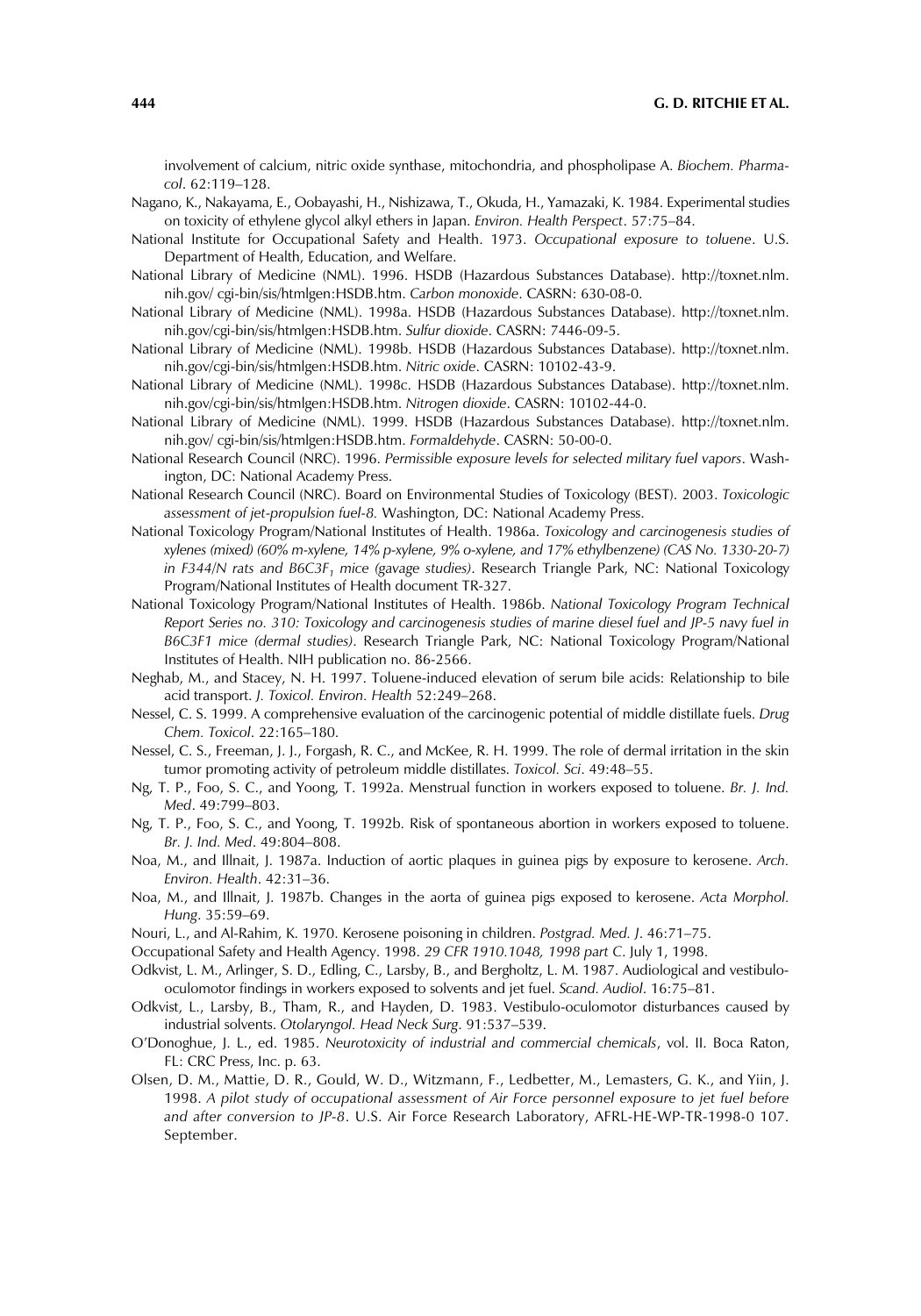- Olson, B. A., Gamberale, F., and Iregren, A. 1985. Coexposure to toluene and *p*-xylene in man: Central nervous functions. *Br. J. Ind. Med*. 42:117–122.
- Ostrowski, S. R., Wilbur, S., Chou, C. H., Pohl, H. R., Stevens, Y. W., Allred, P. M., Roney, N., Fay, M., and Tylenda, C. A. 1999. Agency for toxic substances and disease registry's 1997 prior list of hazardous substances. Latent effects—Carcinogenesis, neurotoxicology, and developmental deficits in humans and animals. *Toxicol. Ind. Health* 15:602–644.
- Ott, M. G., Townsend, J. C., Fishbeck, W. A., and Langner, R. A. 1978. Mortality among individuals occupationally exposed to benzene. *Arch. Environ. Health* 33:3–10.
- Park, S. H., and Schatz, R. A. 1999. Effect of low-level short-term *o*-xylene inhalation of benzo[a]pyrene (BaP)metabolism and BaP–DNA adduct formation in rat liver and lung microsomes. *J. Toxicol. Environ. Health A* 58:299–312.
- Parker, G. A., Bogo, V., and Young, R. W. 1981. Acute toxicity of conventional versus shale-derived JP5 jet fuel: Light microscopic, hematologic, and serum chemistry studies. *Toxicol. Appl. Pharmacol*. 57:302–317.
- Parker, G. A., Bogo, V., and Young, R. W. 1986. Acute toxicity of petroleum- and shale-derived distillate fuel, marine: Light microscopic, hematologic, and serum chemistry studies. *Fundam. Appl. Toxicol*. 7:101–105.
- Pearn, J., Nixon, J., Ansford, A., and Corcoran, A. 1984. Accidental poisoning in childhood: Five year urban population study with 15 year analysis of fatality. *Br. Med. J. (Clin. Res. Ed.)*. 288:44–46.
- Pearson, M. A., Hoyme, H. E., Seaver, L. H., and Rimsza, M. E. 1994. Toluene embryopathy: Delineation of the phenotype and comparison with fetal alcohol syndrome. *Pediatrics* 93:211–215.
- *Petroleum Quality Information System (PQIS)–1999*. 2000. Defense Energy Support Center Product Technology and Standardization Division. Defense Logistics Agency, Ft. Belvoir, VA.
- *Petroleum Quality Information System (PQIS)–2000*. 2001. Defense Energy Support Center Product Technology and Standardization Division. Defense Logistics Agency, Ft. Belvoir, VA.
- Pfaff, J., Parliman, G., Parton, K., Lantz, R., Chen, H., Hays, A., and Witten, M. 1993. Pathologic changes after JP-8 jet fuel inhalation in Fischer-344 rats. *FASEB J*. 7:A408.
- Pfaff, J., Parton, K., Lantz, R. C., Chen, H., Hays, A. M., and Witten, M. L. 1995. Inhalation exposure to JP-8 jet fuel alters pulmonary function and substance P levels in Fischer 344 rats. *J. Appl. Toxicol*. 15:249–256.
- Pfaff, J. K., Tollinger, B. J., Lantz, R. C., Chen, H., Hays, A. M., and Witten, M. L. 1996. Neutral endopeptidase (NEP) and its role in pathological pulmonary change with inhalation exposure to JP-8 jet fuel. *Toxicol. Ind. Health*. 12:93–103.
- Pfeiffer, K. D. 1994. *Thesis*. *A numerical model to predict the fate of jettisoned aviation fuel*. Wright-Patterson AFB, OH: Air Force Institute of Technology.
- Pirkle, P. S. 2000. *Thesis*. *Exhaust exposure potential from the combustion of JP-8 fuel in C-130 engines*. Wright-Patterson AFB, OH: Air Force Institute of Technology. AFIT-00-179.
- Pitarque, M., Vaglenov, A., Nosko, M., Hirvonen, A., Norppa, H., Creus, A., and Marcos, R. 1999. Evaluation of DNA damage by the comet assay in shoe workers exposed to toluene and other organic solvents. *Mutat. Res*. 441:115–127.
- Pleil, J. D., Smith, L. B., and Zelnick, S. D. 2000. Personal exposure to JP-8 jet fuel vapors and exhaust at Air Force bases. *Environ. Health Perspect*. 108:183–192.
- Pohland, A. E. 1993. Mycotoxins in review. *Food Addit. Contam*. 10:17–28.
- Porter, H. O. 1990. Aviators intoxicated by inhalation of JP-5 fuel vapor. *Aviat. Space Environ. Med*. 61:654–656.
- Prows, D. R., and Leikauf, G. D. 2001. Quantitative trait analysis of nickel-induced acute lung injury in mice. *Am. J. Respir. Cell Mol. Biol*. 24:740–746.
- Pryor, G. T., Rebert, C. S., and Howd, R. A. 1987. Hearing loss in rats caused by inhalation of mixed xylenes and styrene. *J. Appl. Toxicol*. 7:55–61.
- Pyatt, D. W., Stillman, W. S., and Irons, R. D. 1998. Hydroquinone, a reactive metabolite of benzene, inhibits NF-kappa B in primary CD4+ lymphocytes. *Toxicol. Appl. Pharmacol*. 149:178–184.
- Ramos, G., Nghiem, D. X., Walterscheid, J. P., and Ullrich, S. E. 2002. Dermal application of jet fuel suppresses secondary immune reactions. *Toxicol. Appl. Pharmacol*. 180:136–144.
- Rao, G. S., Kannan, K., Goel, S. K., Pandya, K. P., and Shanker, R. 1984. Subcutaneous kerosene toxicity in albino rats. *Environ. Res*. 35:516–530.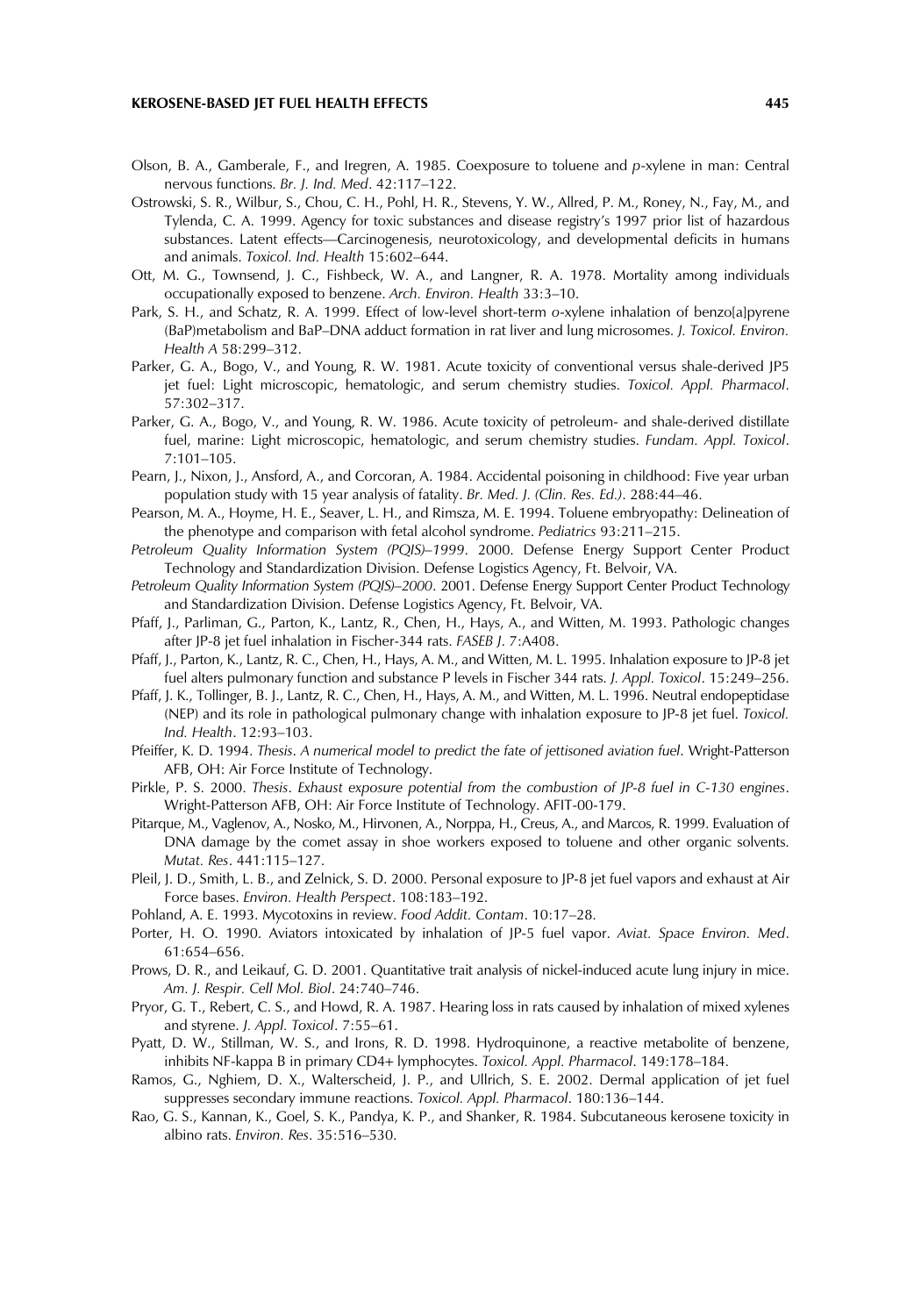- Rao, G. S., and Pandya, K. P. 1981. Biochemical changes induced by naphthalene after oral administration in albino rats. *Toxicol. Lett*. 8:311–315.
- Rao, G. S., and Pandya, K. P. 1980. Hepatic metabolism of heme in rats after exposure to benzene, gasoline and kerosene. *Arch. Toxicol*. 46:313–317.
- Reese, E., and Kimbrough, R. D. 1993. Acute toxicity of gasoline and some additives. *Environ. Health Perspect. Suppl*. 101(6):115–131.
- Renz, J. F., and Kalf, G. F. 1991. Role for interleukin-1 (IL-1) in benzene-induced hematotoxicity: Inhibition of conversion of pre-IL-1 alpha to mature cytokine in murine macrophages by hydroquinone and prevention of benzene-induced hematotoxicity in mice by IL-1 alpha. *Blood* 78:938–944.
- Reutman, S. R., LeMasters, G. K., Knecht, E. A., Shukla, R., Lockey, R. E., Burroughs, G. E., and Kesner, J. S. 2002. Evidence of reproductive endocrine effects in women with occupational fuel and solvent exposures. *Environ. Health Perspect*. 110:805–811.
- Rhodes, A. G., LeMasters, G. K., Lockey, J. E., Smith, J. W., Yiin, J. H., Egeghy, P., and Gibson, R. 2003. The effects of jet fuel on immune cells of fuel maintenance workers. *J. Occup. Environ. Med.* 45:79–86.
- Rinsky, R. A., Smith, A. B., Hornung, R., Filloon, T. G., Young, R. J., Okun, A. H., and Landrigan, P. J. 1987. Benzene and leukemia: An epidemiologic risk assessment. *N. Engl. J. Med*. 316:1044–1050.
- Rinsky, R. A., Young, R. J., and Smith, A. B. 1981. Leukemia in benzene workers. *Am. J. Ind. Med*. 2:217–245.
- Ritchie, G. D., Rossi, J. III, Nordholm, A. F., Still, K. R., Carpenter, R. L., Wenger, G. R., and Wright, D. R. 2001. Effects of repeated exposure to JP-8 jet fuel on learning of simple and difficult operant tasks by rats. *J. Toxicol. Environ. Health A* 64:385–415.
- Ritchie, G. D., Still, K. R., Alexander, W. K., Nordholm, A. F., Rossi, J. III, and Mattie, D. R. 2001. A review of the neurotoxicity risk of selected hydrocarbon fuels. *J. Toxicol. Environ. Health B* 4:223–312.
- Riviere, J. E., Brooks, J. D., Monteiro-Riviere, N. A., Budsaba, K., and Smith, C. E. 1999. Dermal absorption and distribution of topically dosed jet fuels Jet-A, JP-8, and JP-8(100). *Toxicol. Appl. Pharmacol*. 160:60–75.
- Robledo, R. F., Barber, D. S., and Witten, M. L. 1999. Modulation of bronchial epithelial cell barrier function by in vitro jet propulsion fuel 8 exposure. *Toxicol. Sci*. 51:119–125.
- Robledo, R. F., Breceda, V., Tollinger, B. J., Wang, S., Lantz, R. C., Leeman, S. E., and Witten, M. L. 1995. Substance P attenuates lung injury caused by chronic hydrocarbon exposure. *Proc. October 1995 Tachykinins International Meeting*, Florence, Italy.
- Robledo, R. F., and Witten, M. L. 1998. Acute pulmonary response to inhaled JP-8 jet fuel in mice. *Inhal. Toxicol*. 10:531–553.
- Robledo, R. F., and Witten, M. L. 1999. NK1-receptor activation prevents hydrocarbon-induced lung injury in mice. *Am. J. Physiol*. 276:229–238.
- Robledo, R. F., Young, R. S., Lantz, R. C., and Witten, M. L. 2000. Short-term pulmonary response to inhaled JP-8 jet fuel aerosol in mice. *Toxicol. Pathol*. 28:656–663.
- Rodriguez de la Vega, A., Casaco, A., Garcia, M., Noa, M., Carvajal, D., Arruzazabala, L., and Gonzalez, R. 1990. Kerosene-induced asthma. *Ann. Allergy* 64:362–363.
- Rogers, J. V., Gunasekar, P. G., Garrett, C. M., Kabbur, M. B., and McDougal, J. N. 2002. Detection of oxidative species and low-molecular-weight DNA in skin following dermal exposure with JP-8 jet fuel. *J. Appl. Toxicol*. 21:521–525.
- Rosenberg, N. L., Spitz, M. C., Filley, C. M., Davis, K. A., and Schaumburg, H. H. 1988. Central nervous system effects of chronic toluene abuse—Clinical, brainstem evoked response and magnetic resonance imaging studies. *Neurotoxicol. Teratol*. 10:489–495.
- Rosenthal, D. S., Simbulan-Rosenthal, C. M., Liu, W. F., Stoica, B. A., and Smulson, M. E. 2001. Mechanisms of JP-8 jet fuel cell toxicity. II. Induction of necrosis in skin fibroblasts and keratinocytes and modulation of levels of Bcl-2 family members. *Toxicol. Appl. Pharmacol*. 171:107–116.
- Ross, D. 2000. The role of metabolism and specific metabolites in benzene-induced toxicity: Evidence and issues. *J. Toxicol. Environ. Health A* 61:357–372.
- Rossi, J. III, Nordholm, A. F., Carpenter, R. L., Ritchie, G. D., and Malcomb, W. 2001. Effects of repeated exposure of rats to JP-5 or JP-8 jet fuel vapor on neurobehavioral capacity and neurotransmitter levels. *J. Toxicol. Environ. Health A* 63:397–428.
- Rothman, N., Bechtold, W. E., Yin, S. N., Dosemeci, M., Li, G. L., Wang, Y. Z., Griffith, W. C., Smith, M. T., and Hayes, R. B. 1998. Urinary excretion of phenol, catechol, hydroquinone and muconic acid by workers occupationally exposed to benzene. *Occup. Environ. Med*. 55:705–711.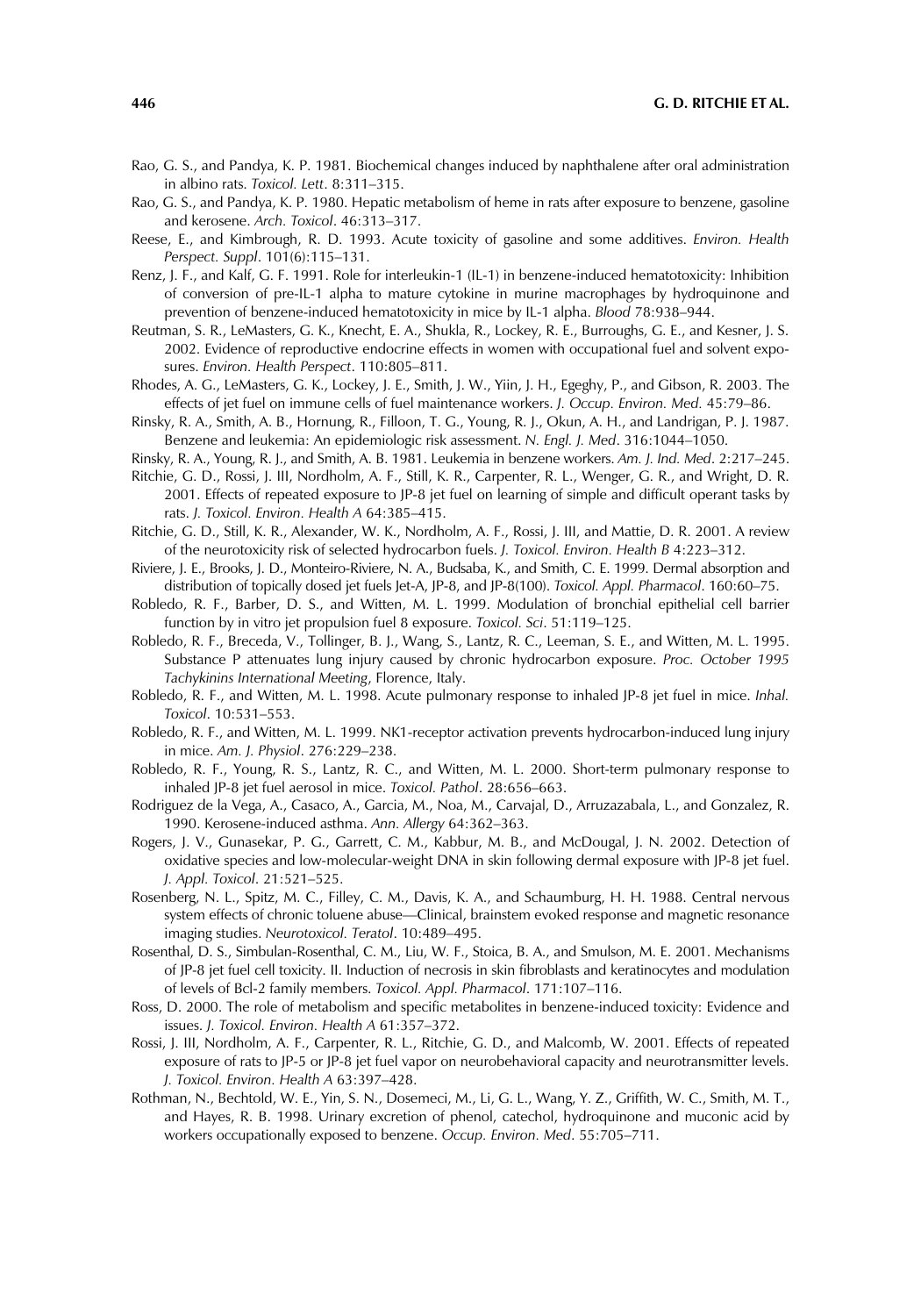- Rothman, N., Traver, R. D., Smith, M. T., Hayes, R. B., Li, G. L., Campleman, S., Dosemeci, M., Zhang, L., Linet, J., Wacholder, S., Yin, S. N., and Ross, D. 1997. Benzene poisoning, a risk factor for hematological malignancy, is associated with NQ01 C 609C to T mutation and fractional excretion of chlorzoxazone. *Cancer Res*. 57:2839–2842.
- Rushton, L. 1993a. A 39-year follow-up of the U.K. oil refinery and distribution center studies: Results for kidney cancer and leukemia. *Environ. Health Perspect. Suppl*. 101(6):77–84.
- Rushton, L. 1993b. Further follow up of mortality in a United Kingdom oil distribution centre cohort. *Br. J. Ind. Med*. 50:561–569.
- Rushton, L. 1993c. Further follow up of mortality in a United Kingdom oil refinery cohort. *Br. J. Ind. Med*. 50:549–560.
- Rushton, L., and Romaniuk, H. 1997. A case-control study to investigate the risk of leukaemia associated with exposure to benzene in petroleum marketing and distribution workers in the United Kingdom. *Occup. Environ. Med*. 54:152–166.
- Sanabria, J., Noa, M., Casaco, A., and Gonzalez, R. 1984. Morphological changes in the respiratory tract of guinea pigs exposed to kerosene aerosol. *Allergol. Immunopathol.* (*Madr.*) 12:213–215.
- Savolainen, K., Kekoni, J., Riihimaki, V., and Laine, A. 1984. Immediate effects of *m*-xylene on the human central nervous system. *Arch. Toxicol. Suppl*. 7:412–417.
- Savolainen, K., Riihimaki, V., Seppalainen, A. M., and Linnoil, M. 1980. Effects of short-term *m*-xylene exposure and physical exercise on the central nervous system. *Int. Arch. Occup. Environ. Health*. 2:105–121.
- Sax, N. I., ed. 1984. *Dangerous properties of industrial materials*, 6th ed., p. 640. New York: Van Nostrand Reinhold.
- Schreiner, C., Bui, Q., Breglia, R., Burnett, D., Koschier, F., Podhasky, P., Lapadula, L., White, R., Feuston, M., Krueger, A., and Rodriquez, S. 1997. Toxicity evaluation of petroleum blending streams: Reproductive and developmental effects of hydrodesulfurized kerosene. *J. Toxicol. Environ. Health* 52:211–229.
- Schultz, T. W., Epler, J. L., and Witschi, H. 1981. *Health effects research in oil shale development*. Oak Ridge National Laboratory report no. ORNL/TM-8034. Oak Ridge, TN: Oak Ridge National Laboratory.
- Segev, D., Szold, O., Fireman, E., Kluger, Y., and Sorkine, P. 1999. Kerosene-induced severe acute respiratory failure in near drowning: Reports on four cases and review of the literature. *Crit. Care Med*. 27:1437–1440.
- Selden, A., and Ahlborg, G., Jr. 1986. *Causes of death and cancer morbidity at exposure to aviation fuels in the Swedish armed forces*. ASF Project 84-0308. Department of Occupational Medicine, Orebro, Sweden.
- Selden, A., and Ahlborg, G., Jr. 1987. *Causes of death and cancer morbidity at exposure to aviation fuels in the Swedish armed forces. An update*. Orebro: Department of Occupational Medicine.
- Selden, A., and Ahlborg, G., Jr. 1991. Mortality and cancer morbidity after exposure to military aircraft fuel. *Aviat. Space Environ. Med*. 62:789–794.
- Selling, L. 1916. Benzol as a leukotoxin. Studies on degeneration regeneration of blood and hematopoietic organs. *Johns Hopkins Hosp. Rep*. 17:83–142.
- Seppalainen, A. M., Laine, A., Salmi, T., Riihimaki, V., and Verkkala, E. 1989. Changes induced by short-term xylene exposure in human evoked potentials. *Int. Arch. Occup. Environ. Health* 61:443–449.
- Sharp, G. R. 1978. Toxic gases and vapours in flight. In *Aviation medicine: Physiology and human factors*, ed. G. Dhenin, vol. 1, pp. 192–207. London: Tri-Med Books.
- Siemiatycki, J., Dewar, R., Nadon, L., Gerin, M., Richardson, L., and Wacholder, S. 1987. Associations between several sites of cancer and twelve petroleum-derived liquids. Results from a case-referent study in Montreal. *Scand. J. Work Environ. Health* 13:493–504.
- Singh, S., Singhi, S., Sood, N. K., Kumar, L., and Walia, B. N. 1995. Changing pattern of childhood poisoning (1970–1989): Experience of a large north Indian hospital. *Indian Pediatr*. 32:331–336.
- Smith, L. B., Bhattacharya, A., LeMasters, G., Succop, P., Puhala, E. 2nd, Medvedovic, M., and Joyce, J. 1997. Effect of chronic low-level exposure to jet fuel on postural balance of US Air Force personnel. *J. Occup. Environ. Med*. 39:623–632.
- Smith, M. T. 1996. The mechanism of benzene-induced leukemia: A hypothesis and speculations on the causes of leukemia. *Environ. Health Perspect*. 104:1219–1225.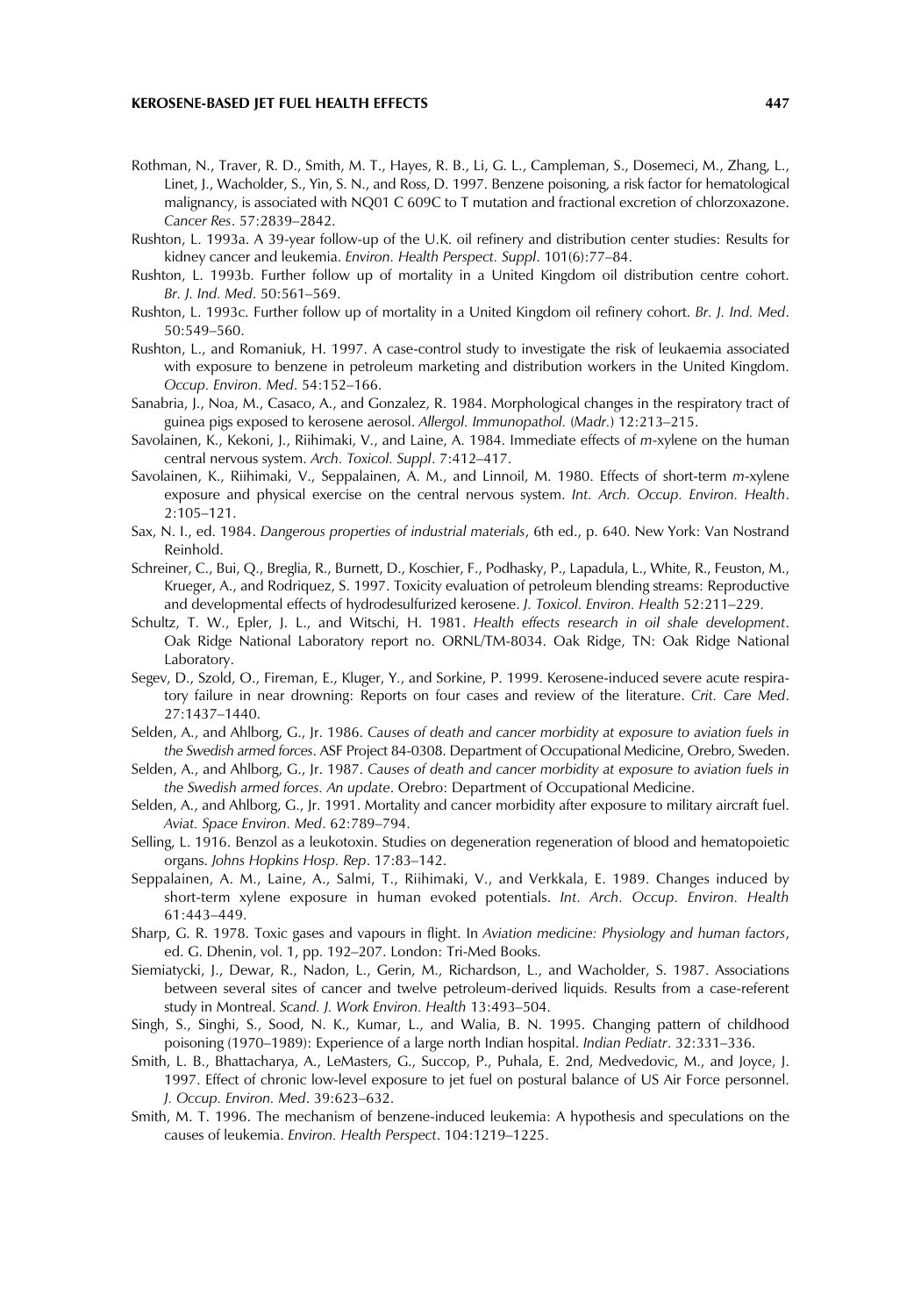- Smith, M. T. 1999. Benzene, NQO1 and genetic susceptibility to cancer. *Proc. Natl. Acad. Sci. USA* 96:7624–7626.
- Smith, R. P. 1986. Toxic responses of the blood. In *Casarett & Doull's toxicology: The basic science of poisons*, 5th ed., C. D. Klaassen, pp. 335–355. New York: McGraw-Hill.
- Snyder, R. 2000. Overview of the toxicology of benzene. *J. Toxicol. Environ. Health A* 61:339–346.
- Snyder, R., Dimitriadis, E., Guy, R., Hu, P., Cooper, K. R., Bauer, H., Witz, G., and Goldstein, B. D. 1989. Studies on the mechanism of benzene toxicity. *Environ. Health Perspect*. 82:31–35.
- Spormann, A. M., and Widdel, F. 2000. Metabolism of alkylbenzenes, alkanes, and other hydrocarbons in anaerobic bacteria. *Biodegradation* 11:85–105.
- Starek, A., and Vojtisek, M. 1986. Effects of kerosene hydrocarbons on tissue metabolism in rats. *Pol. J. Pharmacol. Pharm*. 38:461–469.
- Stjernberg, N., Rosenthall, L., Eklund, A., and Nystrom, L. 1986. Chronic bronchitis in a community in northern Sweden; relation to environmental and occupational exposure to sulfur dioxide. *Eur. J. Respir. Dis. Suppl*. 146:153–159.
- Stoica, B. A., Boulares, A. H., Rosenthal, D. S., Hamilton, I. D., and Smulson, M. E. 2001. Mechanisms of JP-8 jet fuel toxicity. I. Induction of apoptosis in rat lung epithelial cells. *Toxicol. Appl. Pharmacol*. 171:94–106.
- Steyn, P. S. 1995. Mycotoxins, general view, chemistry and structure. *Toxicol. Lett*. 82–83:843–851.
- Struwe, G., Knave, B., and Mindus, P. 1983. Neuropsychiatric symptoms in workers occupationally exposed to jet fuel—A combined epidemiological and casuistic study. *Acta Psychiatr. Scand. Suppl*. 303:55–67.
- Svensson, B. G., Nise, G., Erfurth, E. M., Olsson, H. 1992. Neuroendocrine effects in printing workers exposed to toluene. *Br. J. Ind. Med*. 49:402–408.
- Svensson, B. G., Nise, G., Erfurth, E. M., Nilsson, A., and Skerfving, S. 1992. Hormone status in occupational toluene exposure. *Am. J. Ind. Med*. 22:99–107.
- Tagami, H., and Ogino, A. 1973. Kerosine dermatitis. Factors affecting skin irritability to kerosine. *Dermatologica*. 146:123–131.
- Tahti, H., Karkkainen, S., Pyykko, K., Rintala, E., Kataja, M., and Vapaatalo, H. 1981. Chronic occupational exposure to toluene. *Int. Arch. Occup. Environ. Health* 48:61–69.
- Tatrai, E., and Ungvary, G. 1980. Changes induced by *o*-xylene inhalations in the rat liver. *Acta Med. Acad. Sci. Hung*. 37:211–216.
- Taylor, J. D., and Evans, H. L. 1985. Effects of toluene inhalation on behavior and expired carbon dioxide in macaque monkeys. *Toxicol. Appl. Pharmacol*. 80:487–495.
- Thienes, C., and Haley, T. J., eds. 1972. *Clinical toxicology*, 5th ed., p. 198. Philadelphia: Lea and Febiger.
- Thomas, M., Anandan, S., Kuruvilla, P. J., Singh, P. R., and David, S. 2000. Profile of hospital admissions following acute poisoning-experiences from a major teaching hospital in south India. *Adverse Drug React. Toxicol. Rev*. 19:313–317.
- Thomsen, H. K., and Kjeldsen, K. 1975. Aortic intimal injury in rabbits: An evaluation of a threshold limit. *Arch. Environ. Health* 30:604–607.
- Tice, R. R., Vogt, T. F., and Costa, D. L. 1982. Genotoxic effects of airborne agents. In *Cytogenetic effects of inhaled benzene on murine bone marrow*, eds. R. R. Tice, D. L. Costa, and K. M. Schaich, pp. 257–275. New York: Plenum Press.
- Toftgard, R., and Nilsen, O. G. 1982. Effects of xylene and xylene isomers on cytochrome P-450 and in vitro enzymatic activities in rat liver, kidney and lung. *Toxicology* 23:197–212.
- Toftgard, R., Nilsen, O. G., and Gustafsson, J. A. 1981. Changes in rat liver microsomal cytochrome P-450 and enzymatic activities after the inhalation of *n*-hexane, xylene, methyl ethyl ketone and methylchloroform for four weeks. *Scand. J. Work. Environ. Health* 7:31–37.
- Tomas, T., Lutz, P., and Wiaderna, D. 2000. Changes in electrocortical arousal following acute trimethylbenzene administration in rats. *Int. J. Occup. Med. Environ. Health*. 13:67–78.
- Tomas, T., Swiercz, R., Wiaderna, D., and Gralewicz, S. 1999. Effects of acute exposure to aromatic hydrocarbons C 9 on locomotor activity in rats. Trimethylbenzene isomers. *Int. J. Occup. Med. Environ. Health*. 12:331–343.
- Total Petroleum Hydrocarbon Criteria Working Group. 1998. *Composition of petroleum mixtures*, vol. 2. Amherst, MA: Amherst Scientific.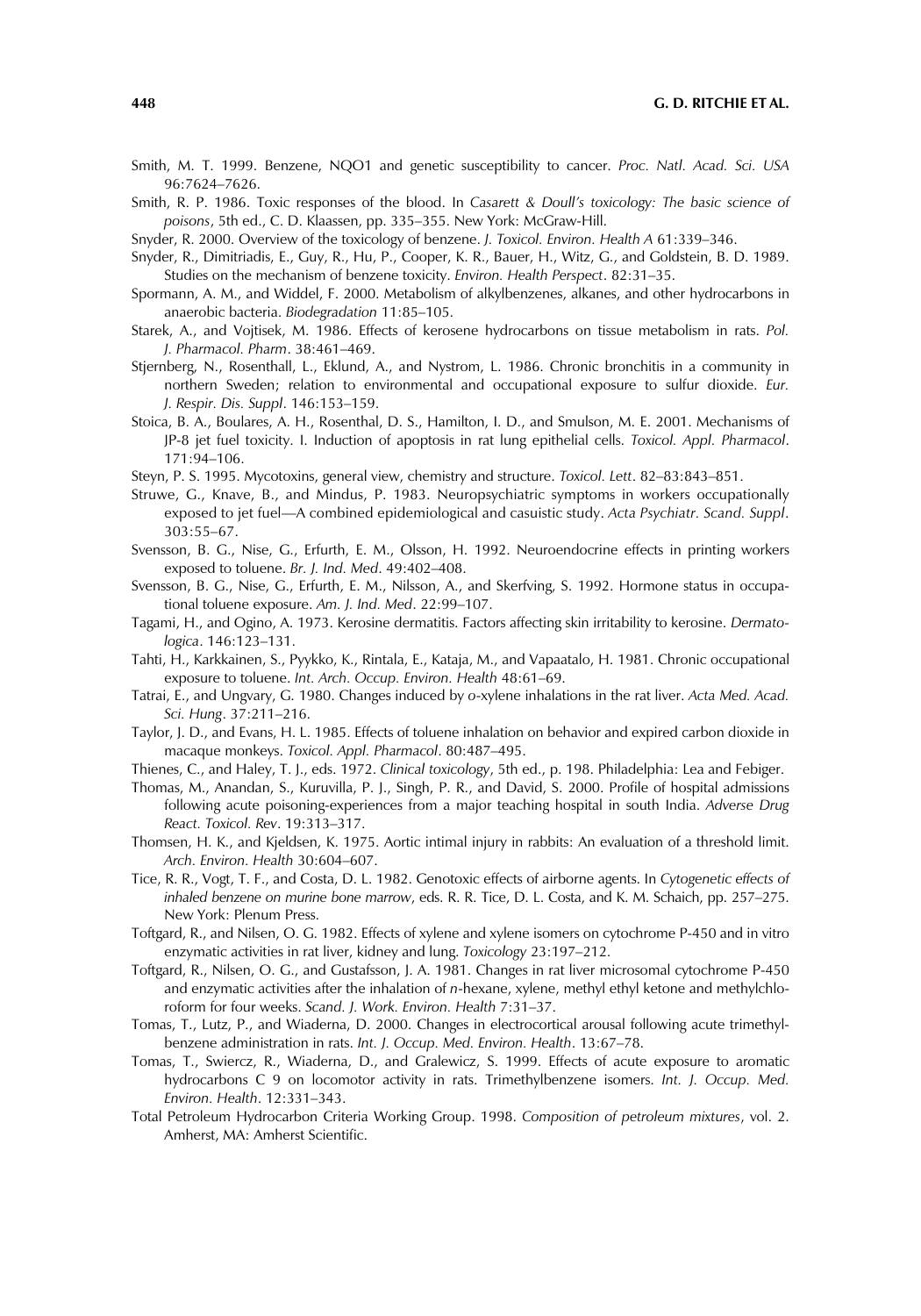Toutant, C., and Lippman, S. 1979. Fetal solvents syndrome. *Lancet* 1:1356.

- Traynor, G. W., Apte, M. G., Sokol, H. A., and Chuang, J. C. 1990. Comparison of measurement techniques for quantifying selected organic emissions from kerosene space heaters. *Govt. Rep. Announce. Index* (*GRA&I*) 11.
- Tunnicliffe, W. S., O'Hickey, S. P., Fletcher, T. S., Miles, J. F., Burge, P. S., and Ayres, J. G. 1999. Pulmonary function and respiratory symptoms in a population of airport workers. *Occup. Environ. Med*. 56:118–123.
- Uchida, Y., Nakatsuka, H., Ukai, H., Watanabe, T., Liu, Y. T., Huang, M. Y., Wang, Y. L., Zhu, F. Z., Yin, H., and Ikeda, M. 1993. Symptoms and signs in workers exposed predominantly to xylenes. *Int. Arch. Occup. Environ. Health* 64:597–605.
- Ullrich, S. E. 1999. Dermal application of JP-8 jet fuel induces immune suppression. *Toxicol. Sci*. 52:61–67.
- Ullrich, S. E., and Lyons, H. J. 2000. Mechanisms involved in the immunotoxicity induced by dermal application of JP-8 jet fuel. *Toxicol. Sci*. 58:290–298.
- Upreti, R. K., Das, M., and Shanker, R. 1989. Dermal exposure to kerosene. *Vet. Hum. Toxicol*. 31:16–20.
- Upreti, R. K., Singh, K. P., Saxena, A. K., and Shanker, R. 1986. Effect of 2,5-hexanedione on lymphoid organs of rats: A preliminary report. *Environ. Res*. 39:188–198.
- U.S. Department of Health and Human Services. 1998. *Eighth report on carcinogens*. Washington, DC.
- Uyeki, E. M., Ashkar, A. E., Shoeman, D. W., and Bisel, T. U. 1977. Acute toxicity of benzene inhalation to hemopoietic precursor cells. *Toxicol. Appl. Pharmacol*. 40:49–57.
- Vakharia, D. D., Liu, N., Pause, R., Fasco, M., Bessette, E., Zhang, Q. Y., and Kaminsky, L. S. 2001. Effect of metals on polycyclic aromatic hydrocarbon induction of CYP1A1 and CYP1A2 in human hepatocyte cultures. *Toxicol. Appl. Pharmacol*. 170:93–103.
- Valentine, J. L., Lee, S. S. T., Seaton, J. J., Asgharian, B., Farris, G., Corton, J. C., Gonzalez, F. J., and Medinsky, M. A. 1996. Reduction of benzene metabolism and toxicity in mice that lack CYP2E1 expression. *Toxicol. Appl. Pharmacol*. 141:205–213.
- van den Berghe, H., Louwagie, A., Broeckaert-van-Orshoven, A., David, G., and Verwilghen, R. 1979. Chromosome analysis in two unusual malignant blood disorders presumably induced by benzene. *Blood* 53:558–566.
- van Schaack, D. J. 1994. *Developing an emission factor for hazardous air pollutants for an F-16 using JP-8 fuel*. Wright-Patterson AFB, OH: Air Force Institute of Technology. AFIT/GEE/ENS/94S-26.
- Vernot, E. H., Drew, R. T., and Kane, M. L. 1990a. Acute toxicologic evaluation of jet fuel A. *J. Am. Coll. Toxicol. B* 1:29–30.
- Vernot, E. H., Drew, R. T., and Kane, M. L. 1990b. Acute toxicologic evaluation of hydrodesulfurized kerosine. *J. Am. Coll. Toxicol. B* 1:31–32.
- Vernot, E. H., Drew, R. T., Kane, M. L. 1990c. Acute toxicologic evaluation of straight-run kerosine. *J. Am. Coll. Toxicol. B* 1:30–31.
- von Oettingen, W. F., Neal, P. A., and Donahue, D. D. 1942. The toxicity and potential dangers of toluene: Preliminary report. *J. Am. Med. Assoc*. 118:579–584.
- von Oettingen, W. F., Neal, P. A., Donahue, D. D., Svirbely, J. L., Baernstein, H. D., Monaco, A. R., Valaer, P. J., and Mitchell, J. L. 1942. *The toxicity and potential dangers of toluene with special reference to its maximal permissible concentration*, Bulletin 279. Public Health Service.
- Wada, H. 1997. Toluene and temporal discrimination behavior in the rat. *Neurotoxicol. Teratol*. 19:399–403.
- Wada, H. 1999. Toluene and temporal discrimination in rats: Effects on accuracy, discriminability, and time estimation. *Neurotoxicol. Teratol*. 21:709–718.
- Wada, H., Hosokawa, T., and Saito, K. 1988. Repeated toluene exposure and changes of response latency in shock avoidance learning. *Neurotoxicol. Teratol*. 10:387–391.
- Walborg, E. F., Jr., DiGiovanni, J., Conti, C. J., Slaga, T. J., Freeman, J. J., Steup, D. R., and Skisak, C. M. 1998. Short-term biomarkers of tumor promotion in mouse skin treated with petroleum middle distillates. *Toxicol. Sci*. 45:137–145.
- Wang, S., Yong, R. S., Sun, N. N., and Witten, M. L. 2002. In vitro cytokine release from rat type II pneumocytes and alveolar macrophages following exposure to JP-8 jet fuel in co-culture. Toxicology 173:211–219.
- Wang, S., Young, R. S., and Witten, M. L. 2002. Age-related differences in pulmonary inflammatory responses to JP-8 jet fuel aerosol inhalation. *Environ. Health. Perspect*. 110:805–811.
- White, R. D. 1999. Refining and blending of aviation turbine fuels. *Drug Chem. Toxicol*. 22:143–153.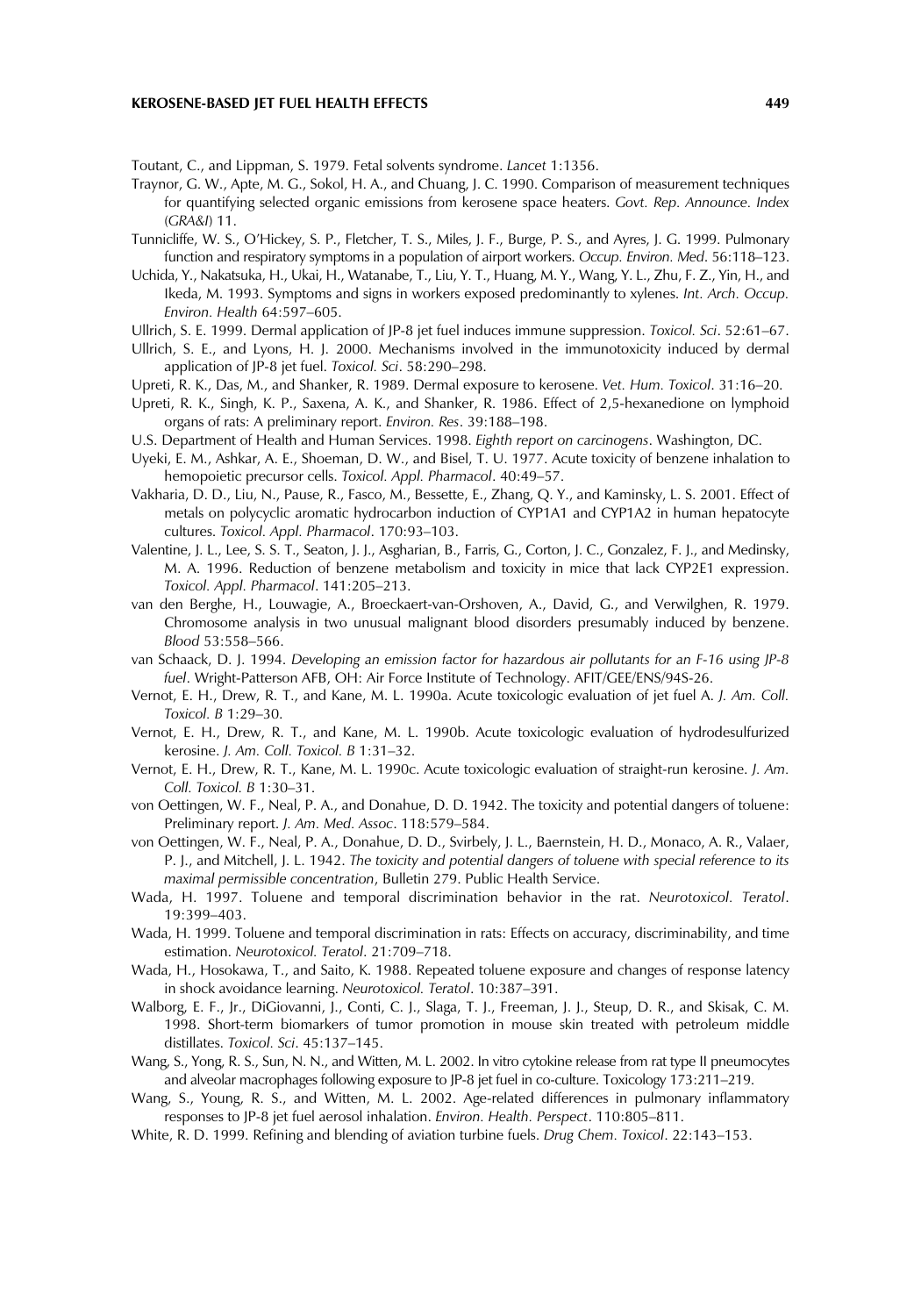- WHO (World Health Organization) Working Group. 1985. *Chronic effects of organic solvents on the central nervous system and diagnostic criteria*. WHO Regional Office, Copenhagen, and the Nordic Council of Ministers, Oslo, Norway.
- Widner, L. R., Goodwin, S. R., Berman, L. S., Banner, M. J., Freid, E. B., and McKee, T. W. 1996. Artificial surfactant for therapy in hydrocarbon-induced lung injury in sheep. *Crit. Care Med*. 24:1524–1529.
- Wiemels, J., Wiencke, J. K., Varykoni, A., Smith, M. T. 1999. Modulation of the toxicity and macromolecular binding of benzene metabolites by NAD(P)H: Quinone oxidoreductase in transfected HL-60 cells. *Chem. Res. Toxicol*. 12:467–475.
- Wilkins-Haug, L., and Gabow, P. 1991. Toluene abuse during pregnancy: Obstetric complications and perinatal outcome. *Obstet. Gynecol*. 77:504–509.
- Witschi, H. P., Smith, L. H., Frome, E. L., Pequet-Goad, M. E., Griest, W. H., Ho, C. H., and Guerin, M. R. 1987. Skin tumorigenic potential of crude and refined coal liquids and analogous petroleum products. *Fundam. Appl. Toxicol*. 9:297–303.
- Witten, M. L. 1992. Chronic effects of JP-8 jet fuel exposure on the lungs. *Govt. Rep. Announce. Index* (*GRA&I*) 17.
- Witten, M. L. 1993. Chronic effects of JP-8 jet fuel exposure on the lungs. *Govt. Rep. Announce. Index* (*GRA&I*) 18.
- Witten, M. L., Pfaff, J., Lantz, R. C., Parton, K. H., Chen, H., Hays, A., Kage, R., and Leeman, S. E. 1992. Capsaicin pretreatment before JP-8 jet fuel exposure causes a large increase in airway sensitivity to histamine in rats. *Regul. Pept*. Si:S176.
- Witzmann, F. A., Bauer, M. D., Fieno, A. M., Grant, R. A., Keough, T. W., Kornguth, S. E., Lacey, M. P., Siegel, F. L., Sun, Y., Wright, L. S., Young, R. S., and Witten, M. L. 1999. Proteomic analysis of simulated occupational jet fuel exposure in the lung. *Electrophoresis*. 20:3659–3669.
- Witzmann, F. A., Bauer, M. D., Fieno, A. M., Grant, R. A., Keough, T. W., Lacey, M. P., Sun, Y., Witten, M. L., and Young, R. S. 2000. Proteomic analysis of the renal effects of simulated occupational jet fuel exposure. *Electrophoresis*. 21:976–984.
- Witzmann, F. A., Bobb, A., Briggs, G. B., Coppage, H. N., Hess, R. A., Li, J., Pedrick, N. M., Ritchie, G. D., Rossi 3rd, J., and Still, K. R. 2003. Analysis of rat testicular protein expression following 91-day exposure to JP-8 jet fuel vapor. *Proteomics*, in Press.
- Witzmann, F. A., Carpenter, R. L., Ritchie, G. D., Wilson, C. L., Nordholm, A. F., Rossi, J. III. 2000. Toxicity of chemical mixtures: proteomic analysis of persisting liver and kidney protein alterations induced by repeated exposure of rats to JP-8 jet fuel vapor. *Electrophoresis*. 21:2138–2147.
- Wyatt, E. L., Sutter, S. H., and Drake, L. A. 2001. Dermatological pharmacology. In *Goodman & Gilman's The pharmacological basis of therapeutics*, 10th ed., eds. J. G. Hardman, and L. E. Limbird, pp. 1795–1818. New York: McGraw-Hill.
- Yamano, T., Noda, T., Shimizu, M., Morita, S., and Nagahama, M. 1993. Effects of diethylene glycol monomethyl ether on pregnancy and postnatal development in rats. *Arch. Environ. Contam. Toxicol*. 24:228–235.
- Yang, S. S., Chen, C. Y., Sung, Y., and Lin, Y. T. 1992. Effect of moisture content on the microbial activity in JP-5 fuel oil. *Zhonghua Min Guo Wei Sheng Wu Ji Mian Yi Xue Za Zhi* 25:223–231.
- Yin, S. N., Li, G. L., Hu, Y. T., Zhang, X. M., Jin, C., Inoue, O., Seiji, K., Kasahara, M., Nakatsuka, H., and Ikeda, M. 1987. Symptoms and signs of workers exposed to benzene, toluene or the combination. *Ind. Health* 25:113–130.
- Yin, S. N., Li, G. L., Tain, F. D., Fu, Z. I., Jin, C., Chen, Y. J., Luo, S. J., Ye, P. Z., Zhang, Z. N., Li, D. G., Chow, W. H., Wacholder, S., Wang, Y. Z., Jiang, Z. L., Dai, T. R., Zhang, W. Y., Chao, X. J., Ye, P. Z., Kou, Q. R., Zhang, X. C., Lin, X. F., Meng, J. F., Ding, C. Y., Zho, J. S., and Blot, W. J. 1989. A retrospective cohort study of leukemia and other cancers in benzene workers. *Environ. Health Perspect*, 82:207–213.
- Yost, D. M., and Montalvo, D. A. 1995. *Comparison of diesel exhaust emissions using JP-8 and low-sulfur diesel fuel*. TFLRF-308. San Antonio, TX: Southwest Research Institute.
- Zelnick, S. D. 1997. Briefing on physical exam requirements for fuel workers. *Worldwide Aircraft System Conference Proceedings*, San Antonio, TX.
- Zelnick, S. D. 1998. Briefing on physical exam requirements for fuel workers. *Worldwide Aircraft System Conference Proceedings*, San Antonio, TX, April, 1998.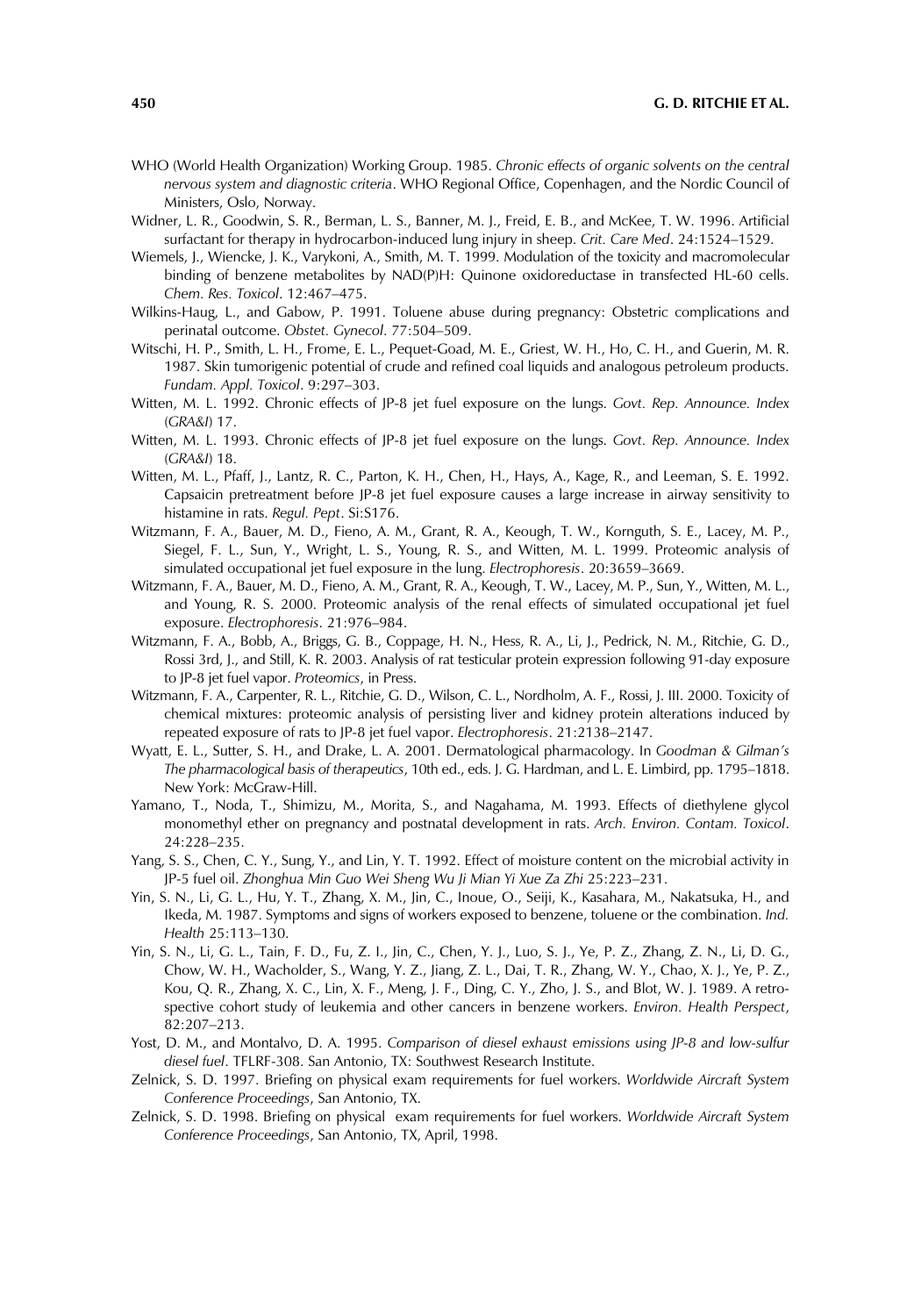Zoloth, S. R., Michaels, D. M., Villalbi, J. R., and Lacher, M. 1986. Patterns of mortality among commercial pressmen. *J. Natl. Cancer Inst*. 76:1047–1051.

zur Hausen, H. 1991. Viruses in human cancers. *Science* 254:1167–1173.

Zwolinski, M. D., Harris, R. F., and Hickey, W. J. 2000. Microbial consortia involved in the anaerobic degradation of hydrocarbons. *Biodegradation* 11:141–158.